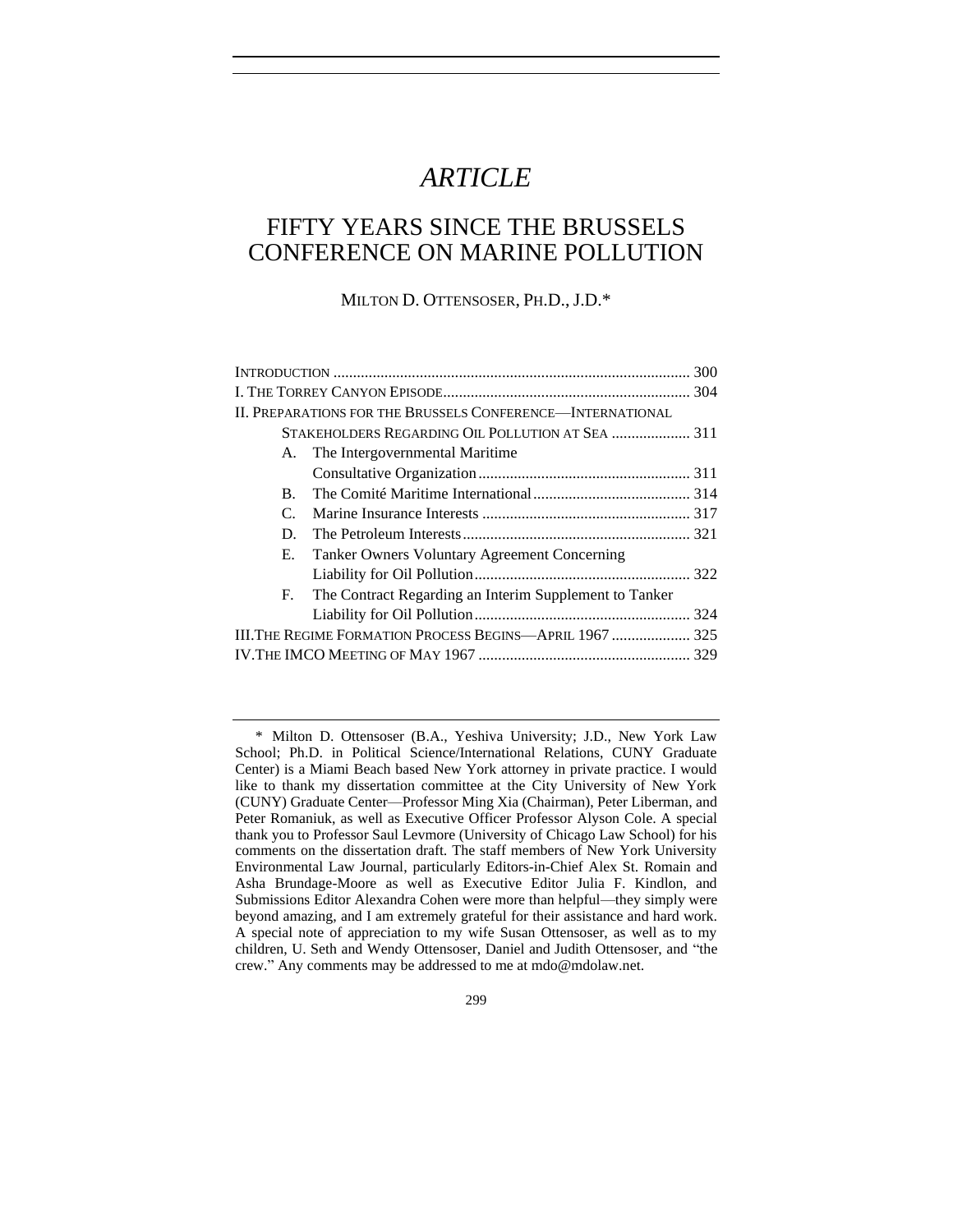| 300 | N.Y.U. ENVIRONMENTAL LAW JOURNAL                                          | [Volume 27 |
|-----|---------------------------------------------------------------------------|------------|
|     |                                                                           |            |
|     | V. THE COMPETING CMI AND IMCO TREATY DRAFTS-                              |            |
|     |                                                                           |            |
|     |                                                                           |            |
|     | $A_{\cdot}$                                                               |            |
|     | The International Convention Relating to Intervention on the<br><b>B.</b> |            |
|     | High Seas in Cases of Oil Pollution Casualties  339                       |            |
|     | $C_{\cdot}$<br>The International Convention on Civil Liability            |            |
|     |                                                                           |            |
|     | VII. DECISION-MAKING AT BRUSSELS USING THE PARADIGM OF                    |            |
|     |                                                                           |            |
|     | А.                                                                        |            |
|     | 1. The Institutional Presence of the CMI and Other                        |            |
|     | Non-State Actors at the Brussels Conference  348                          |            |
|     | The American Delegation at Brussels: The Politics<br>2.                   |            |
|     |                                                                           |            |
|     | 3. The Regime is Formed: The Brussels Conference's                        |            |
|     |                                                                           |            |
|     | VIII. MARINE OIL SPILLS: POST BRUSSELS CONFERENCE DEVELOPMENTS 360        |            |
|     | A. The U.S. Refusal to Participate in the Brussels Regime 361             |            |
|     | B. The Establishment of the IMCO International                            |            |
|     |                                                                           |            |
|     |                                                                           |            |
|     | D. Damage as Defined Under the Oil Pollution Act of 1990  370             |            |
|     | E. Liability as Defined Under the Oil Pollution Act of 1990  370          |            |
|     | F. Sources of Revenue for Compensation of Damages                         |            |
|     |                                                                           |            |
|     |                                                                           |            |
|     |                                                                           |            |
|     |                                                                           |            |
|     |                                                                           |            |

## **INTRODUCTION**

Fifty years ago, on November 29, 1969, at the conclusion of a week conference in Brussels sponsored by the two-week conference in Brussels sponsored by the Intergovernmental Maritime Consultative Organization (IMCO),<sup>1</sup> a

<sup>&</sup>lt;sup>1</sup> In 1982, IMCO was renamed the International Maritime Organization (IMO). For consistency, throughout this Article I will use only the acronym IMCO.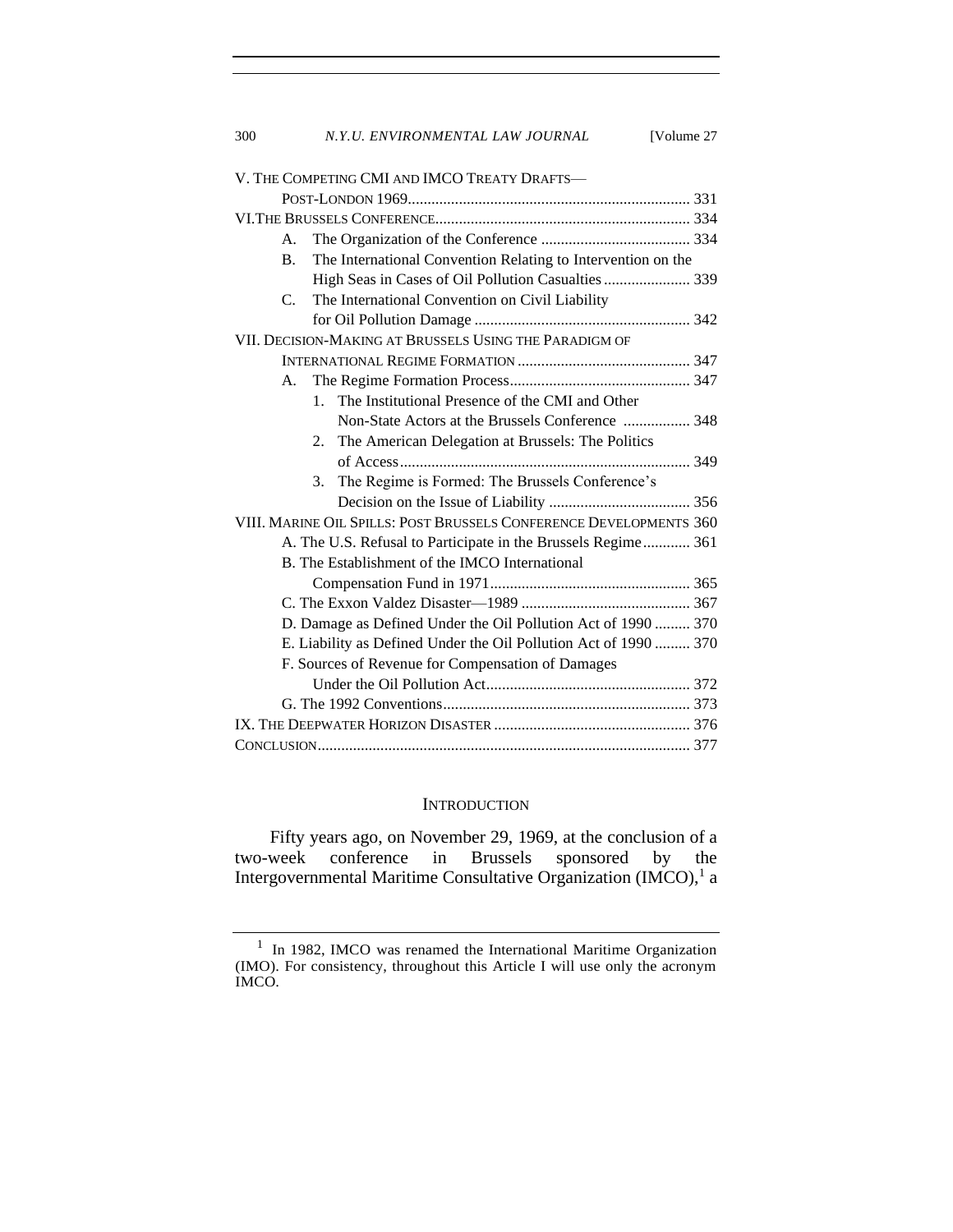specialized United Nations agency, two conventions were signed.<sup>2</sup> The first treaty, the International Convention Relating to Intervention on the High Seas in Cases of Oil Pollution Casualties (public law treaty), dealt with the public international law issue of the right of a state to intervene on the seas against a ship registered in another state—typically an oil tanker—that was causing significant environmental damage to the coastal region of the impacted state.<sup>3</sup> The second treaty, the International Convention on Civil Liability for Oil Pollution Damage (civil liability treaty or private law treaty), $4$  dealt with the financial liability of the offending shipowner to third parties for environmental damage, including cleanup costs and damages sustained by governments and non-state entities.<sup>5</sup> This article focuses on the civil liability treaty and its unique provisions that established liability against shipowners of up to  $$14$  million per incident<sup>6</sup> and which further incorporated in its

<span id="page-2-0"></span><sup>2</sup> *See* Final Act of the International Legal Conference on Marine Pollution Damage*,* Nov. 28, 1969, 970 U.N.T.S. 264, 9 I.L.M. 20, 20–67 (see I.L.M. for the full text of both treaties); *see also* U.N. Conference on Trade and Development, *Liability and Compensation for Ship-Source Oil Pollution: An Overview of the Legal Framework for Oil Pollution Damage from Tankers*, UNCTAD/DTL/TLB/2011/4 (Jan. 31, 2012). The treaties have been discussed extensively in law review articles. *See, e.g*., Nicholas J. Healy, *The International Convention on Civil Liability for Oil Pollution Damage, 1969*, 1 J. MAR. L. & COM. 317 (1970); Dennis M. O'Connell, *Reflections on Brussels: IMCO and the 1969 Pollution Conventions*, 3 CORNELL INT'L L. J. 161 (1970)*.* For a strictly legal approach to the treaty's provisions, see DAVID W. ABECASSIS, THE LAW AND PRACTICE RELATING TO OIL POLLUTION FROM SHIPS (1978). *See generally List of IMO Conventions,* INT'L MAR. ORG., http://www.imo.org/en/About/Conventions/ListOfConventions/Pages/Default.aspx (last visited Feb. 18, 2019) (includes additional information about both treaties).

<sup>&</sup>lt;sup>3</sup> See Convention Relating to Intervention on the High Seas in Cases of Oil Pollution Casualties, Nov. 29, 1969, 26 U.S.T. 765, 970 U.N.T.S. 211 [hereinafter Public Law Treaty].

<sup>&</sup>lt;sup>4</sup> For the sake of uniformity, I will use civil liability treaty throughout this Article.

<sup>5</sup> *See* International Convention on Civil Liability for Oil Pollution Damage, Nov. 29, 1969, 973 U.N.T.S. 3 [hereinafter Civil Liability Treaty].

 $6$  See id. art. 3,  $\llbracket 2$ . The actual amount in the treaty was 210 million francs, which converts to approximately \$14 million. The number \$14 million as used in this article is a convenient shorthand for the approximate liability limit of the treaty. The available amount, as of the date of this article, is in the hundreds of millions of dollars, which is a significant improvement over the 1969 Civil Liability Treaty, but is still a paltry sum considering the damage estimates of the 2010 Deepwater Horizon oil rig blowout. *See* Ron Buosso, *BP Deepwater Horizon Costs Balloon to \$65 Billion*, REUTERS (Jan. 16, 2018),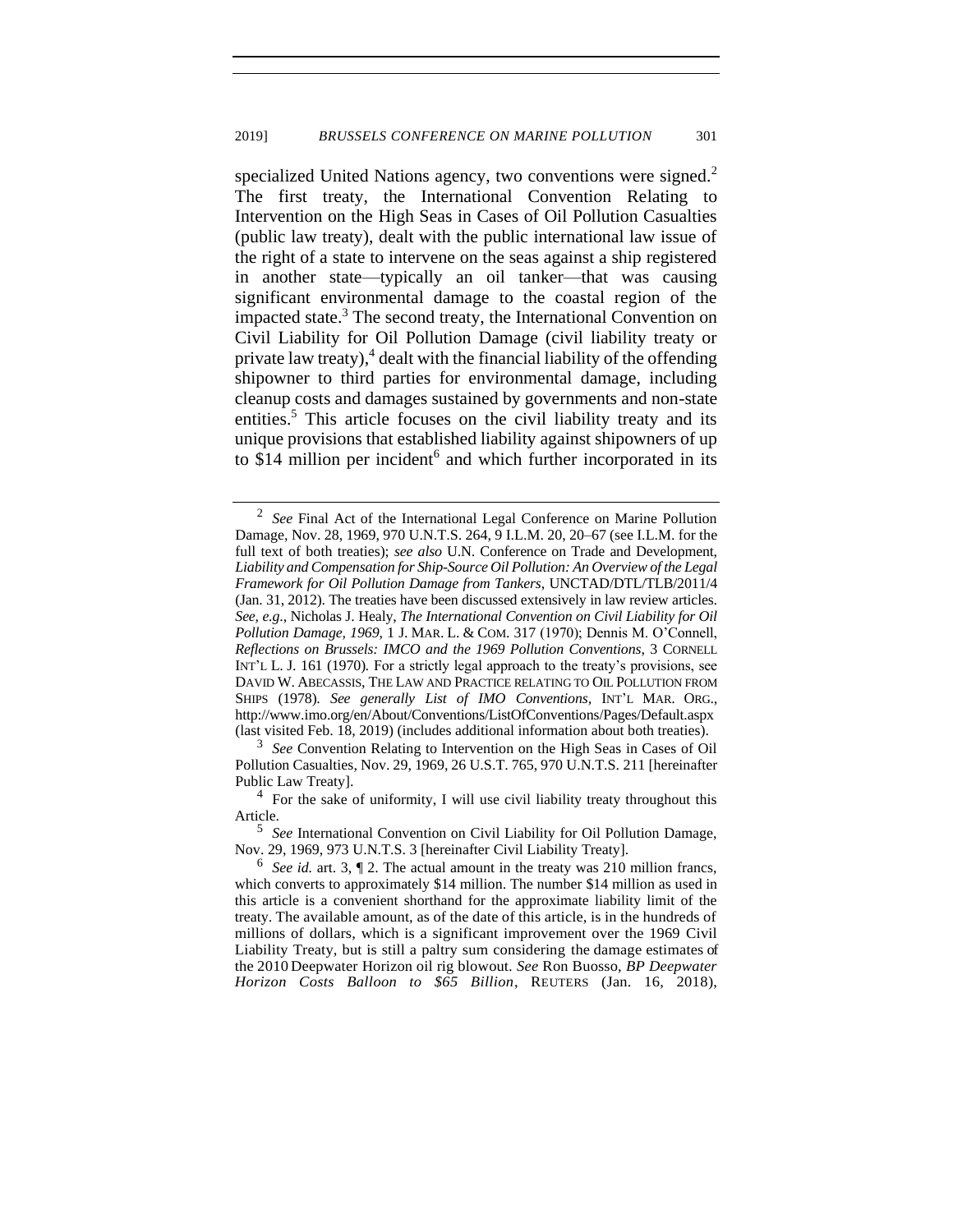terms the onerous strict liability standard rather than the less stringent standard of negligence.<sup>7</sup> Accordingly, the civil liability treaty stands separate and apart from other environmental treaties, which, for the most part, center on technical matters or establish general goals to preserve environmental integrity, but do not contain enforceable sanctions defined in specific monetary terms.<sup>8</sup> The treaty agreed to at Brussels stands in sharp contrast to other proposed international environmental initiatives. The wellpublicized Paris Climate Agreement for carbon reduction, for example, does not provide financial sanctions for failure to comply with the goals set forth in that proposed treaty.

The catalyst for the 1969 IMCO Conference and the two treaties was the 1967 Torrey Canyon episode, in which a massive oil tanker ran aground off the coast of the United Kingdom.<sup>9</sup> The resulting environmental catastrophe, combined with the absence of a uniform system of compensation for those impacted by the oil spill, led to demands for the international community to act.<sup>10</sup> Therefore, it is crucial to review the weaknesses in the international system that were exposed by the Torrey Canyon episode.

Accordingly, this Article focuses on the attempt by the international community to establish an international regime to deal effectively with the problem of marine oil spills.<sup>11</sup> As will be

https://www.reuters.com/article/us-bp-deepwaterhorizon/bp-deepwater-horizoncosts-balloon-to-65-billion-idUSKBN1F50NL.

<sup>7</sup> *See* Civil Liability Treaty, *supra* not[e 5,](#page-2-0) art. 3, ¶ 1 (stating that the shipowner "shall be liable for any pollution damage caused by oil which has escaped or been discharged from the ship as a result of the incident").

<sup>8</sup> *See, e.g.*, International Convention for the Prevention of Pollution from Ships, art. 4 ¶¶ 1, 4, Nov. 2, 1973, 1340 U.N.T.S. 61 (containing no sanctions for violations, and calling upon contracting states to establish their own sanctions for violations of the conventions' terms).

<sup>9</sup> See *infra* Part I for a fuller description of the Torrey Canyon Episode.

 $10$  As will be detailed below, in April 1967, approximately three weeks after the Torrey Canyon episode, the United Kingdom requested a session of the IMCO to discuss the legal ramifications of maritime oil spills.

 $11$  The term "international regime" as used in this article is based on its use in contemporary international relations theory. *See, e.g.*, Stephen H. Krasner, *Structural Causes and Regime Consequences: Regimes as Intervening Variables*, *in* INTERNATIONAL REGIMES 1, 2 (Stephen H. Krasner, ed., 1983) (defining international regimes as "sets of implicit or explicit principles, norms, rules, and decision-making procedures around which actors' expectations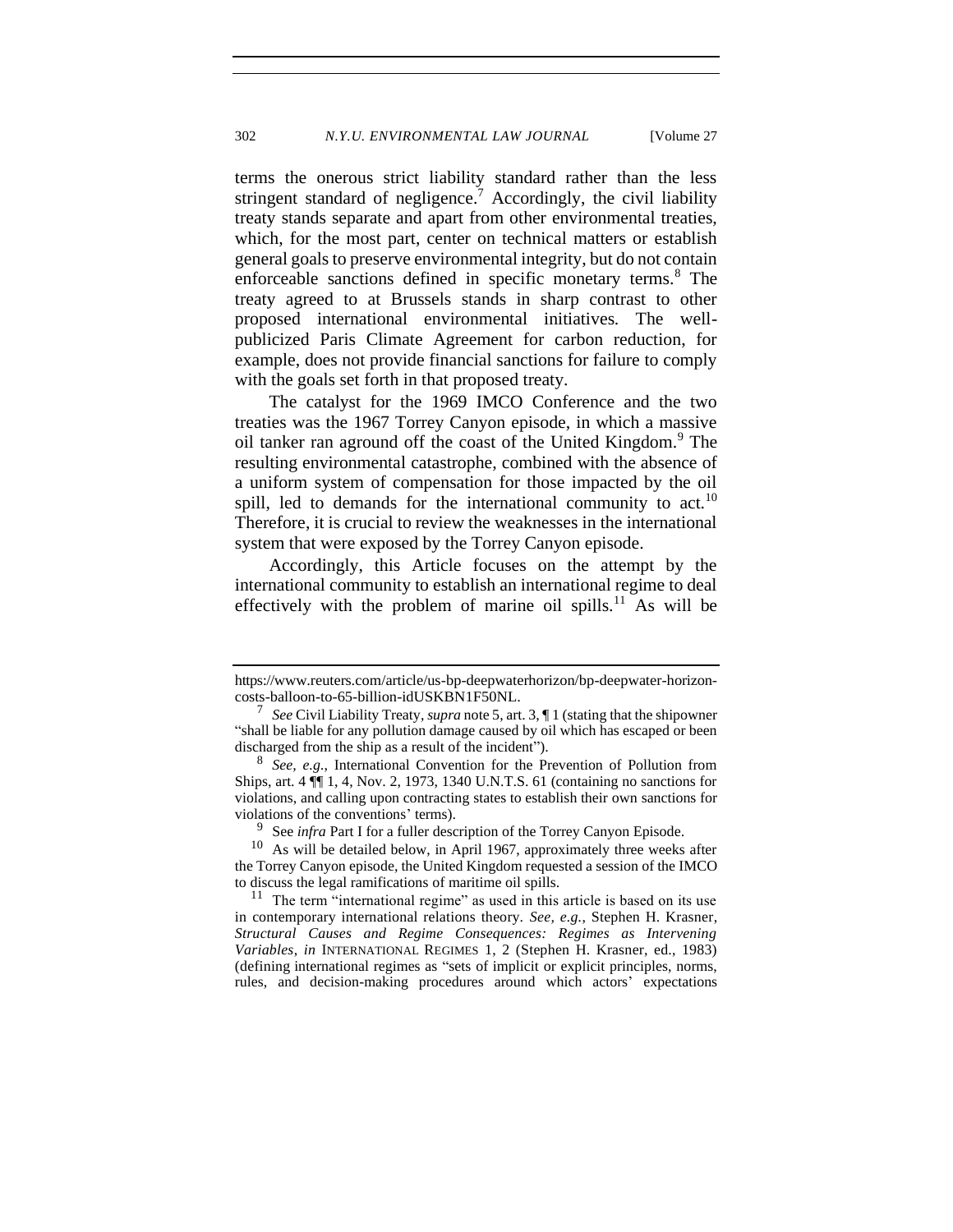demonstrated below, the effort to create this regime involved not only an international organization—in this case, the IMCO—and individual States, but, no less significantly, Non-State Actors, such as shipping interests, international insurers, and petroleum companies. Ultimately, this Article argues the final product produced in 1969 (the civil liability treaty) was an amalgam of the interests—legal, economic, and political—of these competing entities.

Accordingly, this Article attempts to reconstruct the process which led to the formulation of the international regime at Brussels. It begins with the Torrey Canyon disaster, and the resulting demand that the international community establish a system for compensation of victims of oil pollution damage. Thereafter, an analysis is made of the stakeholders in the process and their sectoral interests. This is followed by a description of what was decided at Brussels in 1969, combined with an analysis, based on concepts developed in the study of domestic interest groups, of how the competing interests of the stakeholders led to compromises which resulted in the establishment of this international regime, which has endured for fifty years. The Article concludes by describing the stresses on this regime from the Exxon Valdez and Deepwater Horizon disasters and the effect of those disasters on the Brussels regime and on multinational approaches to environmental treaty making.

Andreras Hasenclever et al., *Integrating Theories of International Regimes*, 26 REV. INT'L STUD. 3, 3 (2000). For a study which examines the Brussels Conference through the lens of regime theory, *see generally* Milton D. Ottensoser, Oil Pollution on the High Seas: The Establishment of an International Regime to Deal with Public International Law and Private Law Issues, and the Role of Non-State Actors in Their Resolution on Marine Pollution ("Brussels Conference") (2018) (unpublished Ph.D. dissertation, City University of New York) (on file with the City University of New York Graduate Center after Sept. 30, 2019).

converge in a given area of international relations"). The definition was further refined as follows:

Regimes are deliberately constructed, partial international orders on either a regional or a global scale, which are intended to remove specific issue-areas of international politics from the sphere of self-help behaviour. By creating shared expectations about appropriate behaviour and by upgrading the level of transparency in the issue-area, regimes help states (and other actors) to cooperate with a view to reaping joint gains in the form of additional welfare or security.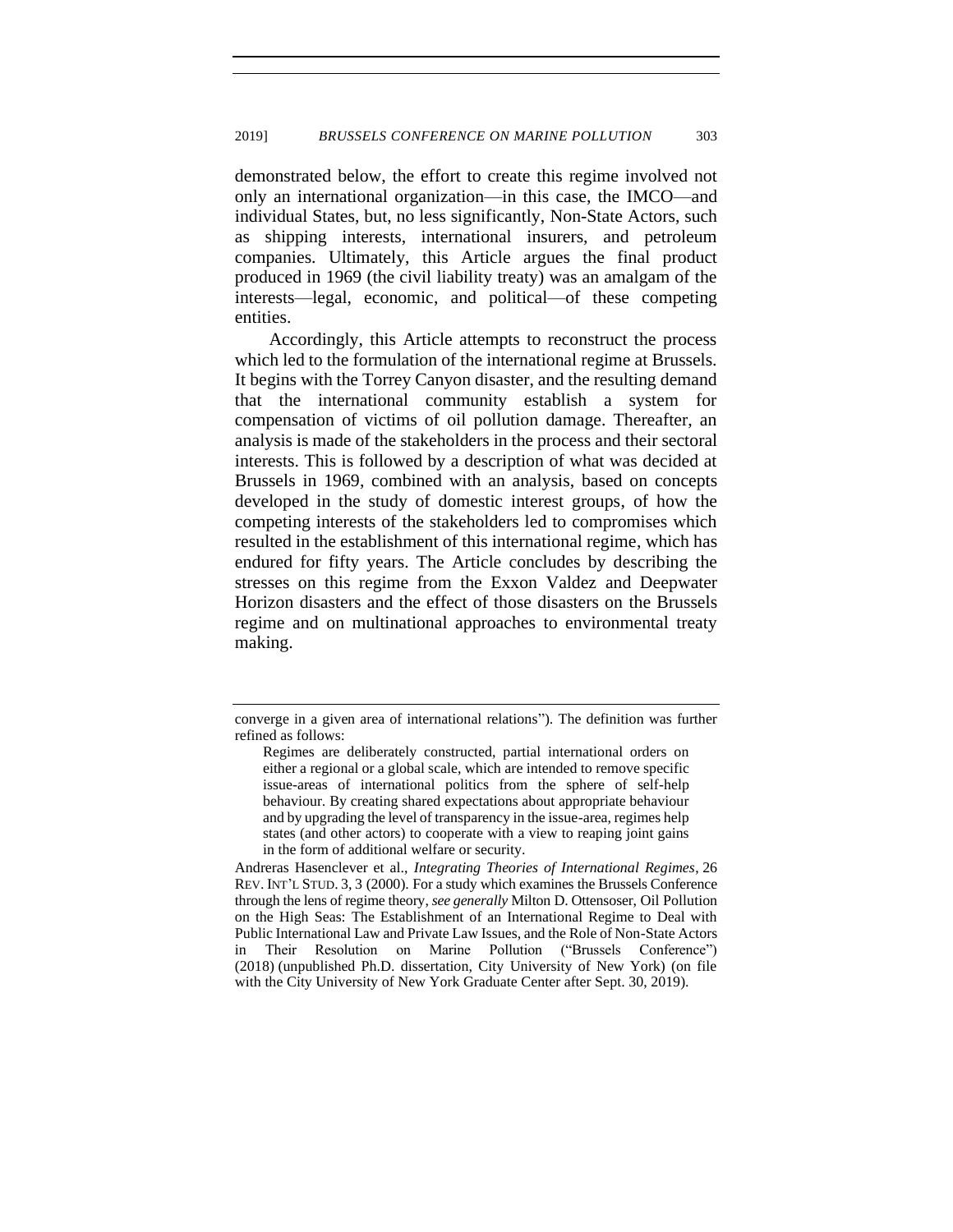#### I. THE TORREY CANYON EPISODE

<span id="page-5-0"></span>On March 18, 1967, the Torrey Canyon, a supertanker of 120,890 deadweight tons, smashed onto the Seven Stones reef while traveling at full speed on a voyage from Kuwait to Milford Haven in Wales.<sup>12</sup> The Seven Stones reef is a series of submerged rocks in international waters off the southwest coast of England between the Scilly Islands and Land's End.<sup>13</sup> The accident ruptured the Torrey Canyon's tanks, and thousands of tons of oil escaped into the sea.<sup>14</sup> Salvage operations were abandoned when the ship broke into three pieces, thereby becoming the largest oil spill in history at the time.<sup>15</sup>

The shipwreck became an international news story. It received front page coverage in the *New York Times* on March 25, March 28, and March 29, 1967, including a dramatic front page picture of the burning ship being bombed by the Royal Air Force in a vain attempt to halt the environmental catastrophe.<sup>16</sup> Decades later, Richard Hobbie, the president of the Water Quality Insurance Syndicate in New York, speaking at a seminar in New York sponsored by the American Institute of Marine Underwriters, summed up the impact of the Torrey Canyon incident:

The graphic pictures that came out of the Torrey Canyon incident with the Royal Air Force attempting to bomb the vessel, and the oil washing onto beaches are still with us today. . . . That event more than any other ushered in the modern era of pollution legislation and public awareness of the issue.<sup>17</sup>

<sup>12</sup> *See* CRISPIN GILL, TONY SOPER & FRANK BOOKER, THE WRECK OF THE TORREY CANYON 16–17 (1967); *see also Oil From Grounded Ship Swept By Wind Onto Cornwall Beach*, N.Y. TIMES, Mar. 25, 1967, at 1; Anthony Lewis, *Oil Slick Sweeps Shoes of Britain; Big Tanker Splits*, N.Y. TIMES, Mar. 28, 1967, at 1, 3; Wener Bamberger, *Risk of Oil Pollution in Seas is Baffling Problem*, N.Y. TIMES, Mar. 29, 1967, at 2.

<sup>13</sup> *See* GILL, SOPER & BOOKER,*supra* note [12.](#page-5-0)

<sup>14</sup> *See* Lewis, *supra* note [12.](#page-5-0)

<sup>15</sup> *See id; see also* GILL, SOPER & BOOKER,*supra* not[e 12,](#page-5-0) at 23.

<sup>16</sup> *See Oil From Grounded Ship Swept By Wind Onto Cornwall Beach*, *supra* note [12,](#page-5-0) at 1; Lewis, *supra* note [12,](#page-5-0) at 1; Anthony Lewis, *Wide Area of Ocean Aflame as British Burn Off Oil*, N.Y. TIMES, Mar. 29, 1967, at 1.

<sup>17</sup> Brian Christine, *Trends in Maritime Legislation*, 41 J. RISK MGMT. 59 (1994) (quoting a talk by Richard Hobbie, president of the Water Quality Insurance Syndicate of New York at an American Institute of Marine Underwriters seminar).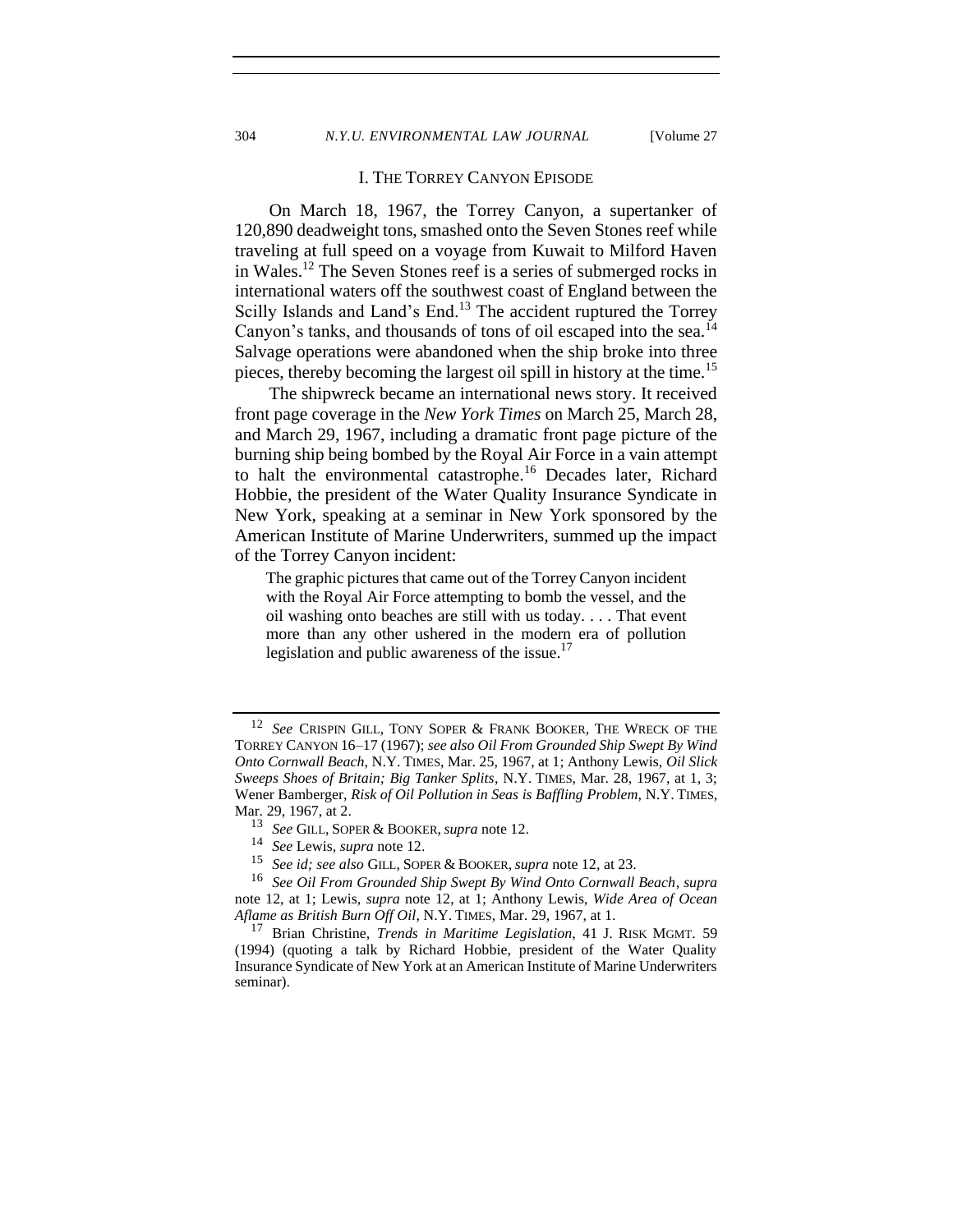It should be noted that when it comes to media attention, not all oil spills are created equally. It has been argued by Lawrence I. Kiern that oil spills resulting from ships, by definition, garner far more publicity than land-based oil spills. He observed:

While oil spills from vessels represented only about forty percent of the total amount discharged in recent years, they attracted disproportionate media scrutiny and public attention because they were more likely to be dramatic events in sensitive coastal waters affecting America's shorelines. For example, while the COSCO BUSCAN spilled only about 54,000 (gallons) of oil in San Francisco Bay, it captured extensive media attention, prompted congressional hearings, and resulted in criminal convictions for both the vessel-operating company and the pilot. By comparison, oil spills from non-vessel sources, which have typically been more localized, have attracted less national media attention. For example the discharge of over 800,000 gallons of crude oil into the Kalamazoo River in Michigan on July 26, 2010 garnered little national attention.<sup>18</sup>

<span id="page-6-0"></span>The Torrey Canyon was not the only oil spill in the 1960s, but its impact transcended the physical damages it wrought.<sup>19</sup> Although environmentalism had not yet become an important issue in the popular mind—the first Earth Day in the United States was not to occur for over three years—the Torrey Canyon disaster served as a watershed incident in the development of an awareness of environmental degradation in general, and more specifically, of the problem of oil spills and the codification of sea law as applicable to environmental disasters.<sup>20</sup>

<span id="page-6-1"></span>In retrospect, the Torrey Canyon episode was the first of numerous environmental disasters that received worldwide coverage.<sup>21</sup> The Torrey Canyon itself, however, was a nondescript oil tanker, one of thousands that traverse the oceans daily and are an

<sup>18</sup> Lawrence I. Kiern, *Liability, Compensation, and Financial Responsibility Under the Oil Pollution Act of 1990: A Review of the Second Decade*, 36 TUL. MAR. L.J. 1, 8–9 (2011).

<sup>19</sup> *See* E.D. Brown, *The Lessons of the Torrey Canyon*, 21 CURRENT LEGAL PROBS. 113 (1968); Albert E. Utton, *Protective Measures and the Torrey Canyon,*  9 B.C. L. REV. 613 (1968).

<sup>20</sup> On the impact of the Torrey Canyon, see Brown, *supra* not[e 19;](#page-6-0) Utton, *supra*  not[e 19.](#page-6-0)

<sup>21</sup> *See generally,* Comment, *Oil Pollution of the Sea*, 10 HARV. INT'L L.J. 316 (1969).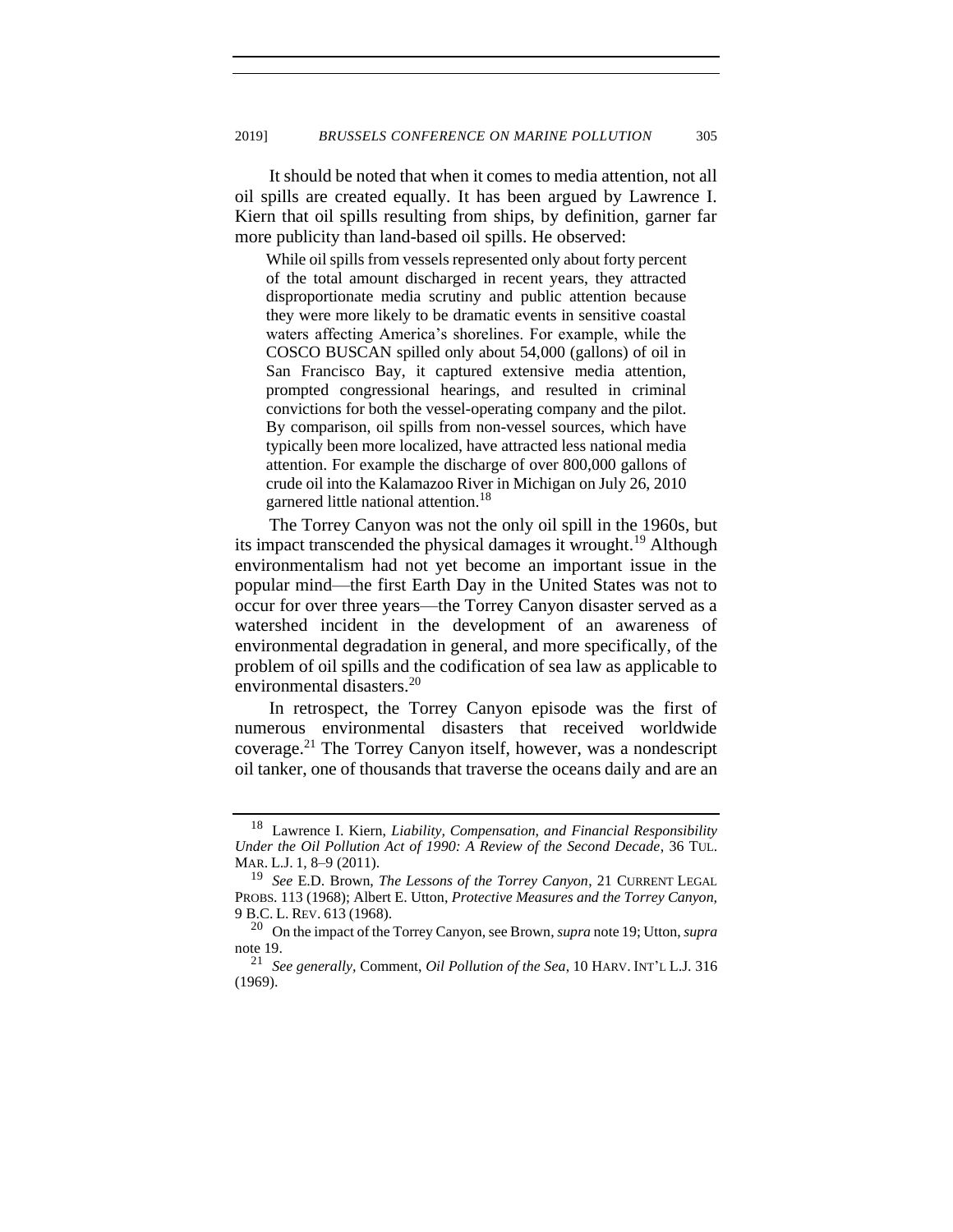<span id="page-7-0"></span>integral part of the international petroleum industry.<sup>22</sup> It was constructed in the United States by the Newport News Shipbuilding and Dry Dock Company in  $1959<sup>23</sup>$  Originally, the ship had a deadweight tonnage of  $65,920.^{24}$  In 1965, the ship was enlarged, or jumboized, in Japan by the Sasebo Heavy Industries  $Co^{25}$  The vessel was cut in half and a new center section was added, increasing its deadweight to over 120,000 tons, thereby widening and lengthening her.<sup>26</sup> At the time of the accident, the ship was only fifty-seven feet shorter than the Queen Elizabeth, the iconic ocean liner, which at that time was the largest passenger vessel in the world.<sup>27</sup>

The facts of the Torrey Canyon's ownership and registration are indicative of the complexity of establishing liability in contemporary maritime litigation. Despite the fact that the ship had no physical connection whatsoever with Liberia, the Torrey Canyon was registered in Monrovia, Liberia, and flew that country's flag.<sup>28</sup> She was owned by the Barracuda Tanker Company of Bermuda, a wholly owned subsidiary of the Union Oil Company of California.<sup>29</sup> On her last voyage, she was on charter to British Petroleum Ltd., and carried a Greek crew and an Italian captain. $30$  The crude oil cargo was loaded at Mena Al Ahmadi on the Persian Gulf.<sup>31</sup> Although the disaster occurred in international waters, the resulting

<sup>22</sup> *See* G.W. Keeton, *The Lessons of the Torrey Canyon*, 21 CURRENT LEGAL PROBS. 94, 95 (1968).

 $\frac{23}{24}$  *See id.* 

<sup>24</sup> *See id.*

<sup>25</sup> *See id*.

 $rac{26}{27}$  *See id.* 

<sup>27</sup> This information on the Torrey Canyon was adapted from *The Wreck of the Torrey Canyon*. *See* GILL, SOPER & BOOKER, *supra* note [12,](#page-5-0) at 16–17. The Barracuda Tanker Corporation was what might be termed a "shell" a.k.a. "dummy" corporation, and consisted of a Bermuda mail drop. The Torrey Canyon (which was named after one of the Union Oil's first fields) was in reality associated with the Union Oil Co. Photographs of the vessel show the company's logo (a large "76") emblazoned on the bow. *See id.*

<sup>28</sup> *See* Keeton, *supra* not[e 22,](#page-7-0) at 95.

<sup>29</sup> *See id.*

<sup>30</sup> *See id.*

<sup>31</sup> *See id.*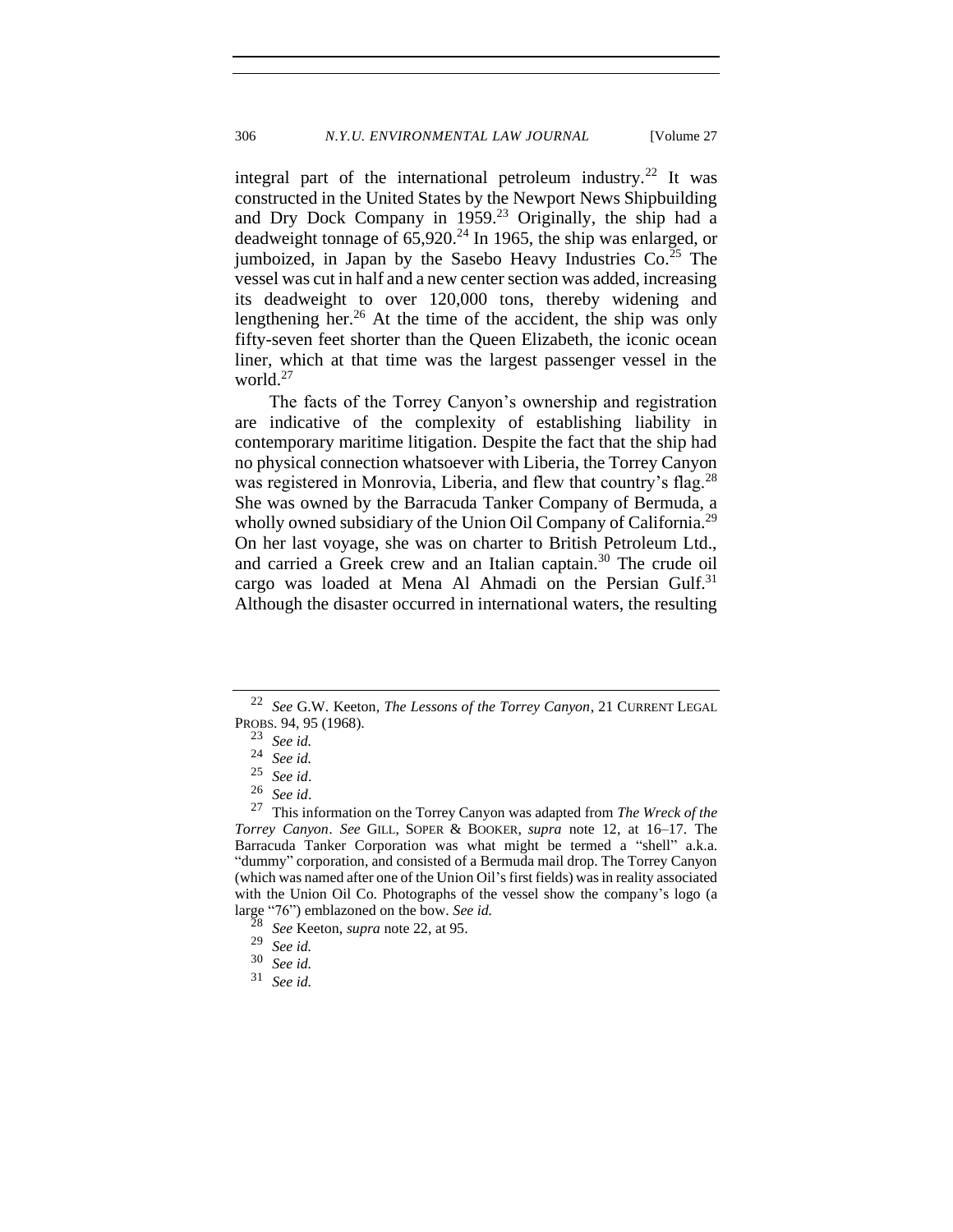oil spill damaged beaches and property in France and Britain, and negatively impacted the coastal fishing industry.<sup>32</sup>

The Liberian registry of the Torrey Canyon was not accidental.<sup>33</sup> By registering the ship in Liberia, the owners were able to create a favorable climate for the business of transporting large quantities of crude oil.<sup>34</sup> Traditionally, a ship is obliged to follow the law of its flag state; coastal and port states cannot usually impose their laws on a foreign vessel. The principle of flag state supremacy over port or coastal states gives ships of a state with less stringent maritime laws some competitive advantage over ships from states with stricter laws.<sup>35</sup> While ostensibly there should be a link between a ship and the flag it flies, the practicalities of business cause this rule to be more honored in the breach than in the observance.

<span id="page-8-0"></span>The environmental consequences of the Torrey Canyon incident were monumental. Huge numbers of fish and seabirds were killed or injured. $36$  Livelihoods of fishermen and resort owners were upended. $37$  The cleanup cost for oil removal in the Channel Islands and Brittany was three million British pounds.<sup>38</sup> Beyond the specter of ecological disaster, important legal questions arose as thousands of tons of crude oil began polluting the seas and beaches: (1) Did the British Government have a legal right to destroy the vessel in order to protect its coast and territorial seas? (2) If the ship were to be destroyed as a result of British governmental action, were the British obligated to compensate the ship and cargo owners for loss of the vessel and cargo? (3) What were the obligations of the owners or charterers of the Torrey Canyon? If they were found liable, to whom were they liable, and for what amount? Where would the venue of the litigation be?

<sup>32</sup> *See id* at 96–97. Barracuda could have sued since it had reversionary interests in the Torrey Canyon upon expiration of a long-term charter to the Union Oil Company.

<sup>33</sup> *See id.* at 109.

See id.

<sup>35</sup> *See* Muhammad Masaum Billah, *The Role of Insurance in Providing Adequate Compensation and in Reducing Pollution Incidents: The Case of the Intn'l Oil Pollution Liability Regime*, 29 PACE ENVTL. L. REV. 1, 4–27 (2011).

<sup>36</sup> *See* Comment, *supra* not[e 21,](#page-6-1) at 322.

<sup>37</sup> *See id.*

<sup>38</sup> *See* Keeton*, supra* note [22,](#page-7-0) at 110. *See also* Joseph C. Sweeney, *Oil Pollution of the Oceans*, 37 FORDHAM L. REV. 155, 158 (1968).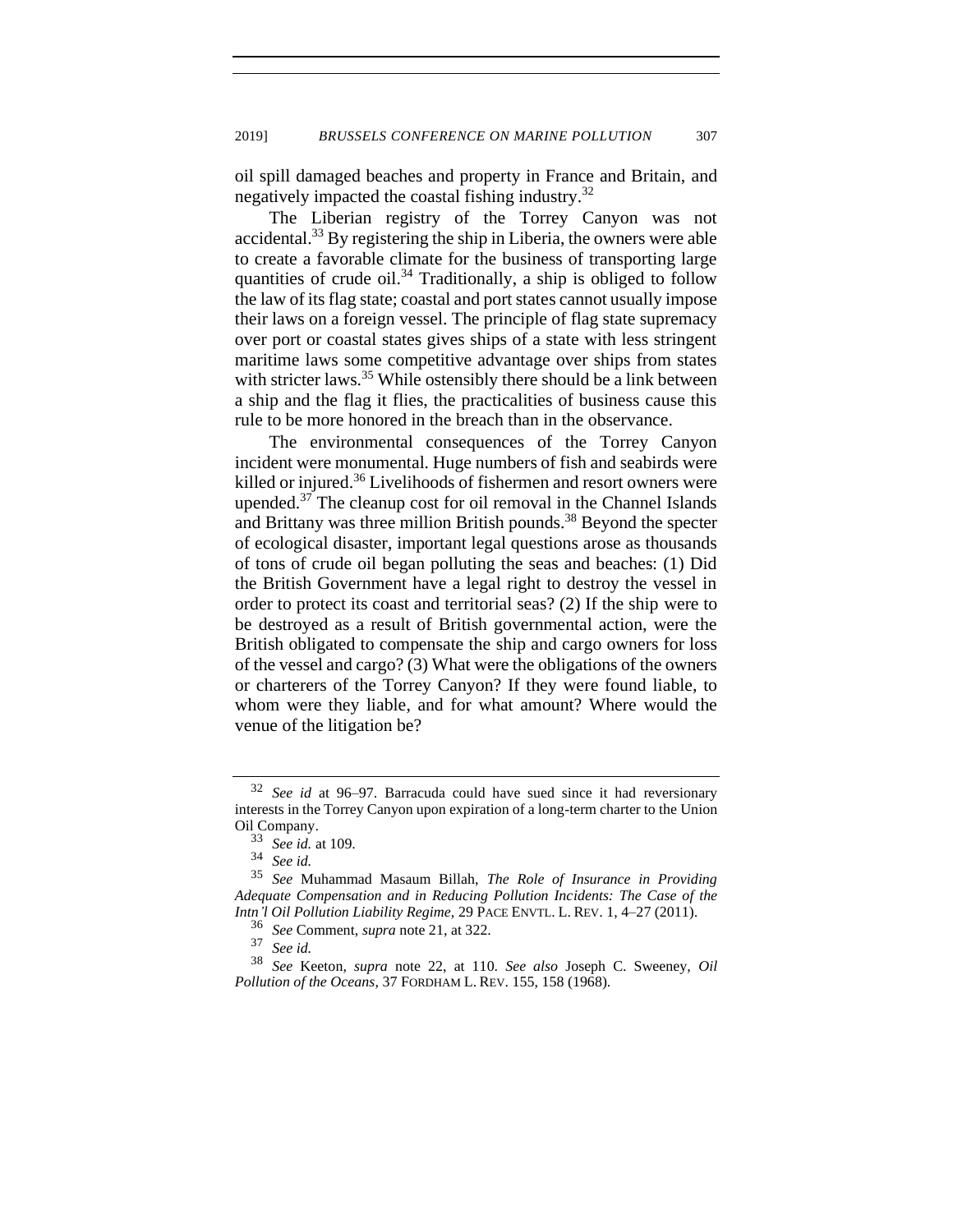The answer to question one appeared to be "no." The prevailing doctrine of "freedom of the seas" was inconsistent with any purported right to intervene on the high seas against a vessel leaking quantities of oil into the sea, even if that leakage caused environmental damage.<sup>39</sup> While a theory of anticipatory selfdefense might be utilized as a justification for such an action, this theory does not seem to be consistent with theories of international law.

In reference to questions two and three above, while these were highly technical questions involving domestic, as well as international law, it was evident, as shall be described below, that contemporary practice absolved the shipping interests from assuming total liability in such a situation.

<span id="page-9-0"></span>More specifically, the answer to the second question seemed to be "no." British Defense Minister Denis Healey stated, "[w]e are not in a position to be able to set fire to the ship until they (the owners) give their agreement that this can be done."<sup>40</sup> John Nott, a Conservative MP noted, "[c]an anyone believe, if a British tanker had gone aground outside New York harbor, President Johnson would still have been negotiating with the British owners ten days later?" $41$ 

Finally, after high winds had caused the ship to break into several sections and most of the cargo of oil had been discharged,

<sup>39</sup> *See* Barney T. Levantino, *Protection of the High Seas from Operational Oil Pollution: A Proposal*, 6 FORDHAM INT'L L.J. 72, 74–75 (1982). The justification for anticipatory self-defense against an impending environmental catastrophe could be based on the Caroline Case, which occurred in 1837. Briefly, during an insurrection in Canada, British forces crossed into the territory of the United States and destroyed a ship, the Caroline, which was being used by the Canadian rebels. There were American casualties in this British assault into American territory. This, in turn, led to an exchange of notes between the American Secretary of State, Daniel Webster, and a member of the British Parliament, Lord Ashburn. The note sent by Webster to Ashburn on April 24, 1841, articulated the doctrine of anticipatory self-defense. Specifically, Webster wrote to Ashburn, "and it will be for Her Majesty's Government to show up what state of fact, and what rules of national law, the destruction of the 'Caroline' is to be defended. It will be for that Government to show a necessity for self-defense, instant, overwhelming, leaving no choice, no moment for deliberation." Letter from Daniel Webster, Sec'y of State, United States, to Lord Ashton (Apr. 24, 1841) (on file with the Yale Law School Library), https://avalon.law.yale.edu/19th\_century/br-1842d.asp#ash1.

 $^{40}$  RICHARD PETROW, IN THE WAKE OF THE TORREY CANYON 186 (1968).

<sup>41</sup> *Id*. at 105.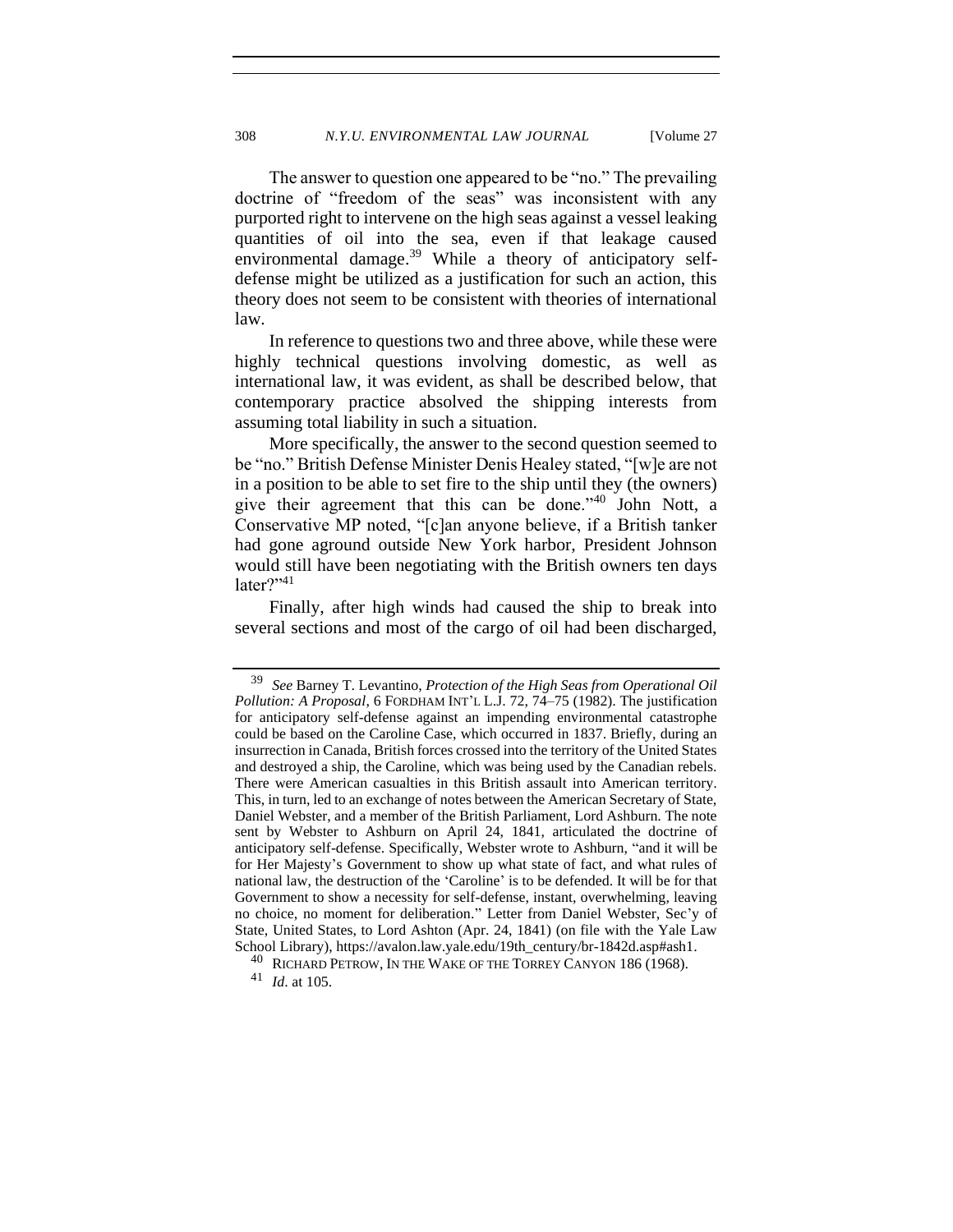the British government elected to bomb the vessel.<sup>42</sup> The task was substantially more difficult than had been originally anticipated. $43$ Ultimately, 161 thousand-pound bombs, eleven thousand gallons of kerosene, three thousand gallons of napalm, and sixteen rockets were utilized to destroy the wreck and the oil.<sup>44</sup>

Most troublesome was the question of liability for damages inflicted by the Torrey Canyon on the French and British coasts.<sup>45</sup> Great Britain was a signatory to the International Convention Relating to the Liability of Owners of Sea Going Ships.<sup>46</sup> Under the terms of this treaty, one thousand gold francs—about sixty-seven dollars—was available per net ton of ship for all liability claims provided that there was no loss of life. $47$  If fatalities did occur, an additional 2,100 gold francs per net ton was to be made available to compensate for injury or death.<sup>48</sup> The Torrey Canyon had a net tonnage<sup>49</sup> of 48,437 tons.<sup>50</sup> The treaty required that the weight of the engine room be added to the figure, yielding a liability limit of about

<sup>46</sup> *See* International Convention Relating to the Liability of Owners of Sea Going Ships, Oct. 10, 1957, 1412 U.N.T.S. 80.

 $42$  The bombardment of the Torrey Canyon was the subject of a large graphic photo on the frontpage of the *New York Times* on March 29, 1967. *See* Associated Press Cablephoto, *Jets Bomb Grounded Tanker Off Cornwall*, N.Y. TIMES, Mar. 29, 1967, at 1. The accompanying news story detailed some of the ordinance used in the destruction of the Torrey Canyon by the Royal Air Force. *See* Anthony Lewis, *supra* note 16, at 1.

<sup>43</sup> *See* Lewis, *supra* note 16, at 3.<br>44 *See GUL SOPER & BOOKER* 

<sup>44</sup> *See* GILL, SOPER & BOOKER, *supra* not[e 12,](#page-5-0) at 45.

In the broadest sense, the Torrey Canyon disaster raised broad questions of jurisdiction, liability, and remedy. *See generally* N.D. Shutler, *Pollution of the Seas by Oil*, 7 HOUSTON L. REV. 415 (1970). At the time of the Torrey Canyon, international law did not provide a clear guide as to whom would be liable (e.g., the shipowner, the ship charterer, or both), to whom liability would accrue (governments exclusively, or governments and non-governmental entities, such as fisherman and resort owners), whether strict liability or negligence would be the standard for determining liability, and the limits (if any) for liability. These issues, as shall be seen, were part of the discussions at Brussels in 1969.

 $\frac{47}{48}$  *See id.* art. 3.

 $\frac{48}{49}$  *See id.*<br> $\frac{49}{65}$  *Net to* 

Net tonnage is a figure which relates to the volume of a ship's cargo space, and is derived through a mathematical formula. It does not measure the actual weight of a ship's cargo.

See REPUBLIC OF LIBERIA, REP. OF THE BOARD OF INVESTIGATION IN THE MATTER OF THE STRANDING OF THE S.S. TORREY CANYON ON MARCH 18, 1967, 6 I.L.M. 480 (May 2, 1967).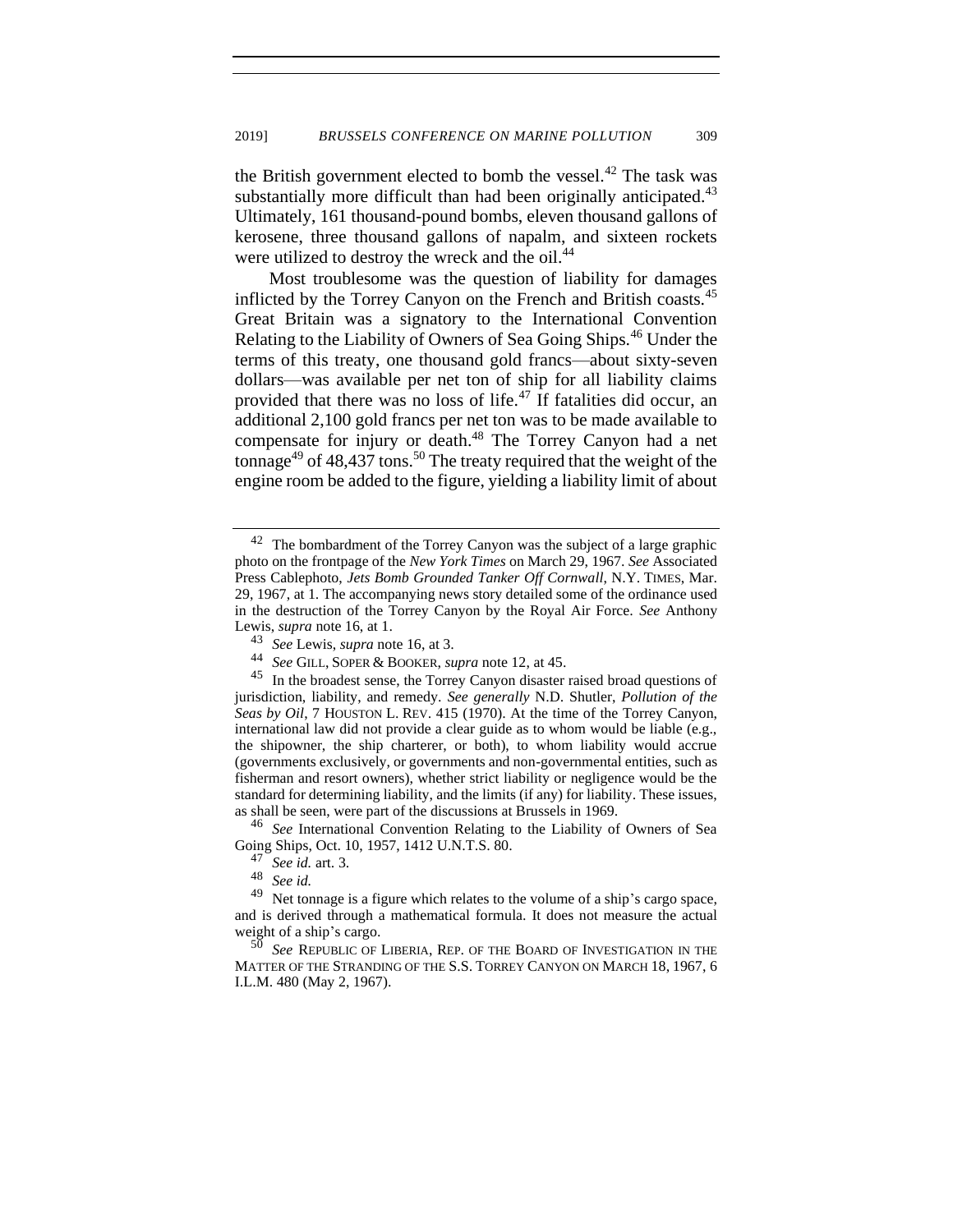\$4.2 million, far short of the British cleanup costs, let alone compensation for claims for damages incurred as a result of the shipwreck.<sup>51</sup> Further, because the United States had not ratified the 1957 Brussels Convention, and because Union Oil, a United States corporation, was a party to the controversy, United States law was also relevant.<sup>52</sup>

In 1967, the United States legislation that covered a contingency such as the Torrey Canyon was over a century old.<sup>53</sup> This legislation, which had been passed in 1851, at a time when the American shipping industry was becoming an important economic force in this country, provided for a limitation of liability for this industry. Specifically, in 1851, the United States Congress passed a law stipulating that, in the absence of personal injury or death, an owner's liability is limited to the value of the vessel and its cargo.<sup>54</sup> In *Norwich Co. v. Wright*, <sup>55</sup> the United States Supreme Court interpreted the law to mean the value of a ship after the disaster.<sup>56</sup> Since the only salvageable portion of the Torrey Canyon was one lifeboat, the owner's liability would be limited to fifty dollars.<sup>57</sup> Shortly after the disaster, Union Oil and the Barracuda Tanker Corporation filed a petition in the United States District Court for the Southern District of New York to limit their liability to fifty dollars.<sup>58</sup>

The French and British governments, fearing that the oil and shipping interests might evade financial responsibility for their portion of the damages, commenced an intricate series of actions.<sup>59</sup>

<sup>51</sup> *See* PETROW, *supra* note 40, at 189.

The United States never became a party to the International Convention Relating to Limitation of the Liability of Owners of Seagoing Ships, which was replaced by the Convention on Limitation of Liability for Marine Claims, which entered into force on December 1, 1986.

<sup>53</sup> *See* Limitation of Liability Act of 1851, 46 U.S.C. §§ 30501-12 (2006).

<sup>54</sup> *See* Act of Mar. 3, 1851, 9 Stat. 635.

<sup>55</sup> *See* Norwich Co. v. Wright, 80 U.S. 104, 122 (1871).

<sup>56</sup> *See id*.

<sup>57</sup> The American courts also ruled that if the owner of the vessel received an insurance indemnification, this money would not have to be added to the postdisaster value of the ship. *See In re* Barracuda Tanker Corp, 281 F. Supp 228, 230, 232–33 (S.D.N.Y. 1968).

<sup>58</sup> *See id.*

<sup>59</sup> *See* Paul Burrows et al., *The Economics of Accidental Pollution by Tankers in Coastal Waters*, 3 J. PUB. ECON. 251, 259 (1974).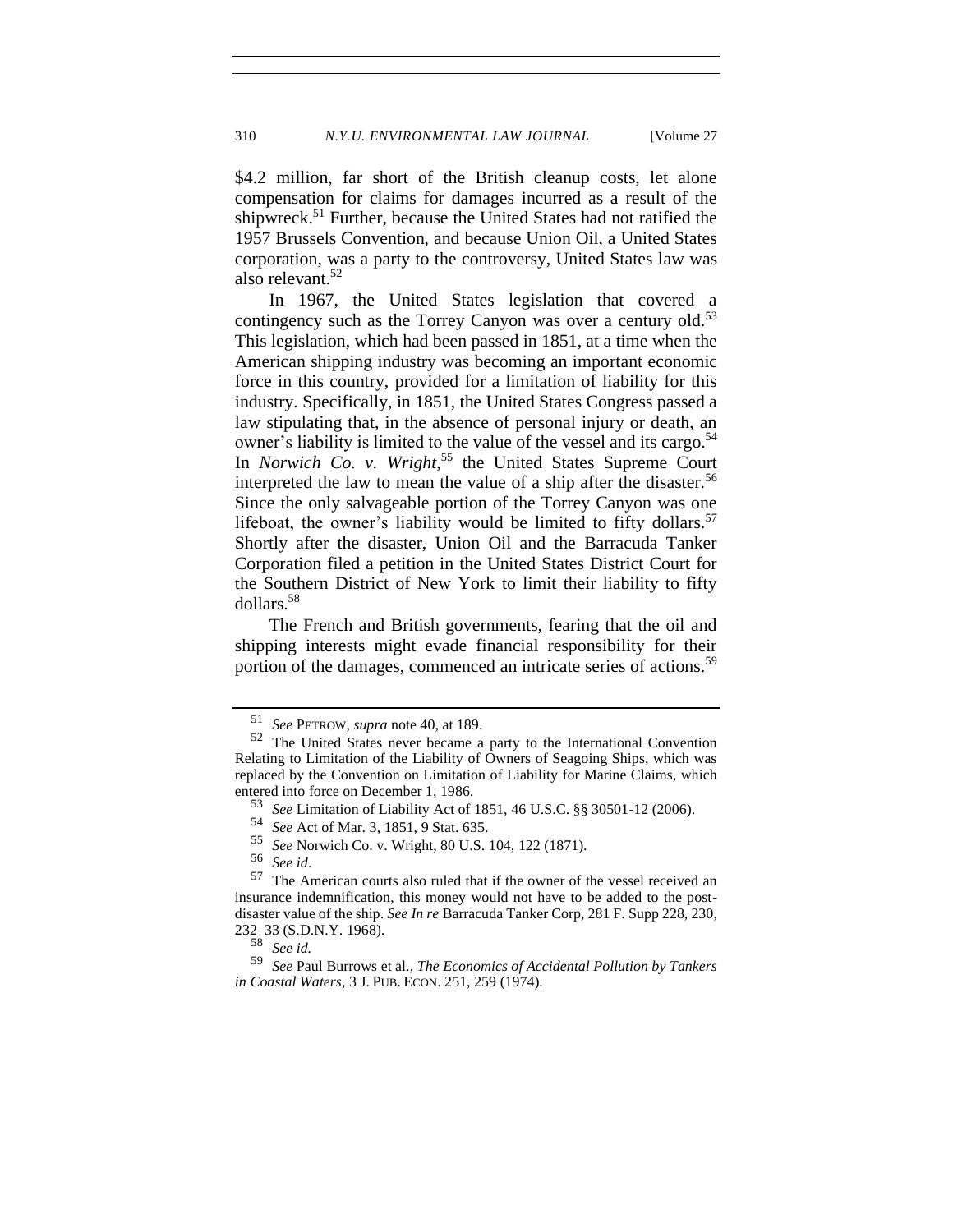The Lake Palourde, a sister ship of the Torrey Canyon, was seized first by the British and thereafter by French authorities in Singapore and Rotterdam, respectively, and was not released until a surety bond was posted in each case, which partially covered cleanup costs.<sup>60</sup> Ultimately an out-of-court settlement was reached, and the owners and charterers indemnified the British and French governments with a total payment of \$7 million, which likely did not cover half the costs of the cleanup, let alone losses sustained by fishermen, resort owners, and other coastal economic interests.<sup>61</sup>

## II. PREPARATIONS FOR THE BRUSSELS CONFERENCE— INTERNATIONAL STAKEHOLDERS REGARDING OIL POLLUTION AT SEA

The Torrey Canyon disaster, which as indicated above, revealed flaws in the existing system of compensation for damage sustained as a result of oil spills, led to the possibility of change. Therefore, the relevant question is which entities would be involved in these changes. Accordingly, this Article now moves to an examination of the constellation of actors, both state and non-state, who in the late 1960s were the likely participants in this process.

<span id="page-12-0"></span>A. The Intergovernmental Maritime Consultative Organization

The gaps in international law, which allowed neither for intervention against an offending ship, nor for realistic compensation for injured parties, that were evinced after the Torrey Canyon episode, prompted the British government, in April 1967, to request a special session of IMCO, which was established in 1948 at a conference convened at Geneva, Switzerland.<sup>62</sup> IMCO's purposes are defined in Article 1(a) of the Convention: "To provide machinery for co-operation among Governments in the field of governmental regulation and practices relating to technical matters of all kinds affecting shipping engaged in international trade, and to

<sup>60</sup> *See id.* at 260.

<sup>61</sup> *See* PETROW, *supra* note [40,](#page-9-0) at 189, 230.

<sup>62</sup> For an overview of the events of April 1967, see Nicholas J. Healy, *The C.M.I. and IMCO Draft Conventions on Civil Liability for Oil Pollution*, 1 J. MAR. L. & COM. 93, 93–95 (1969).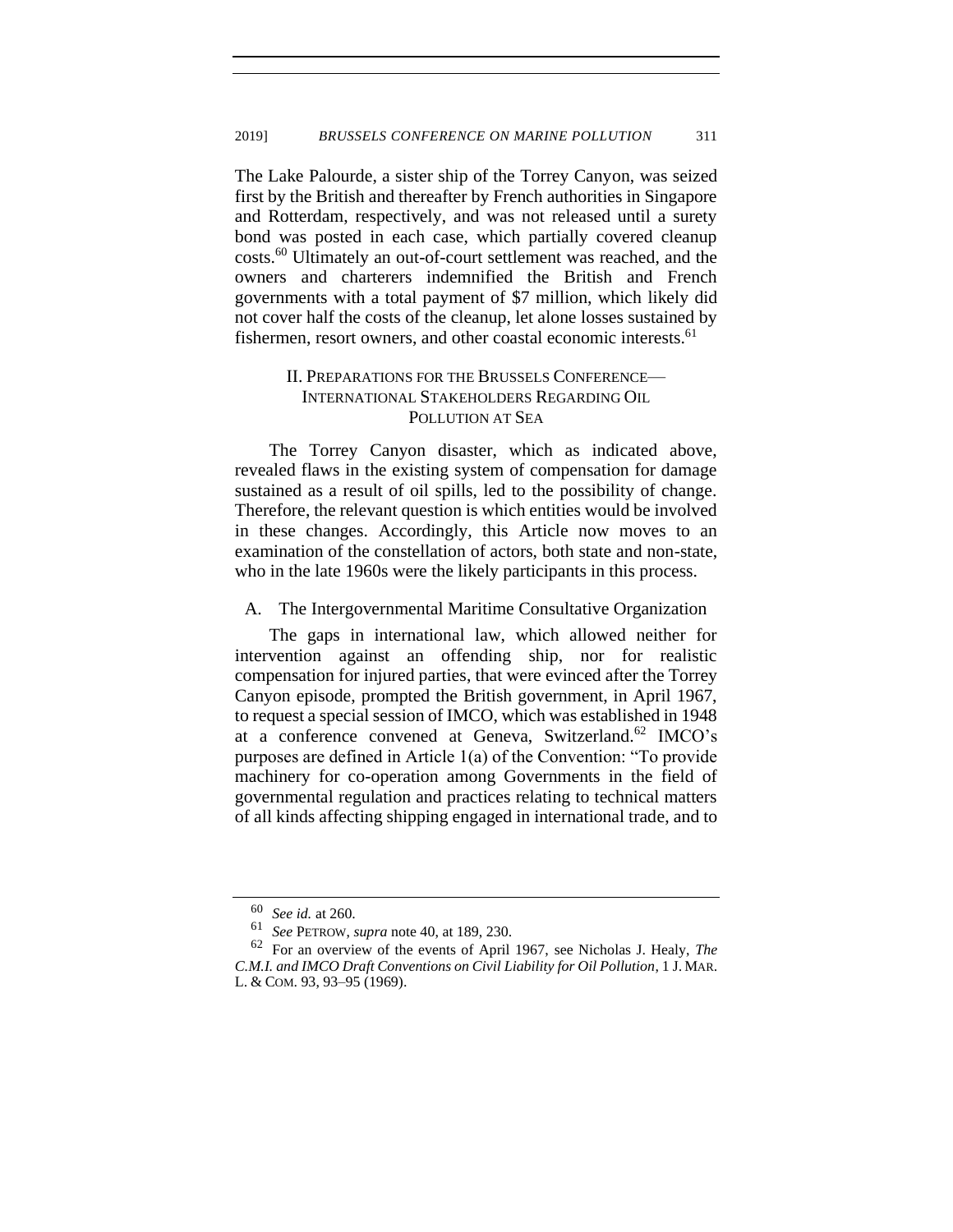<span id="page-13-2"></span><span id="page-13-0"></span>encourage the general adoption of the highest practical standards in matters concerning maritime safety and efficiency of navigation." <sup>63</sup>

<span id="page-13-1"></span>Essentially a backwater among United Nations Specialized Agencies, IMCO began on January 6, 1959 and currently has 174 members and three associate members.<sup>64</sup> Operating on a minuscule annual budget of only \$1 million, IMCO had dealt exclusively with various technical matters in the maritime field and had aroused little general interest outside of the maritime community.<sup>65</sup> Within the maritime community, there was resistance to the very idea of an agency like IMCO as a central body because it was viewed as representing the injection of "political distractions" into an area perceived as technical.<sup>66</sup> Matters such as navigation, radio communications, methods of tonnage measurement, and protection of ships against fire hazards were the types of activities generally undertaken by  $IMCO.<sup>67</sup>$  Nonetheless, given its budgetary constraints, IMCO did not have a large staff, and it was questionable whether it was up to the tasks of establishing a full blown international legal regime to deal with the problems of intervention on the seas and of establishing terms of liability for maritime oil pollution after the Torrey Canyon disaster.<sup>68</sup> The reason for this outlook was because IMCO was dealing with a magnitude of problems that it previously had not encountered.<sup>69</sup> Accordingly, Non-State Actors such as the Comité Maritime International  $(CMI)^{70}$  were available to become highly involved in the inevitable

<sup>63</sup> Convention on the Intergovernmental Maritime Consultative Organization art. 1, Mar. 6, 1948, 289 U.N.T.S 1, 48 [hereinafter Convention on the IMCO].

<sup>64</sup> *See Member States, IGOs and NGOs*, INT'L MAR. ORG., http://www.imo.org/ en/About/Membership/Pages/Default.aspx (last visited Feb. 18, 2019).

<sup>65</sup> The Annual Reports of Intergovernmental Maritime Consultative Organization lay out the relatively modest accomplishments of IMCO during its formative years. *See* R. MICHAEL M'GONIGLE & MARK W. ZACHER, POLLUTION, POLITICS AND INTERNATIONAL LAW—TANKERS AT SEA 40–41 (1979).

<sup>66</sup> *See id.* at 40.

<sup>67</sup> *See id.*

<sup>68</sup> *See* Tony Munoz, *International Maritime Organization: Guardian of the Seas*, MARINE EXEC. (May 18, 2015), https://www.maritime-executive.com/ magazine/international-maritime-organization (indicating that in 2015, IMCO had fewer than 300 employees).

<sup>69</sup> *See* M'GONIGLE & ZACHER,*supra* note 65, at 47. IMCO did not have a Legal Committee until May 1967, and its Marine Environmental Protection Committee was not established until November 1973. *See id.* at 48.

<sup>70</sup> *See infra* Section II.B for further discussion.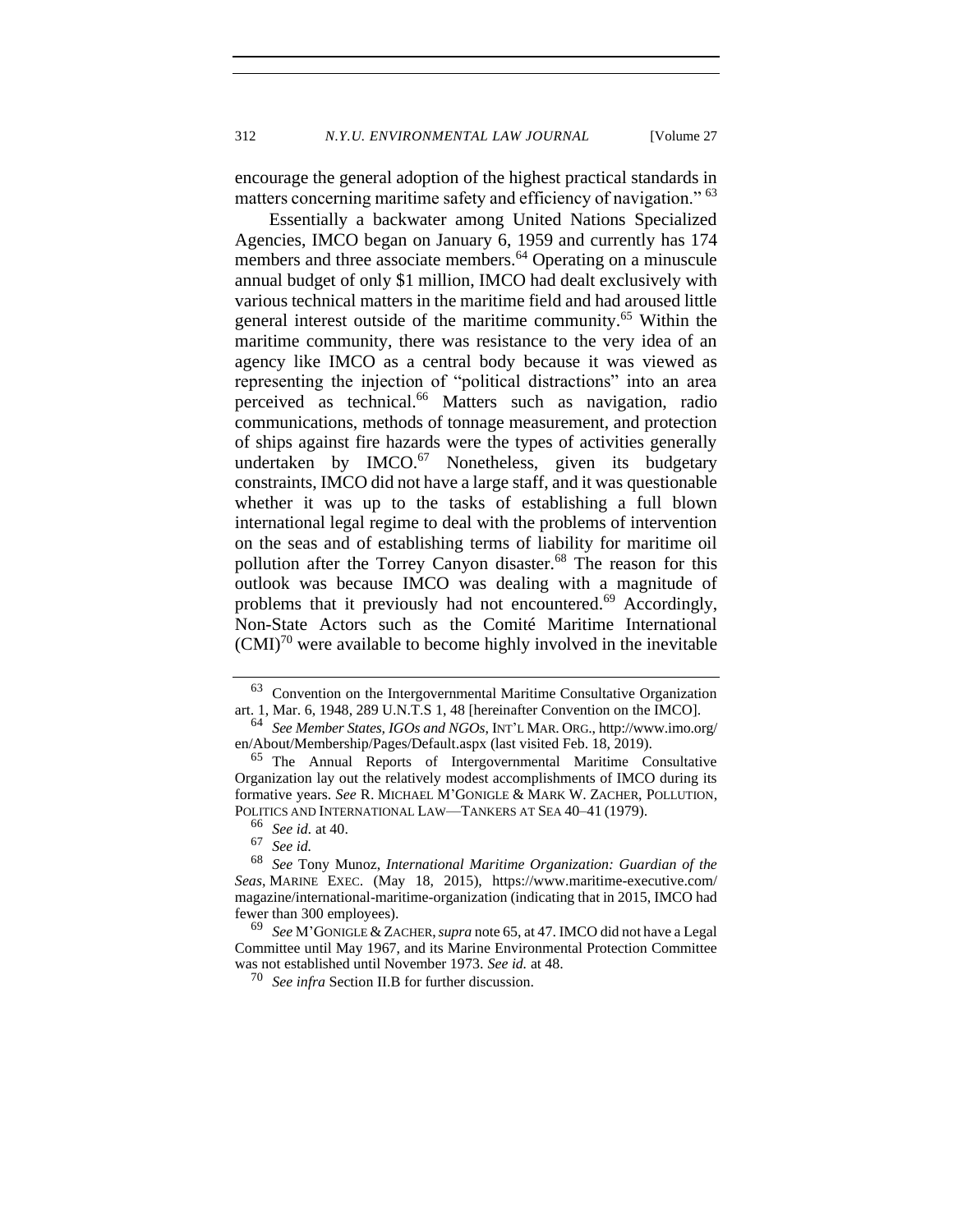adoption of rules and regulations to be promulgated regarding oil spills on the seas.<sup>71</sup> At the time of the Torrey Canyon disaster, a number of Non-Governmental Organizations (NGOs) had been granted official consultative status, which tended to result in overrepresentation of international shipping interests to the exclusion of other interests, such as fishermen, environmentalists, and even petroleum interests.<sup>72</sup> By 2016, eighty-one NGOs had been granted consultative status by the IMCO.<sup> $\frac{73}{12}$ </sup> They now constitute a diverse group whose interests range from environmentalism (Friends of the Earth International, Greenpeace International) to industry groups (International Bulk Terminals Association, International Association of Independent Tankers Owners).<sup>74</sup>

It should be emphasized that IMCO, like other Public International Organizations, then as well as now, is an integral part of an ongoing political-economic process.<sup>75</sup> It does not exist in a rarified world of ideas, where organizational, economic, political and even personal motives are irrelevant to its work and mission.<sup>76</sup> As Susan Strange noted:

<span id="page-14-0"></span>But it should be enough at least to pose the in-whose-interest question, in the hope that subsequent research may pursue it further. Note that this is a fundamentally different question than

<sup>73</sup> *See Member States, IGOs and NGOs*, INT'L MAR. ORG., http://www.imo.org/ en/About/Membership/Pages/Default.aspx (last visited July 16, 2019).

<sup>74</sup> *See Non-Governmental International Organizations Which Have Been Granted Consultative Status with IMO*, INT'L MAR. ORG., http://www.imo.org/ en/About/Membership/Pages/NGOsInConsultativeStatus.aspx (last visited Feb. 18, 2019).

The literature on the political-economic process as it impacts international organizations is vast. A representative sample would include THE INTERNATIONAL POLITICS OF THE ENVIRONMENT (Andrew Hurrell & Benedict Kingsbury eds., 1992); Bruno S. Frey, *The Public Choice View of International Public Economy*, 38 INT'L ECON. 199, 215 (1984); DANIEL BODANSKY, THE ART AND CRAFT OF INTERNATIONAL ENVIRONMENTAL LAW 117 (Harvard Univ. Press, 2010); GLOBAL ENVIRONMENTAL GOVERNANCE RECONSIDERED (Frank Biermann & Philipp Pattberg eds., 2012).

<sup>76</sup> *See generally* Robert W. Cox & Harold K. Jacobsen, *The Framework for Inquiry*, in THE ANATOMY OF INFLUENCE: DECISION MAKING IN INTERNATIONAL ORGANIZATION (Robert W. Cox & Harold K. Jacobsen eds., 1973) (detailing the decision-making process at the United Nations and its specialized agencies).

<sup>71</sup> *See infra* Section II.C for further discussion of the historic role of the CMI in drafting maritime treaties.

<sup>72</sup> *See, e.g.*, Edon V. C. Greenberg, *IMCO: An Environmentalist's Perspective*, 8 CASE W.J. INT'L L. 131 (1976).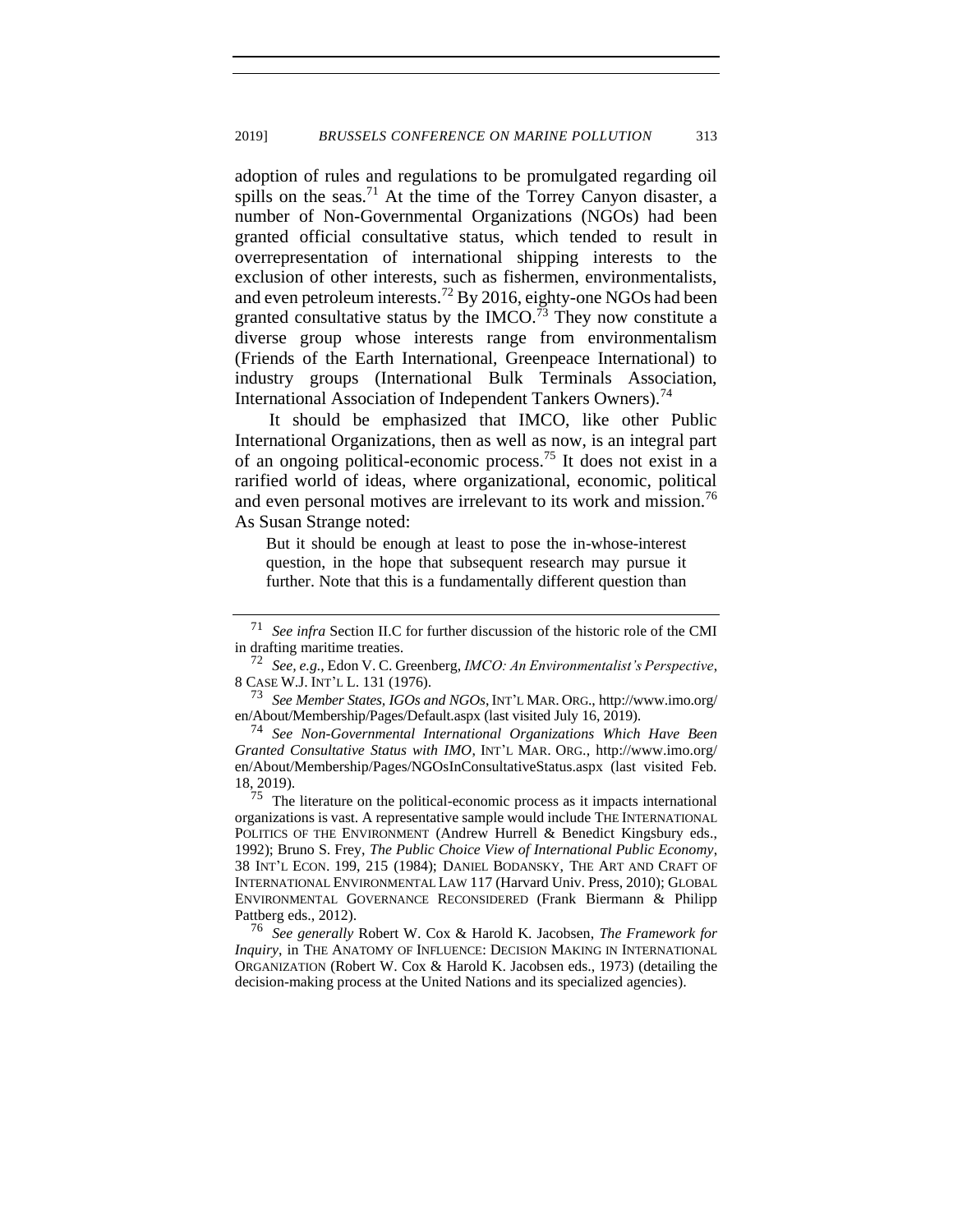the regime one that has dominated the literature of international organisation—and the eponymous journal, IO—for almost a quarter of a century. The regime question has been about when, and how, governments could be got to cooperate; about what generated regimes, and what caused them to change. Only occasionally, and often only as an afterthought, did the cui bono question crop up. A notable exception was an edited volume in the late 1960s, *The Anatomy of Influence*, comparing the decision-making processes in a half-dozen UN specialised agencies (Cox and Jacobson, 1973). They did at least ask the questions when and if these processes were influenced by 'private-regarding motivated'—in less polite language, by the self-serving interests of international officials. Otherwise, it has generally been an implicit assumption of regime research that any increase in international organisation is a triumph of idealism over realism, that more is always better, and that cooperation is ipso facto better than conflict—no matter what the purpose of the cooperation, and whatever the outcome of that cooperation. And the outspoken assumption, of course, is that international officials are selfless dedicated missionaries, with only the best interests of the world community at heart.<sup>77</sup>

Therefore, by viewing IMCO through the paradigm suggested by Susan Strange, the results of the 1969 Brussels Conference are far more understandable than if IMCO is seen as somehow detached from political-economic processes.

## <span id="page-15-0"></span>B. The Comité Maritime International

Decisions undertaken by IMCO on the development of technical and legal measures to mitigate the problem of oil spills affected three Non-State Actors that were part of the maritime industry—shipping interests, marine insurers, and petroleum companies. The European shipping interests then as well as now are organized in a nongovernmental organization called the Comité Maritime International  $(CMI)$ <sup>78</sup> Arguably, because the CMI is

<sup>77</sup> *See* SUSAN STRANGE, THE RETREAT OF THE STATE: THE DIFFUSION OF POWER IN THE WORLD ECONOMY 162 (1996). On the role of marine insurance, see, for example, Jan C. Bongaerts & Aline F. M. de Bièvre, *Insurance for Civil Liability for Marine Oil Pollution Damages*, 12 GENEVA PAPERS ON RISK & INS. 145 (1987).

<sup>78</sup> *See* Nigel. H Frawley, *A Brief History: The CMI and its Relationship with IMO, the IOPC Funds and Other UN Organizations*, COMITÉ MARITIME INTERNATIONAL, https://comitemaritime.org/wp-content/uploads/2018/06/A-brief-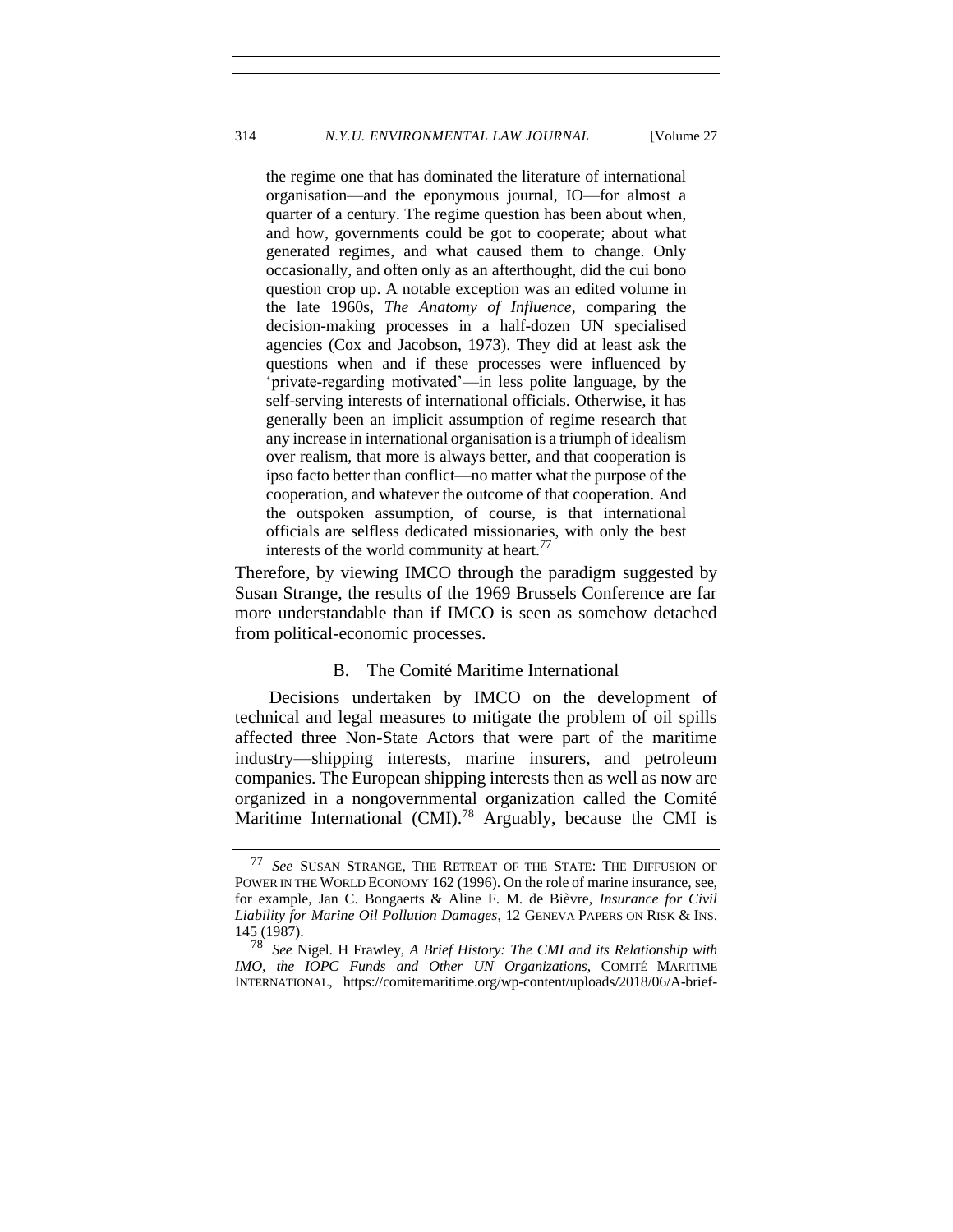older, and has over the years developed relationships with governmental decision-makers in the area of maritime law, it has been more important in drafting international treaties on marine matters than IMCO.<sup>79</sup> Based in Antwerp, it has served as an important agency in the development of international maritime  $law.<sup>80</sup>$ 

In defining its purpose, the CMI Constitution explains:

<span id="page-16-1"></span>It is a non-governmental not-for-profit international organization established in Antwerp in 1897, the object of which is to contribute by all appropriate means and activities to the unification of maritime law in all its aspects. To this end it shall promote the establishment of national associations of maritime law and shall co-operate with other international organizations.<sup>81</sup>

<span id="page-16-0"></span>Since the time of the CMI's founding, whenever the need for a new set of laws, treaties, or regulations affecting the shipping industry arose, the CMI provided expertise.<sup>82</sup> The CMI convened and drafted an appropriate convention, which was then transmitted to the Belgian government. $83$  In turn, the Belgian government held an international conference for the purpose of obtaining approval from

<sup>80</sup> *See* Wiswall, *supra* note [78,](#page-15-0) for detailed descriptions of its role in the development of international maritime law.

<sup>81</sup> *See* COMITÉ MARITIME INTERNATIONAL, CONSTITUTION 1 (2017) https://comitemaritime.org/wp-content/uploads/2018/05/2017-Genoa-Constitution.pdf; *see also* HENRY REIFF, THE UNITED STATES AND THE TREATY LAW OF THE SEA 132 (1959)*; see also*, Allan I. Mendelsohn, *Marine Liability for Oil Pollution: Domestic and International Law*, 38 GEO. WASH. L. REV. 1, 28–29 (1969).

<sup>82</sup> M'GONIGLE & ZACHER, *supra* note [65,](#page-13-1) at 66–67.

<sup>83</sup> *See* Allan I. Mendelsohn, *The Public Interest and Private International Maritime Law*, 10 WM. & MARY L. REV. 783, 794–95 (1969).

History-Frawlye.pdf (last visited on Feb. 19, 2019); F.L. Wiswall, *A Brief History,*  https://comitemaritime.org/wp-content/uploads/2018/06/a-brief-history-wiswall.pdf (last visited Feb. 19, 2019).

<sup>79</sup> CMI was founded in 1897. *See About Us*, COMITÉ MARITIME INTERNATIONAL, https://comitemaritime.org/about-us/ (last visited July 18, 2019). First, IMCO, based on its constitution is "consultative and advisory." *See*  Convention on the IMCO, *supra* note [63,](#page-13-0) at 50. Conversely, it is not a legislative body. Further, Robert H. Neuman suggests a possible reason for the imbalance between IMCO and the CMI is that the CMI represents maritime states, which have large shipping and naval fleets, tend to be in the northern hemisphere, and are developed economically. These states are in contradistinction to coastal states, which have smaller fleets, and tend to be in the southern hemisphere and are less developed economically. *See* Robert H. Neuman, *Oil on Troubled Waters: The International Control of Marine Pollution*, 2 J. MAR. L. & COM. 349, 351 (1971).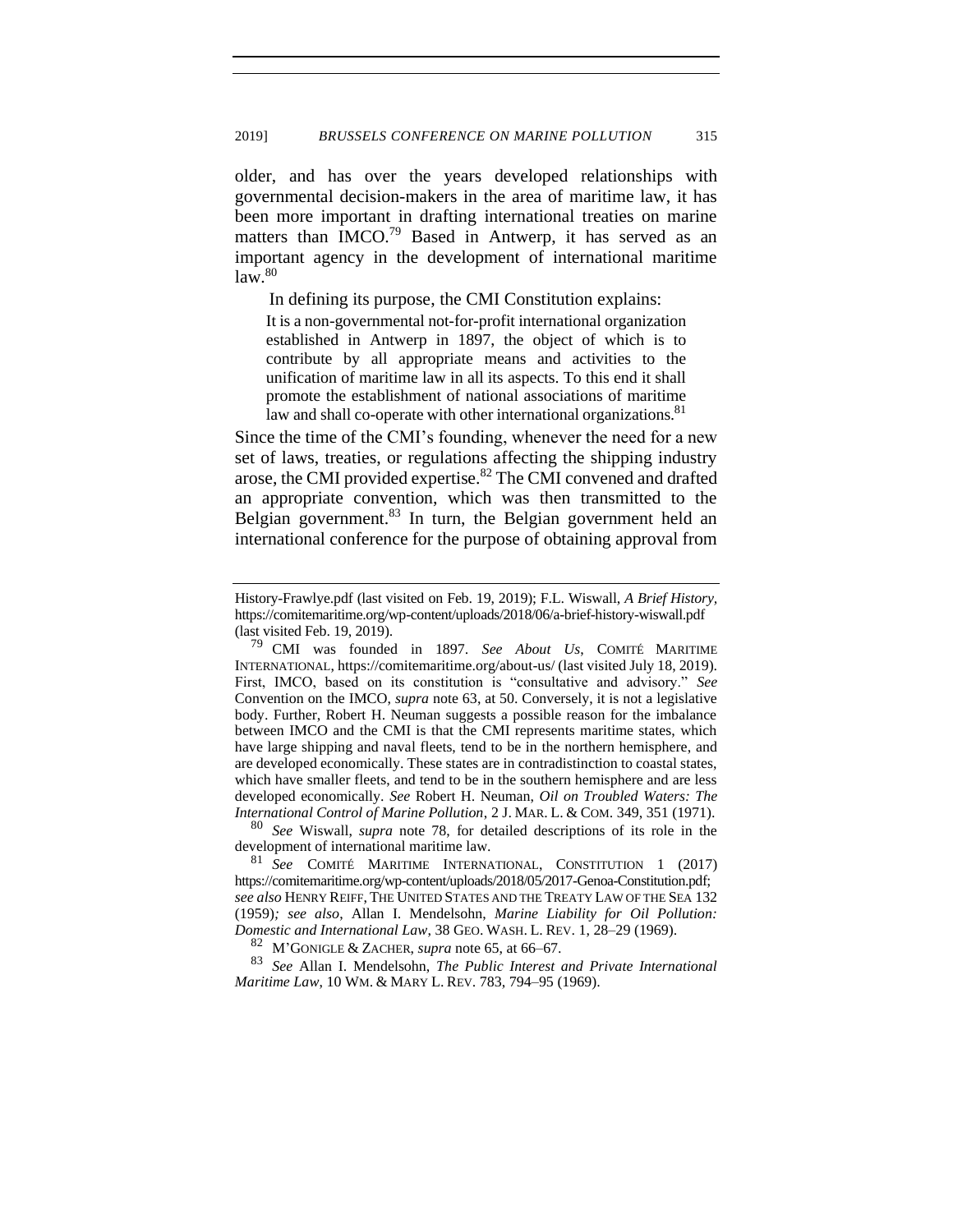those states that chose to participate.<sup>84</sup> Among the CMI conventions adopted by the international community are those dealing with matters such as collisions at sea, maritime mortgages and liens, arrests of ships, and salvage and assistance.<sup>85</sup>

The CMI historically has maintained close ties with governmental officials in various European shipping ministries.<sup>86</sup> This is particularly true in certain European countries such as Belgium and Switzerland.<sup>87</sup> The pattern of interaction closely resembles the client-patron relationship that has been studied and observed in many bureaucracies, where an agency and an interest group formulate policies that accrue to their mutual benefit.<sup>88</sup> Accordingly, it would be fair to assess that the CMI, both as an organization and also some prominent individuals associated with it, provides information and occasional political support to governmental officials.<sup>89</sup> In turn, the CMI is given crucial input in decision-making regarding marine affairs in the abovementioned

The national associations—CMI and the International Chamber of Shipping—include some of their countries' most eminent maritime experts, who carry great authority and legitimacy when making representations to their governments. . . . Moreover, by passing information about impending legislative actions of a state to various foreign associations, foreign governments more sympathetic to the welfare of the industry are encourage to exert pressure on the state in question.

*Id.* at 299. *See also* Mendelsohn, *supra* note [83,](#page-16-0) at 795 (discussing the close relationship between the CMI and Belgian government).

The classic description of this phenomenon can be found in Samuel P. Huntington, *The Marasmus of the ICC: The Commission, the Railroads, and the Public Interest*, 61 YALE L. J. 467, 509 (1952). On the role of the C.M.I. in the formulation of maritime law see Mendelsohn, *supra* note [21,](#page-6-1) and Healy, *supra* not[e 62,](#page-12-0) at 93–105.

<sup>89</sup> *See* Interview with Senate Foreign Relations Committee Staff Member, Washington, D.C. (1972); Interview with Ambassador from Mediterranean Nation, New York, N.Y. (June 20, 1972); Interview with former U.S. Department of State negotiator, Washington, D.C. (June 14, 1972); Interview with Large International Petroleum Company Executive, New York, N.Y. (1974) [hereinafter, *Interviews*] (for this Article, names of interviewees are on file with author to preserve anonymity); *see generally* Huntington, *supra* note 88. On the role of the C.M.I. in the formulation of maritime law see Mendelsohn, *supra* note [81,](#page-16-1) and Healy, *supra* note [62,](#page-12-0) at 93–105.

 $\frac{84}{85}$  *See id.* at 795.

<sup>85</sup> M'GONIGLE & ZACHER, *supra* note [65,](#page-13-1) at 66.

<sup>86</sup> *See id.*

<sup>87</sup> *See* M'GONIGLE & ZACHER, *supra* note [65,](#page-13-1) at 268–69.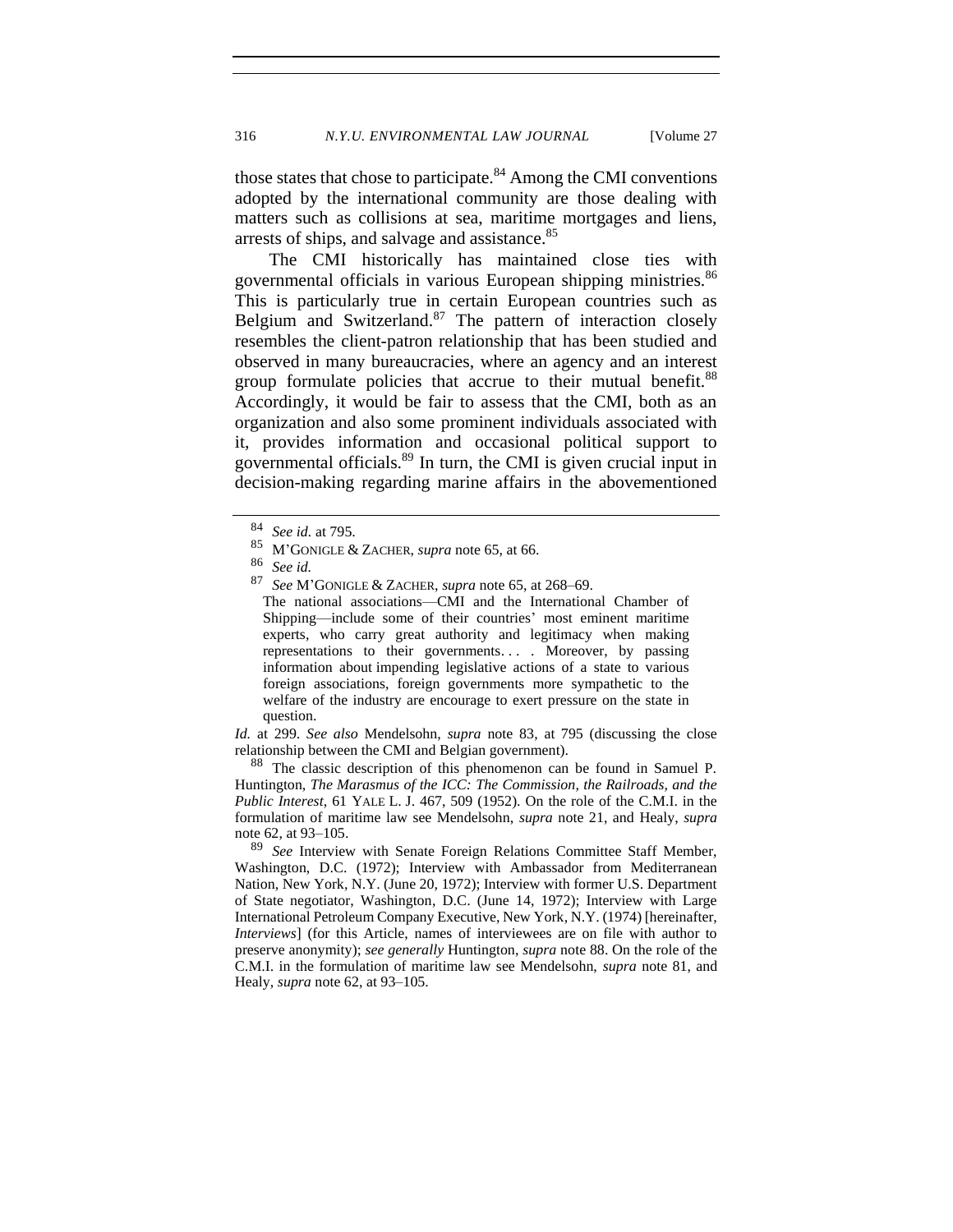States.<sup>90</sup> As this writer was told in an interview with a high official of a major international petroleum company, "[t]he CMI can virtually dictate to certain governments which rules and regulations it will and will not accept."<sup>91</sup>

The U.S. member association of the CMI is the Maritime Law Association, which is composed of lawyers who represent maritime interests.<sup>92</sup> "[The] CMI is dominated largely by British and Scandinavian interests, with Belgium directly behind and everyone else, including the United States, a very poor third."<sup>93</sup>

Further, the shipowners have a very close relationship with the insurance industry either through self-insurance via the Protection and Indemnity Clubs (P&I Clubs), or through the purchase of policies through marine insurers. Accordingly, high limits of liability, coupled with the strict liability standard from marine oil pollution damage, would prove financially disruptive to the shipping industry. Like the Maritime Law Association, their United States counterparts in the marine insurance field have also been uninfluential in policy formulation.<sup>94</sup>

#### <span id="page-18-0"></span>C. Marine Insurance Interests

A second set of Non-State Actors who had input in the resolution of the issues raised by the Torrey Canyon disaster was the marine insurance interests. Clearly, in the event of a significant oil spill, the major costs of the disaster would ultimately be paid by the insurance industry through third party coverage.<sup>95</sup>

While maritime insurance underwriters are available in many parts of the world, the industry originated in the Renaissance Mediterranean, and in the modern era, it is centered in Great Britain.<sup>96</sup> Some historians trace modern marine insurance to the Lombards, who were thirteenth century Italian traders, but most

<sup>90</sup> *See* Mendelsohn*, supra* note 83, at 794–95.

<sup>91</sup> Interviews, *supra* note 89.

<sup>92</sup> *See* Mendelsohn, *supra* note 83, at 794.

<sup>93</sup> *See id.* at 796.

<sup>94</sup> *See id.* at 809.

<sup>95</sup> For a discussion of third-party marine insurance against oil pollution, see Elli Sperdokli, *Marine Insurance for Oil Pollution*, 49 TORT TRIAL & INS. PRAC. L. 611–43 (2014).

<sup>96</sup> *See* W.R. Vance, *The Early History of Insurance Law*, 8 COLUM. L. REV. 11 (1908).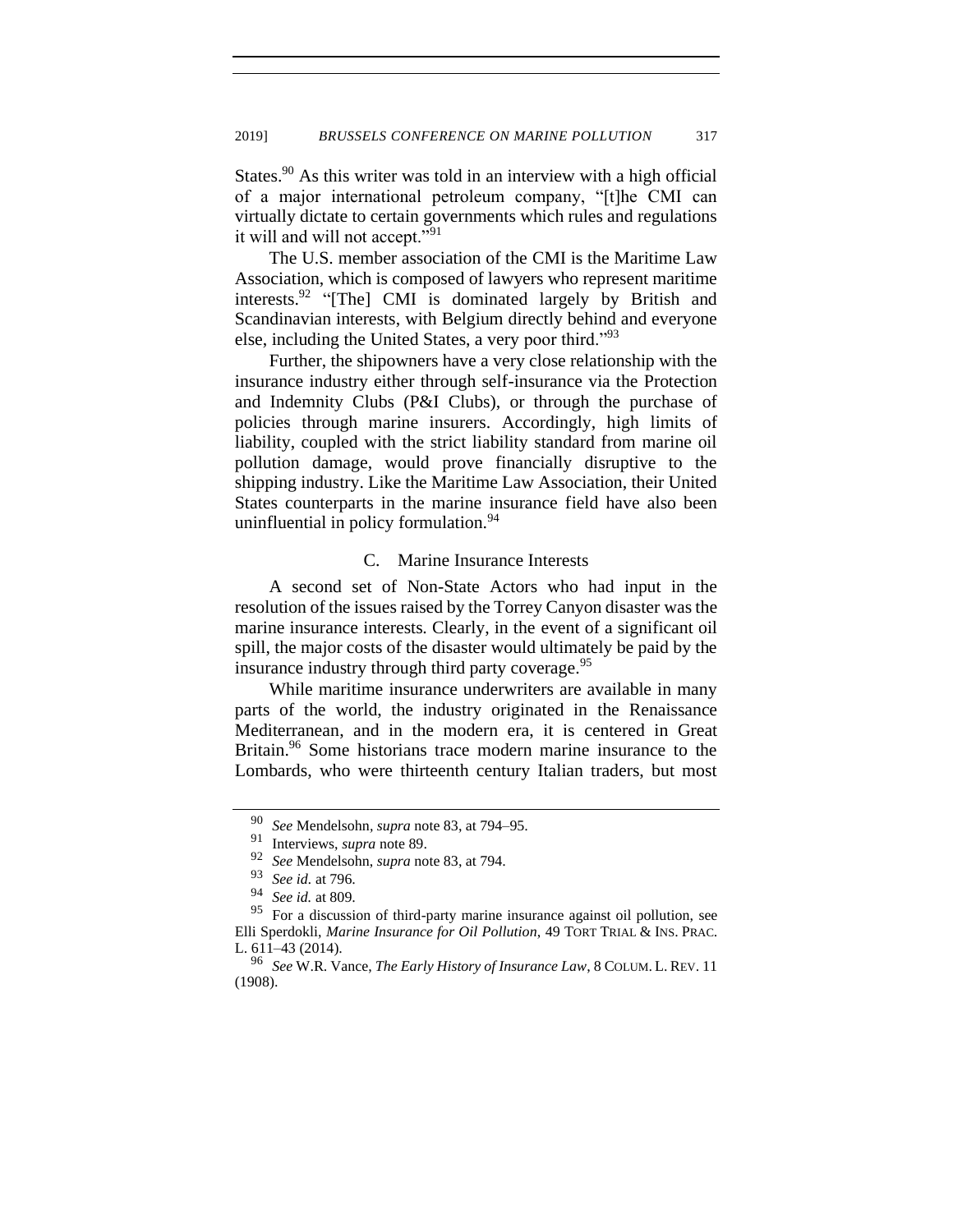agree that the modern concept of insurance originated after 1691 at Lloyd's Coffee House (on Lombard Street) in London where shipowners used to distribute lists of cargos they needed insured.<sup>97</sup> Any interested party would sign his name under the item he would be willing to insure. Lloyds, despite its venerable age, is still a powerful insurer.<sup>98</sup>

The modern Lloyd's, together with a number of specialist "London Market" insurance companies, still writes about 15% of all marine business, 27% of world aviation insurance and nearly 58% percent of all offshore energy business (including oil rigs and similar marine structures). Lloyd's is not an insurance company; rather it is a society of underwriters and a market place where risks are insured by around eighty syndicates of Underwriting Members ("Names") which are controlled in turn by managing agents or underwriting firms (51 at present). . . . Marine business (and nearly all other business) is brought to Lloyd's by 180 or so accredited Lloyd's brokers.<sup>9</sup>

The roots of the political-economic power of the insurance industry are described in the following terms by Virginia Haufler, one of a handful of political economists who have studied the impact of insurance on international affairs:

The development and evolution of an international risks insurance regime over the course of the twentieth century depended on the initiative and authority of the private sector participants. The insurance underwriters in London and elsewhere made crucial decisions about what would be insured, how it would be insured, and by whom. The public authorities, concerned with national security and economic well-being, looked on the management of political risks as an important

<sup>97</sup> *See Corporate History*, LLOYD'S, www.lloyds.com/about-lloyds/history/ corporate-history (last visited June 2, 2019) (discussing the corporate history of Lloyd's). *See also*, M'GONIGLE & ZACHER, *supra* note [65,](#page-13-1) at 374.

See LLOYD'S, ANNUAL REPORT 2017, https://www.lloyds.com/~/media/ files/lloyds/investor-relations/results/2017ar/ar2017\_annual-report-2017.pdf (last visited Feb. 13, 2019) (indicating substantial size of Lloyd's). Today, the UK insurance industry is the largest in Europe and the fourth largest in the world. *See*  ABI, UK INSURANCE AND LONG TERM SAVINGS KEY FACTS 2018 (Dec. 2018), https://www.abi.org.uk/data-and-resources/industry-data/uk-insurance-and-longterm-savings-key-facts/ (last visited Feb. 13, 2019).

<sup>99</sup> Stanley Mutenga & Christopher Parsons, *Marine Insurance*, *in* THE BLACKWELL COMPANION TO MARITIME ECONOMICS 453 (Wayne K. Talley ed., Wiley Blackwell 2011).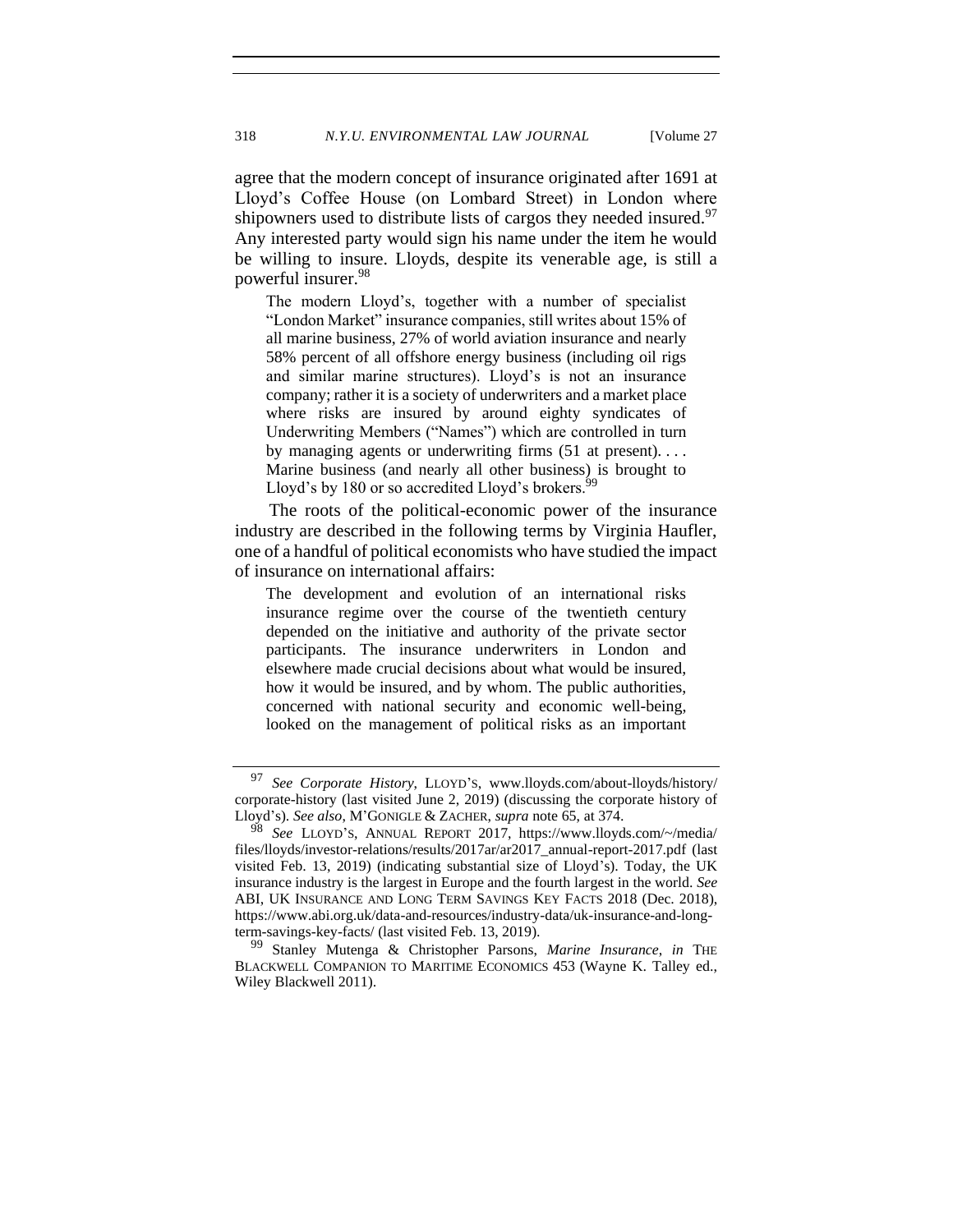factor facilitating foreign commerce but proved reluctant to become participants themselves; they eventually joined the regime as junior partners. The commercial underwriters and government agencies carefully separate their business from each other, viewing their operations as complementary and not competitive. Both adhered to standard industry norms in designing their insurance contract, and both believed that many international risks could not be insured.<sup>100</sup>

While it is clear that insurers cannot insure that which is uninsurable, this concept would lie at the core of the issues raised at Brussels and afterwards, and would strongly influence the international regime that was established to govern liability for marine oil spills.

In modern times, two types of maritime insurance have developed. The first form insures a quantifiable insurance risk such as the cost of the ship and is referred to as hull and machinery insurance.<sup>101</sup> It is issued by large insurers such as  $L$ loyd's and is substantially similar to ordinary fire or hazard insurance issued to cover a building against destruction. The second form of insurance covers, among other losses, damage caused by a ship or its cargo, which, by definition, is not a quantifiable number that can be determined in advance.<sup>102</sup> This form of insurance is not issued by marine insurance companies.<sup>103</sup> Rather, it is issued by the shipowners themselves, who band together in P&I Clubs.<sup>104</sup> Accordingly, the costs of a disaster like the Torrey Canyon are ultimately paid for by the shipowners themselves.<sup>105</sup> Therefore, the stakes for the shipowners are enormous in a situation of massive

<sup>100</sup> *See* VIRGINIA HAUFLER, DANGEROUS COMMERCE: INSURANCE AND MANAGEMENT OF INTERNATIONAL RISK 125 (Cornell Univ. Press 1997).

<sup>101</sup> *See Marine Business Guidance*, LLOYD'S, https://www.lloyds.com/toolsand-systems/risk-locator/class-of-business-guidance/marine (last visited Feb. 23, 2019) ("Ship's hull insurance covers physical damage to a ship's hull and machinery.").

<sup>102</sup> This type of insurance exists because there is no way of predicting claims by a third party that may arise, which is in contradistinction to hull and machinery insurance, which has a predictable finite value. *See Marine*, LLOYD'S, https://www.lloyds.com/tools-and-systems/risk-locator/class-of-business-guidance/ marine#Ship%E2%80%99s%20hull%20and%20ship%E2%80%99s%20liability (last visited July 18, 2019).

<sup>103</sup> *See* Sperdokli, *supra* note [95,](#page-18-0) at 613.

See id.

<sup>105</sup> *See id.*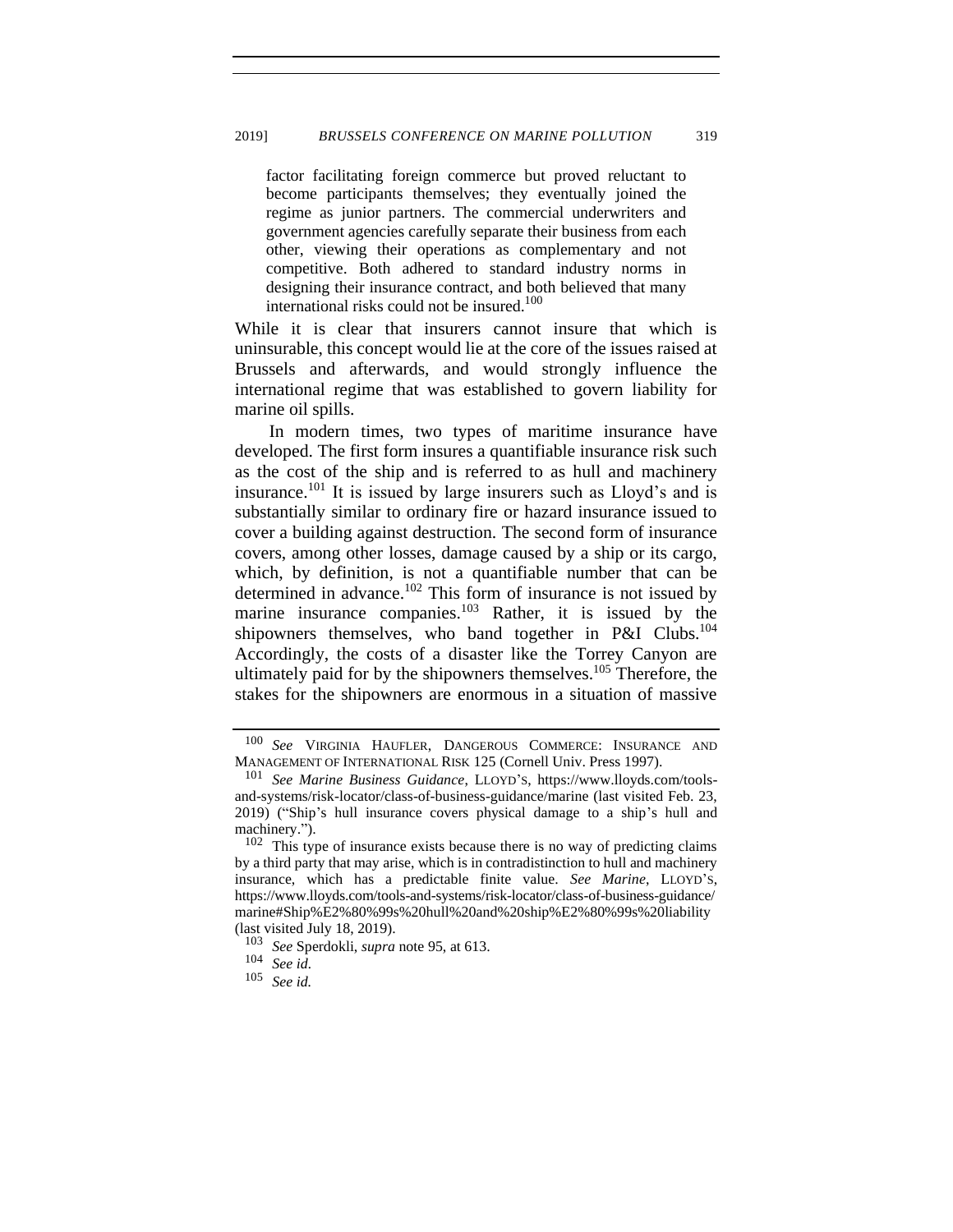damage to third parties, including government cleanup costs caused by cargo carried on their vessels.<sup>106</sup> In a very real sense, the P&I Clubs are the alter egos of the shipowners, and any compensation paid by them is ultimately borne by the shipowners themselves.<sup>107</sup>

In 1969, the position of the British insurers was that high limits of liability, combined with a strict liability standard—as opposed to the traditional maritime concept of fault—would result in uninsurable liabilities, which implied that the system in place for the transoceanic transport of oil would simply break down.<sup>108</sup>

Further, the Torrey Canyon episode resulted in the payment by the American maritime insurance industry of almost twenty-five percent of its annual premium intake for coverage of the disaster.<sup>109</sup> In 1971, the American Hull Insurance syndicate reported that the percent of the income paid out to indemnify casualties was at a record high and indicated that new policies were required to meet contemporary challenges to the industry. These losses reinforced the belief that what was best for the industry was lower limits of liability and lower standards of liability, specifically, liability based on negligence, with carved out exceptions further diluting that standard, as opposed to the higher standard of strict liability.<sup>110</sup> In addition, shipowners were interested in the idea of an international fund that would obligate the cargo interests (i.e. oil) to participate in any compensation scheme.<sup>111</sup> This would distribute the costs to the entire oil transport industry and lessen their own financial burden.<sup>112</sup> Thus, the interests of the shipowners and their insurers were not congruent with those of the petroleum industry. $113$ 

<sup>106</sup> *See id*.

 $\frac{107}{108}$  *See id.* 

<sup>108</sup> *See generally* Comment, *supra* note [21.](#page-6-1)

<sup>109</sup> *See* PETROW, *supra* note [40,](#page-9-0) at 201–03.

 $\frac{110}{111}$  *See generally id.*<br> $\frac{111}{111}$  *See infra Section* 

See infra Section V.C for a discussion on the implementation of an arrangement which resulted in a compensation scheme which included the oil industry.<br> $\frac{112}{S_{\varnothing}}$ 

See infra Section V.C.

<sup>113</sup> See *infra* Section V.C for a discussion on the implementation of an arrangement which resulted in a compensation scheme which included the oil industry.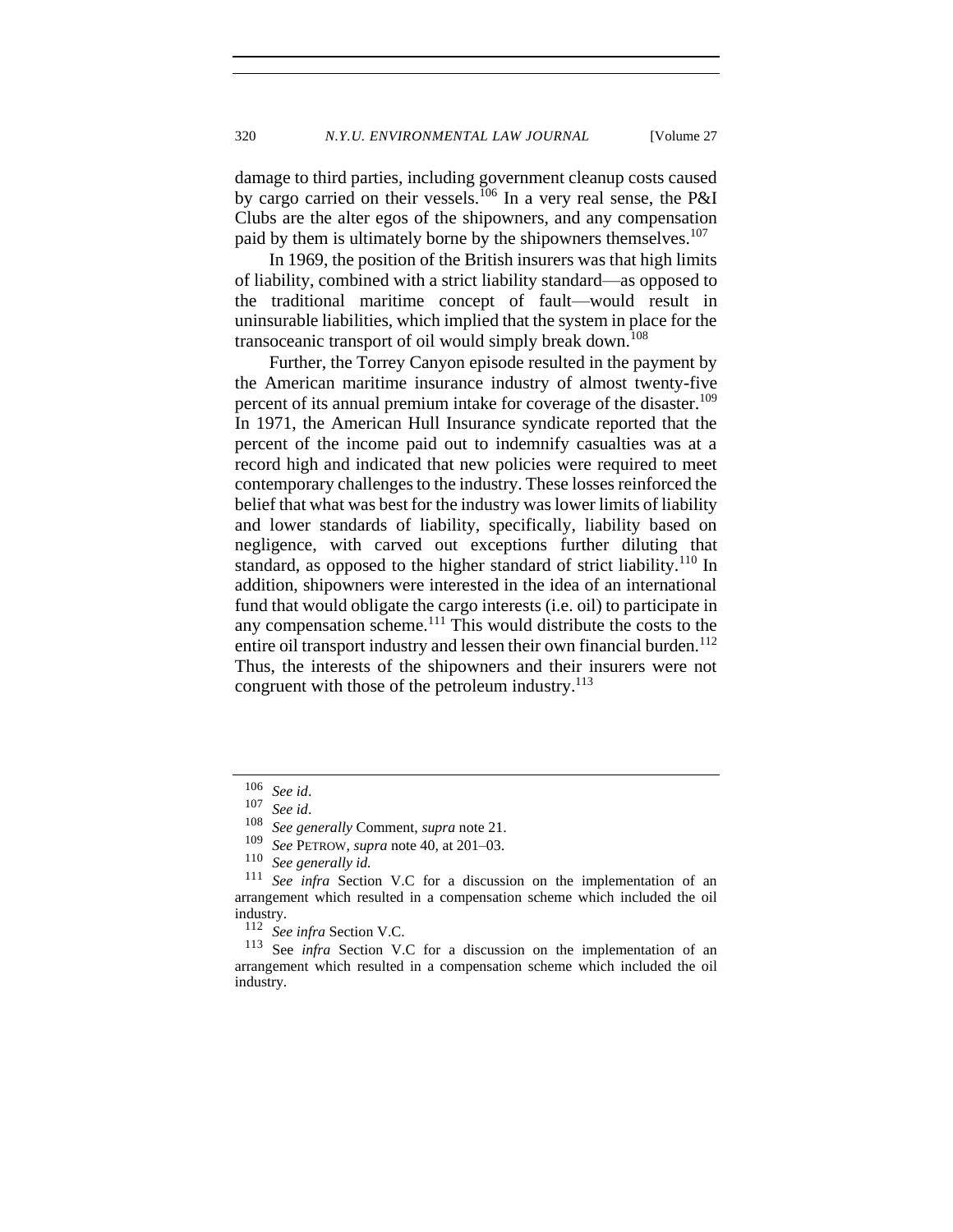#### D. The Petroleum Interests

The power and size of the major international oil firms have been well documented,<sup>114</sup> but the relationship between the oil and shipping industries is complex.<sup>115</sup> As previously noted, however, a divergence of interests was manifested between these two industries at the 1969 Brussels conference over liability for oil spills.<sup>116</sup> The states where shipping interests were powerful argued that cargo interests, rather than vessel owners, should bear the responsibility for liability for damages.<sup>117</sup> While oil interests were not averse to some forms of compensation, this could be accomplished only if the shipowners and the P&I Club agreed to participate in offering some of the compensation to damaged parties.<sup>118</sup> Further, the terms of liability could neither be made unlimited, nor be based on strict liability, rather than on fault.<sup>119</sup>

Of the three major industries involved—shipping, insurance, and oil—the oil companies offered the least resistance to a compensation plan.<sup>120</sup> This was because their financial resources

<sup>118</sup> *See id.*

<sup>114</sup> *See generally, e.g*., Robert Engler, *The Politics of Oil*, 38 IND. L.J. 305 (1961); PETER R. ODELL, OIL AND WORLD POWER (1970); ANTHONY SAMPSON, THE SEVEN SISTERS: THE GREAT OIL COMPANIES & THE WORLD THEY SHAPED (1975); STEVE COLL, PRIVATE EMPIRE: EXXONMOBIL AND AMERICAN POWER (2012); *see also* M'GONIGLE & ZACHER, *supra* not[e 65,](#page-13-1) at 372 (detailing in a table the percent of a state's tanker tonnage owned by oil companies). It is interesting to note the staying power of the petroleum industry. Much of the literature on oil written in the 1970s stated explicitly or implicitly that the status quo could not endure for long. Yet, forty to fifty years later, the size and strength of the international oil industry have certainly not diminished and may have in fact increased. *See* Amory Lovins, *Energy Strategy: The Road Not Taken*, FOREIGN AFFAIRS (Oct. 1, 1976), https://www.foreignaffairs.com/articles/united-states/ 1976-10-01/energy-strategy-road-not-taken (predicting the decline of the oil industry).

<sup>115</sup> *See* M'GONIGLE & ZACHER, *supra* not[e 65,](#page-13-1) at 53.

<sup>116</sup> *See id.* at 261 (providing an overview of the dynamics of the competition among shipping, insurance, and oil interests); *see also infra* Section VI.C (discussing the issues that separated the shipping, insurance and oil industries were resolved at Brussels).

<sup>117</sup> *See* M'GONIGLE & ZACHER, *supra* note [65,](#page-13-1) at 261*.*

See Interview with Chief Maritime Counsel of major International Oil Producer, New York (1974). *See also* Interview with American Diplomat, Washington, D.C. (1972) (discussing the diplomat's participation in IMCO deliberations in 1967).

<sup>120</sup> *See* M'GONIGLE & ZACHER, *supra* note [65,](#page-13-1) at 270.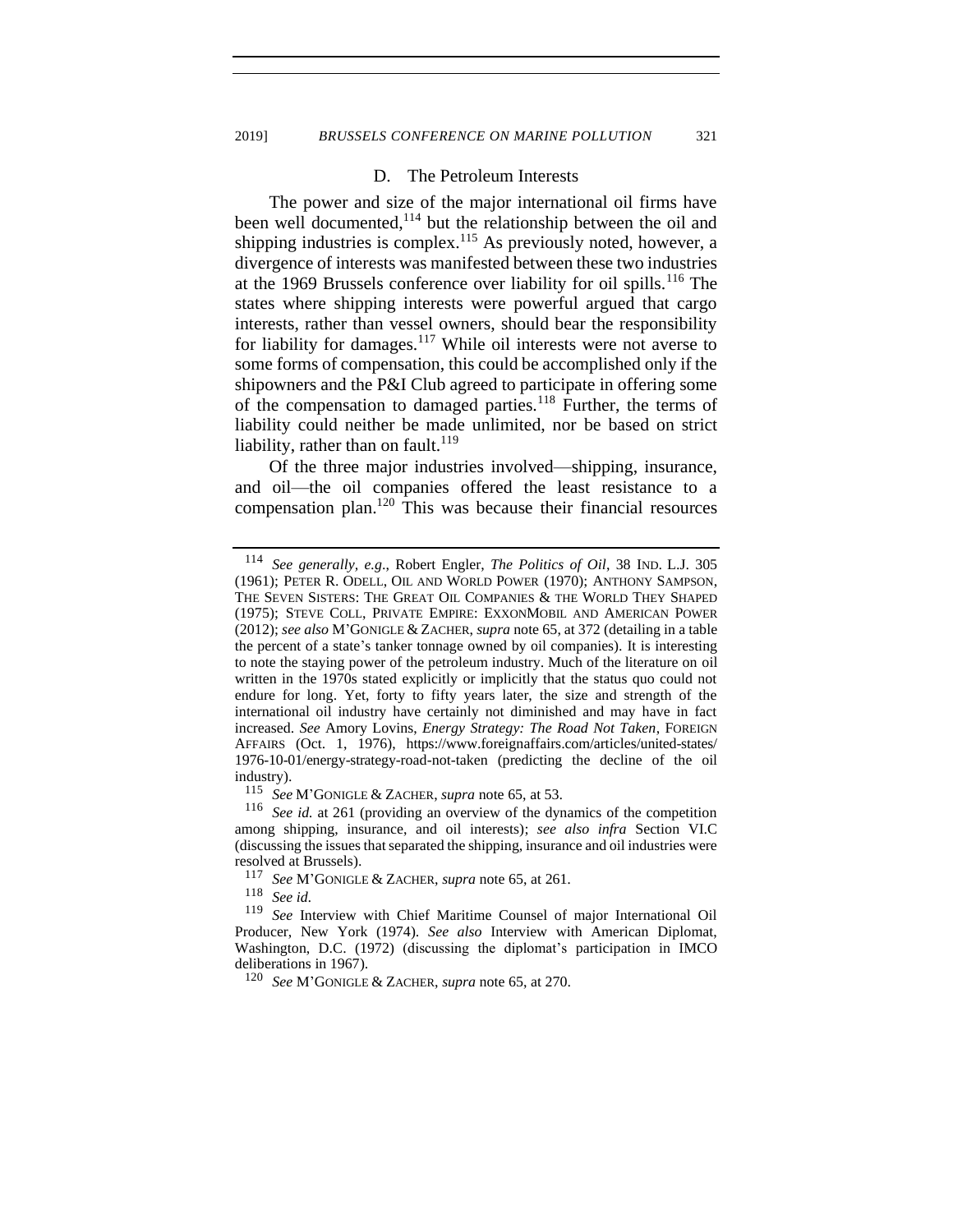were far greater than those of the shippers or the insurers. It should be remembered that these events occurred in the late l960s, a time when the oil interests were far more independent and far less under the control of the states in which they drilled for oil than they are today. Unlike the shippers or insurers, the cargo interests were bearing the brunt of criticism for oil spills (which is still true today). By participating in a compensatory scheme, a more positive public image might be developed. Finally, by participating in the establishment of any international fund, the oil industry would have an effective voice in its founding and in its ensuing policies. $121$ 

## <span id="page-23-0"></span>E. Tanker Owners Voluntary Agreement Concerning Liability for Oil Pollution

Self-regulation is a tactic used by Non-State Actors in domestic systems whereby a group threatened by government regulation takes a position that, while regulation is needed in any particular situation, the regulation should come from within the industry rather than from within the government.<sup>122</sup> One of the purposes of this tactic is to cause a non-decision from the government—i.e. not to proceed with governmental regulation, and instead, let industry police itself.<sup>123</sup>

This tactic was used by the tanker owners and the petroleum companies shortly after the Torrey Canyon episode in the establishment of two industry entities: The Tanker Owners Voluntary Agreement Concerning Liability for Oil Pollution (TOVALOP) by the shipowners, and the Contract Regarding and Interim Supplement to Tanker Liability for Oil Pollution (CRISTAL) by the oil companies. $^{124}$ 

<span id="page-23-1"></span>TOVALOP was an agreement reached by owners of oil tankers whose ostensible purpose was to reimburse governments for

<sup>121</sup> *See id.* 

<sup>122</sup> *See* GRANT MCCONNELL, PRIVATE POWER & AMERICAN DEMOCRACY 294- 95 (Alfred A. Knopf ed., 1966); *see also* THOMAS T. HOLYOKE, INTEREST GROUPS AND LOBBYING: PURSUING POLITICAL INTERESTS IN AMERICA 47 (Westview Press  $2014$ ).<br> $123$ 

See HOLYOKE, *supra* note [122,](#page-23-0) at 47.

<sup>124</sup> *See* Colin De La Rue, *TOVALOP and CRISTAL*—*A Purpose Fulfilled*, 1996 INT'L J. SHIPPING L. 285, 287–89 (1996) (providing an examination of the origins and an appraisal of the accomplishments of TOVALOP and CRISTAL).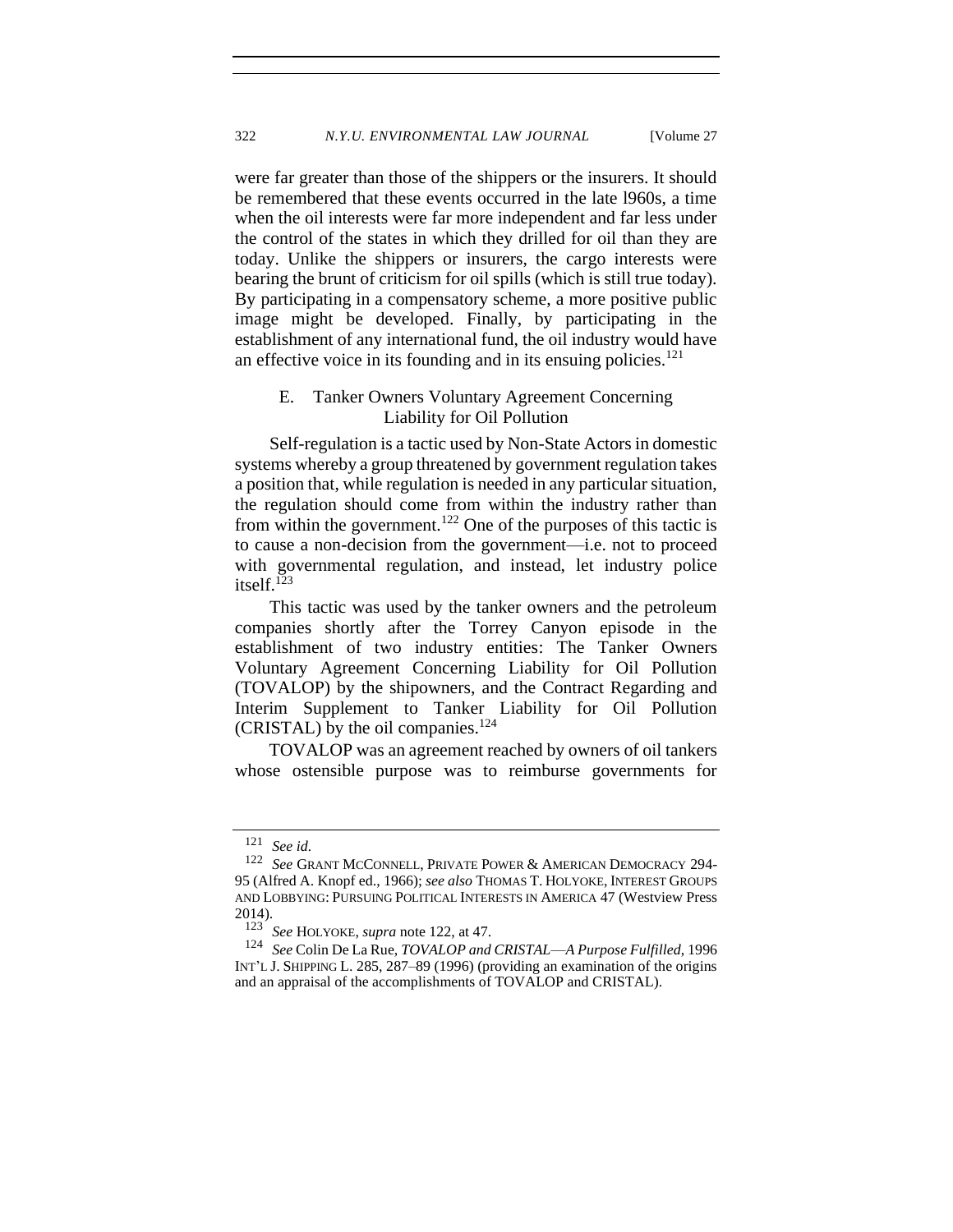<span id="page-24-0"></span>cleanup costs that ensued after an oil spill.<sup>125</sup> It originated in London in January 1969, shortly after the Torrey Canyon episode, in a meeting of several corporate lawyers representing shipping entities affiliated with seven major oil companies—British Petroleum, ESSO, Gulf Oil, Mobil Oil, Shell, Standard Oil and TEXACO who gathered to assess what international action might occur in the aftermath of the Torrey Canyon episode.<sup>126</sup> These seven oil companies were the leaders in world oil production and known informally as the "Seven Sisters."<sup>127</sup> Their specific intention was to avert entirely or delay any reaction, either unilateral or international, that these lawyers perceived would run counter to the interests of their clients in the shipping industry.<sup>128</sup> Consequently, a detailed agreement was reached among the parties on January 7, 1969.<sup>129</sup>

The TOVALOP Agreement provided for compensation to governments for cleanup costs.<sup>130</sup> According to  $\overrightarrow{IV}(B)$  of the agreement, liability was based on fault, as opposed to strict liability, but with a reversed burden of proof.<sup>131</sup> Further, VI(C) of the agreement details that compensation would be limited to \$10 million and would become available only after other sources of compensation had become exhausted.<sup>132</sup>

<sup>125</sup> *See* Tanker Owners Voluntary Agreement Concerning Liability for Oil Pollution, Jan. 7, 1969, 8 I.L.M. 497 (1969) (providing the full TOVALOP agreement). *See also* David A. Barrett & Christine M. Warren, *History of Florida Oil Spill Litigation*, 5 FLA. ST. U. L.REV. 309, 341 (1977) (arguing that TOVALOP and CRISTAL were attempts by Non-State Actors to establish and control claims for compensation for oil pollution damage); Gordon L. Becker, *A Short Cruise on the Good Ships: TOVALOP and CRISTAL*, 5 J. MAR. L. & COM. 609 (1974) (arguing that TOVALOP and CRISTAL were responsible industry efforts to deal with the problem); Kamil A. Bekiashev & Vitali V. Serebriakov, *International Tanker Owners Pollution Federation, Ltd. (TOVALOP)*, *in* INTERNATIONAL MARINE ORGANIZATIONS 180 (K.A. Bekiashev et al. eds., 1981).

<sup>126</sup> *See* De La Rue, *supra* note [124,](#page-23-1) at 287.

<sup>127</sup> *See* Bekiashev & Serebriakov, *supra* not[e 125,](#page-24-0) at 180.

<sup>128</sup> *See* De La Rue, *supra* note [124,](#page-23-1) at 287 ("They [the Seven Sisters] devised the idea of an industry scheme in which tanker owners undertook voluntary liability to pay compensation for oil pollution damage. The scheme was designed to have an impact on world opinion, and to relieve political pressure on national governments to introduce their own unilateral solutions." ).

<sup>129</sup> *See id.*

<sup>130</sup> *See* Tanker Owners: Voluntary Agreement Concerning Liability for Oil Pollution*, supra* note 125, at 497–501.

<sup>131</sup> *See id.* at 500.

<sup>132</sup> *See id.*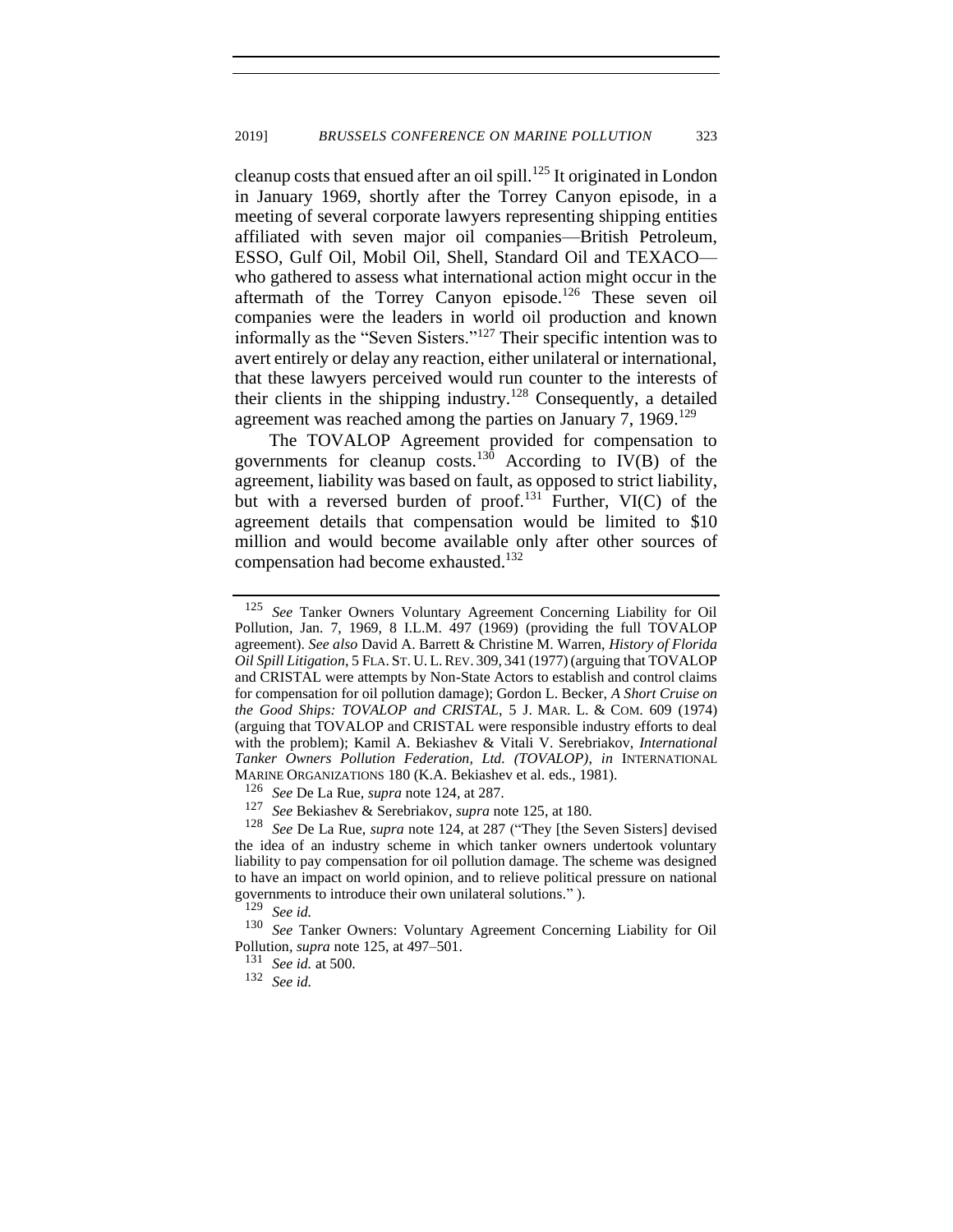Moreover, as the name clearly states, it was a voluntary Non-State organization, which did not possess the attribute of sovereignty.<sup>133</sup> Further, TOVALOP was not an international treaty, which, per Article VI of the United States Constitution, would not rise to the level of being "the supreme law of the land." Instead, it was a voluntary industry organization for compensation, which some saw as being designed to coopt international action.<sup>134</sup>

## <span id="page-25-0"></span>F. The Contract Regarding an Interim Supplement to Tanker Liability for Oil Pollution

CRISTAL was not financed by insurance companies. Rather, the participants, the major international oil companies, pledged to compensate affected parties on a pro rata basis.<sup> $135$ </sup> The upper limit of CRISTAL compensation was established at \$30 million.<sup>136</sup> This thirty million dollar maximum payout would be reduced by the Owner's or Bareboat Charterer's maximum liability for the pollution damage under TOVALOP<sup>137</sup> plus the amount of expenditures by the Owner or Bareboat Charterer was entitled to make for "Removal of Oil"—as defined in TOVALOP—and to receive reimbursement for as provided in TOVALOP,<sup>138</sup> plus the maximum liability of Owner or Bareboat Charterer with respect to such damage under applicable law, statutes, regulations or conventions, <sup>139</sup> plus the maximum amount to which such persons sustaining pollution damage were entitled from any other person or from the ship or from any vessel under applicable law, statute, regulations or conventions providing for compensation for all or part of said damage.<sup>140</sup> CRISTAL would pay the difference between

<sup>133</sup> It should be borne in mind that TOVALOP was a purely non-governmental association of independent corporations. Accordingly, it was not required to follow the constraints of due process in the legal sense of the term. *See* Barrett & Warren, *supra* note [125,](#page-24-0) at 340–41.

<sup>134</sup> *See id.*

<sup>&</sup>lt;sup>135</sup> See Oil Companies: Contract Regarding an Interim Supplement to Tanker Liability for Oil Pollution, Jan. 14, 1971, 10 I.L.M. 137, 141, 143 (1971). Thirtyeight oil companies signed CRISTAL in January 1971, and the agreement entered into force on April 1, 1971. *See id.* at 139.

<sup>136</sup> *See id.* at 140.

<sup>137</sup> *See id.*

<sup>138</sup> *See id.* See id.

<sup>140</sup> *See id.*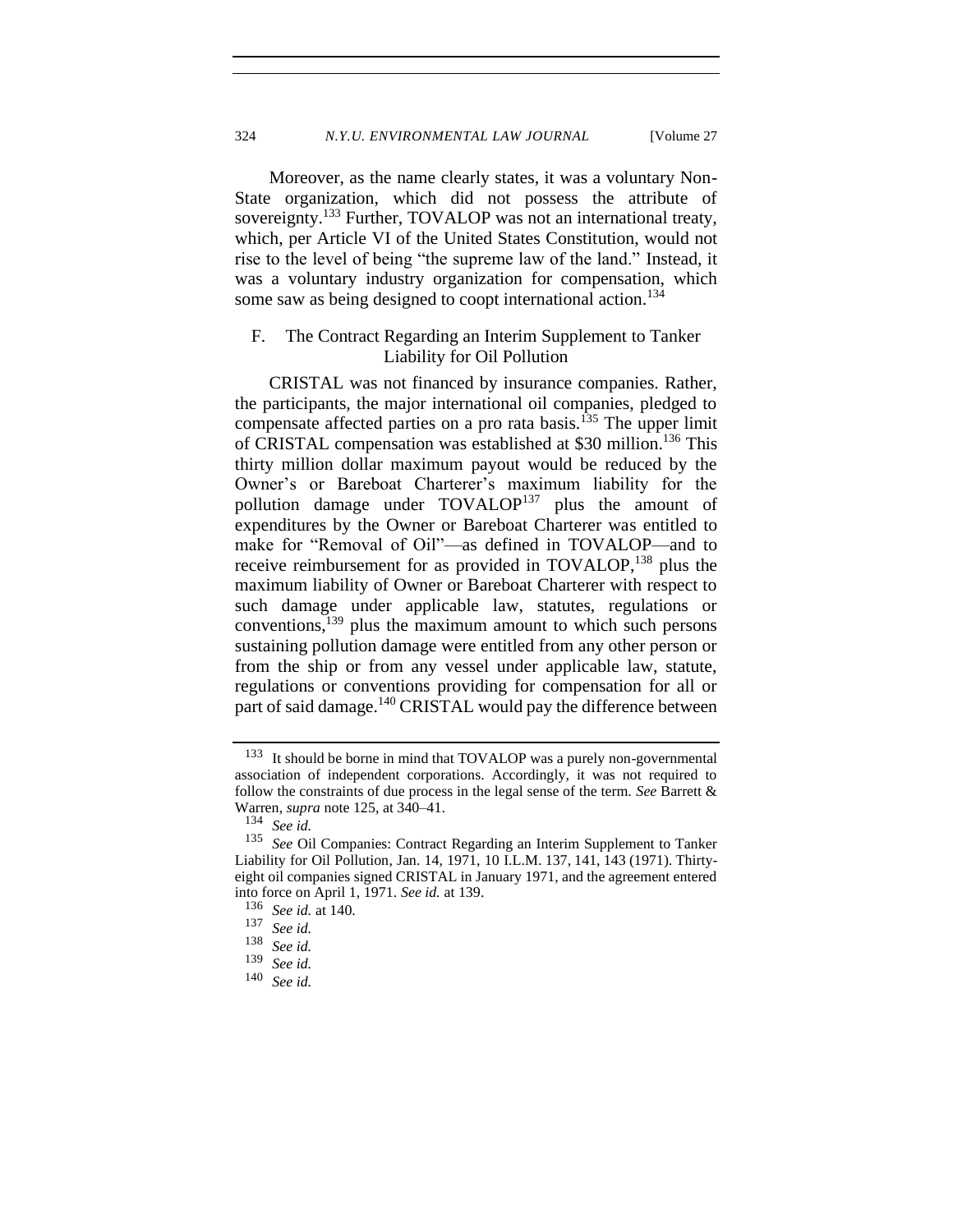that final figure and a maximum of  $$30$  million.<sup>141</sup> Thus, unless a monumental oil spill disaster occurred, and the total cleanup costs exceeded \$14 million, CRISTAL would not be activated.<sup>142</sup> The CRISTAL agreement among the oil companies was formally agreed to by its component members on January 14,  $1971$ .<sup>143</sup>

After TOVALOP had been organized, the tanker owners established a non-governmental entity known as the International Tanker Owners Pollution Federation Ltd. (ITOPF) to provide assistance in the event of oil spills. $144$  It recently celebrated its fiftieth anniversary.<sup>145</sup> Like TOVALOP, the ITOPF was not a governmental entity, and any technical assistance by it was essentially voluntary in nature with the Institute establishing all procedural and substantive rules and regulations.<sup>146</sup>

## III. THE REGIME FORMATION PROCESS BEGINS—APRIL 1967<sup>147</sup>

Almost immediately after the Torrey Canyon episode, in April 1967, the British government sent an official communication to IMCO requesting an urgent meeting to discuss changes in international law regarding liability for pollution-caused oil spills and possibly other pollutants.<sup>148</sup> At the same time, the Bureau Permanent of the CMI voted to establish an International Torrey Canyon Subcommittee, which was charged with studying the disaster and making the appropriate recommendations as to any changes in international law regarding liability for marine oil pollution damage.<sup>149</sup> The Chairman of the Subcommittee was Lord Devlin who was the President of the British Maritime Law

<sup>146</sup> As a voluntary non-governmental organization, ITOPF operates under its own rules and procedures. *See id.*

<sup>147</sup> *See* Sweeney, *supra* not[e 38,](#page-8-0) at 193. *See also,* Healy, *supra* note [62,](#page-12-0) at 93.

<sup>141</sup> *See id.*

<sup>142</sup> This number reflects the amounts payable under 1969 civil liability treaty and TOVALOP. *See supra* Introduction.

<sup>143</sup> CRISTAL was signed and dated January 14, 1971. *See* Contract Regarding an Interim Supplement to Tanker Liability for Oil Pollution, *supra* note [135,](#page-25-0) at 137.

<sup>144</sup> *See Our History*, ITOPF, https://www.itopf.org/about-us/our-history/ (last visited Feb. 22, 2019) (providing information on its history and functions).

<sup>145</sup> *See id.*

<sup>148</sup> *See* Healy, *supra* not[e 62,](#page-12-0) at 93.

<sup>149</sup> *See id.* at 92–93.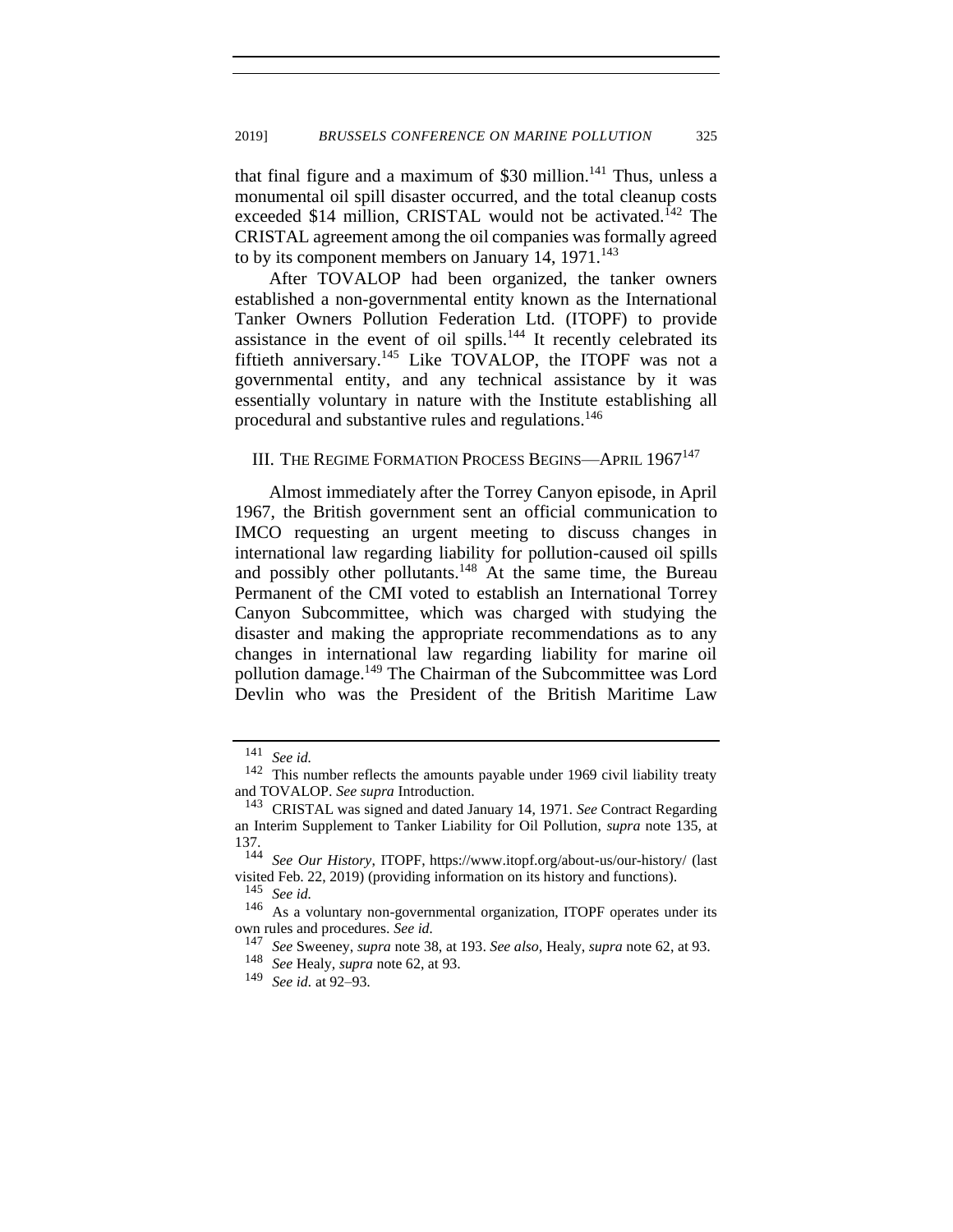Association, which, like other Maritime Law Associations, was the official national affiliate of the CMI.<sup>150</sup> The Subcommittee selected from its membership a Working Group of nine, which included prominent members of the French, British, Italian, Dutch, Norwegian, and Swedish Maritime Law Associations, as well as the Manager of the German Shipowners' Association.<sup>151</sup>

The IMCO and CMI subcommittees worked separately in the formation of the emerging regime complex to deal with maritime oil pollution.<sup>152</sup> IMCO consisted of an organization that had diverse international membership, although it was highly inclined to promote shipping interests.<sup>153</sup> The CMI Subcommittee Working Group, on the other hand, consisted of maritime lawyers, whose clients were the shipowners and therefore clearly represented the shipping interests and their alter egos, the P&I Clubs.<sup>154</sup>

IMCO, through its Legal Committee, studied both the public international law question of intervention on the seas against an offending vessel (Legal Working Group I), as well as the private law issue of financial liability of the shipowners (Legal Working Group II).<sup>155</sup> The CMI dealt only with the private law issue and was not concerned with the issue of intervention on the seas.<sup>156</sup> It is important to note, however, that IMCO and the CMI did have an official channel of communication through the IMCO Legal Working Group II.<sup>157</sup>

It soon became clear that the most important private law issue was the standard of liability, which would be incorporated in any civil liability treaty.<sup>158</sup> Maritime law had traditionally used a negligence standard, which is far less rigorous than the strict liability

 $\frac{150}{151}$  *See id.* at 94.

<sup>151</sup> *See id.* at 95 & n.4.

<sup>152</sup> *See id.*

<sup>153</sup> *See Introduction to IMO*, INT'L MAR. ORG., http://www.imo.org/en/About/ Pages/Default.aspx (last visited Feb. 22, 2019) (touting the shipping industry, but only within the framework of creating a level playing field "so that ship operators cannot address their financial issues by simply cutting corners and compromising on safety, security and environmental performance").

<sup>154</sup> *See* M'GONIGLE & ZACHER, *supra* note [65,](#page-13-1) at 66 (explaining that the CMI "represent[s] the entire range of interests involved in shipping").

<sup>155</sup> *See* Healy, *supra* not[e 62,](#page-12-0) at 94.

<sup>&</sup>lt;sup>156</sup> *See id.* at 93–94.<br><sup>157</sup> *See id.* at 95

See id. at 95.

<sup>158</sup> *See id.* at 94.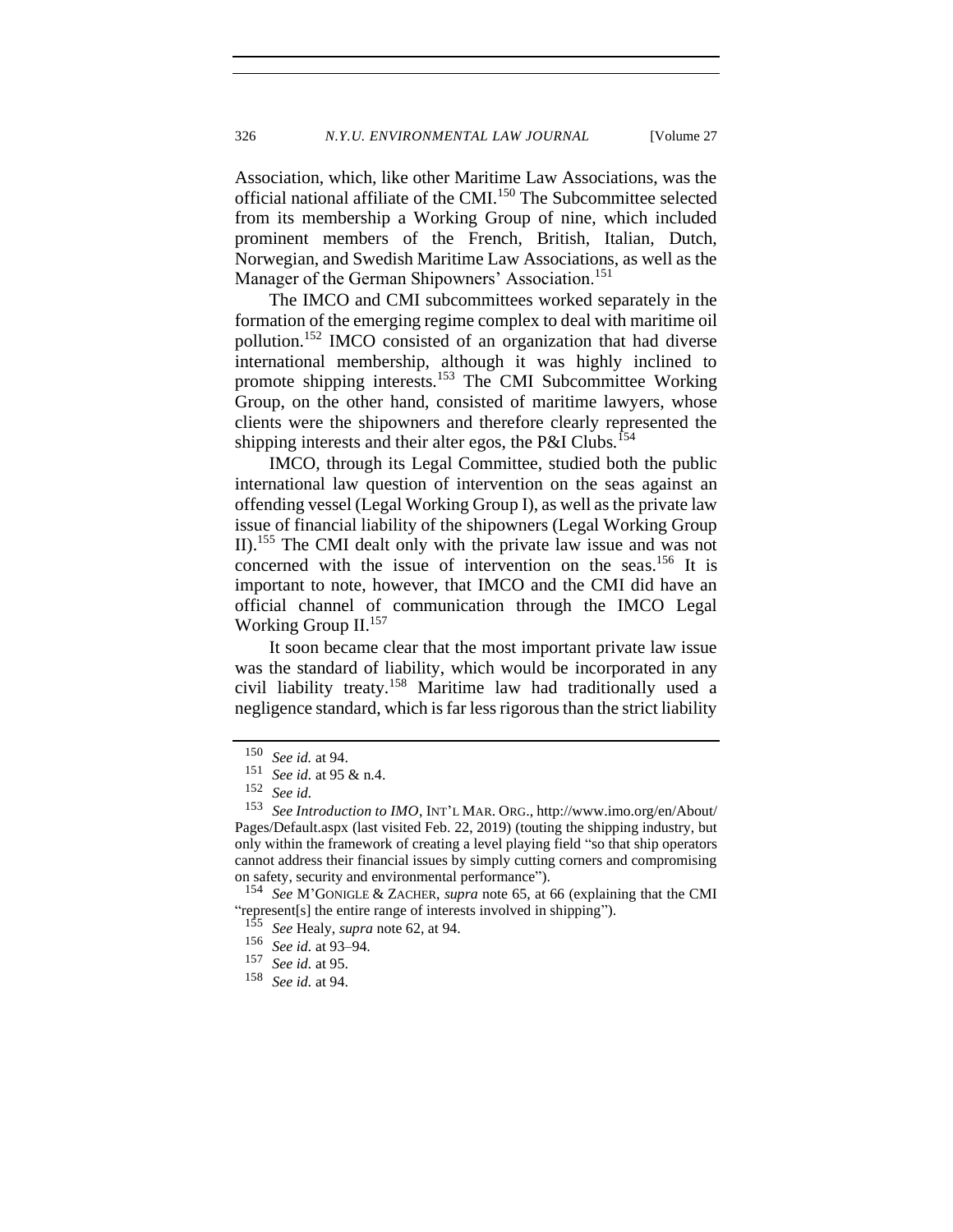standard.<sup>159</sup> There were those in IMCO who wanted a strict liability standard, while the CMI, as an organization representing shipowners, was adamant that the traditional negligence standard would remain in effect.<sup>160</sup>

The second private law issue was who would be liable for oil pollution damage.<sup>161</sup> In the broadest sense, the question under consideration was one of economics—should liability be borne by the shipowners and their insurance companies, or should liability be borne by the petroleum companies who, at the end of the day, were profiting from a lucrative trade in oil, or some combination of shipowners, insurance companies, and oil companies? $162$  This question was not resolved at the Brussels Conference, and still remains an open issue today.<sup>163</sup>

WILLIAM L. PROSSER, HANDBOOK OF THE LAW OF TORTS 315 (2d ed. 1955). In international law, this principle of strict liability has been incorporated into Article 7 of the Outer Space Treaty. *See* Treaty on Principles Governing the Activities of States in the Exploration and Use of Outer Space Including the Moon and Other Celestial Bodies art. VII, Jan. 27, 1967, 18 U.S.T. 2410, 610 U.N.T.S. 205 (providing that a state launching any object into space "is internationally liable for damage to another State Party to the Treaty or to its natural or juridical persons by such object"); *see also* Convention on International Liability for Damage Caused by Space Objects art. II, Mar. 29, 1972, 24 U.S.T. 2389, 961 U.N.T.S. 187 (providing that a State launching an object into outer space "shall be absolutely liable to pay compensation for damage caused by its space object on the surface of the Earth or to aircraft in flight").

<sup>160</sup> *See* Healy, *supra* not[e 62,](#page-12-0) at 94–95.

<sup>161</sup> *See id.*

See Sperdokli, *supra* note [95,](#page-18-0) at 616 (making the novel argument that perhaps first party insurance rather than third party insurance is a way of resolving this issue).

<sup>163</sup> *See id.*

<sup>159</sup> The difference between strict liability and negligence is summed up in the following statement from William Prosser's classic work on torts:

Until the close of the nineteenth century, the progress of the law was in the direction of limiting liability in tort of 'fault,' in the sense of a wrongful intent or a departure from a community standard of conduct. Modern law is developing a policy of imposing liability without regard to 'fault,' particularly in cases where the defendant's activity is an unusual one involving abnormal danger to others, even though it is carried on with all possible precautions. The basis of this policy is a social philosophy which places the burden of the more or less inevitable losses due to a complex civilization upon those best able to bear them, or to shift them to society at large.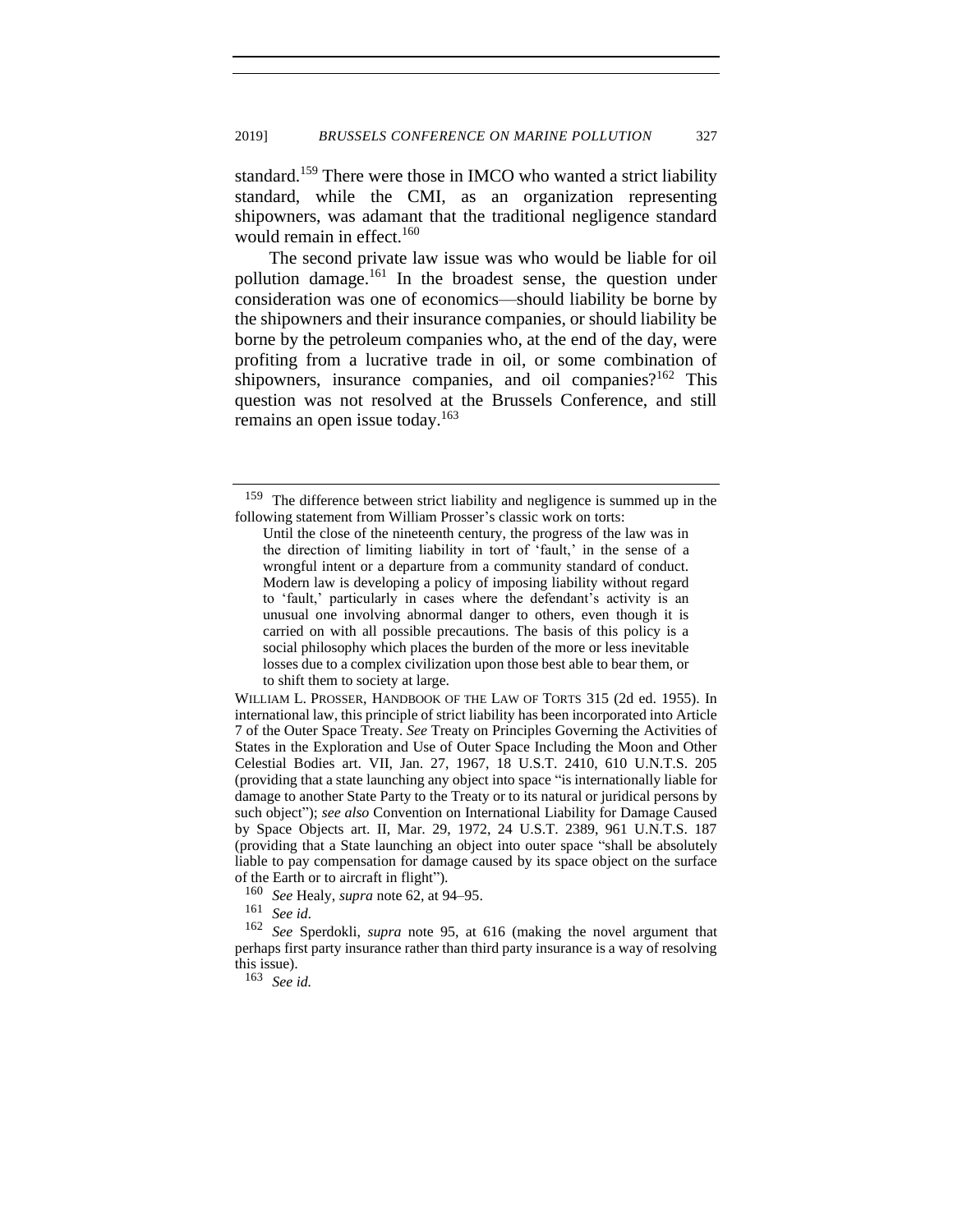The CMI spent the period between the establishment of its Working Group in 1967 and the Brussels Conference attempting to develop a credible alternative to an anticipated IMCO regime based on strict liability, as well as high limits of liability.<sup>164</sup> The CMI met in Rome in October 1967, and requested that its members respond to a membership poll on the issues in order to establish a unified position.<sup>165</sup> Eighteen members responded to the poll, and the CMI held a meeting in Tokyo to establish its position from March 30 to April 4, 1968.<sup>166</sup> The meeting was chaired by Albert Lilar, President of the Belgian Maritime Law Association, who served as an official chair on behalf of IMCO at the Brussels Conference.<sup>167</sup> The net result of this meeting at Brussels was—not unexpectedly—the drafting of a proposed treaty based on a consensus to minimize the liability of shipowners.<sup>168</sup>

Several months later, in January 1969, IMCO considered the September 1968 CMI draft treaty.<sup>169</sup> While there was agreement on certain relatively minor issues, such as compulsory insurance for shipowners, the key issue of liability remained open.<sup>170</sup> In January 1969, the CMI met in Tokyo and in an effort to shift the terms of liability, the Irish and Swedish delegations proposed that the strict liability standard be applied to cargo owners rather than shipowners.<sup>171</sup> This proposal was rejected, and further, no consensus was reached on some of the terms of a draft treaty.<sup>172</sup> Following the Tokyo meeting, the CMI submitted its latest draft to IMCO, but the terms and limits of liability remained open issues to be resolved at Brussels.<sup>173</sup>

<sup>164</sup> *See* Healy, *supra* not[e 62,](#page-12-0) at 94–98.

 $\frac{165}{166}$  *See id.* at 94.

 $\frac{166}{167}$  *See id.* at 95.

 $\frac{167}{168}$  *See id.* at 95–96.

 $\frac{168}{169}$  *See id.* at 95.

<sup>169</sup> *See id.*  $\frac{170}{171}$  *See id.* at 97.

<sup>171</sup> *See id.*

 $\frac{172}{173}$  *See id.* at 97–98.

See *id.*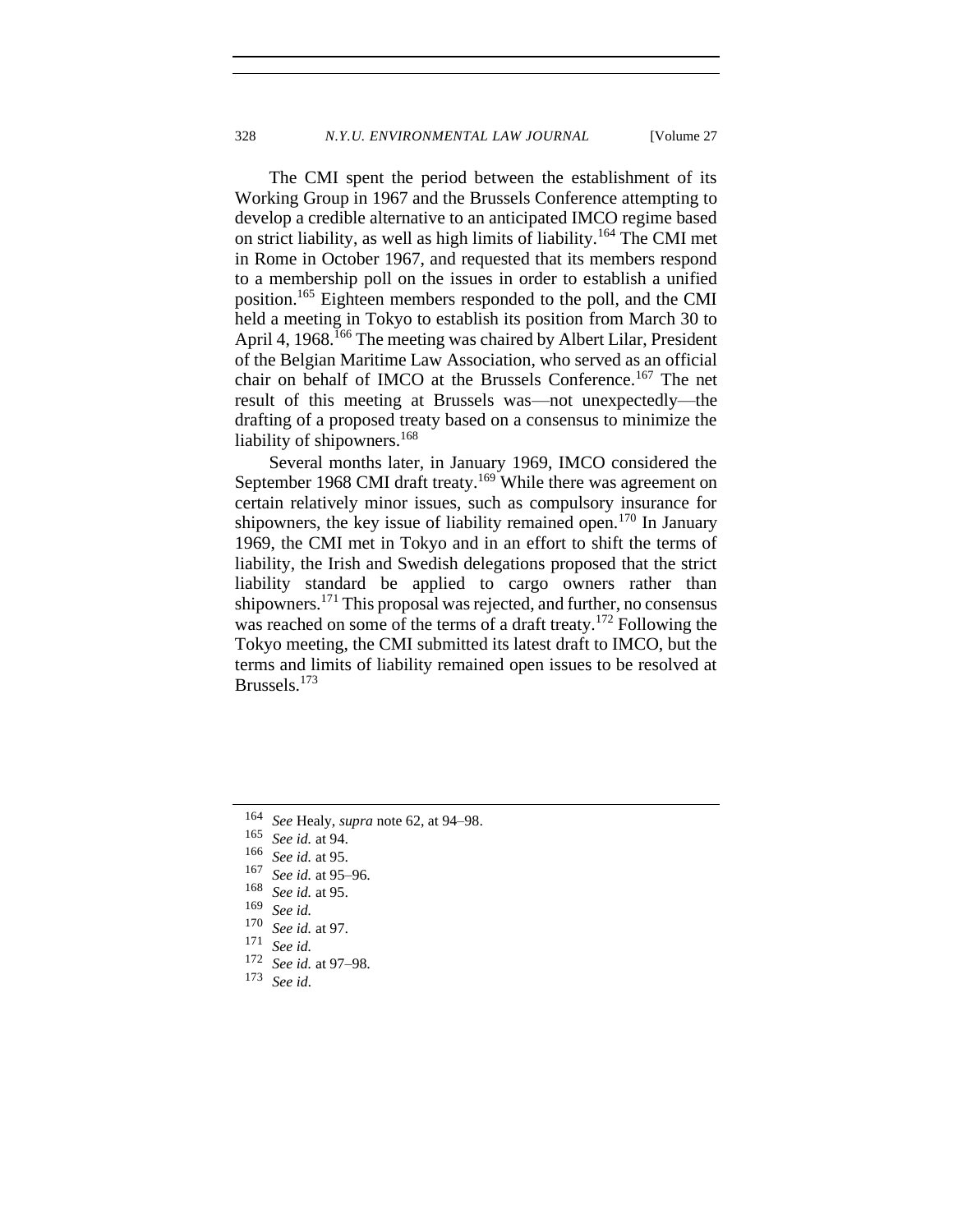#### <span id="page-30-0"></span>IV. THE IMCO MEETING OF MAY 1967

One of the key events in the preparation for the Brussels Conference was the special session of IMCO convened in London on May 4 and 5,  $1967$ .<sup>174</sup> There existed a broad consensus that if another Torrey Canyon disaster were to be avoided, certain corrective steps would have to be taken.<sup>175</sup> Three categories of potential IMCO activities were considered.<sup>176</sup> The first dealt with technical and preventive measures to avoid repetition of a Torrey Canyon disaster.<sup>177</sup> Topics discussed included methods of training seamen, tanker construction technology, and establishment of sea lanes for tankers.<sup>178</sup> Next on the agenda was a discussion of remedial measures, such as how to alleviate the physical problems caused by oil pollution.<sup>179</sup> These functions were well within the usual scope of IMCO activities and could be best described by noting that, though desirable, they were nonetheless technical and generally noncontroversial.<sup>180</sup> The third category of question, however, marked a notable departure from previous IMCO endeavors.<sup>181</sup> The agenda centered on legal issues rather than technical issues.<sup>182</sup> Among the items under consideration were: the legal rights of a coastal state to intervene on the high seas in the case of an oil tanker breakup that threatened its shores; the terms and extent of civil liability in accident situations; and the question of compulsory insurance for oil tankers.<sup>183</sup>

The legal questions, which previously would have been discussed at a CMI session, were now being considered by

<sup>174</sup> *See* Lawrence Juda, *IMCO and the Regulation of Ocean Pollution from Ships*, 26 INT'L & COMP. L.Q. 558, 562 (1977) (providing a summary of the proceedings of the May 1967 IMCO meeting in London).

<sup>175</sup> *See id.*

<sup>176</sup> *See id.*

See id.

<sup>178</sup> *See id.* at 563.

<sup>179</sup> *See id.*

In 1967, the IMCO transformed from an agency dealing primarily with technical matters to an agency also dealing with legal issues. *See* Mendelsohn, *supra* note [83,](#page-16-0) at 811–12.

<sup>181</sup> *See* Juda, *supra* not[e 174,](#page-30-0) at 564.

<sup>182</sup> *See id.* at 563–64.

<sup>183</sup> *See id.*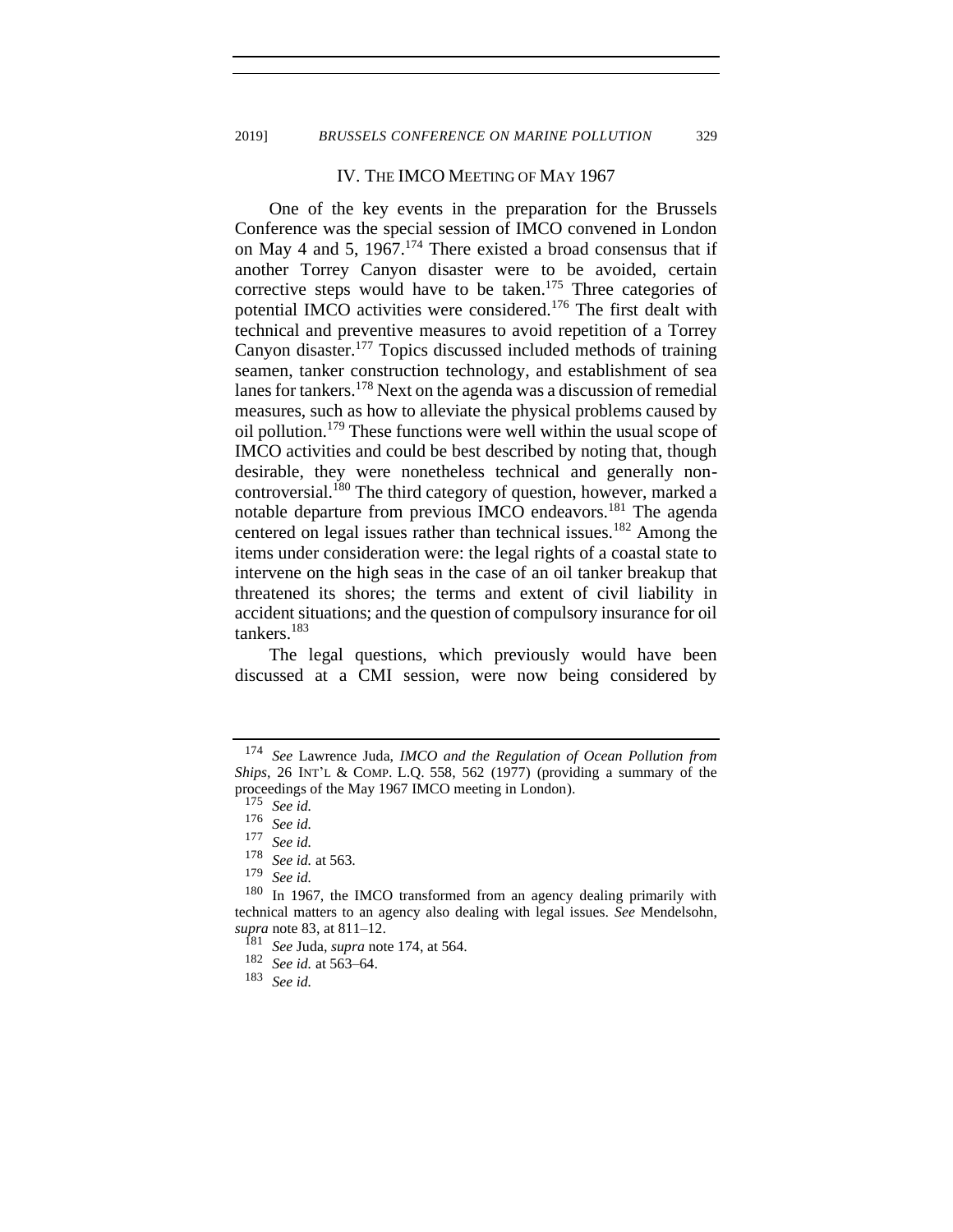IMCO.<sup>184</sup> At least some of the motives for this new approach were suggested by a team of observers from the United States House of Representatives, who in their report to the House's Committee on Merchant Marine and Fisheries, noted three things. First, the CMI, as a non-governmental body does not have the official status to make authoritative determinations on behalf of member nations. An intergovernmental panel such as a new subcommittee of IMCO would be able to give the prompt and official attention required for the pressing legal problems. Second, the entire three-part program would best be handled and coordinated within one organization. Finally, a further reason in the mind of the delegates, not discussed by the council but learned in private conversations, was that the CMI is not highly regarded for its efficiency or dispatch in handling problems. Many delegates felt that assigning urgent and complicated legal questions to the CMI would not bring prompt results.<sup>185</sup>

The claim that CMI "did not have official status to make authoritative determinations on behalf of member nations" sounds somewhat disingenuous given the fact that for seventy years, this consideration had never stopped the international community from ratifying treaties that had been drafted by the CMI.<sup>186</sup>

This dismissal of the CMI being given a pivotal role in any forthcoming legal conference could have been motivated by the fact that IMCO was attempting to gain recognition—possibly enhance its image and obtain a larger budget—by drafting a convention on a matter guaranteed to win some publicity for itself.<sup>187</sup> Further, it is reasonable to assume that since CMI represented shipping interests, it was probably felt by many within IMCO, such as the nonmaritime states, that a more "neutral" agency should participate in

<sup>184</sup> As previously noted, IMCO's function heretofore had been as a consultative organization, which dealt with technical matters. *See* Convention on the IMCO, *supra* note [63,](#page-13-2) at 50.

<sup>185</sup> *See* H.R. REP. NO. 628, at 9–10 (1967).

<sup>186</sup> *See* M'GONIGLE & ZACHER, *supra* note [65,](#page-13-1) at 66–67 (pointing out that the CMI had drafted many "private law" conventions). Until the Torrey Canyon disaster, IMCO didn't even have a legal committee. It was only at that time that IMCO entered the area of "private law," and "the relationship between the two bodies became a competitive one." *Id.*

<sup>187</sup> *See* Interview with U.S. State Department Official, Wash., D.C. (June 14, 1972); *see also* Interview with U.N. Ambassador from a Mediterranean Nation, N.Y.C., NY (June 20, 1972).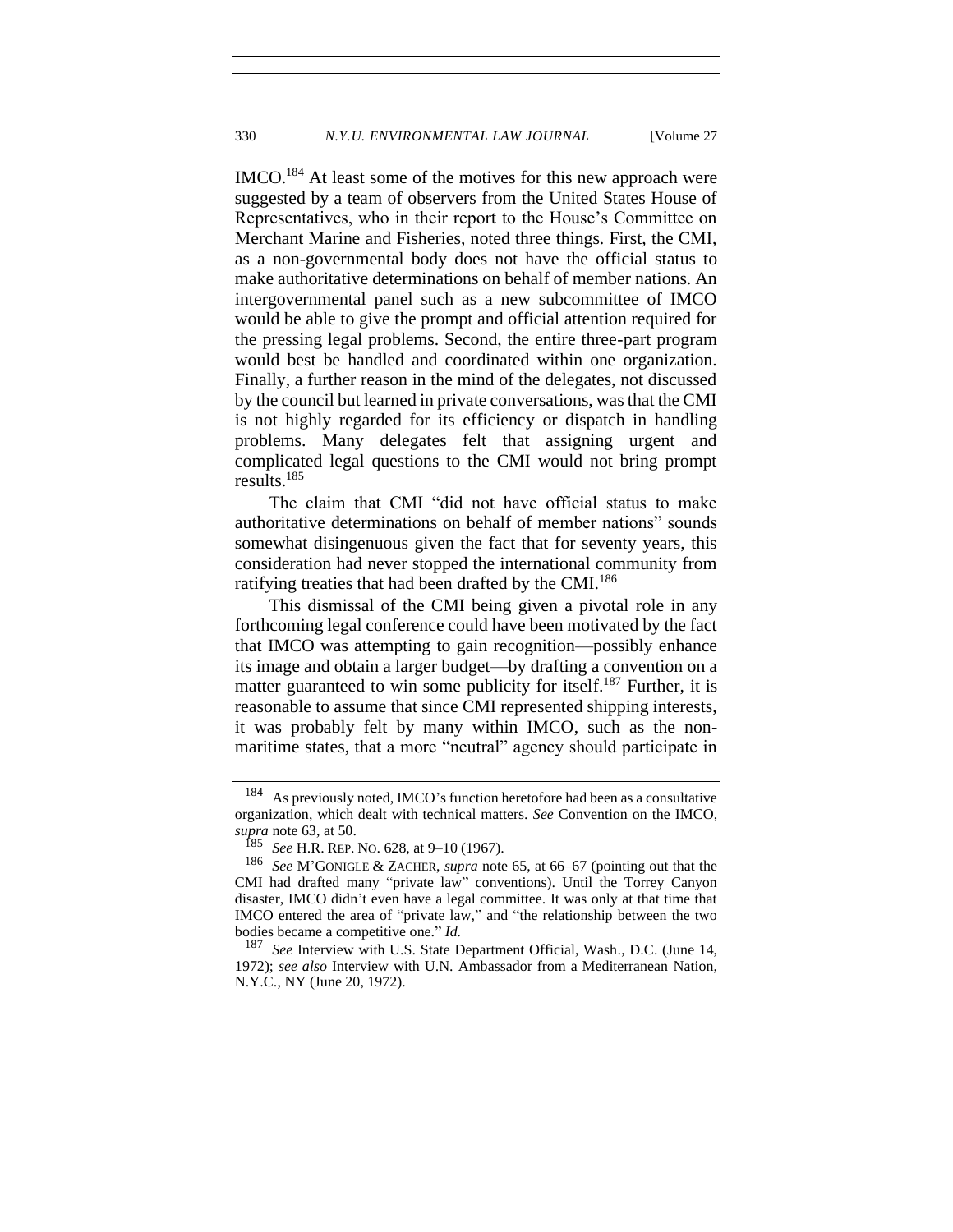the forthcoming conventions.<sup>188</sup> Thus, it appeared as if there occurred a parting of the ways between, on the one hand, IMCO, a Public International Organization, and the CMI, a Non-State Actor that heretofore had drafted maritime treaties and conventions.<sup>189</sup> This divorce, however, was not destined to be permanent or even contemplated to be permanent, for it was emphasized at the London Conference that, "[t]he IMCO body could draw upon the experience and expertise of the CMI, on a consultative basis."<sup>190</sup> Thus no real separation between the shipping interests and IMCO was in the offing.<sup>191</sup> As was demonstrated repeatedly at the 1969 Brussels Conference, the term "consultative basis" was interpreted rather broadly by the CMI and by IMCO.<sup>192</sup>

## V. THE COMPETING CMI AND IMCO TREATY DRAFTS— POST-LONDON 1969

As the Brussels Conference approached, the CMI and IMCO draft treaties still diverged in significant ways. The CMI draft stipulated that liability be based on the traditional maritime standard of fault (negligence) and not on the principle of strict liability.<sup>193</sup> The CMI worked closely with the P&I Clubs.<sup>194</sup> Since liability would be ultimately borne by the shipping companies (who selfinsured through the P&I Clubs), the mutual interests of CMI and P&I Clubs dictated that liability be based on fault (i.e. negligence as opposed to strict liability) and be limited rather than open-ended.<sup>195</sup> The IMCO Working Committee split between those sympathetic to

<sup>188</sup> *See* Mendelsohn, *supra* note [83,](#page-16-0) at 811–14.

<sup>189</sup> *See supra* Section II.B.

<sup>190</sup> *See* H.R. REP. NO. 628, at 9.

See *infra* Part VI (dealing with the role of CMI, especially its dominant figures at the Brussels Conference).

<sup>192</sup> *See infra* Part VI.

<sup>193</sup> *See* Healy, *supra* not[e 62,](#page-12-0) at 97–98.

The CMI represented the shipping interests, and the P&I Clubs were the self-insurance vehicles established by the shipowners. *See id.* at 94.

<sup>195</sup> *See id.* at 95; *see also Protection & Indemnity Insurance*—*Overview and Coverage Concerns*, AMWINS GROUP, INC. (Sept. 20, 2016), https://www.amwins.com/insights/article/protection-indemnity-insurance-overviewand-coverage-concerns\_9-16.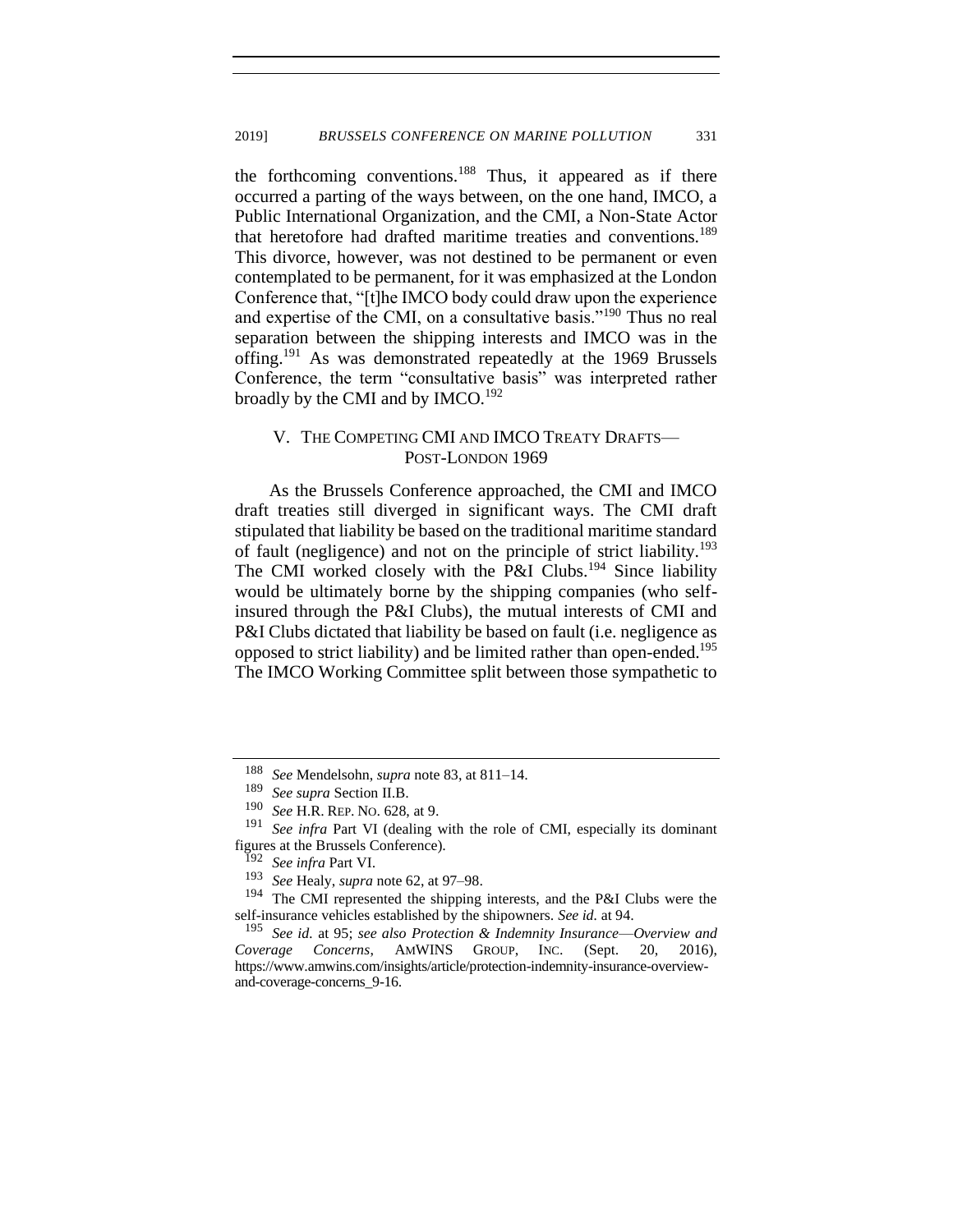the CMI position and those opting for strict liability.<sup>196</sup> The strict liability clause of the IMCO Legal Working Group II committee draft made the vessel owner fully liable for damages, unless the oil spill was caused by "an act of war, hostilities, civil war, insurrection or a grave natural disaster of an exceptional character."<sup>197</sup> Because of the split in the IMCO Working Committee, the proposed IMCO draft treaty contained both versions (Alternative A and Alternative B), and it remained for the delegates to the Brussels Conference to make the final decision.<sup>198</sup>

Besides the major issue of liability based on fault versus strict liability, there were other significant differences between the CMI and the IMCO draft treaties. First, the CMI draft applied only to seagoing vessels carrying bulk quantities of oil.<sup>199</sup> The IMCO convention defined ship (except war ships and government vessels used for noncommercial service) as any seagoing vessel, and included in its provisions, damage caused by empty tankers. $200$ Second, the CMI draft defined damage as "contamination"—the damage actually caused by  $\frac{1}{201}$  The IMCO draft could be interpreted to include damage caused by fire and explosion, as well as by  $\text{oil.}^{202}$  Third, the CMI draft provided a limit of one thousand francs or sixty-seven dollars per net ton if the owner was innocent of "actual fault or privity."<sup>203</sup> IMCO's decision was to allow the matter of a ceiling for financial liability be decided at Brussels.<sup>204</sup> Consequently, the treaty clause that stipulated the exact amount of liability was left blank. $^{205}$  The CMI and IMCO drafts also included discrepancies on other related matters, such as compulsory

<sup>196</sup> *See* Healy, *supra* note [62,](#page-12-0) at 98–99. This dichotomy was reflected in the IMCO draft which contained an Alternative "A" based on fault, and an Alternative "B" based on strict liability. *See id.*

 $\frac{197}{198}$  *Id.* 

<sup>198</sup> *See id.*

*See id.* at 98.

 $\frac{200}{201}$  *See id.* 

This narrow definition of damage could ultimately make a huge difference in the event of a catastrophic oil spill that included a fire or an explosion. *See id.*

<sup>202</sup> *See id.*

 $\frac{203}{204}$  *See id.* at 100.

<sup>&</sup>lt;sup>204</sup> *See id.* at 100 & n.33.<br><sup>205</sup> See ROBERT E. NE

See ROBERT E. NEUMAN ET AL., REPORT OF THE UNITED STATES DELEGATION TO THE INTERNATIONAL LEGAL CONFERENCE ON MARINE POLLUTION DAMAGE 2 (1969) (submitted to the Secretary of State).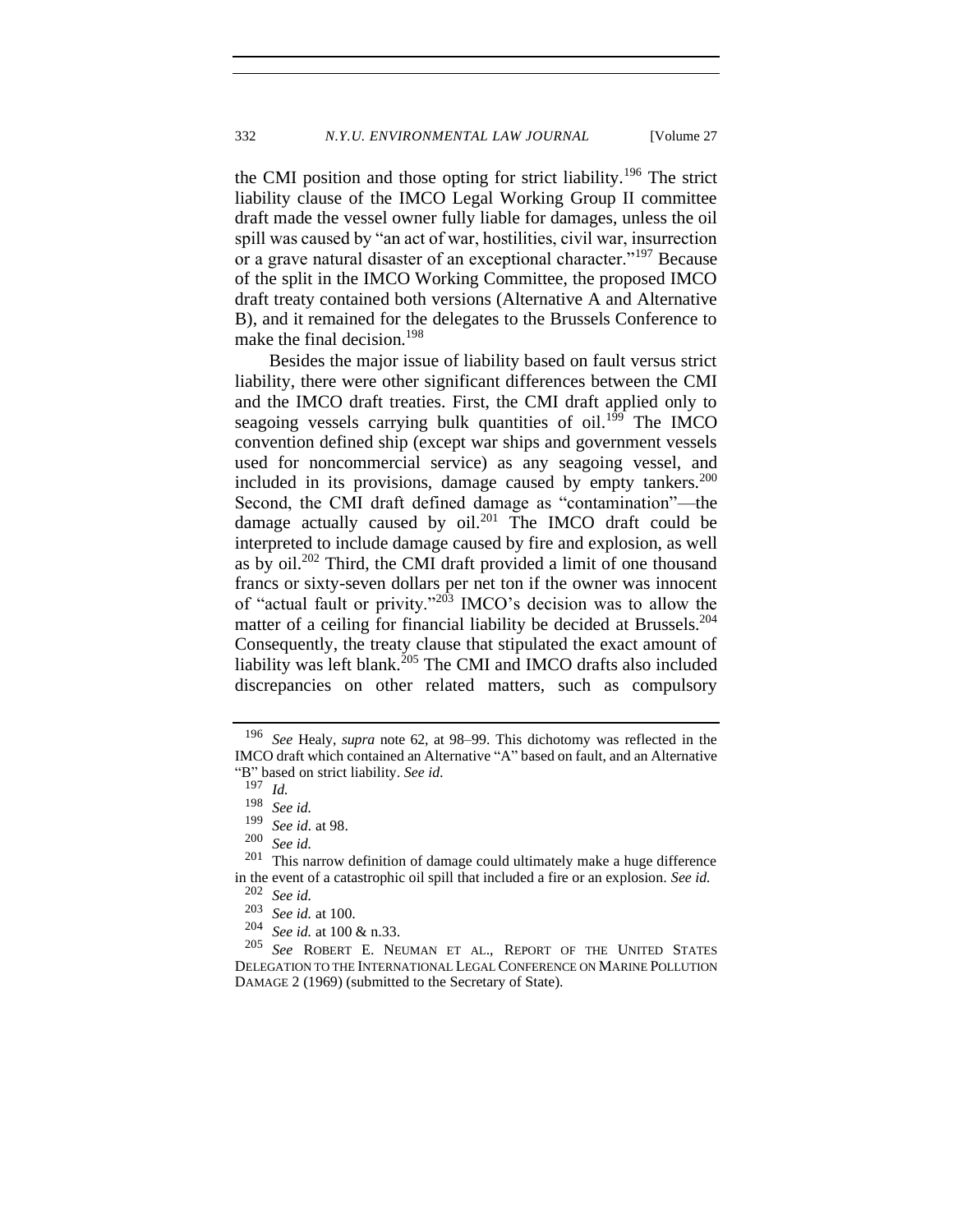insurance and appropriate jurisdictions for adjudicating any claims.<sup>206</sup>

Differences between the CMI and IMCO drafts were not the only problem; there were also wide differences of opinion within the IMCO Working Group.<sup>207</sup> Several of these relevant issues could not be resolved in the pre-conference negotiations.<sup>208</sup> Among the major points of contention—adopted from the Report of the United States Delegation—were:

- a) Which pollutants should be encompassed within the scope of the treaty. The United States' position was that all pollutants should be included. Others took the position that only pollution by oil should be regulated.<sup>209</sup>
- b) The territorial scope of the proposed treaty. Some states wanted to include the territorial seas, as well as the high seas. Others opposed the inclusion of the territorial seas in the treaty, since the right of States to act within their territorial seas had been codified in international law and "application (of the treaty) in the territorial sea might subject coastal states to liabilities by arbitral tribunals on the basis of law other than that of the coastal state."<sup>210</sup>
- c) The matter of strict liability vs. liability based on fault. The United States favored the strict liability position. Again, this position appeared to be consistent with the structure of the shipping and marine insurance industries, which were located largely outside of the United States.<sup>211</sup>
- d) The limit on liability. This was a subject of vigorous debate. The proposed figures ranged from \$67 to \$450 per ton per vessel per incident. The United States "favored a limit which would be sufficient in most cases to compensate fully governments and coastal victims for pollution damage keeping in mind the amount of insurance available on the world market."<sup>212</sup>

<sup>206</sup> *See id.*

<sup>207</sup> *See id.* 

<sup>208</sup> *See id.*

 $\frac{209}{210}$  *See id.* 

<sup>210</sup> *See id.*

See id.

<sup>212</sup> *See id.*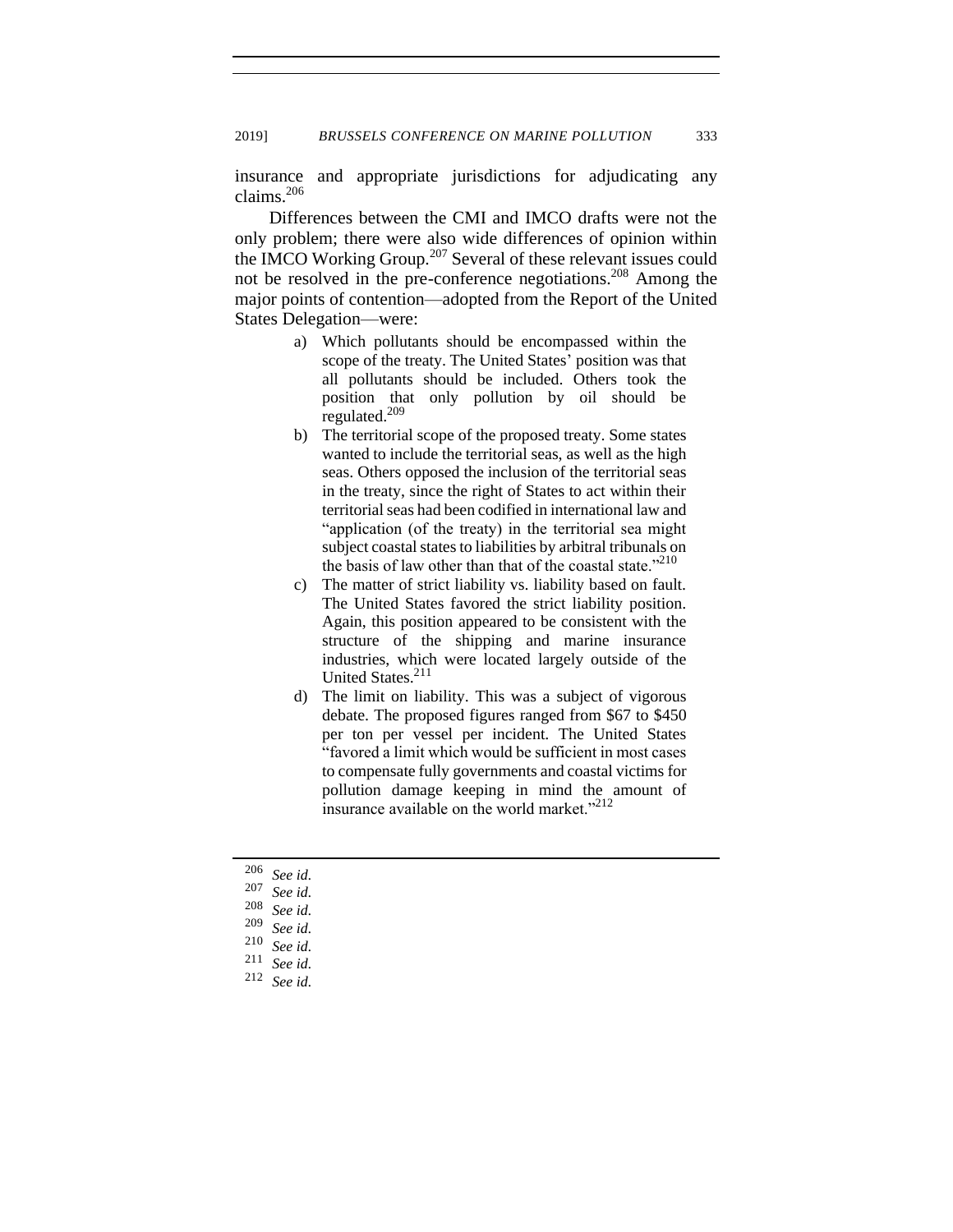#### 334 *N.Y.U. ENVIRONMENTAL LAW JOURNAL* [Volume 27

e) Whether a vessel should be required to demonstrate through some form of insurance that it was able to compensate both government and victims. Again, the United States maintained that "such a provision [was] essential to insure compensation." 213

The following table summarizes the salient provisions of the competing IMCO and CMI draft treaty provisions.

|                             | <b>IMCO</b>        | <b>CMI</b>           |
|-----------------------------|--------------------|----------------------|
| <b>Strict Liability</b>     | Yes                | No                   |
| <b>Limits to Liability</b>  | Yes (higher)       | Yes (lower)          |
| <b>Cargo Causing Damage</b> | Only Bulk Oil      | Other Cargoes        |
| <b>Liability for Damage</b> | Only Caused by Oil | Broader - fire, etc. |

Table 1 - COMPETING IMCO & CMI DRAFT TREATY PROVISIONS

## VI. THE BRUSSELS CONFERENCE

#### A. The Organization of the Conference

The IMCO conference met in Brussels from November 10 to 29,  $1969.^{214}$  The attendees included forty-eight nations as participants, six nations as observers, three specialized agencies of the United Nations, and a handful of intergovernmental organizations and NGOs.<sup>215</sup> The majority of the participants were either shipping States or coastal States from the Western powers, or

<sup>213</sup> The difference between the competing draft treaties reflected the larger question of what constitutes a community of interest to produce an effective solution to a particular problem. Bruno S. Frey described some of the difficulties in the following way:

The need for international conventions and rules is obvious in view of the pollution of the atmosphere and the overfishing and overexploitation of the oceans. The difficulty in reaching agreement on what these rules should be is equally well known. It is hard to obtain consensus because no country can be forced to accept rules.

Frey, *supra* note [75,](#page-14-0) at 205.

<sup>214</sup> *See* Final Act of the International Legal Conference on Marine Pollution Damage, *supra* note 2.

<sup>215</sup> *See id.*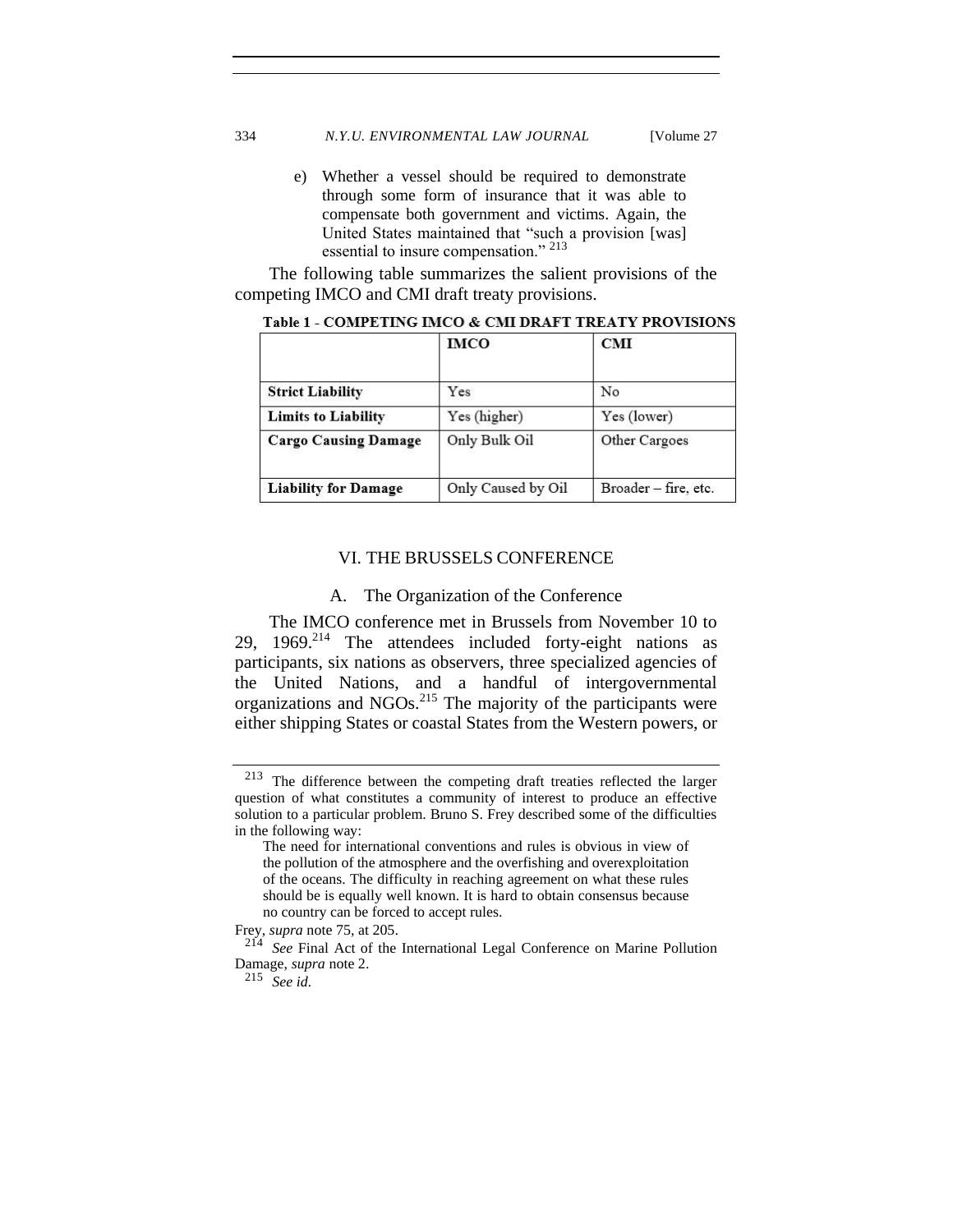from the Communist bloc.<sup>216</sup> Notably, there was little representation from developing States, with the notable exception of Liberia, where many seagoing ships were registered. $217$ 

The first item on the agenda was the election of a President and Vice President for the Conference.<sup>218</sup> Elected as President of the Conference was Dr. Albert Lilar, Chairman of the Belgian delegation.<sup>219</sup> Dr. Lilar was also the President of the CMI and, as indicated, a member of the Belgian delegation. $220$ 

The Conference was divided into three working committees. $221$ The Committee on the Whole I studied the draft articles on the public law treaty, which served as the basis of the International Convention Relating to Intervention on the High Seas in Case of Oil Pollution Casualties.<sup>222</sup> Mr. George A. Maslov (USSR) served as chairman of this committee, with Mr. G. E. Nasamento de Silva (Brazil) and Mr. E. Lysgaard (Denmark) as vice chairmen.<sup>223</sup> The Committee on the Whole II studied the draft articles, which eventually were incorporated into the International Convention on Civil Liability for Oil Pollution Damage.<sup>224</sup> The chairman of this committee was Dr. Walter Müller, a prominent Swiss attorney, member of the Swiss delegation, and President of the Swiss Maritime Law Association.<sup>225</sup> Vice chairmen were Mr. C. Borchsenius of Norway and Mr. S. Matysik of Poland.<sup>226</sup> Finally, a Committee on the Whole or Final Clauses was established.<sup>227</sup> The

<sup>216</sup> *See* M'GONIGLE & ZACHER, *supra* note [65,](#page-13-0) at 160 (describing the geographic breakdown of the fifty-four states participating in the Brussels Conference as "twenty-two . . . Western developed states from Western Europe, North America, and Australasia, six . . . from Eastern Europe, twelve . . . from Africa, nine from Asia, and five from Latin America").

<sup>217</sup> *See id*.

<sup>218</sup> *See* Final Act of the International Legal Conference on Marine Pollution Damage*, supra* note [2,](#page-2-0) 970 U.N.T.S. at 265, 9 I.L.M. at 22.

<sup>219</sup> *See id.*

<sup>220</sup> *See id.*

<sup>221</sup> *See id.*

<sup>222</sup> *See id.*

<sup>223</sup> *See id.*

<sup>224</sup> *See id.*

<sup>225</sup> *See id.*

<sup>226</sup> *See id.*

<sup>227</sup> *See id.*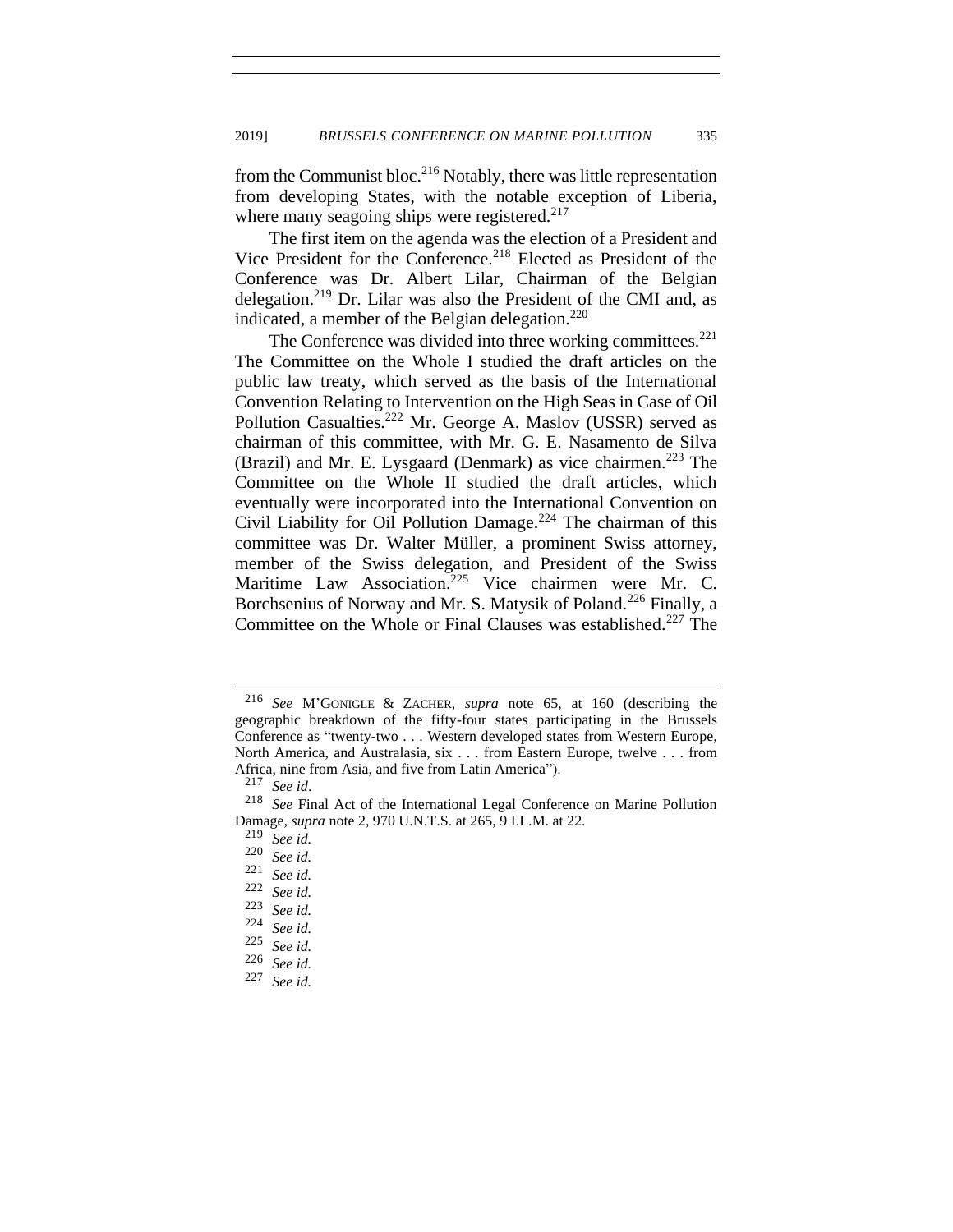chairman was Mr. H. E. Shefer (Netherlands), and the Vice-Chairman was Mr. R. Economou (Romania).<sup>228</sup>

The significance of the appointments of Dr. Albert Lilar and Dr. Walter Müller to leadership roles at the Brussels Conference cannot be underestimated, and these two appointments are illustrative of the role of interest groups in general, and the concept of regulatory capture in particular.<sup>229</sup> The following figures illustrate the complicated triple—State delegate, Non-State Actor, and International Organization—connections of both Dr. Walter Müller, who headed the Committee on the Whole on Private Law Articles and of Dr. Albert Lilar, the President of the Conference. It is illustrative of the concept of regulatory capture at the international level.

<sup>228</sup> *See id.*

<sup>229</sup> Political scientists have extensively studied the interactions between governmental agencies (which in this case would include an international organization like IMCO), on the one hand, and interest groups on the other hand. In social science parlance, the clientele of an agency are "groups whose interests were strongly affected by an agency's activities—the groups, consequently, who provided the principal sources of political support and opposition." HERBERT A. SIMON ET AL., PUBLIC ADMINISTRATION 461 (New Brunswick: Transaction Publishers, 4th prtg. 2010). This concept was pioneered in DAVID TRUMAN, THE GOVERNMENTAL PROCESS (Albert A. Knopf ed., 1951). The phenomenon of regulatory capture occurs when an agency becomes dominated, and even captured, by the groups it ostensibly is seeking to regulate. At that point, the relationship become symbiotic, and the lines blur, if not totally disappear, between the regulators and the regulated. *See, e.g.*, DANIEL CARPENTER, PREVENTING REGULATORY CAPTURE (Daniel Carpenter & David A. Moss eds., 2013).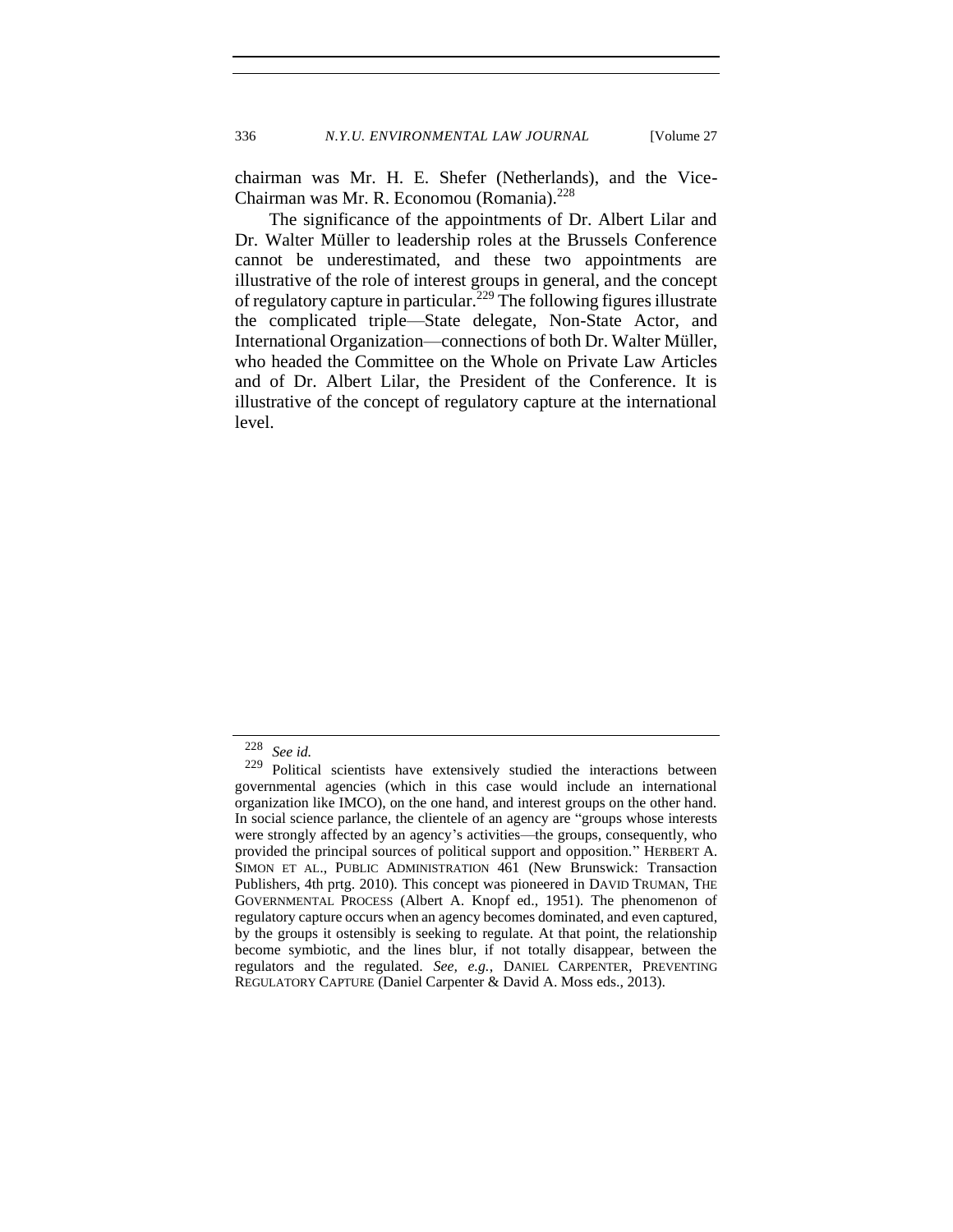Figure 1

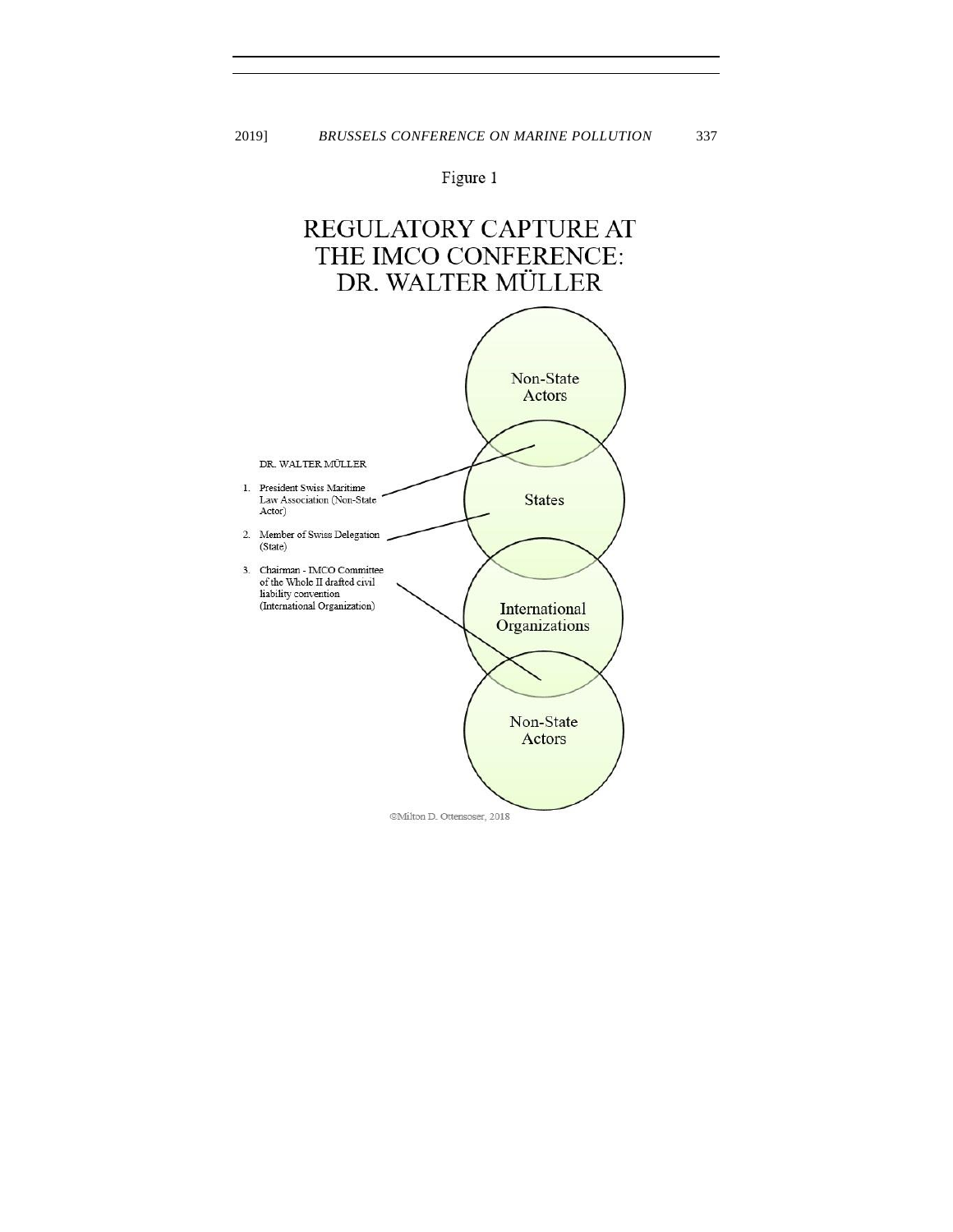# Figure 2

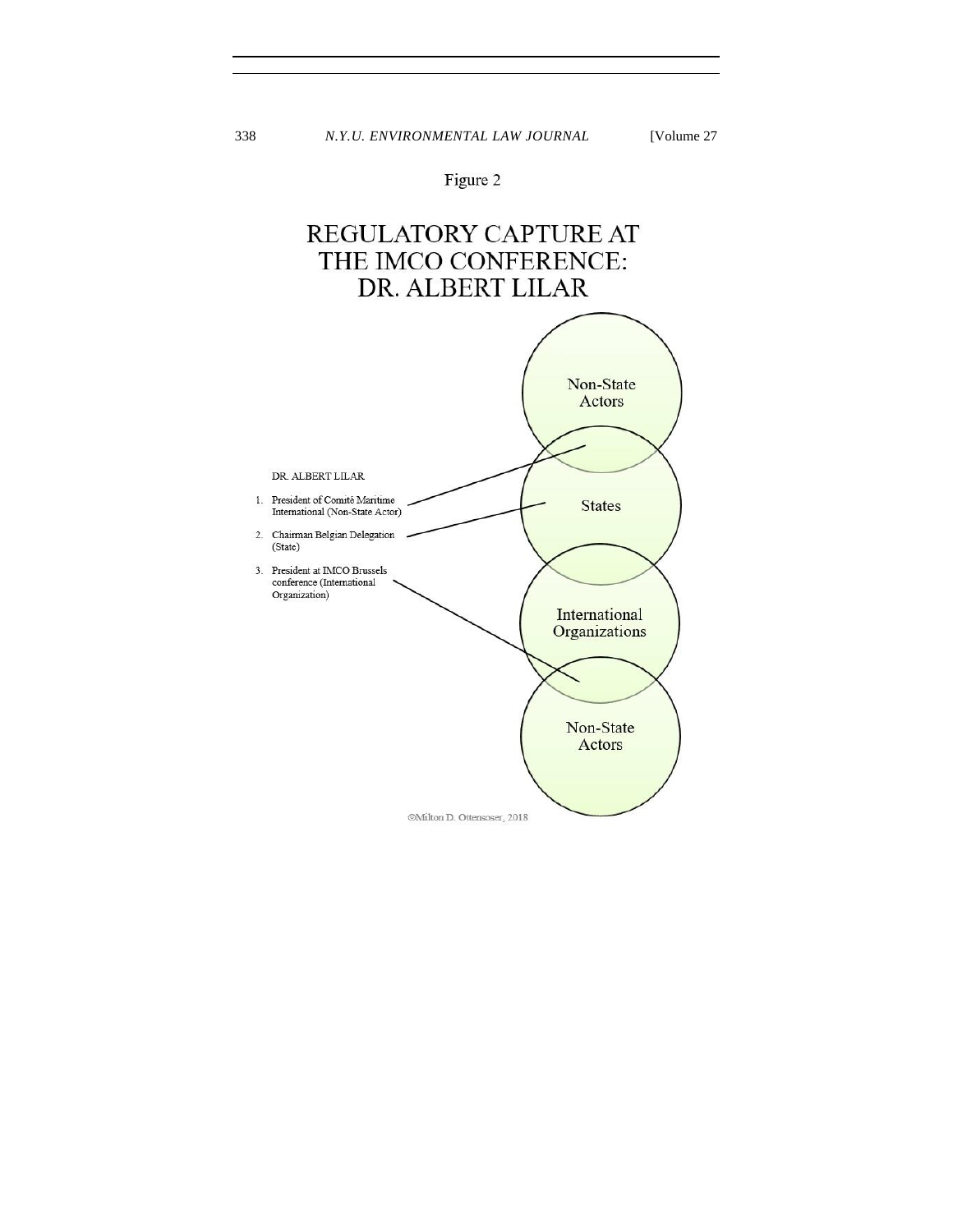As the Conference opened, it became clear that the national delegations were split on some of the most basic issues. Specifically, there were those at the Conference who opposed the approach of drafting two separate conventions.<sup>230</sup> Canada articulated these sentiments early in the Conference when its delegate, Mr. Jamieson, noted that, "[t]he Canadian government believed that there should be only a single convention—if necessary, in two parts: one part dealing with civil liability, the other with the right of intervention so that the states would not be able to approve or reject one or other of the proposed conventions as it suited their interests."<sup>231</sup> In other words, the Canadian government took an approach requiring mutually acceptable cross-provisions for the private law and public law treaties. $23\overline{2}$ 

<span id="page-40-0"></span>To reinforce its position, Canada offered an amendment to the public law convention that would have enabled States to disavow the financial obligations implicit within the convention vis-à-vis vessels of those states that did not accept the financial obligations in the private law convention.<sup>233</sup> Canada's position was that it was absurd to require a coastal state to pay for cleanup costs in relation to states that did not accept the corresponding financial obligation of the civil liability convention.<sup>234</sup> The amendment, which reflected an emerging environmentalist approach to the issue of pollution of transnational resources, was not ratified by the Conference.<sup>235</sup>

# B. The International Convention Relating to Intervention on the High Seas in Cases of Oil Pollution Casualties

As previously indicated, two conventions were agreed to at Brussels. The first convention, formally known as the International Convention Relating to Intervention on the High Seas in Cases of

<sup>230</sup> *See* International Legal Conference on Marine Pollution Damage, *Corrigendum submitted by Canada*, LEG/CONF/3/Corr. 3 (1969); *see also* M'GONIGLE & ZACHER, *supra* note [65,](#page-13-0) at 165.

<sup>231</sup> *See* M'GONIGLE & ZACHER, *supra* note [65,](#page-13-0) at 165.

<sup>232</sup> *See* International Legal Conference on Marine Pollution Damage, *Canadian Submission on the Draft Convention*, LEG/CONF/C.1/1 (1969); *see also* M'GONIGLE & ZACHER, *supra* note [65,](#page-13-0) at 165.

<sup>233</sup> *See* M'GONIGLE & ZACHER, *supra* note [65,](#page-13-0) at 165.

<sup>&</sup>lt;sup>234</sup> *See Canadian Submission on the Draft Convention, supra* note [232.](#page-40-0)<br><sup>235</sup> At the end of the Brussels Conference, two conventions were agr

At the end of the Brussels Conference, two conventions were agreed to, neither of which contained cross ratification clauses.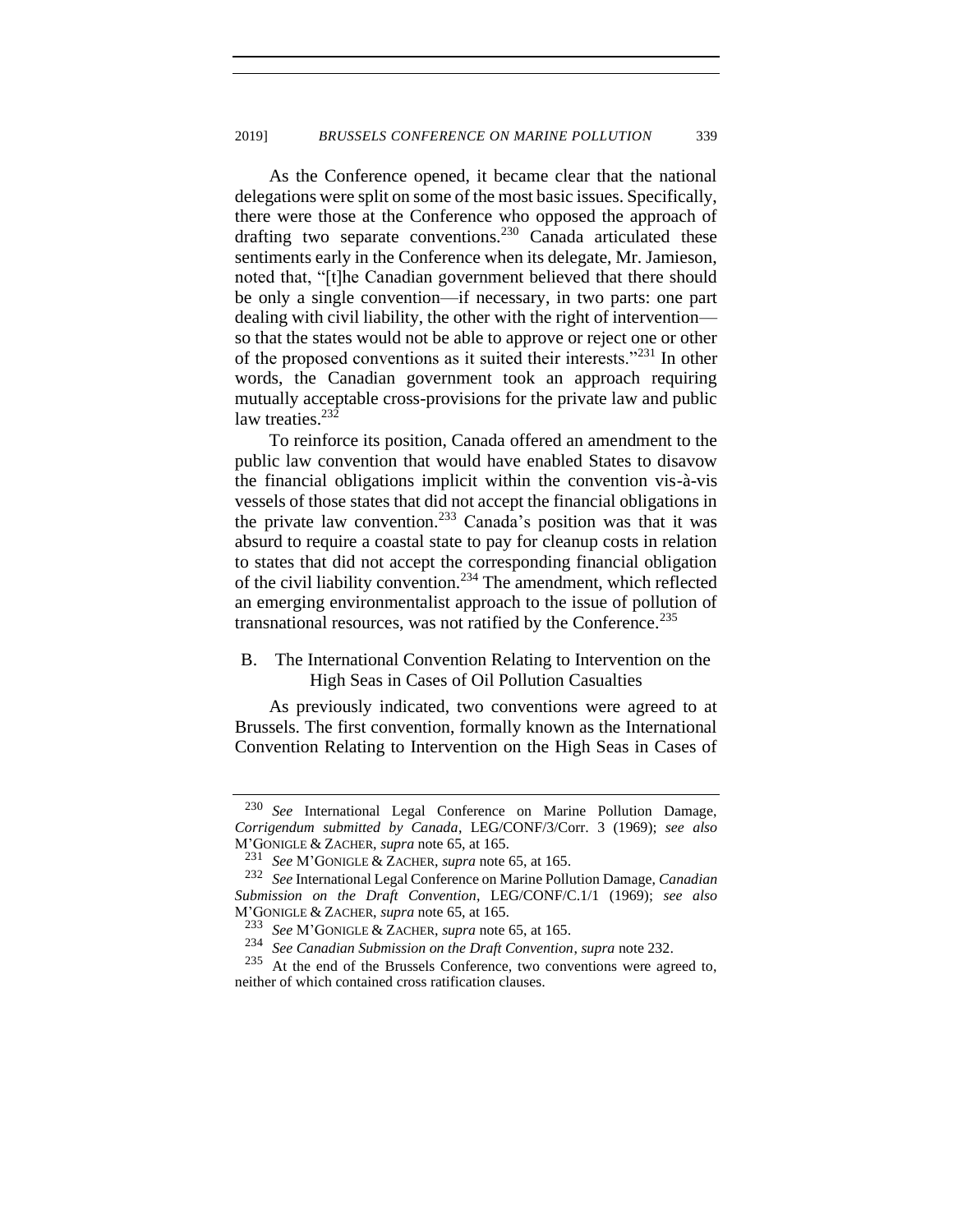Oil Pollution Casualties, addressed the right of a state to protect itself against oil pollution damage by direct intervention against a ship discharging oil.<sup>236</sup> The public law treaty provides that:

Parties to the present convention may take such measures on the high seas as may be necessary to prevent, mitigate or eliminate grave and imminent danger to their coastline or related interests from pollution of the seas by oil, following upon a marine casualty or acts related to such a casualty, which may reasonably be expected to result in major harmful consequences.<sup>237</sup>

Article II is, in essence, the sum and substance of this convention. It created a new right of a sovereign state to intervene unilaterally against a ship of another nationality that threatens environmental harm to the coastal state. Most of the rest of the convention is not much more than mere details. Two further relevant points should be noted:

- a) The convention applies only to the high seas, not the territorial seas. 238
- b) Not only coastlines are protected, but also related interests, which are defined as "fisheries activities . . . tourist attractions . . . the health of the coastal population . . . and living marine resources and wildlife."<sup>2</sup>

This right to intervene against an offending vessel is tempered by the requirement that the intervening state must undertake consultations with other states affected by the casualty, particularly the flag state; consult with independent experts on the advisability of the impending action against the vessel; and notify any person (physical or corporate) in the coastal state whose interests could be affected by the decision.<sup>240</sup> Nonetheless, if the situation allows no time for consultation or notification, the threatened coastal State is authorized to act unilaterally.<sup>241</sup> Thus, a new right under public international law was created. Specifically, a state had the unilateral right to intervene proactively against a threat resulting from oil pollution to it or its interests.<sup>242</sup> Accordingly, this provision resolved

<sup>236</sup> *See supra* Part I.

<sup>237</sup> International Convention Relating to Intervention on the High Seas in Cases of Oil Pollution Casualties art. I, Nov. 28, 1969, 970 U.N.T.S. 212.

<sup>238</sup> *See id.* art. I(1) (limiting measures by the coast state to "the high seas").

<sup>239</sup> *Id.* art. II.

<sup>&</sup>lt;sup>240</sup> *See id.* art. III(a)–(c).<br><sup>241</sup> *See id.* art. III(d)

See id. art. III(d).

<sup>242</sup> *See id.* art. I(1).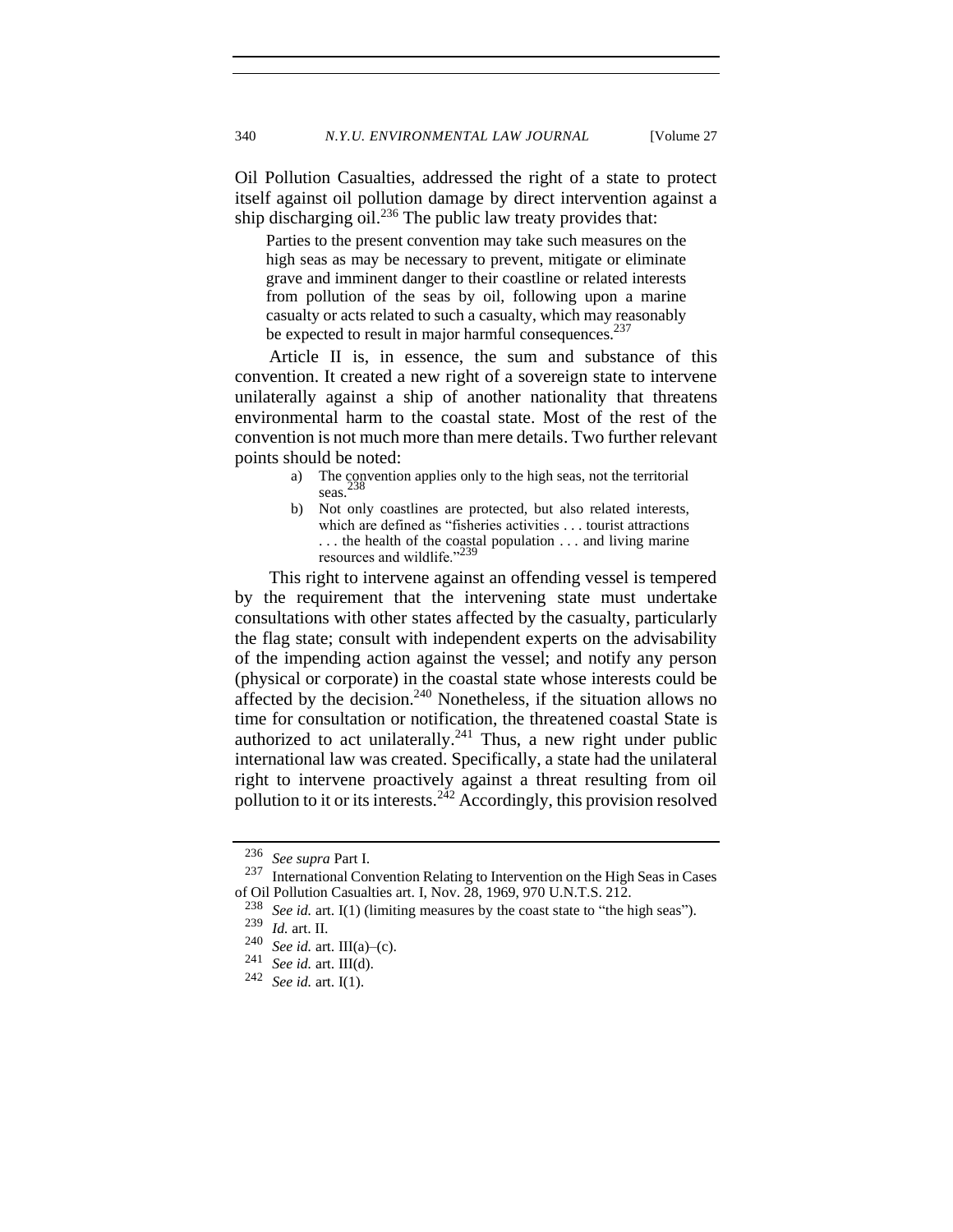the uncertainty faced by the British government when confronted with a decision whether or not to destroy the Torrey Canyon.<sup>243</sup>

The public law treaty further provided that each State should "use its best endeavors to avoid any risk to human life, and to afford persons in distress any assistance of which they may stand in need, and in appropriate cases to facilitate the repatriation of ship's crews, and to have no obstacles thereto."<sup>244</sup> The Soviet Union had proposed an amendment which would have obligated the coastal states to repatriate the crew to the state of the ship's registry or their home port without delay, rather than just facilitate the repatriation.<sup>245</sup> The compromise term "to facilitate the repatriation" was ultimately incorporated into the treaty.<sup>246</sup>

The question of compensation by the coastal state to the owner of the ship that had been damaged or destroyed by the intervention process was resolved as follows. First, if any state takes measures in contravention of the provisions of the treaty and causes unnecessary damage, then compensation must be paid, "to the extent of the damage caused by measures which exceed those reasonably necessary to achieve the end mentioned in Article I."<sup>247</sup> Second, if there were to arise a dispute on the issue of compensation, then, in such event, a mechanism was provided in Article VIII for conciliation. If that failed, the Annex to the Convention provided for arbitration.<sup>248</sup>

The public law treaty, for a variety of reasons, provoked little controversy. By incorporating in its terms measures that evoked the nascent environmental spirit of the late 1960's, it dealt with the

*Id.*

 $243$  The British government had no right under international law, as it existed in March 1967, to intervene against the Torrey Canyon. Article I newly established the right of direct intervention against a ship causing environmental harm through taking of such measures on the high seas

as may be necessary to prevent, mitigate or eliminate grave and imminent danger to their coastline or related interests from pollution or threat of pollution of the sea by oil, following upon a marine casualty or acts related to such a casualty which may reasonably be expected to result in major harmful consequences.

<sup>244</sup> Public Law Treaty, *supra* note [3,](#page-2-1) art. III(e).

<sup>245</sup> *See* Neuman, *supra* note [79,](#page-16-0) at 9.

<sup>246</sup> *See id*.

<sup>&</sup>lt;sup>247</sup> Public Law Treaty, *supra* note [3,](#page-2-1) art. VI.<br><sup>248</sup> See id. arts. VII–VIII

See id. arts. VII-VIII.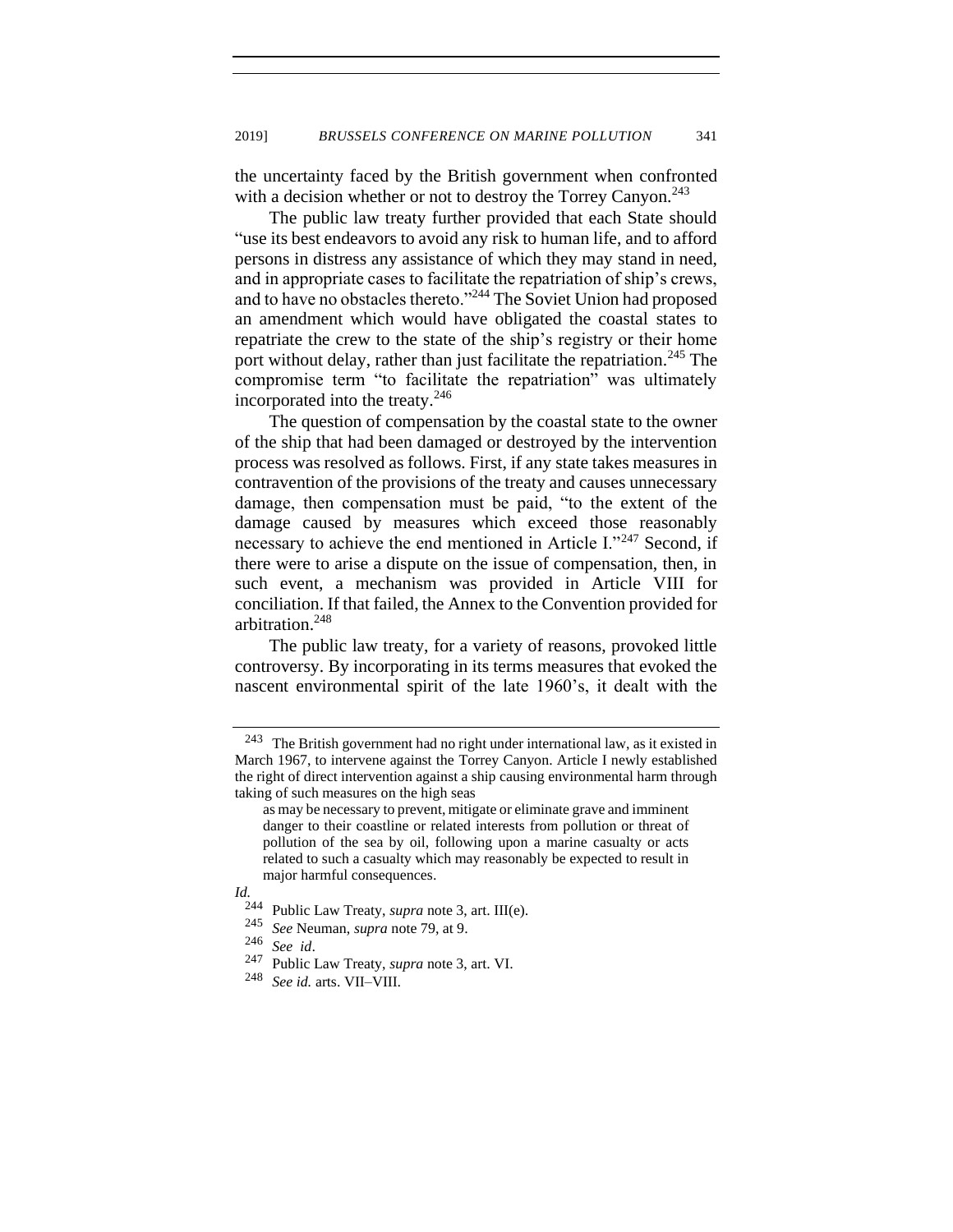problem that made front page headlines after the Torrey Canyon episode. First, it legitimized a practice that had been used to deal with the Torrey Canyon in 1967. Second, the treaty was "conservative," and rather limited in that:

- a) It only dealt with oil, not all contaminants.
- b) It provided for consultation with other powers and international experts.
- c) It provided for compensation in cases of overreaction by the coastal state.<sup>249</sup>

Professor I. F. E. Goldie noted that there were those who suggested that the treaty be rejected because it reaffirms "creeping jurisdiction. . .that whenever a state enjoys exclusive offshore rights for some purposes, it tends to acquire further exclusive rights for other and perhaps all purposes, jeopardizing regional, international, and community interest in the freedom of the seas."<sup>250</sup> Goldie maintained that such fears are groundless and, "creeping jurisdiction can only occur by a failure of the international community's will."<sup>251</sup> Therefore, it is difficult to perceive how the public law convention could represent a threat to the international community.

# C. The International Convention on Civil Liability for Oil Pollution Damage

The second convention agreed to at Brussels was the International Convention on Civil Liability for Oil Pollution, which, as indicated on the first page of this article, is known either as the private law treaty or civil liability treaty. The civil liability treaty was far more complicated and controversial than the public law treaty because of radically different views on the resolution of outstanding issues that were encompassed within the former draft text. Specifically, as was previously observed, there were significant divides over crucial issues such as whether the treaty should incorporate a strict liability or negligence standard, or whether or not it should include limits of liability.

The civil liability treaty, as signed, provided that the convention applied to oil pollution damage occurring on the

<sup>249</sup> *See id.* arts. I, III, VI & VIII.

<sup>250</sup> *Conventions and Amendment to Pollution of the Sea by Oil*: *Hearing Before the Subcomm. on Oceans & Int'l Env't of the S. Comm. on Foreign Relations*, 92nd Cong. 115–16 (1971) (statement of Professor L.F.E. Goldie).

<sup>251</sup> *See id.*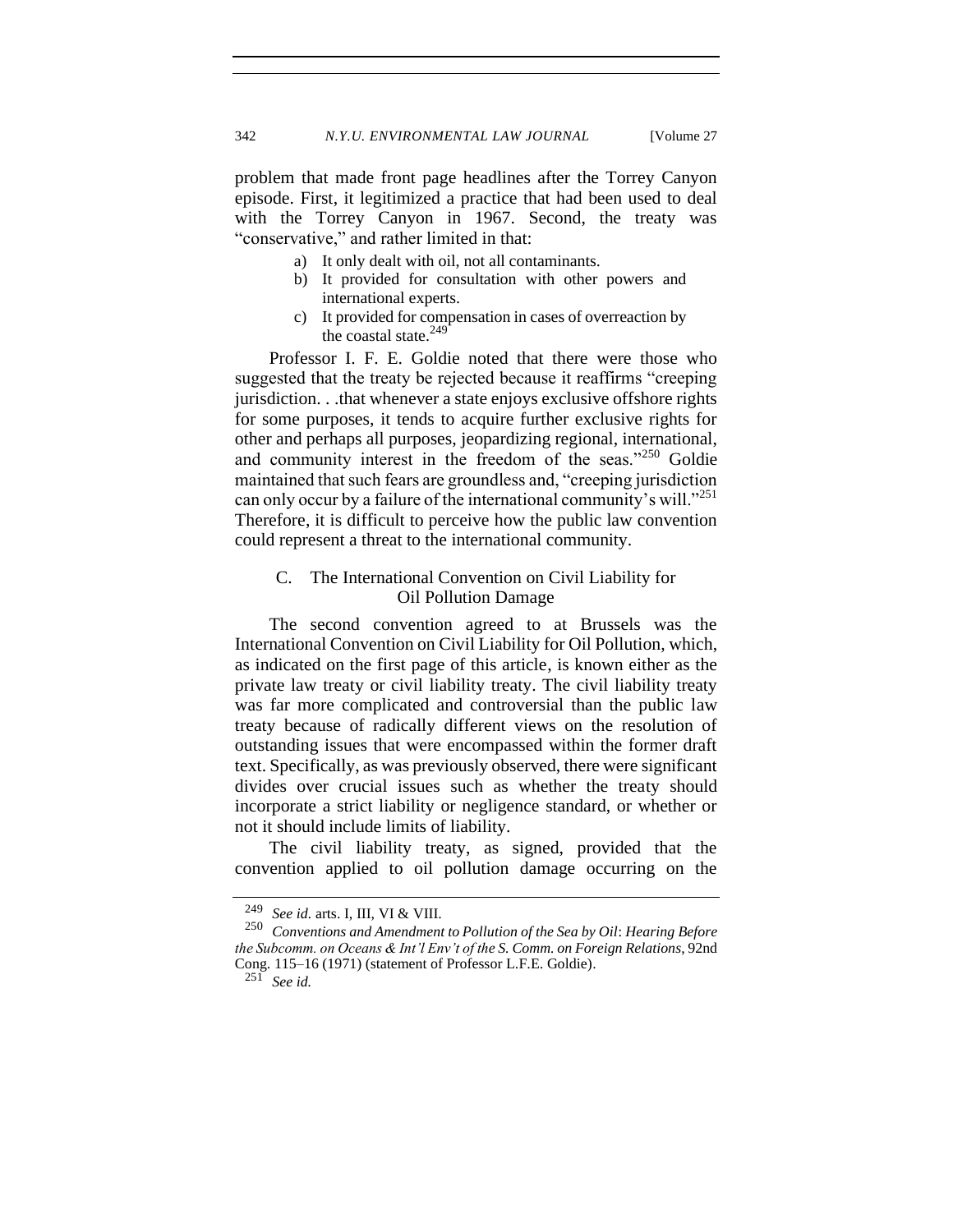territory or the territorial sea of a contracting State.<sup>252</sup> Since there was not a universally accepted standard as to the width of the territorial sea, a state that recognized a width of six miles had a greater coverage under the treaty than a State that recognized a three-mile limit.<sup>253</sup>

The civil liability treaty opens with a section in Article I that defines words and phrases used in the convention, followed by a provision in Article II that limits the remedies to pollution damage on the territory and territorial sea of a participating state.<sup>254</sup> Article III discusses the scope of liability, which was likely the most controversial issue discussed and decided upon at the conference.<sup>255</sup> It should be recalled that in the over two and a half years since the Torrey Canyon episode, no consensus had been reached by IMCO and the CMI on the resolution of this issue. The issue was simply who was liable for damages.<sup>256</sup> The terms of the civil liability treaty provide that the owner of the vessel—as opposed to the cargo owner—was made liable for any damages.<sup>257</sup> Clearly, this represented a victory for the international oil interests who had far deeper pockets than the shipping interests.<sup>258</sup>

The resolution of the liability issue occurred only after many days of debate and the addition of a provision to the treaty to

<sup>252</sup> *See* Civil Liability Treaty, *supra* not[e 5](#page-2-2)*,* art. II.

<sup>253</sup> The 1982 United National Convention on the Law of the Sea ("UNCLOS") attempted to correct this situation by establishing a twelve-mile limit on the territorial sea of a state (Part II - Territorial Sea and Contiguous Zone, Section 2, Limits of the Territorial Sea and Contiguous Zone).

<sup>254</sup> *See* Civil Liability Treaty, *supra* not[e 5,](#page-2-2) art. II.

<sup>255</sup> *See id.* art. III.

<sup>256</sup> *See supra* Part II, discussing the positions of the CMI (shipping interests), marine insurance interests, and petroleum interests as stakeholders in the policy making process.

<sup>257</sup> *See* Civil Liability Treaty, *supra* note [5,](#page-2-2) art. III (making "the owner of [the] ship at the time of [an] incident" liable for oil pollution damage). The owner is defined in Article II as

<sup>[</sup>t]he person or persons registered as the owner of the ship or, in the absence of registration, the person or persons owning the ship. However, in the case of as ship owned by a state and operated by a company which

in that state is registered as a ship's 'owner' shall mean such company.

*Id.* art. II.

<sup>258</sup> *See supra* Sections II.B–D identifying the different positions of the CMI, the insurance interests, and petroleum interests on which of them should be primarily liable in the event of a marine oil pollution incident.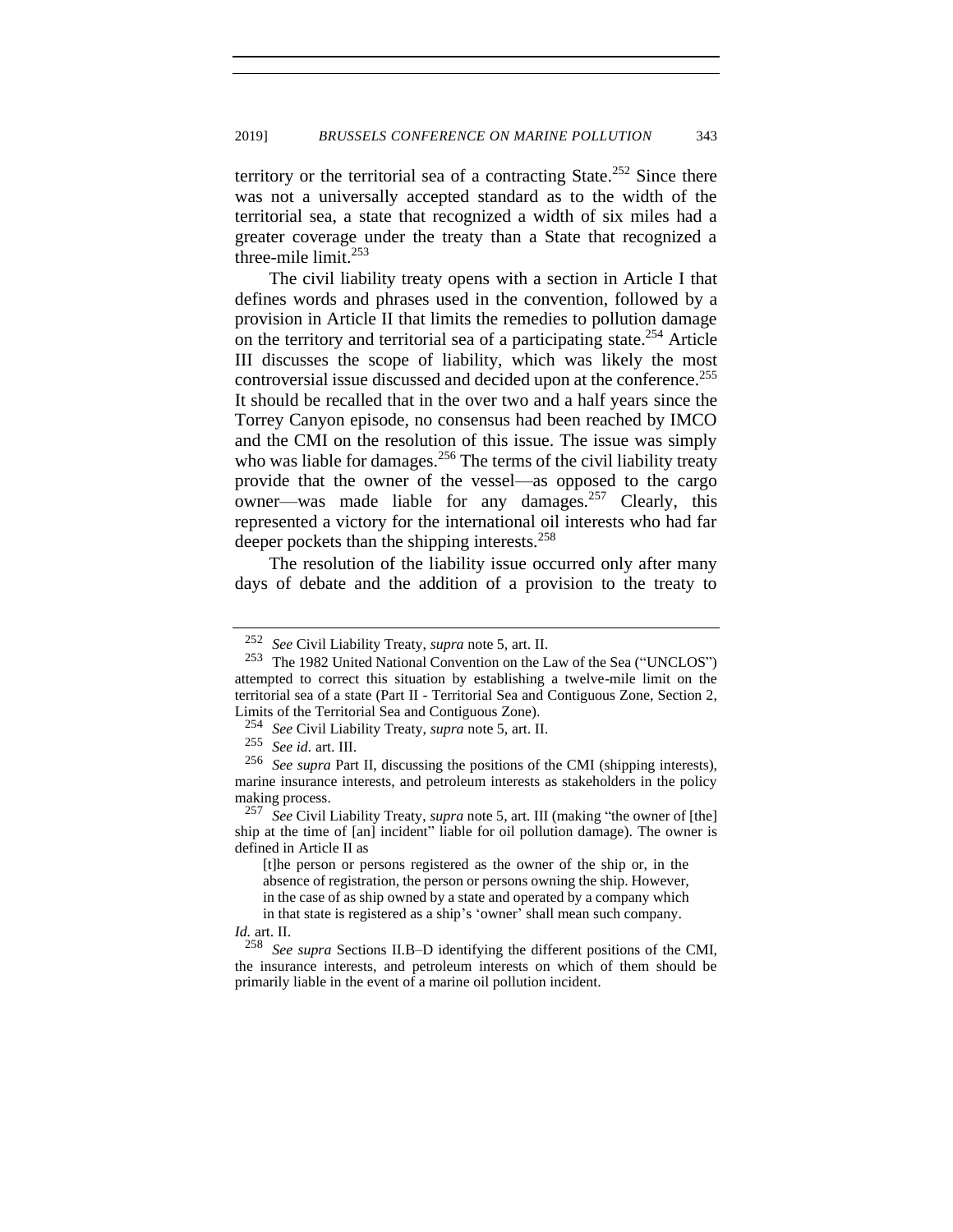establish a fund to compensate victims.<sup>259</sup> The Canadian delegation, among others, had argued that since marine oil pollution was caused by the oil interests, as well as the shipping industry, both should share in the cleanup costs.<sup>260</sup> Consequently, Canada offered an amendment that would have made the shipping interests liable up to a certain amount, with the cargo owner (oil interests) paying the remainder.<sup>261</sup> Additionally, States which had strong shipping interests, such as Belgium, Greece, and Denmark, voted at the Conference in favor of making the cargo owner (oil companies) liable, rather than the shipowner.<sup>262</sup>

After lengthy discussion, an agreement was reached that provided that the shipowner would be held liable for oil pollution damage up to the amount of \$134 per net ton of the ship, or, \$14 million, whichever was less.<sup>263</sup> Further, strict liability, rather than negligence, was the standard used in the determination of the shipowner's liability.<sup>264</sup>

The effects of these seemingly onerous provisions were, however, diluted. First, an international compensation fund would be established to relieve shipowners from the burden of liability. Specifically, Sweden and Denmark offered a resolution that called upon IMCO to convene a conference by 1971 to establish such a fund. The fund would be based on two principles: "that victims would be fully compensated under a system of strict liability [and] that the fund should relieve, in principle, the shipowner of the additional final burden imposed by the convention." $2\overline{65}$  Furthermore, a shipowner would be relieved of responsibility if the discharge "resulted from an act of war or hostilities," "was wholly caused by an act of omission done with intent to cause damage by a third party," or "was wholly caused by the negligence or other wrongful

<sup>263</sup> *See* Civil Liability Treaty, *supra* not[e 5,](#page-2-2) art. 4.

<sup>259</sup> These debates lasted for most of the almost three-week duration of the Brussels Conference. The discussions opened "with long speeches by a variety of delegations telling of the important shipping, coastal, and/or consumer interests they had to protect and introducing the best compensation scheme for these interests." M'GONIGLE & ZACHER, *supra* note [65,](#page-13-0) at 170.

<sup>260</sup> *See* Healy, *supra* not[e 2,](#page-2-0) at 319.

<sup>&</sup>lt;sup>261</sup> *See* Neuman, *supra* note [79,](#page-16-0) at 12.<br><sup>262</sup> *See M'GONIGLE & ZACHER supra* 

<sup>262</sup> *See* M'GONIGLE & ZACHER, *supra* note [65,](#page-13-0) at 177.

<sup>264</sup> *See id.* art. 3.

Healy, *supra* note [2,](#page-2-0) at 319.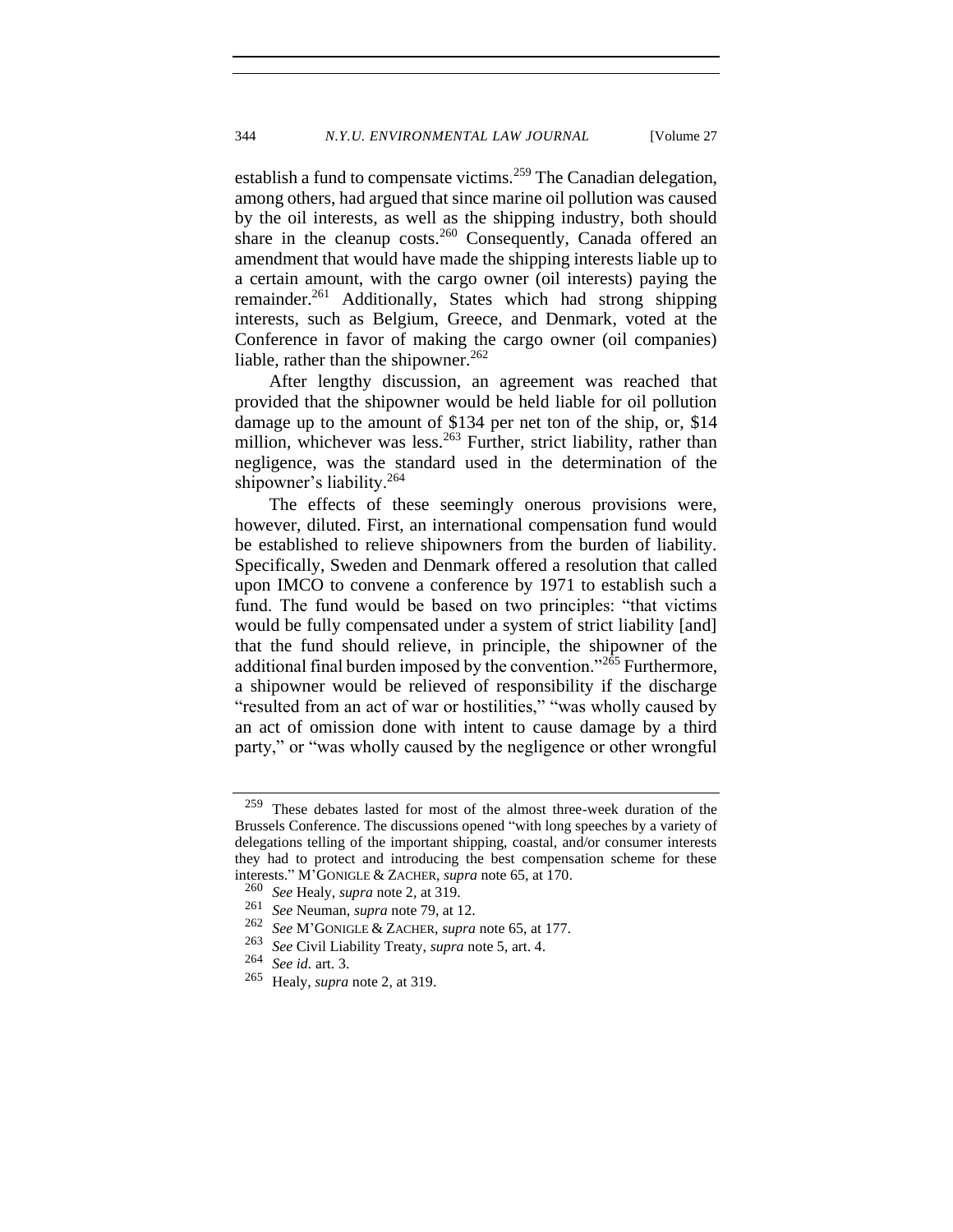acts of any government or other authority responsible for the maintenance of lights or other navigational aids in the exercise of that function."<sup>266</sup>

The ceiling for liability was global in that it incorporated all potential suits ranging from cleanup costs to damages to coastal installations.<sup>267</sup> No priority was granted to government cleanup costs over any other person's or other entity's cleanup costs or damages.<sup>268</sup> These limits of liability were enhanced by the commitment of TOVALOP and CRISTAL to provide additional coverage in the event that damages exceeded \$14 million.<sup>269</sup> Needless to say, any payments by TOVALOP or CRISTAL would be made at their sole discretion, rather than by the independent authority having the power to compel payment.

Other salient provisions of the treaty dealt with the physical location of damages to an injured party.<sup>270</sup> Specifically, the treaty's liability provisions apply solely to damage in territorial waters, or the actual territory of a contracting State. Costs resulting from preventive measures taken by a coastal State are also covered.<sup>271</sup> Implicitly excluded, however, are damages that occur on the high seas, which would be highly relevant to coastal fishing interests, whose boats, equipment, and cargo were excluded from coverage by the terms of the treaty. $272$ 

Further, the treaty provided that each ship carrying over two thousand tons of oil was required to "maintain insurance or other financial security . . . in the sums fixed by applying the limits of

<sup>266</sup> Civil Liability Treaty, *supra* note [5,](#page-2-2) art. 3.

<sup>267</sup> *See* Civil Liability Treaty, *supra* not[e 5,](#page-2-2) art. 3, ¶ 6. (giving a broad definition of the term "pollution damage," which, in turn forms the basis of Article III, which establishes liability for a pollution incident.); *see also id.*, art. 3, ¶ 4 (explicitly limiting all remedies for pollution damage to the terms of the treaty, thereby establishing a global remedy and capping liability at 2,000 francs for each ton of the ship's tonnage).

<sup>268</sup> *See id.*, art. 3 (defining the liability of a shipowner for pollution damage, and not differentiating between damages sustained by government versus those sustained by non-governmental entities).

<sup>269</sup> *See supra* Sections II.E–F discussing the commitments of TOVALOP and CRISTAL to pay for oil pollution damage in amounts above those agreed to in a civil liability convention.

<sup>270</sup> *See* Civil Liability Treaty, *supra* not[e 5,](#page-2-2) art. 2.

See id.

<sup>272</sup> *See id.*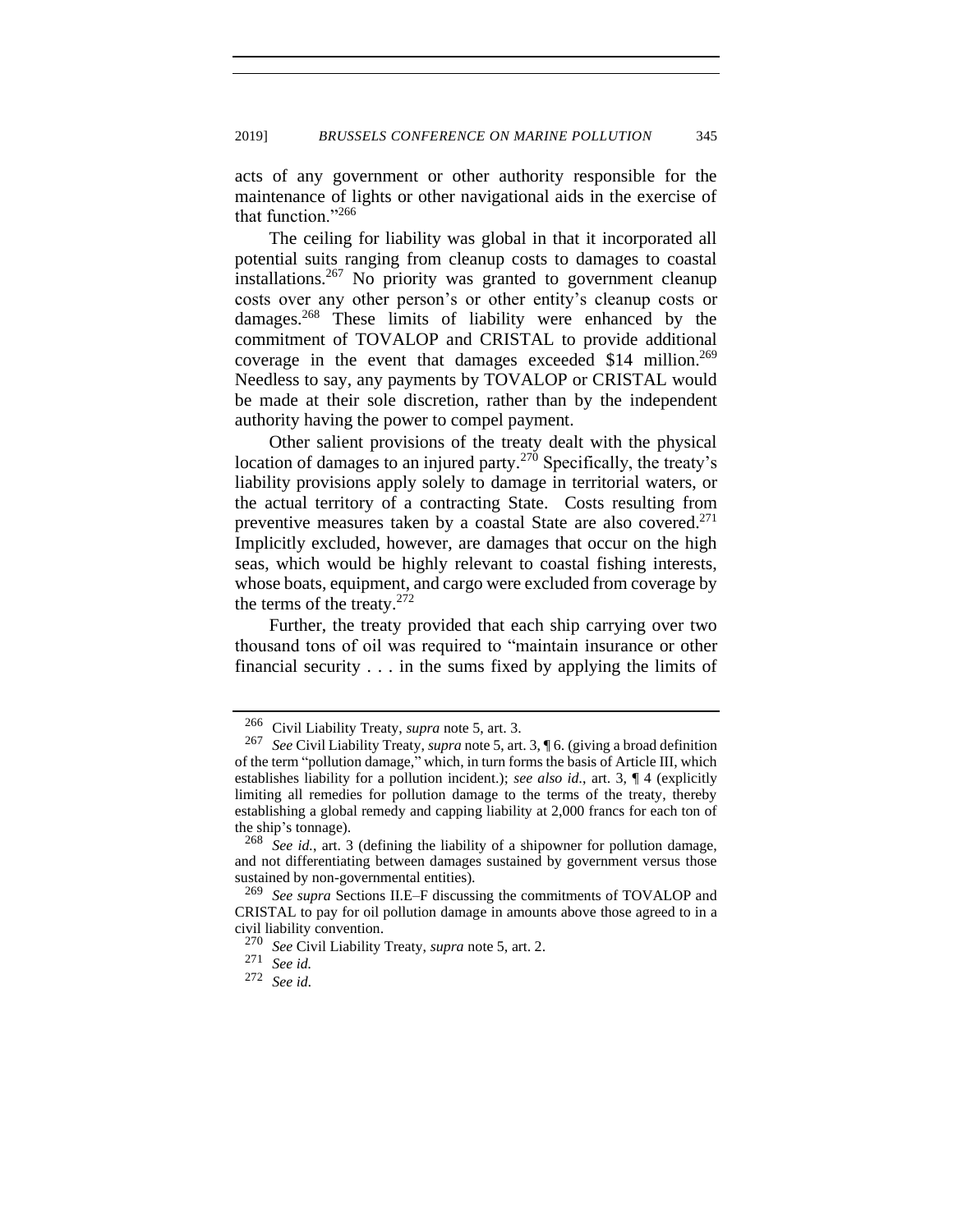liability . . . to cover his liability for pollution damage under the convention."<sup>273</sup> This certificate specified the name of the vessel and its port of registration, the name and principal place of business of the owner, the type of security (e.g. surety bonds), name, and place of business of the insurer.<sup>274</sup>

Two significant exceptions were incorporated into the article outlining the role of the insurer or financial guarantor. In an instance where an insurer is being sued for damage, the defendant (insurer) "may, irrespective of the actual fault or privity of the owner, avail himself of the limits of liability, prescribed in Article V, paragraph 1."<sup>275</sup> The owner, however, cannot limit his liability in cases of "actual fault or privity."<sup>276</sup> In addition, the insurer was given the right to plead a defense "that the pollution damage resulted for the willful misconduct of the owner himself," and thereby not be liable for the damage.<sup>277</sup> These limitations on liability provided to the insurer are significant as they are indicative of the role played by the insurers at the Brussels conference.<sup>278</sup>

While the civil liability treaty established an orderly process for compensation of pollution victims, it nonetheless disappointed those who had anticipated an international convention that would provide substantial compensation for those entities and persons who were damaged by oil spills and their aftermath.<sup>279</sup> Even Robert H. Neuman, the Chairman of the American delegation to the Brussels meeting wrote, "the fact remains that the 1969 conventions are likely neither to reduce substantially the number of accidental oil spills or dramatically mitigate the damage resulting from them, nor will they fully compensate in all cases the coastal victims of such incidents."<sup>280</sup>

<sup>273</sup> *Id.* art. 7, ¶ 1.

<sup>274</sup> *See id.* art. 7, ¶ 2.

<sup>275</sup> *Id.* art. 7, ¶ 8.

<sup>276</sup> *Id.* art. 5, ¶ 2.

 $\frac{277}{278}$  *Id.* art. 7, ¶ 8.<br>278 The role of n

The role of marine insurers at the Brussels Conference is described above in Section VII.A.3.<br> $^{279}$  See M'GONIC

See M'GONIGLE & ZACHER, *supra* note [65,](#page-13-0) at 173–74 (describing some of the limitations of the treaty, such as a cap on liability (as opposed to unlimited liability), its applicability solely to tanker owners (as opposed to other types of ships), and its non-applicability to damage occurring on the high seas (as opposed to the territorial seas and State's territory)).

<sup>280</sup> Neuman, *supra* not[e 79,](#page-16-0) at 353.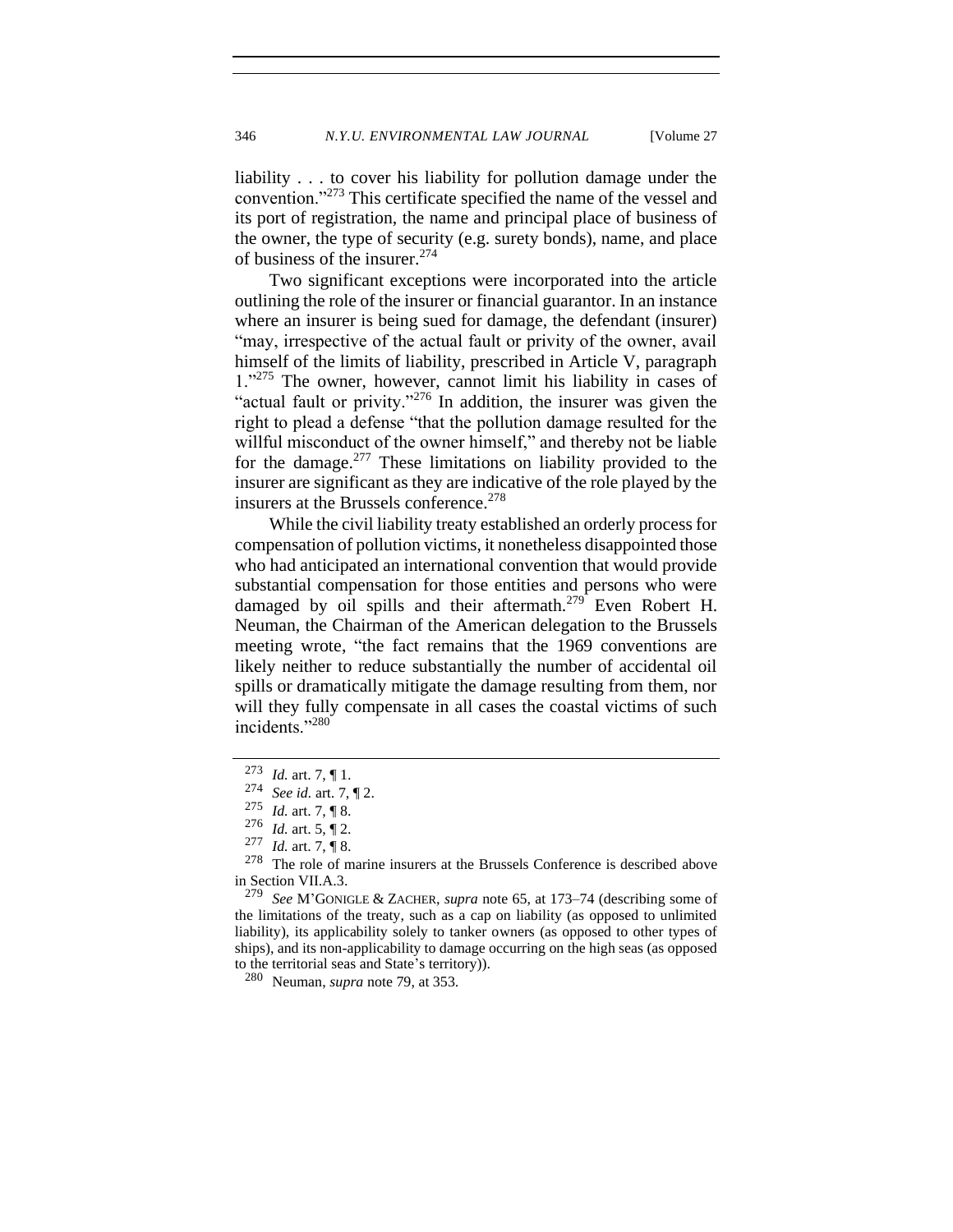While the first two goals mentioned by Neuman, the reduction on the number of oil spills and the mitigation of oil spill damage, were not directly under discussion at Brussels, the third goal, compensation of victims, was a primary topic of concern.<sup>281</sup> Consequently, the question must be raised as to why a seemingly inadequate system of compensation was established at Brussels. The answer lies in the interests of Non-State Actors, both national and transnational, who perceived an economic threat if certain terms and limits on liability were established at the Brussels Conference. The next step in this analysis is to examine the methods by which Non-State Actors were able to influence the terms of civil liability treaty.

## VII. DECISION-MAKING AT BRUSSELS USING THE PARADIGM OF INTERNATIONAL REGIME FORMATION

The negotiations at Brussels that produced the civil liability treaty can probably be best understood by viewing them through the paradigm of international regime formation.

#### A. The Regime Formation Process

As previously noted, the regime formation process during the period beginning in April 1967 through November 1969 occurred in the context of a transnational system characterized by interactions among State and Non-State Actors and a public international organization.<sup>282</sup> The participants in this regime complex included the CMI and IMCO as competing power centers, as well as powerful insurance and oil interests. $283$  All of these participants interacted in a bargaining process that culminated in the civil liability treaty, as well as the far less controversial public law treaty. A closer examination of the institutional framework in which Non-State Actors operated clarifies their specific roles in the competitive regime formation process.<sup>284</sup> It has been observed that "competition among the elemental institutions constitutes a core characteristic of

<sup>281</sup> *See* O'Connell, *supra* note [2](#page-2-0)*,* at 165 (noting that the Brussels Conference, after all, was convened after the Torrey Canyon episode to deal with the inadequate available compensation under existing international law).

<sup>282</sup> Healy, *supra* note [62,](#page-12-0) at 93.

<sup>283</sup> *See supra* Part III.

<sup>284</sup> For further discussion, *see infra* Section VII.A.1.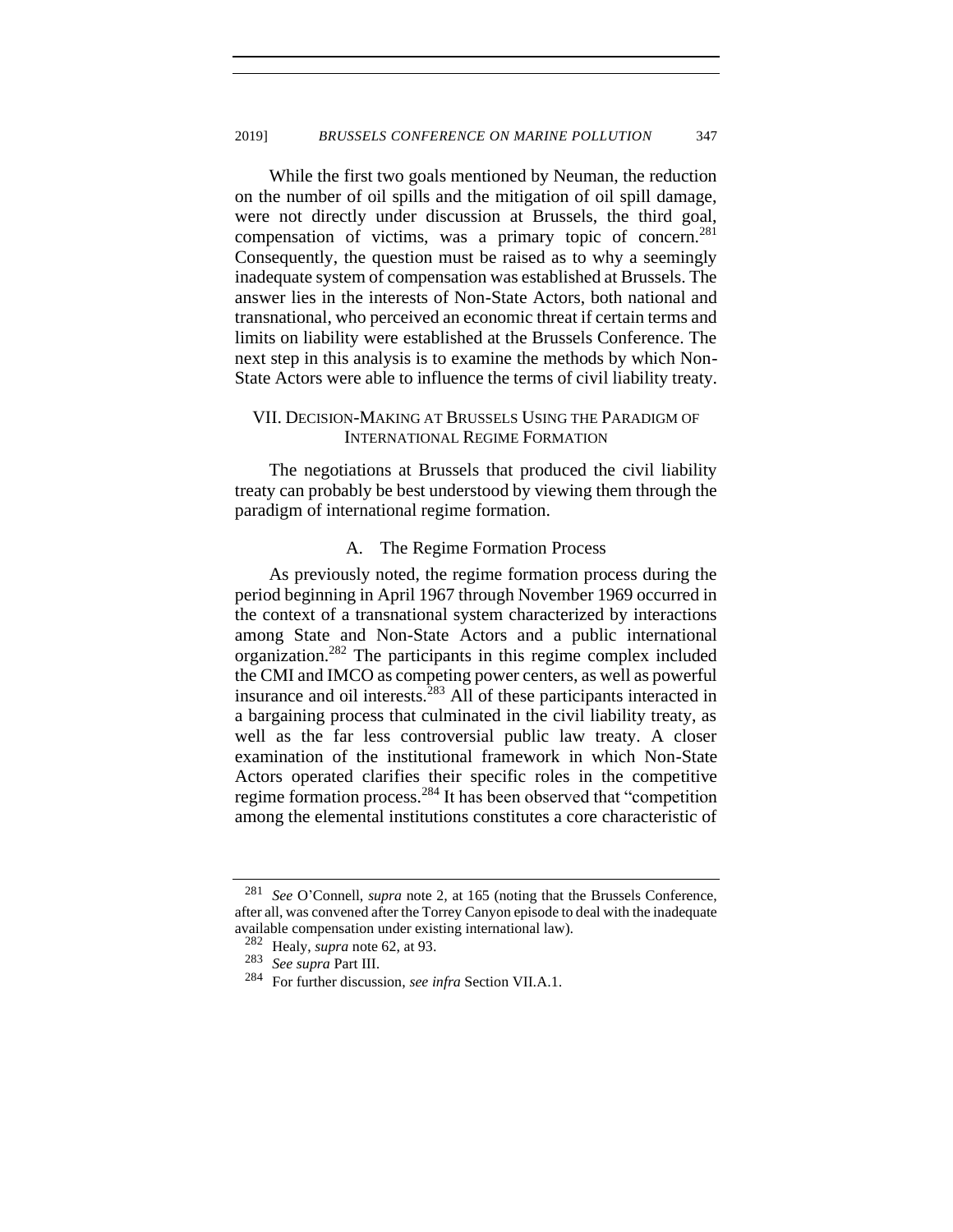regime complex."<sup>285</sup> A closer examination of the institutional framework in which Non-State Actors operated sets forth their role in the competitive regime formation process in Brussels.

1. The Institutional Presence of the CMI and Other Non-State Actors at the Brussels Conference

The pivotal role of Non-State Actors at the Brussels conference can be observed by a reading of the records and the rules of the conference.<sup>286</sup> The larger States at the Brussels Conference had delegations comprised of delegates, alternates, and advisors.<sup>287</sup> The delegates and alternates were, in virtually all cases, individuals who held official governmental positions.<sup>288</sup> The advisors, however, represented, various segments of the industries that would be most affected by any resulting new treaties.<sup>289</sup> Thus, sprinkled throughout the ranks of certain delegations, were representatives of shipowner associations, maritime law associations, and the insurance industry.<sup>290</sup>

Allan I. Mendelsohn, a former United States Department of State negotiator who participated in several IMCO conferences, has been highly critical of the mingling of private interests in national delegations at IMCO meetings. $^{291}$  Mendelsohn has stated:

The individual participants who appear at conferences on behalf of states are mostly drawn from shipowning and marine insurance interests. Though highly competent in their respective fields, these individuals are usually more prone to protect, and

<sup>285</sup> Thomas Gehring & Benjamin Faude, *The Dynamics of Regime Complexes: Microfoundations and System Effects*, 19 GLOBAL GOV. 119, 123 (2013).

<sup>286</sup> *See supra* Section VI.A, Figures 1 & 2. There exists no verbatim record of the Conference's proceedings. Instead, the records of the Conference consist of a synopsis of each of the addresses made.

<sup>287</sup> *See* M'GONIGLE & ZACHER, *supra* note [65,](#page-13-0) at 160.

<sup>288</sup> *See, e.g.*, *infra* Table 2.

<sup>289</sup> *See* O'Connell, *supra* note [2,](#page-2-0) at 166.

See id. (noting that the American advisers were Ralph Casey, Vice President of the American Institute of Merchant Shipping, and James J. Higgins, President of the Maritime Law Association for the United States).<br> $^{291}$  Mondelsohn, sungs poto 82 at 282 (poting that Mr.

<sup>291</sup> Mendelsohn, *supra* note 83 at 283 (noting that Mr. Mendelsohn participated as a member of the United States Department of State delegation in every conference on international transportation matters from 1963 to 1969).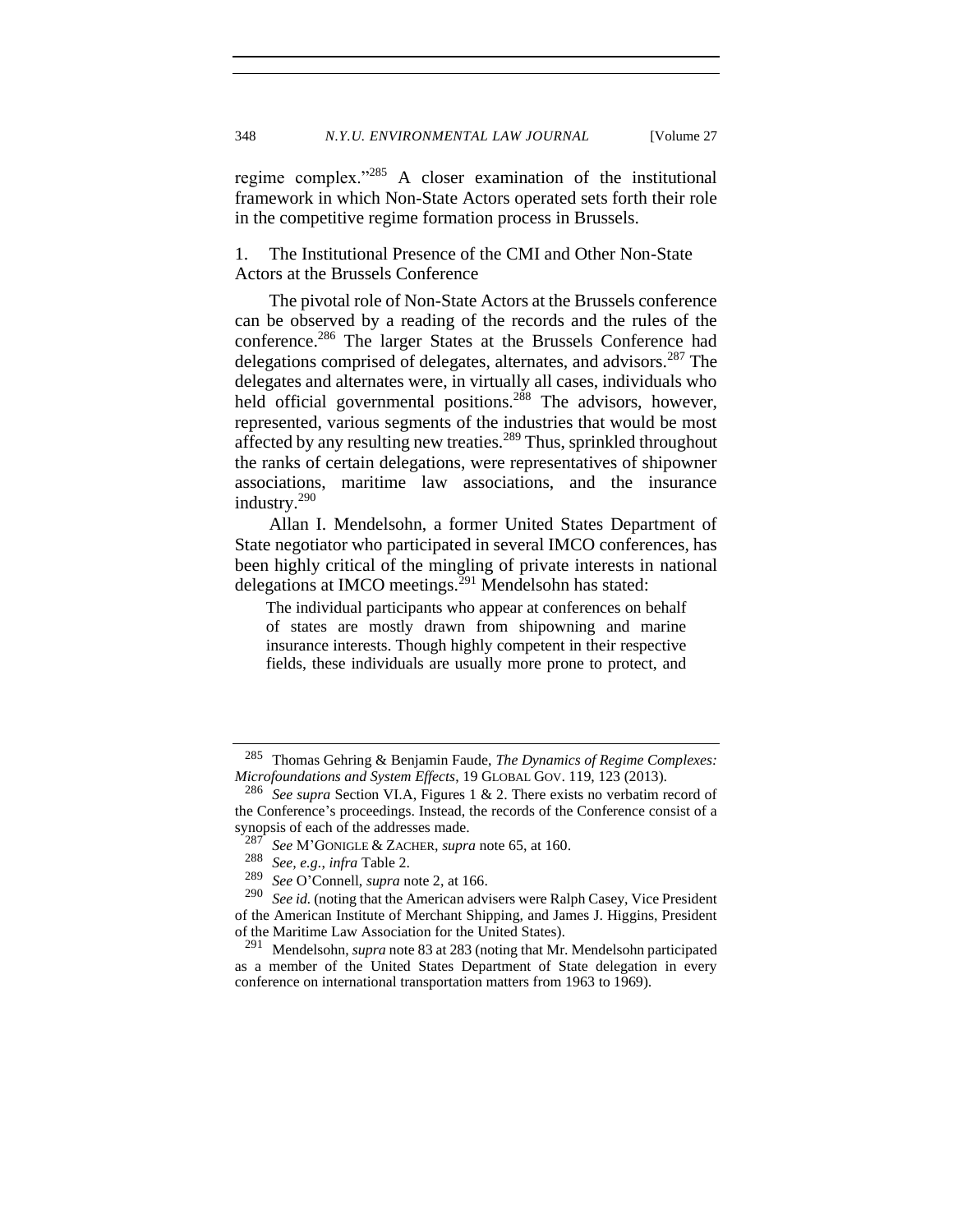<span id="page-50-0"></span>experienced in protecting, their own parochial interests rather than the interests of the environment.<sup>292</sup>

While Canada, and to a lesser extent, the United States, represented "the interests of the environment" at Brussels, the shipping, petroleum, and insurance interests were probably far more effectively represented by delegates such as Dr. Walter Müller and Dr. Albert Lilar, who represented shipping interests on a professional level, served as members of their national delegations (Switzerland and Belgium respectively), and were part of the formal IMCO leadership that ran the Brussels Conference.<sup>293</sup>

The bias of certain key Brussels Conference delegations, such as the Belgian, Swiss, and Irish delegations toward the shipping and insurance industries and not to the potential victims of an oil spill again underlines a major premise of this article: in the bargaining process to create a transnational regime, there is competition, but not all actors are created equal.<sup>294</sup> Instead, the critical role of Non-State Actors (especially in the crucial area of terms of liability) and their methods of cooption can undermine the efficacy of the institutional machinery established to deal with the pollution of transnational resources.<sup>295</sup>

## 2. The American Delegation at Brussels: The Politics of Access

As previously observed, Non-State Actors such as the CMI were crucial in drafting the terms of the civil liability treaty.<sup>296</sup> Additionally, certain Non-State Actors were able to influence their host country's votes and position at Brussels (also referred to as advisory committees). The American delegation to the Brussels Conference provides a prototype of the latter type of influence.

This phenomenon of Non-State Actors impacting the decisionmaking process in government, has been studied extensively in

<sup>292</sup> Allan I. Mendelsohn, *Ocean Pollution and the 1972 United Nations Conference on the Environment*, 3 J. MAR. L. & COM. 385, 389 (1972).

<sup>293</sup> *See supra* Figures 1 & 2.

<sup>294</sup> *See* Mendelsohn, *supra* note [292,](#page-50-0) at 390 (noting, in writing about IMCO, the dominant position within the organization "of the established presence and power of nations with predominant shipping and insurance interests").

<sup>&</sup>lt;sup>295</sup> Mendelsohn further observed that the participants in the IMCO conferences "are usually more prone to protect, and experienced in protecting, their own parochial interests rather than the interests of the environment." *Id*. at 389.

<sup>296</sup> *See supra* Part V.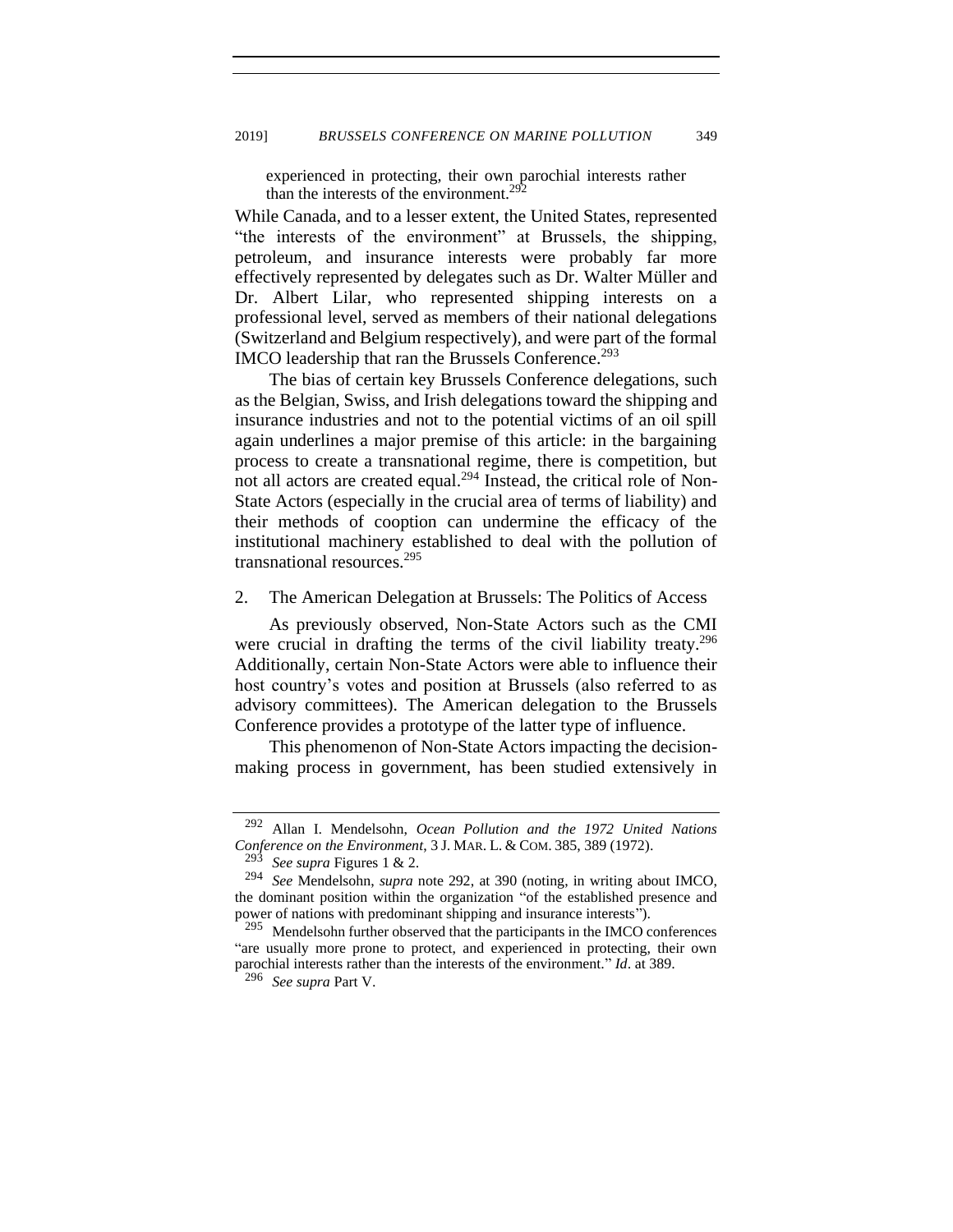domestic political systems. Writing on the roles played by interest groups, Harmon Zeigler noted on domestic systems:

In those cases of almost total harmony of interest between the government organization and the interest group, the regulated clientele actually acquires a beachhead within the institutions of government. Groups enjoying this relationship have a distinct advantage over groups which face the obstacle of lack of access.<sup>29</sup>

Zeigler's observation manifests itself in the decision-making process in several different ways. Among the methods that an interest group can utilize to obtain access to bureaucratic decisionmakers is by using organs of administrative pluralism (also referred to as advisory committees).<sup>298</sup>

The Shipping Coordinating Committee, an organ of administrative pluralism, played an outside role in the American delegation at Brussels. At the time of the Brussels Conference, the Shipping Coordinating Committee had thirty members.<sup>299</sup> The committee's members were drawn from the Departments of State and Transportation, and from the American shipping, oil, and insurance industries.<sup>300</sup> The Committee's purpose was to provide an input for the private interests which would be affected by a State Department decision on shipping matters.<sup>301</sup> A second purpose of the Shipping Coordinating Committee was to coordinate State Department policy on maritime policy with other involved governmental agencies, such as the United States Coast Guard.<sup>302</sup>

An examination of the Shipping Coordinating Committee's membership at the time of the 1969 Brussels Conference makes clear that access was provided only to representatives of the

<sup>&</sup>lt;sup>297</sup> HARMON ZEIGLER, INTEREST GROUPS IN AMERICAN SOCIETY 282 (1964).<br><sup>298</sup> Un to the 1970's the use of these advisory committees in policy making

Up to the 1970's, the use of these advisory committees in policy making by the federal government was quite common. During the Korean War, for example, 550 of these advisory committees were attached to the National Production Authority, an agency of the Department of Commerce. In 1972, the United State Congress passed the Federal Advisory Committee Act, 86 Stat. 770 (1972), which sharply curtailed and reduced the influence of these advisory committees. *See* GRANT MCCONNELL, PRIVATE POWER AND AMERICAN DEMOCRACY 264–65  $\frac{(1966)}{299}$ 

<sup>&</sup>lt;sup>299</sup> *See infra* Table 2.<br> $\frac{300}{5}$  *See id* 

<sup>300</sup> *See id.*

<sup>301</sup> *See id*.

Interview with former Brussels negotiator, Washington D.C. (1972).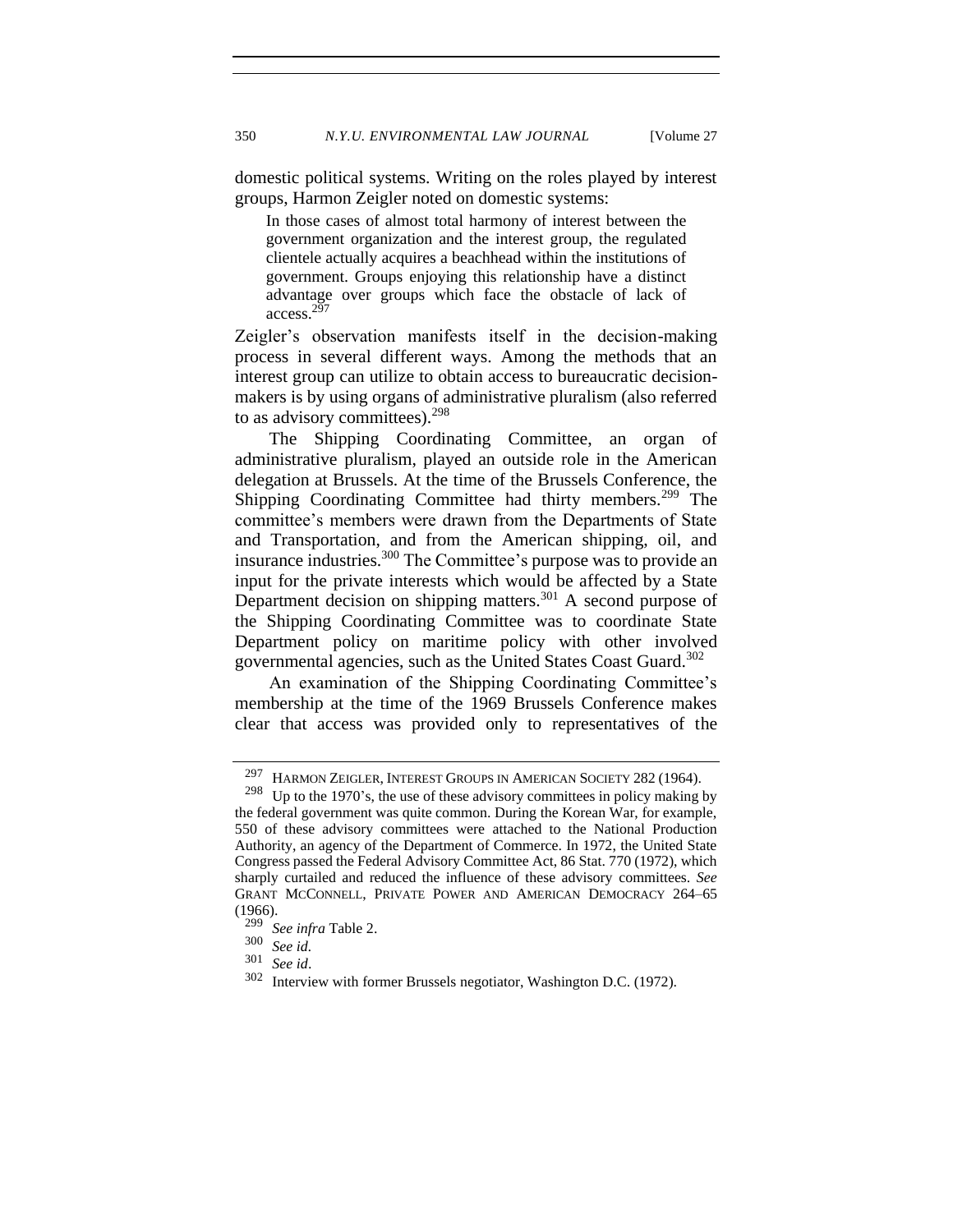maritime, insurance, and petroleum industries.<sup>303</sup> There was no access to the Shipping Coordinating Committee by representatives of environmental interests.<sup>304</sup>

At a hearing held before the United States Senate Committee on Foreign Relations in April 1973, Richard Frank, a spokesman for the Center for Law as Social Policy, a group representing environmental interest, charged that the lack of environmentalist membership on the Shipping Coordinating Committee resulted from a deliberate State Department policy "to inhibit the participation of certain elements of the public in the decision-making process." 305 Frank added that the economic bureaus of the State Department, which formulated international environmental policy, "have a constituency which is more oriented toward economic [sic] than the environment."<sup>306</sup>

Thus, decision-making in the State Department on the American stance at the Brussels Conference was not based on an amorphous concept known as "the public interest," but on the fact that representatives of key industry groups had direct access to members of the bureaucracy.<sup>307</sup> This again illustrates a major point of this article: in the making of policy to formulate a regime to regulate pollution, the role of Non-State Actors with a vested financial interest in the outcome can be crucial, and their resistance to the development of an effective international legal regime to regulate oil spills can override or countervail the desire of some States or environmental interests to establish such a regime.

Another example is the Miami or Cape Cod hotel owner. Assuming he even thinks about the problem of oil pollution, what lobbying groups can he put together to press his interests before the Senate or House Conference Committees? How often has he had, or even considered having a representative on the United States delegation—as the vessel owners always have—to the international conferences where these issues will be resolved?

*Id.*

<sup>303</sup> *See infra* Table 2.

<sup>304</sup> *See infra* Table 2 for the full roster of names.

<sup>305</sup> *The Great Decisions Program of the Foreign Policy Association: Hearing Before the S. Comm. on Foreign Relations*, 93rd Cong. 96 (1974) (statement of Richard Frank, Center for Law and Social Policy).

 $\frac{306}{307}$  *Id.* 

See Mendelsohn, *supra* note 83, at 785–86 (noting the disparity of results for those who had access to decision-makers versus those who did not have access).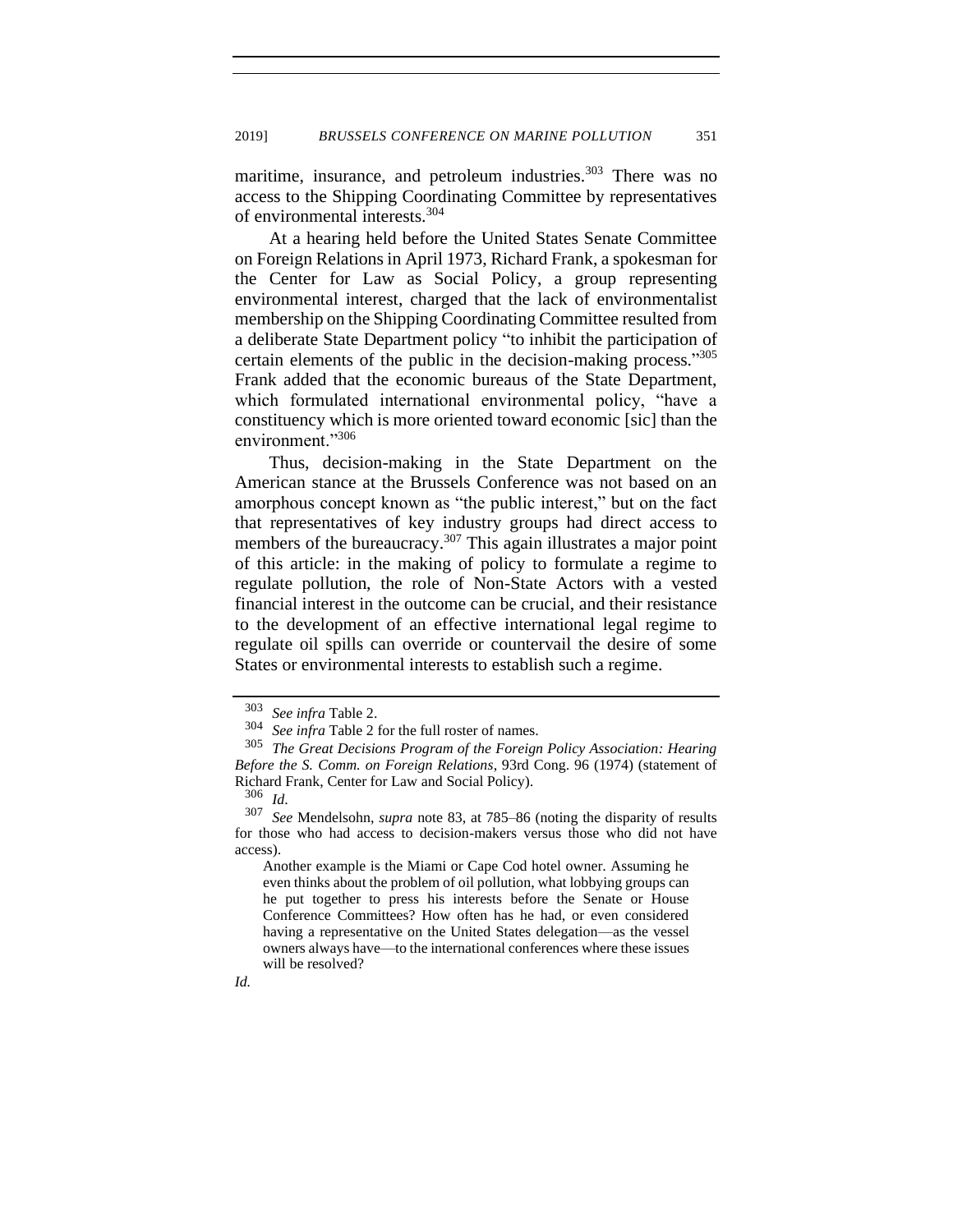When discussing the policy formulation process, it is difficult to define precisely which course of action is congruent with the public interest. It is not being suggested that the policy demands of the oil, marine, or insurance interests cannot coincide with "the public interest," nor that the demands of environmentalists, such as the Sierra Club, always represent "the public interest." Rather, what is being suggested is that a policy formulation process that does not give a multiplicity of competing interests access to the decisionmakers cannot, by definition, be considered to be representative of the "public interest." Accordingly, it is suggested that if either the IMCO or the State Department had given access only to organized environmental groups, and not to the shipping interests, the resultant policy would likewise not have been considered as conforming to the "public interest." The Shipping Coordinating Committee, as constituted in August 1969 (three months prior to the Brussels Conference), consisted primarily of representatives of various governmental departments and agencies and representatives of the American oil and shipping industries. Conversely, there were no representatives from environmental or similar groups.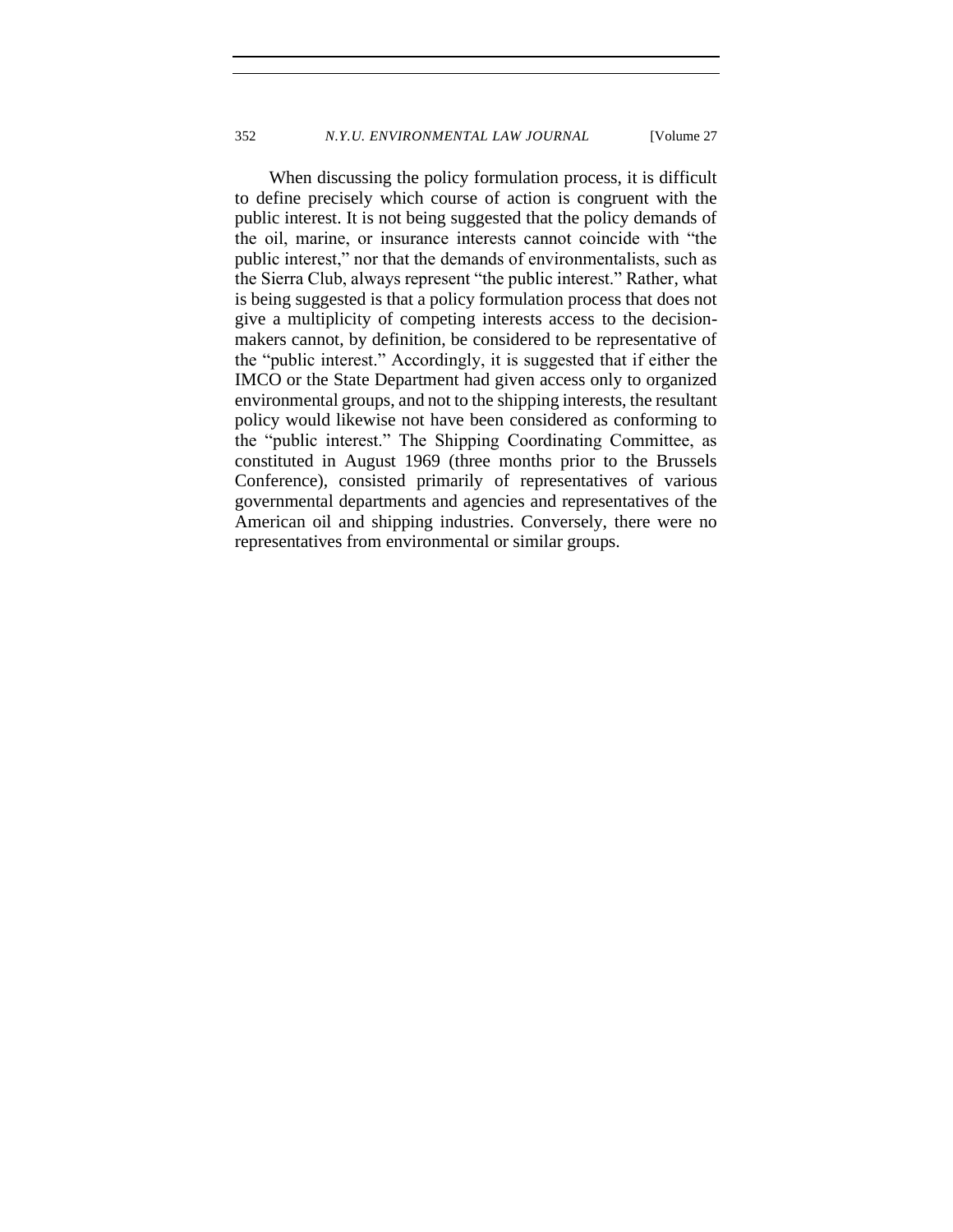#### TABLE 2 - SHIPPING COORDINATING COMMITTEE

August 8, 1969

#### **NAME**

Mr. Philip H. Trezise Mr. John Rhinelander Mr. John F. Buckle Mr. Richard A. Frank Mr. M. C. Pfutz Mr. A. H. McComb, Jr. Mr. James J. Higgins Mr. Gordon W. Paulsen Mr. John Prokes Mr. Nicholas J. Healy Mr. James J. Reynolds Mr. Richard W. Palmer Mr. Robert P. Nash Mr. Ralph E. Casey Mr. Carl J. Green Mr. Bernard H. Hyllestad Mr. Robert Henri Binder Mr. Edward S. Johnson Mr. F. D. Heyward Commander H. G. Lyons Mr. R. Y. Edwards Mr. C. G. Patrick Bursley Mr. C. J. Maguire Mr. C. E. Mc Dowell Adm. H. G. Shepherd Mr. A S. Miller Mr. Earl W. Clark Mr. Paul J. McElligott Mr. G. Marshall Bates Mr. Ernest J. Corrado

## **ORGANIZATION**

Department of State - E Department of State - L Department of State - E/MA Department of State - L/E American Petroleum Institute American Petroleum Institute President, Maritime Law Association Maritime Law Association America Inst. of Merchant Shipping American Inst. of Merchant Shipping American Inst. of Merchant Shipping Maritime Law Association Spec. Counsel - American Inst. of Merchant Shipping Exec. Vice Pres. - American Inst. of Merchant Shipping Department of Transportation TGC-10 Department of Transportation TPI-50 Department of Transportation TPI-50 Federal Maritime Commission United States Coast Guard United States Coast Guard United States Coast Guard United States Coast Guard United States Coast Guard American Institute of Merchant Underwriters National Cargo Bureau  $F.C.F.N.$ Labor Management Maritime Committee Regan and Mason Captain, US Navy (Admiralty Navy JAC) House Merchant Marine and Fisheries Committee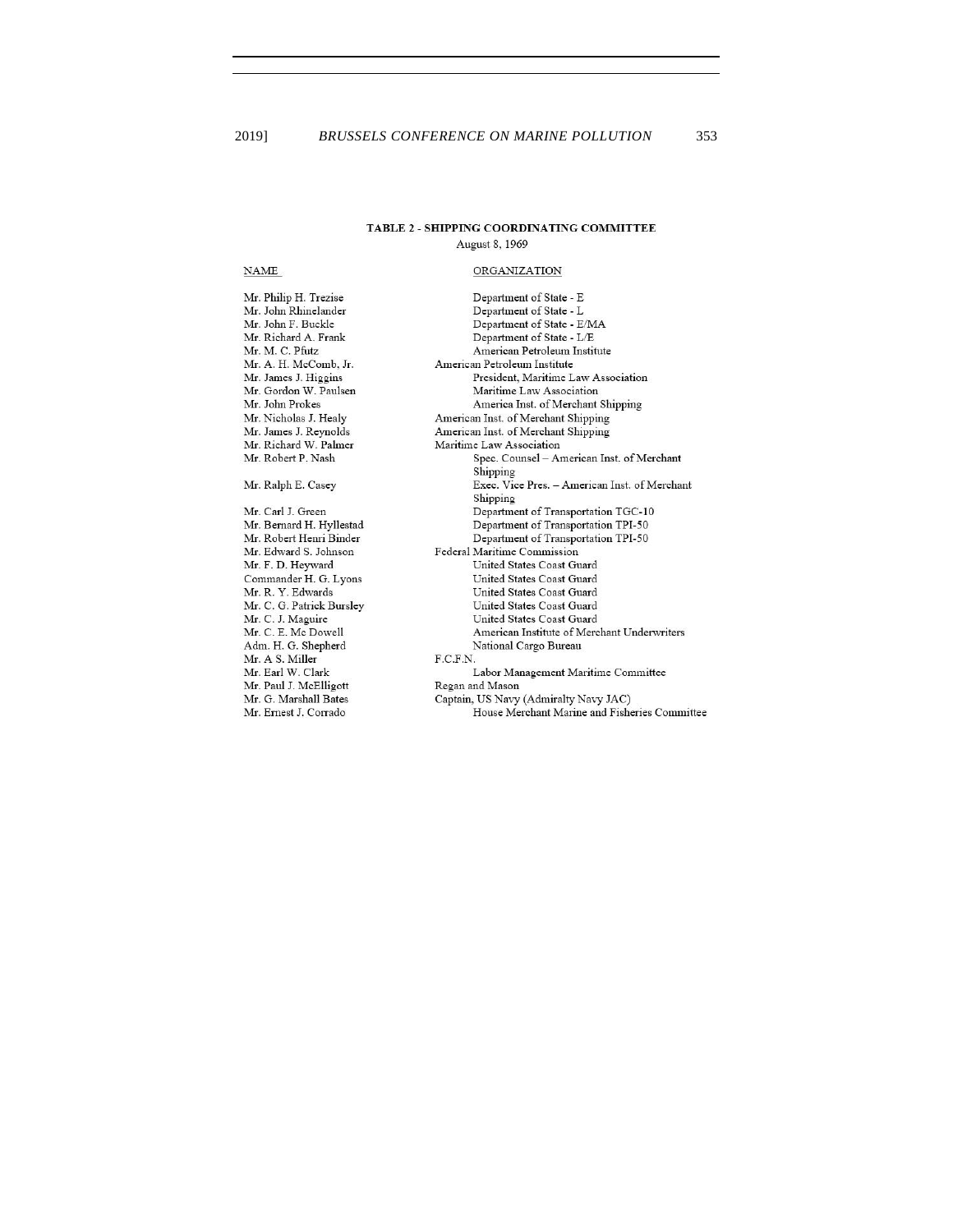In researching the lead up to the Brussels Conference as well as the Conference itself, I interviewed some of the key participants in the process, including a United States Senator and two of his staff members, negotiators for the United State Department of State, and the marine counsel for a "Seven Sisters" oil company. When two former State Department negotiators were asked about the role of the Shipping Coordinating Committee, both replied that before the United States participates in any international conference relating to maritime affairs, the members of the Shipping Coordinating Committee assemble to inform the Department of State of their positions.<sup>308</sup> When I observed that there were no groups representing the public interest on the Shipping Coordinating Committee, two different answers were offered.<sup>309</sup> One former negotiator replied, "We (the State Department) and other governmental units represent the public interest."310 The other conceded that, in fact, the public interest was not represented at all, and the Shipping Coordinating Committee excluded public interestoriented groups, such as environmentalists or those who are involved in what might be referred to as consumerism, and thus are opposed, for example, to oil or insurance industry policies.<sup>311</sup>

Another relevant aspect of the Shipping Coordinating Committee is the interchange of personnel (a so-called "revolving door") between its Non-State Actor members and the United States government.<sup>312</sup> This clearly enhances their role in the decisionmaking process. Three cases serve to illustrate this concept.

First, consider James J. Reynolds. Reynolds served as the president of the American Institute of Merchant Shipping since 1969.<sup>313</sup> From 1946 to 1951, he served on the National Labor Relations Board. In 1961, President Kennedy named him Assistant Secretary of Labor for Labor Management Relations. In that position, Reynolds served as the governmental official most directly concerned with maritime labor disputes. After the Nixon

<sup>308</sup> *See* Interview with former State Dep't negotiator, in Washington D.C. (1972), on file with author.

<sup>309</sup> *See id.*

<sup>310</sup> *Id.*

<sup>311</sup> *See id.*

<sup>312</sup> *See* Blanes I. Vidal et al., *Revolving Door Lobbyists*, 102 AM. ECON. REV.

<sup>3731 (2012).</sup>

<sup>313</sup> *See id.*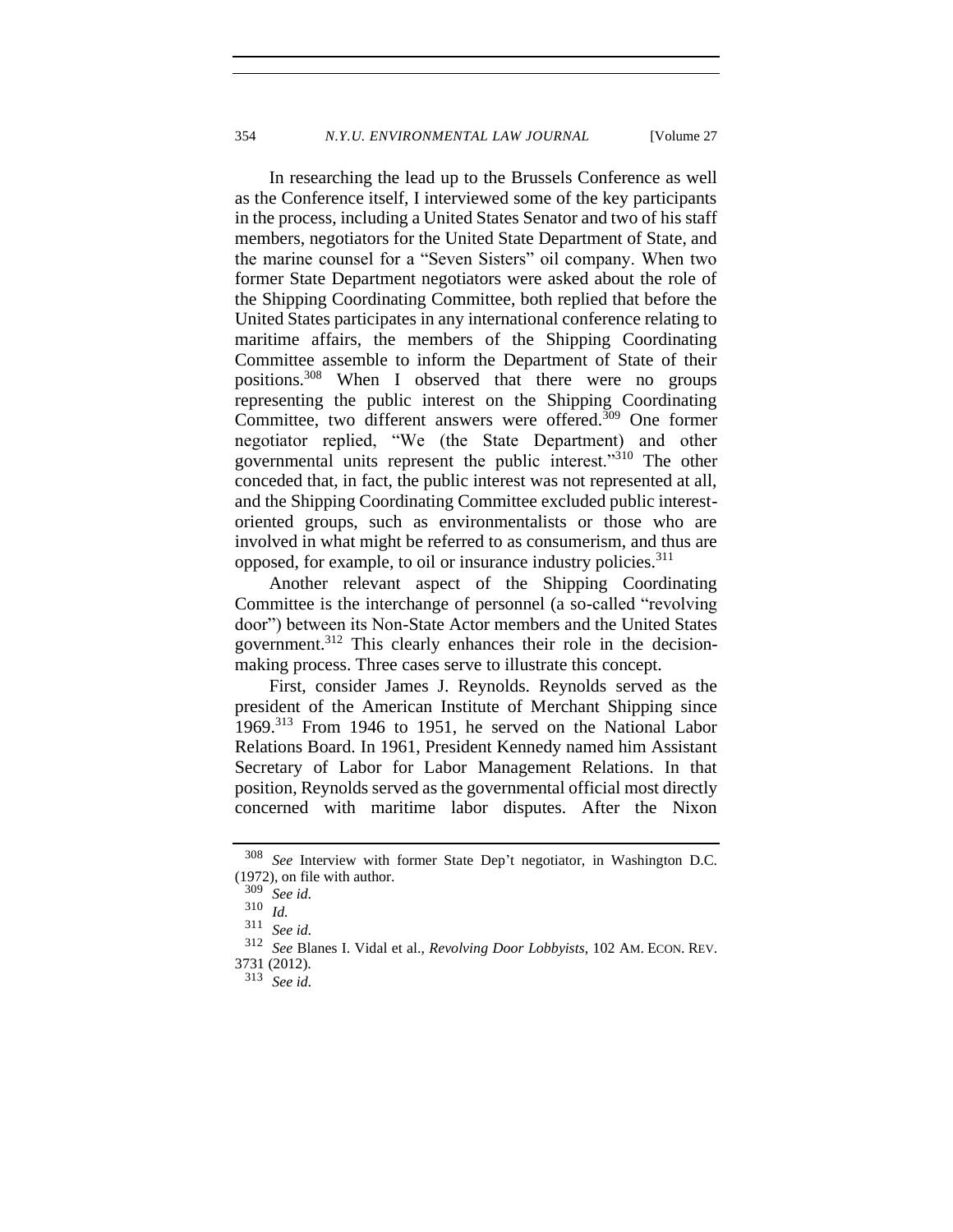administration came to power, he became the congressional lobbyist for the American Institute of Merchant Shipping.

Second, consider Ralph E. Casey. From 1939 to 1955, Casey served with the General Accounting Office as an associate general counsel in charge of contracts, litigation and maritime activities (1948 to 1955). From 1955 to 1956, he was chief counsel to the House Merchant Marine and Fisheries Committee. After resigning that post in 1956, he became president of the American Merchant Marine Institute (AMMI) from 1956 to 1968. When the American Institute of Merchant Shipping succeeded the AMMI in 1969, he became that group's Executive Vice-President. In 1971, he became chief counsel to the House Merchant Marine and Fisheries Committee.

As a final example, consider Earl W. Clark. In 1969, Clark was involved in the maritime industry's Labor-Management Maritime Committee. From 1951 to 1954, he was a United States government deputy maritime administrator.<sup>314</sup>

Beyond the fact that the Shipping Coordinating Committee's membership was limited to government and maritime industry representatives, formal access was also not granted to interests affected by any potential oil spill disaster.<sup>315</sup> Thus, those whose livelihoods depend on the sea, such as fishers and resort and hotel operators, and those who would be adversely affected by a marine oil spill were not present when questions of the amount and extent of liability were raised. It is fairly certain that lobster fishers in Maine or hotel owners in Florida would have demanded greater amounts of compensation to be included in the treaty, as opposed to a representative of the American Petroleum Institute or the American Institute of Merchant Shipping.

<sup>314</sup> *See Key Men: They Switch Between Industry and Federal Posts*, CONG. Q. WKLY. REP., Mar. 19, 1971, at 624.

<sup>&</sup>lt;sup>315</sup> As previously noted, Allan I. Mendelsohn wrote about the disparity of results for those who had access to decision-makers versus those who did not have access. *See generally* Mendelsohn, *supra* note [83.](#page-16-1) Further, a perusal of the Shipping Coordinating Committee's roster makes it clear that none of its members came from industries such as commercial fisheries and hotel and resort owners.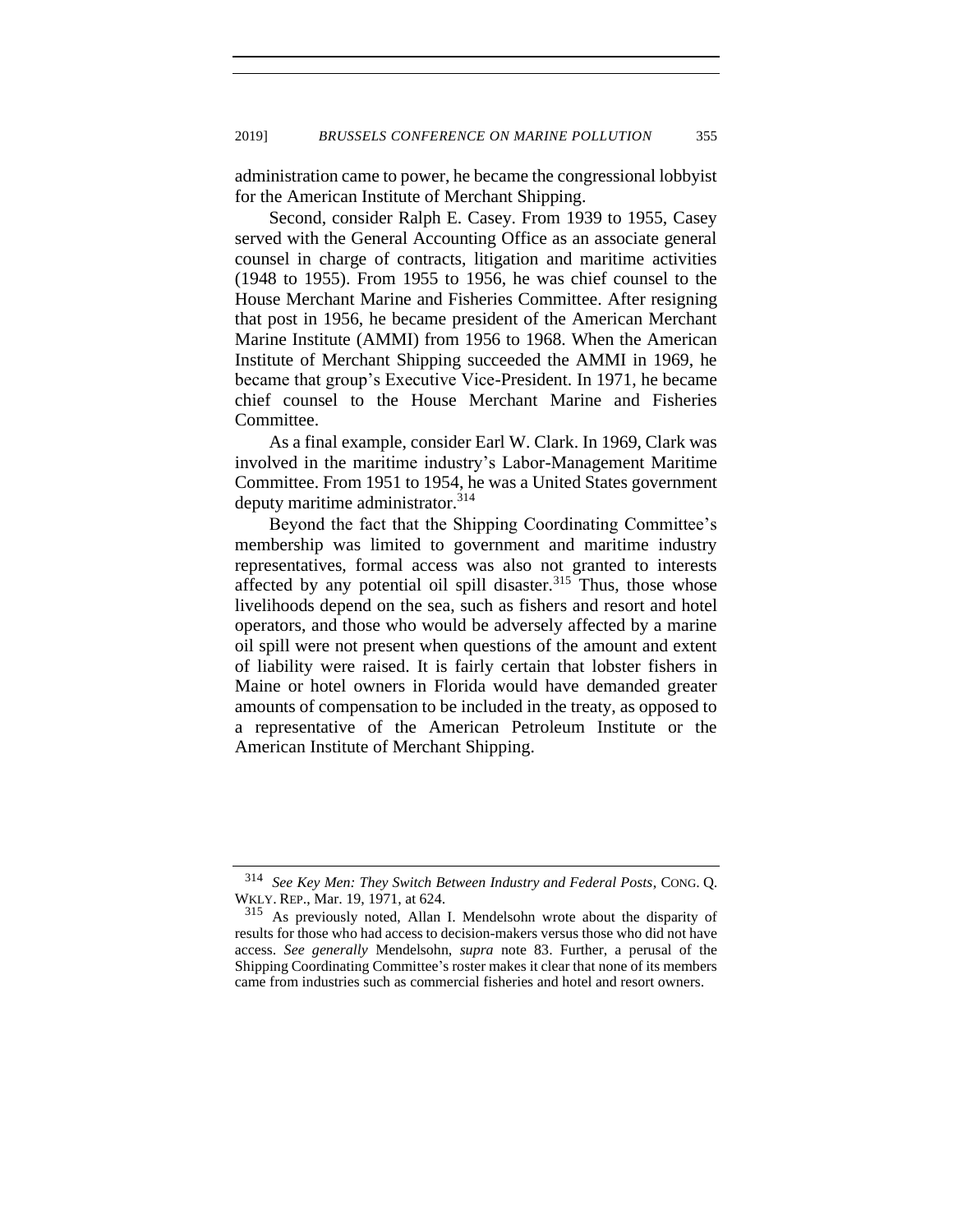3. The Regime is Formed: The Brussels Conference's Decision on the Issue of Liability

Probably the most significant decision made at the 1969 Brussels Conference was related to the terms of liability. As previously observed, the delegates from Canada, Ireland, and Belgium, as well as from Greece, Liberia, and Scandinavia, among others, diverged on whether shipowners or cargo owners would be financially responsible for oil pollution damage and on the terms of liability. $316$ 

The final decision on the terms and extent of liability resulted from rounds of negotiations involving the P&I Clubs, who were the major insurers of European and American owned tankers, and the Belgian, British, Irish, and Scandinavian delegations.<sup>317</sup> The P&I Clubs interacted directly with the British delegation and insisted that liability be based on the traditional maritime standard of negligence—in contradistinction to strict liability—and that a low ceiling be imposed on the maximum amount of compensation that a shipowner be required to pay for any single oil spill incident.<sup>318</sup> At various stages of the conference, different maximum liability figures were suggested by the P&I Clubs, but they never exceeded \$10 million per incident.<sup>319</sup> The P&I Clubs argued that the adoption of strict liability and unlimited liability standards would make it economically unfeasible to provide insurance for oil tankers.<sup>320</sup>

In sharp contrast, the Canadian delegation, which represented a State with a coastal and environmentalist orientation, argued that the economic loss resulting from an oil spill should be borne entirely from those who profited from the carriage of oil.<sup>321</sup> The Canadians maintained that establishing negligence rather than strict liability as the criteria for recovery of damages, or to impose a ceiling on the

<sup>316</sup> *See* discussion *supra* Section VI.C.

<sup>317</sup> *See* Neuman, *supra* note [79.](#page-16-0)

<sup>318</sup> *See id*.

<sup>319</sup> Throughout the negotiation process, the CMI (representing the shipping interests and their alter egos, the P&I Clubs), had insisted that liability be limited to \$67 dollars, per ton, (\$7 million per incident), which was half of the figure ultimately agreed to. *See* O'Connell, *supra* not[e 2,](#page-2-0) at 179. During the Conference itself, this number was raised to \$10 million per incident.<br> $\frac{320}{2}$  See id

<sup>320</sup> *See id.*

<sup>321</sup> *See* Neuman, *supra* note [79,](#page-16-0) at 12.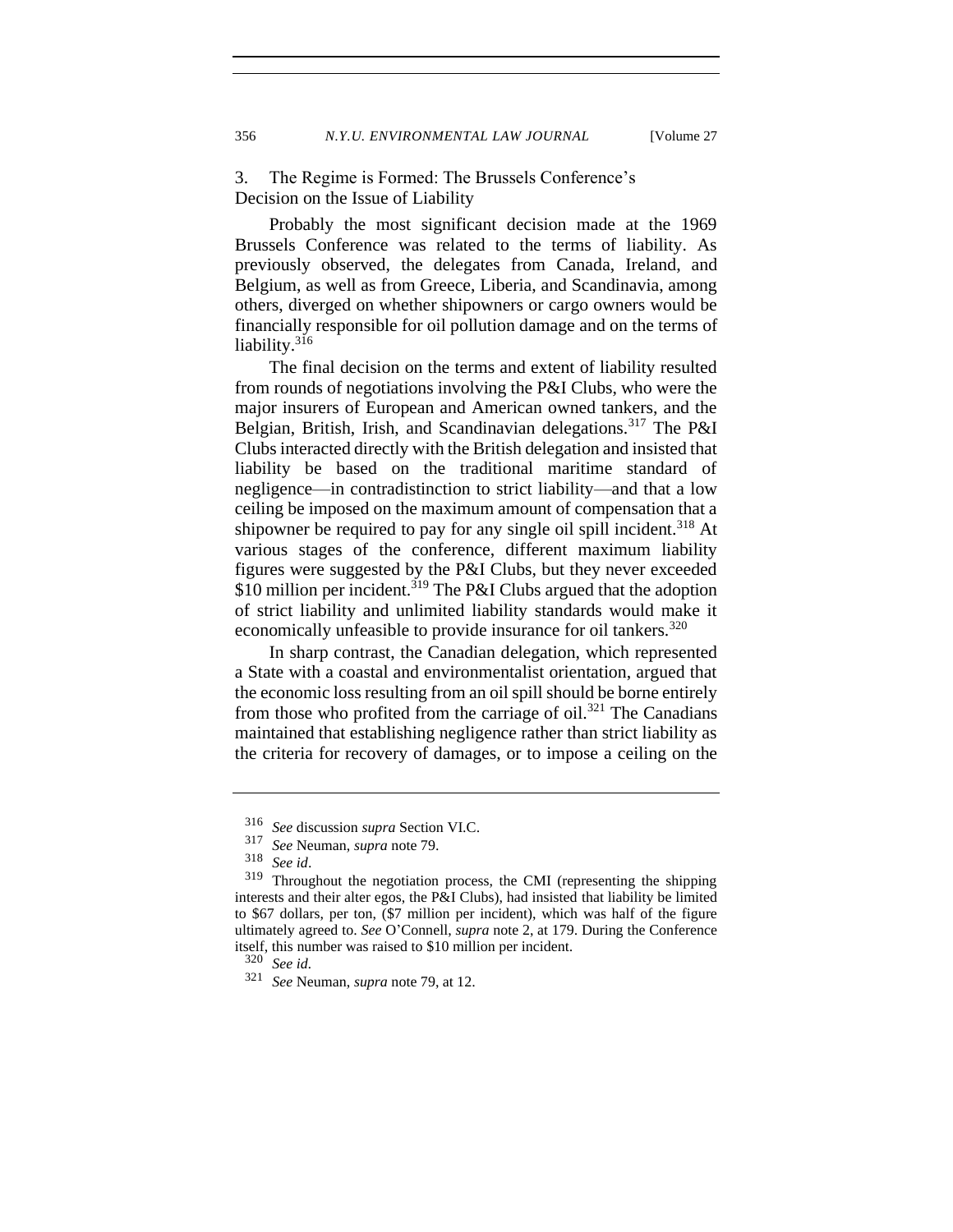compensation that a victim of an oil spill could receive, would inevitably shift part of the cleanup and reconstruction burdens from the polluter to its victim.<sup>322</sup>

At Brussels, a compromise was reached on the problem of the terms of liability.<sup>323</sup> It was agreed that the draft convention would be based on the principle of strict liability, and a \$134 per ton or \$14 million limit (whichever figure was less) would be imposed on the shipowner for an oil spill disaster.<sup>324</sup> It was also agreed that the cargo owners—petroleum companies—would be responsible financially for claims in excess of  $$14$  million.<sup>325</sup> The exact terms of liability of the cargo owners, which were not incorporated into the terms of the treaty, were to be defined in a supplemental IMCO convention.<sup>326</sup>

After the terms of the compromise had been offered, the deal was completed, but only after the following consultation with Non-State Actors occurred:

Lord Devlin . . . after checking with the insurance people in London, stated that those limits could be insured (on the London market) so long as the provisions on direct action against the person providing financial responsibility contained an exception allowing the insurer a defense on the ground of willful misconduct of the vessel owner.<sup>327</sup>

In my interview with a member of the U.S. delegation at the Brussels conference, I asked whether a treaty could have been concluded without the express agreement of the London insurers.<sup>328</sup> The delegate replied that in the absence of concurrence by the insurers, a treaty would not have been possible.<sup>329</sup> He added that the P&I Clubs would not have agreed to a draft treaty that they

<sup>322</sup> *See id*.

<sup>323</sup> *See* Healy, *supra* not[e 2,](#page-2-0) at 319.

<sup>324</sup> *See id.; see also* Neuman, *supra* note [79,](#page-16-0) at 353 (reviewing of the terms of liability and criticisms of the terms contained in the civil liability treaty).

<sup>325</sup> *See* discussion *supra* Section II.F. In 1971, IMCO agreed to a Supplemental Fund Convention, which covered oil spill incidents where damage exceeded the \$14 million-cap provided for in the civil liability treaty. *See* sources cited *infra* not[e 409.](#page-74-0)

<sup>326</sup> *See* Neuman, *supra* note [79,](#page-16-0) at 14.

 $\frac{327}{328}$  *Id.* at 15.

See Interview with a member of the U.S. delegation in Brussels (on file with author).

<sup>329</sup> *See id*.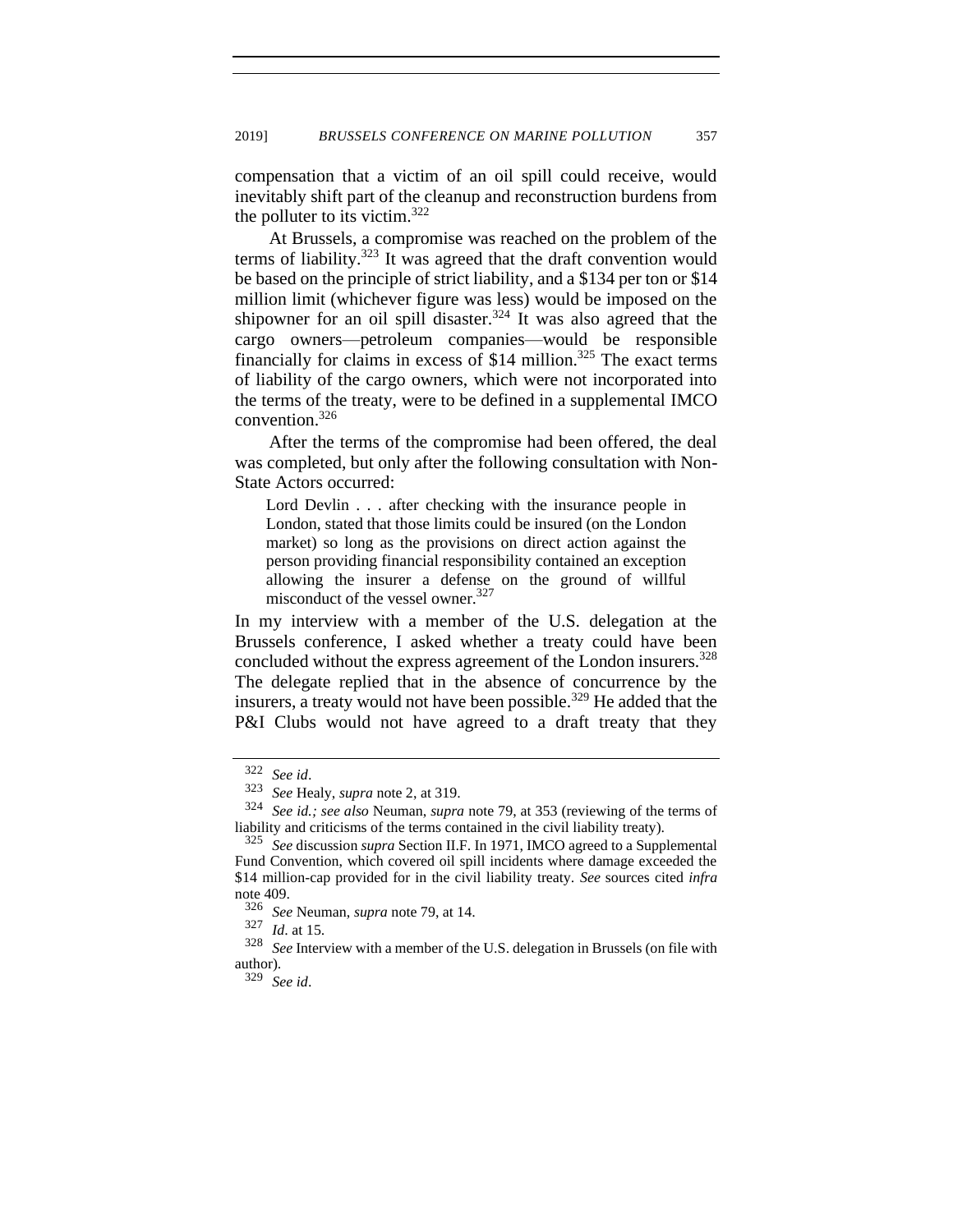considered incompatible with their economic interests.<sup>330</sup> I then asked whether this method of drafting a treaty represented a dilution of a basic principle of tort law.<sup>331</sup> Should compensation not be based on the victim's loss rather than on the tortfeasor's ability to pay? $332$ The diplomat replied that ideally the needs of the victim should be given a priority over the polluter's financial condition.<sup>333</sup> However, the realities of the situation dictated that the insurers had to remain economically viable in order to continue their insurance activities, and one could not expect them to bear too heavy of a burden of the losses resulting from oil spills. $334$ 

The finding that the process of regime formation at Brussels was finalized after the London insurance companies confirmed that the conference's negotiated and agreed upon monetary amount was acceptable to them, raises significant issues about the regime formation process. Specifically, if the key decision at the Brussels Conference was made by a Non-State Actor, this raises significant questions in international relations theory about States having a monopoly in the decision-making process. At the outset, it is important to reiterate the obvious, the entire regime formation process, commencing in April 1967, was based on the fact that the shipowners' insurance companies would compensate third-parties for damages sustained by them.<sup>335</sup> The salient question was what level of losses could be insured by the insurance companies? No one had expectations that insurance companies would insure unrealistic levels of  $loss.<sup>336</sup>$ 

On the other hand, from a regime formation perspective, it is startling that this crucial decision was, in effect, made by Non-State Actors rather than by the States themselves. If the most significant decision at a conference convened by a public international organization with the participation of forty-eight sovereign States was indeed made by Non-State Actors, this then raises significant

<sup>336</sup> *See id.*

<sup>330</sup> *See id*.

<sup>331</sup> *See id*.

<sup>332</sup> *See id*.

<sup>333</sup> *See id*.

<sup>334</sup> *See id*.

<sup>335</sup> *See* Sperdokli, *supra* note [95](#page-18-0) (discussing the issue of third-party insurance for marine oil spills).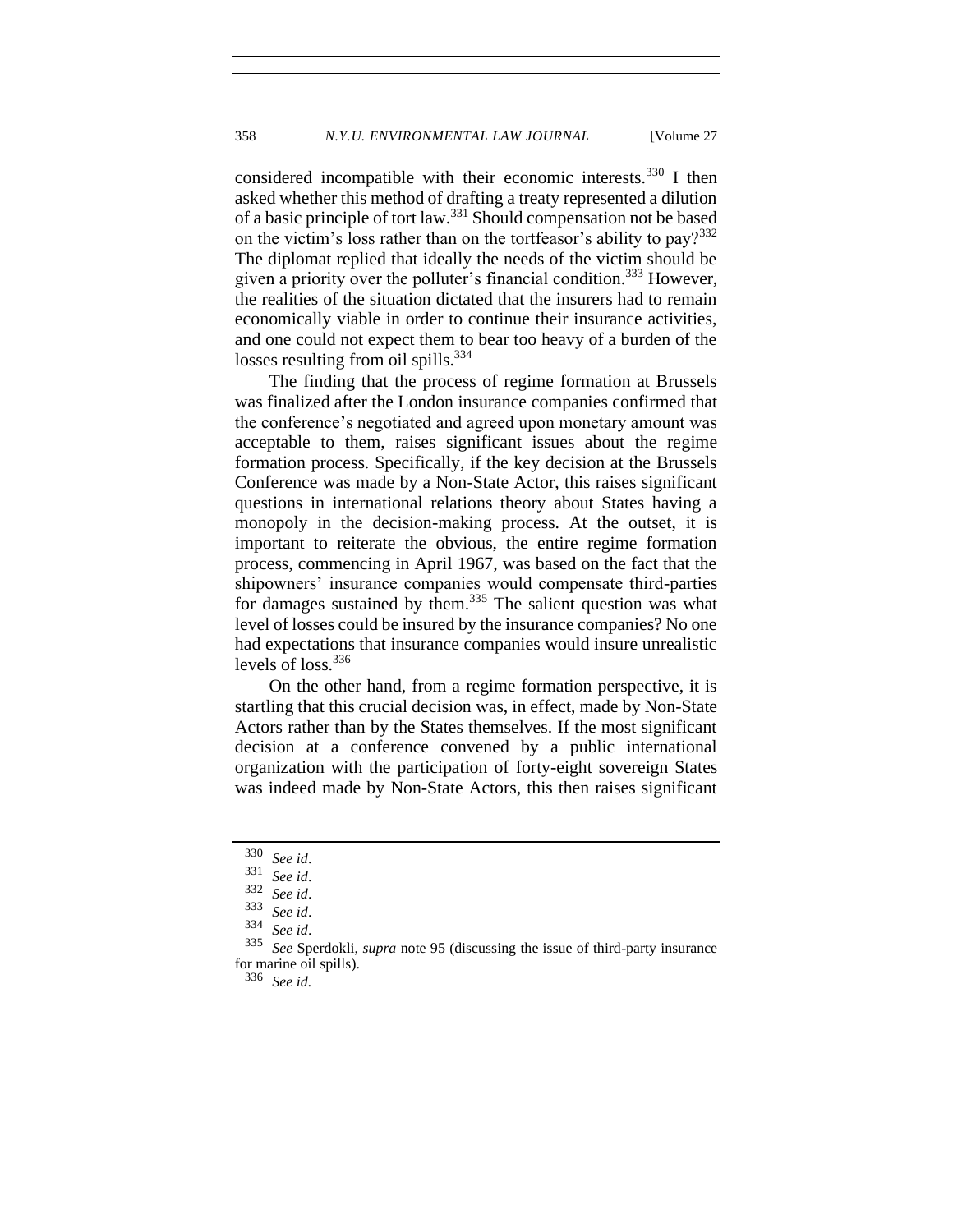issues about the formation of international regimes, as well as on the concept of regulatory capture, especially on environmental issues.

Further, the establishment of TOVALOP and CRISTAL adds another dimension to the role of Non-State Actors being involved in the decision-making process at Brussels.<sup>337</sup> TOVALOP and CRISTAL can be analyzed by through the concept of non-decision, which "is a means by which demands for change in the existing allocation of benefits and privileges in the community can be killed before they gain access to the relevant decision-making arena."<sup>338</sup>

The creation of TOVALOP and CRISTAL by the tanker and oil industries was based on this principle of non-decision. Specifically, these two industries, which were Non-State Actors, used the creation of these entities as a method of deflecting—if not actually killing—a demand for international machinery to deal with the oil spill problem, or alternatively, establishing an independent international regime in which the industries, which were the subject of regulation, would determine the terms and extent of their own liability.<sup>339</sup> Specifically, these two industries hoped that their compensation schemes would deter or delay IMCO or any State from drafting or enacting a treaty or a statute regulating the liability of one responsible for an accidental oil spill.<sup>340</sup>

In addition, the shipowners and oil companies reasoned that even if TOVALOP and CRISTAL did not forestall international action on an oil spill program, these two plans might form the framework upon which any alternative state-sponsored draft treaty would be based.<sup>341</sup>

# *Id.*

<sup>337</sup> *See* discussion *supra* Sections II.E–F.

<sup>&</sup>lt;sup>338</sup> MCCONNELL, *supra* not[e 122.](#page-23-0)<br><sup>339</sup> Even the most favorable analy

Even the most favorable analyses of TOVALOP and CRISTAL essentially conceded this point. *See* De La Rue, *supra* note [124,](#page-23-1) at 287.

The scheme was designed to have an impact on world opinion, and to relieve political pressure on national governments to introduce their own unilateral solutions. It was intended to play a part in shaping the pattern of the proposed new international laws, to improve the prospects for their adoption worldwide, and to secure the advantages of a uniform system.

See id.

<sup>341</sup> Interview with senior marine counsel of an international petroleum company, New York (Spring 1972); *accord* Barrett & Warren, *supra* not[e 125.](#page-24-0) *But see* Becker, *supra* note [125.](#page-24-0)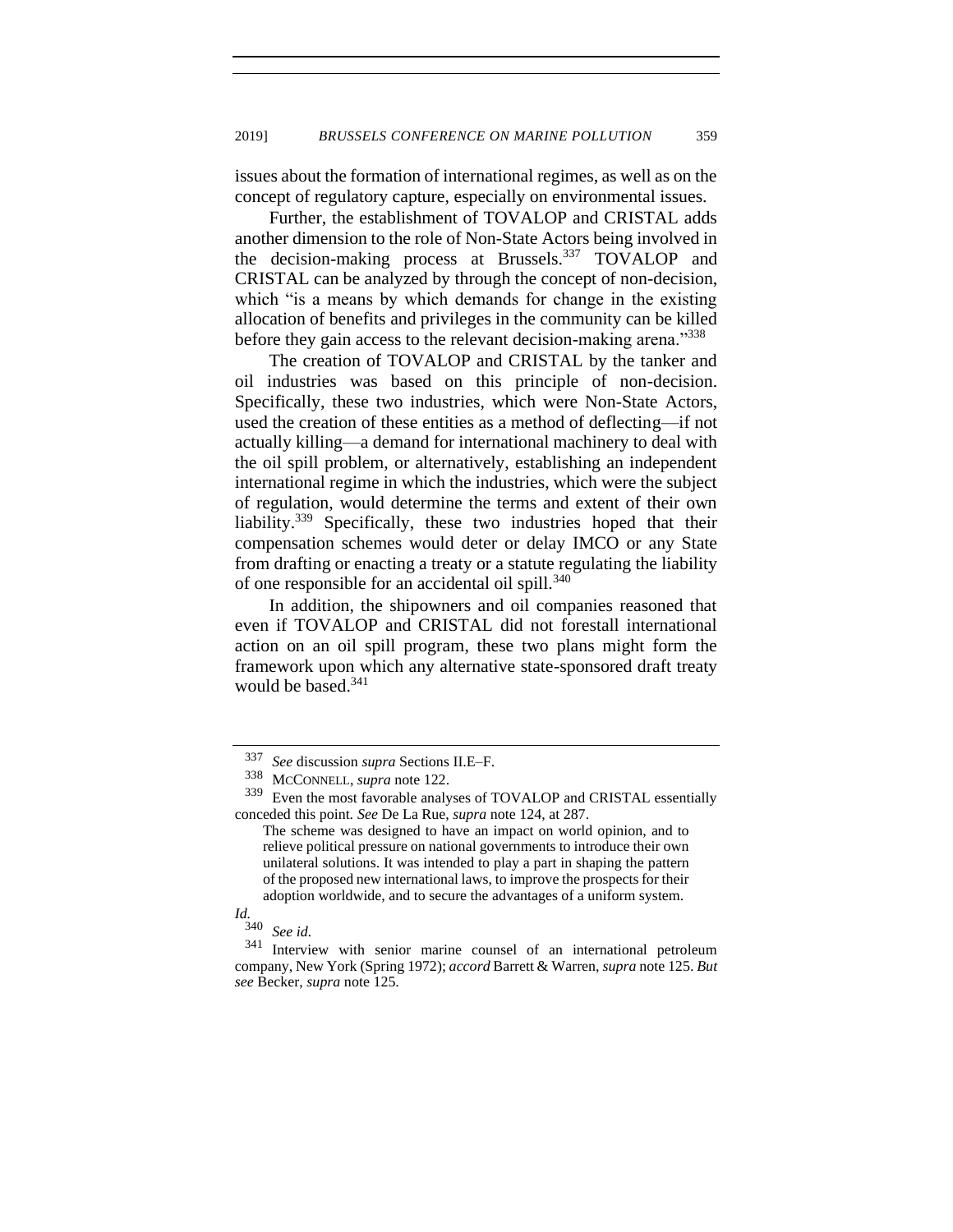TOVALOP and CRISTAL were ultimately based upon the principle of self-regulation, a perspective that is predicated upon an assumption that business should be free of governmental restraint and police its own actions.<sup>342</sup> Accordingly, in the case of CRISTAL, a victim of oil pollution damage would seek to recover compensation by applying to an entity that provided payment for damage based on rules formulated, adjudicated, and enforced by the very industry causing the problem in the first place, rather than by a regime established by governments.<sup>343</sup> A similar situation would prevail when a government would attempt to recover its cleanup costs from TOVALOP.<sup>344</sup> In either case, recovery would depend upon the shipper's or petroleum company's interpretation of its own contract.<sup>345</sup> Clearly, insofar as the oil companies and tanker owners were concerned, a self-regulation scheme was far more satisfactory than one imposed by governments acting alone or in concert.<sup>346</sup>

# VIII. MARINE OIL SPILLS: POST BRUSSELS CONFERENCE **DEVELOPMENTS**

After the Brussels Conference concluded on November 29, 1969, the participating States that had a ratification process, with the exception of Canada, began the procedure. At the Brussels Conference, Canada had voiced opposition to certain portions of the treaties and was the only State present that voted against the civil

<sup>342</sup> *See* MCCONNELL, *supra* note [122,](#page-23-0) at 246.

<sup>343</sup> *See supra* Section II.E.

<sup>344</sup> *See supra* Section II.E.

<sup>345</sup> *See supra* Section II.E.

See supra Section II.F.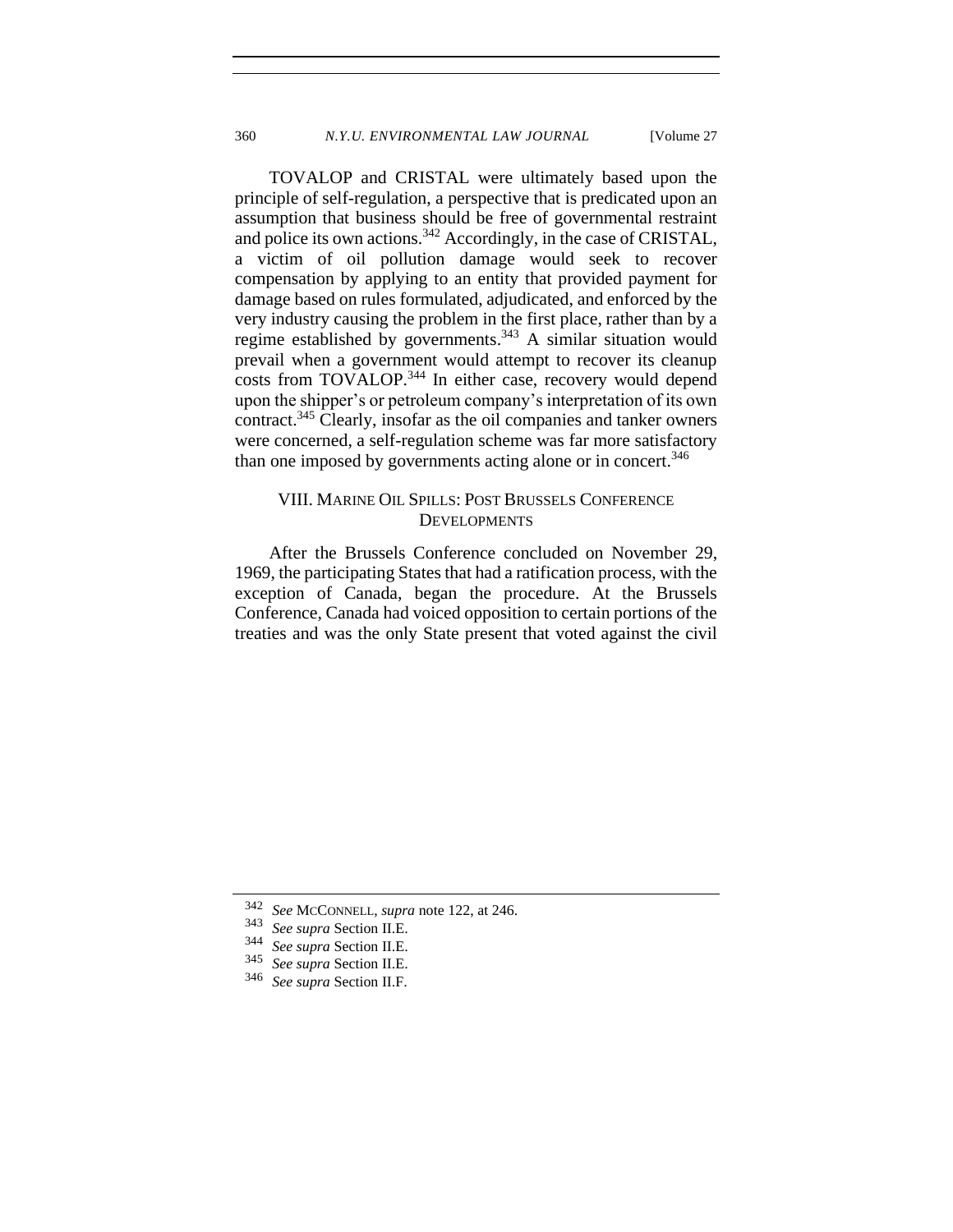liability treaty.<sup>347</sup> Instead Canada opted for a unilateral approach to protect its coastal regions.<sup>348</sup>

#### A. The U.S. Refusal to Participate in the Brussels Regime

The U.S. reaction was somewhat more muted than that of Canada, but it too reflects dissatisfaction with the outcome of the Brussels Conference.<sup>349</sup> On April 3, 1970, the United States Congress, after a three-year effort, adopted the Water Quality Improvement Act of 1970 (WQIA).<sup>350</sup> The legislation embodied features that either paralleled or surpassed some of the features of the civil liability treaty. Particularly significant was the law's section providing that in the event of an oil spill—unless a shipowner could successfully claim that the discharge occurred solely because of an act of God, an act of war, negligence on the part of the American government, or an act or omission of a third party—the owner's liability for the cost of the removal of the oil of the government would be the lesser of either \$100 per gross ton or the sum of \$14 million. <sup>351</sup> While ostensibly this provision deviates only slightly from the civil liability treaty's provision on the amount of liability (\$134 per gross ton or \$14 million), the WQIA's limits applied only to governmental cleanup costs, while the civil liability treaty's limits encompassed both governmental costs and private

<sup>347</sup> *See* Allan I. Mendelsohn, *Ocean Pollution and the 1972 United Nations Conference on the Environment*, 3 J. MAR. L. & COM. 385, 389–390 (1972). Writing about the Canadian refusal to sign the civil liability treaty, Mendelsohn observed,

Had I controlled the 1969 vote at the 1969 [Brussels] Conference, I would have joined Canada and not permitted that great environmental trail-blazing neighbor of ours to have been the sole vote opposing adoption of the final draft. I am sure, however, that Canada not only does not regret its singular position there, but, indeed, properly finds pride in the knowledge that, though very much alone, it was entirely right.

*Id.*

<sup>348</sup> *See* Canadian Legislation on Arctic Pollution And Territorial Sea And Fishing Zones, C - 202, 2d Sess., 28th Parliament, 18-19 Elizabeth II c. 47 (1970), *reprinted in* 9 I.L.M. 543 (1970); s*ee also* Louis Henkin, *Arctic Anti-Pollution: Does Canada Make—Or Break—International Law?,* 65 AM.J. INT'L L. 131, 132 (1971).

<sup>&</sup>lt;sup>349</sup> As will be seen in this section of this article, the United States Senate ultimately did not ratify the civil liability convention.

<sup>350</sup> *See* Water Quality Improvement Act, Pub. L. No. 91-224, 84 Stat. 91 (1970). <sup>351</sup> *See id.* § 11(f)(1).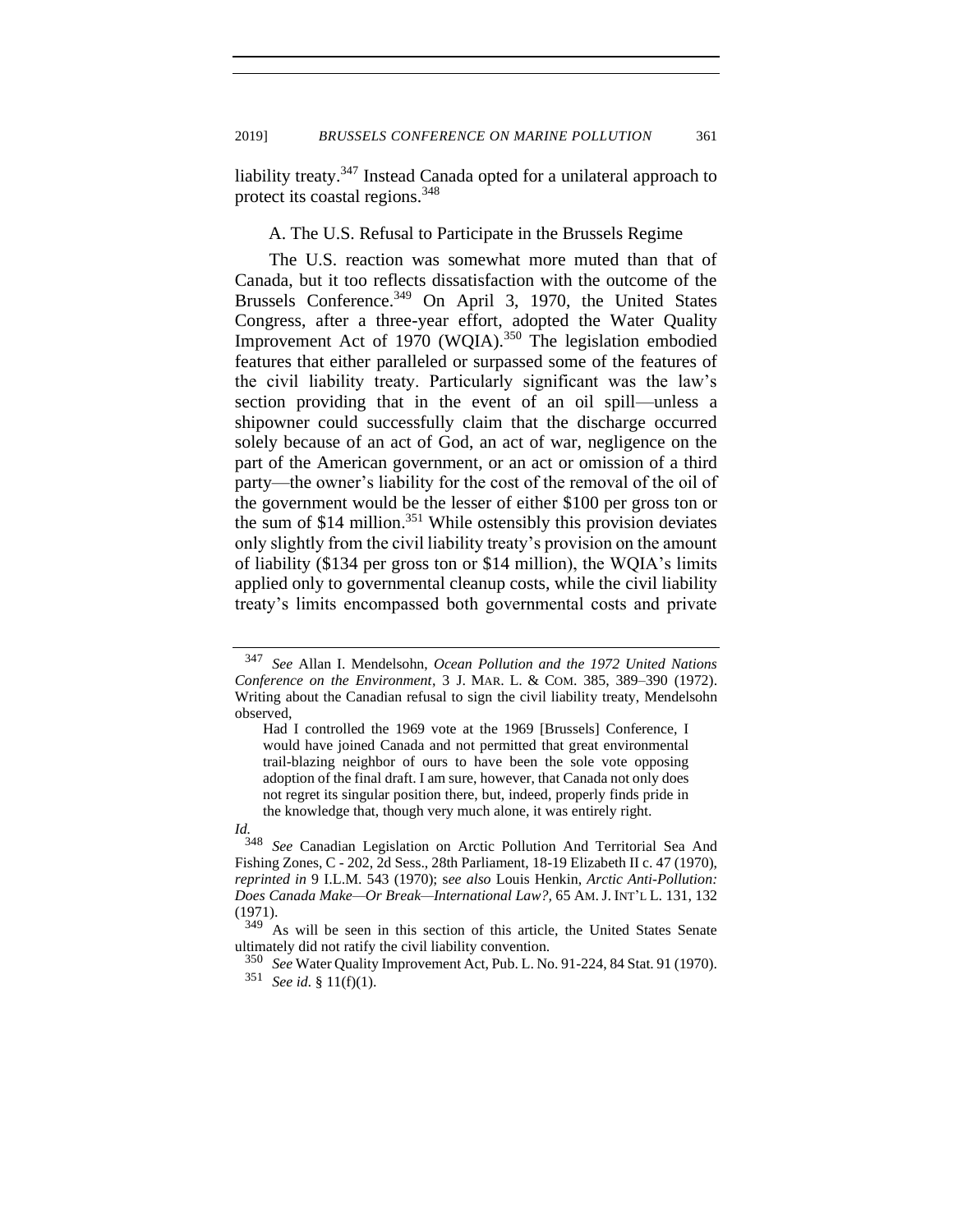claims.<sup>352</sup> Under WQIA, private entities, individuals, and individual American states were free to pursue their own damage claims.<sup>353</sup>

In contrast to the provisions of the WQIA, the civil liability treaty did not grant any priority to the government-incurred cleanup costs over those of private interests.<sup>354</sup> Accordingly, in the event of a massive oil spill from a vessel of more than forty thousand gross registered tons, the amount of money that the United States government could recover would be far greater under the WQIA than under the civil liability treaty.<sup>355</sup> Conversely, since Non-State interests would share the settlement with the government based on the civil liability treaty's provisions, these interests would forfeit any further claims—if the damage exceeded the amount allocated to them—based on existing common, statutory, or admiralty law. Robert Neuman, the U.S. negotiator, when queried on this point, replied, "That is the price they have to pay for receiving a remedy."356

Another difference between the civil liability treaty and WQIA is jurisdictional coverage. The WQIA provides for liability for damages sustained within the U.S. contiguous zone, as well as the territory of a particular State or on the territorial sea adjacent to a

<sup>352</sup> There is no language in the civil liability treaty which delineates governmental costs and private claims. Having said that, it appears that Article I, sections (6) and (7), which define "pollution damage" and "preventive measures" respectively, when combined with the shipowner's liability provision (Article III), makes it obvious that all damages as well as preventive and remedial measures are encompassed by these provisions. *See* Civil Liability Treaty, *supra* note [5,](#page-2-2) art.  $\frac{I(6)-(7)}{353}$ .

The liability provisions of the Federal Water Quality Improvement Act of 1970 dealt exclusively with the liability of a shipowner to the federal government. *See* Water Quality Improvement Act, Pub. L. No. 91-224, 84 Stat. 91 (1970), § 11(f)(1)-(3). States were free to bring their own actions to recover costs sustained by them as a result of an oil spill, and this right of recovery was upheld by the United States Supreme Court in *Askew v. American Waterways Operators, Inc.,*  411 U.S. 325 (1973). Further, nothing in the law precluded non-governmental entities who had sustained damage as a result of a marine oil spill from bringing an action in a state court. The Civil Liability Treaty, by the terms does not differentiate between governmental claims and private claims, in Article III (4), and sharply limits the total amount available for damages in Article III (4).

<sup>&</sup>lt;sup>354</sup> *See* discussion *supra* Section VI.C.<br><sup>355</sup> See I etter from David Abshire Ass.

See Letter from David Abshire, Assistant Sec'y of State for Cong. Relations, to Senator Edmund S. Muskie (May 14, 1971).

<sup>356</sup> *IMCO Civil Liabilities Conventions: Hearing Before the Subcomm. on Air & Water Pollution*, 91st Cong. 10 (1970).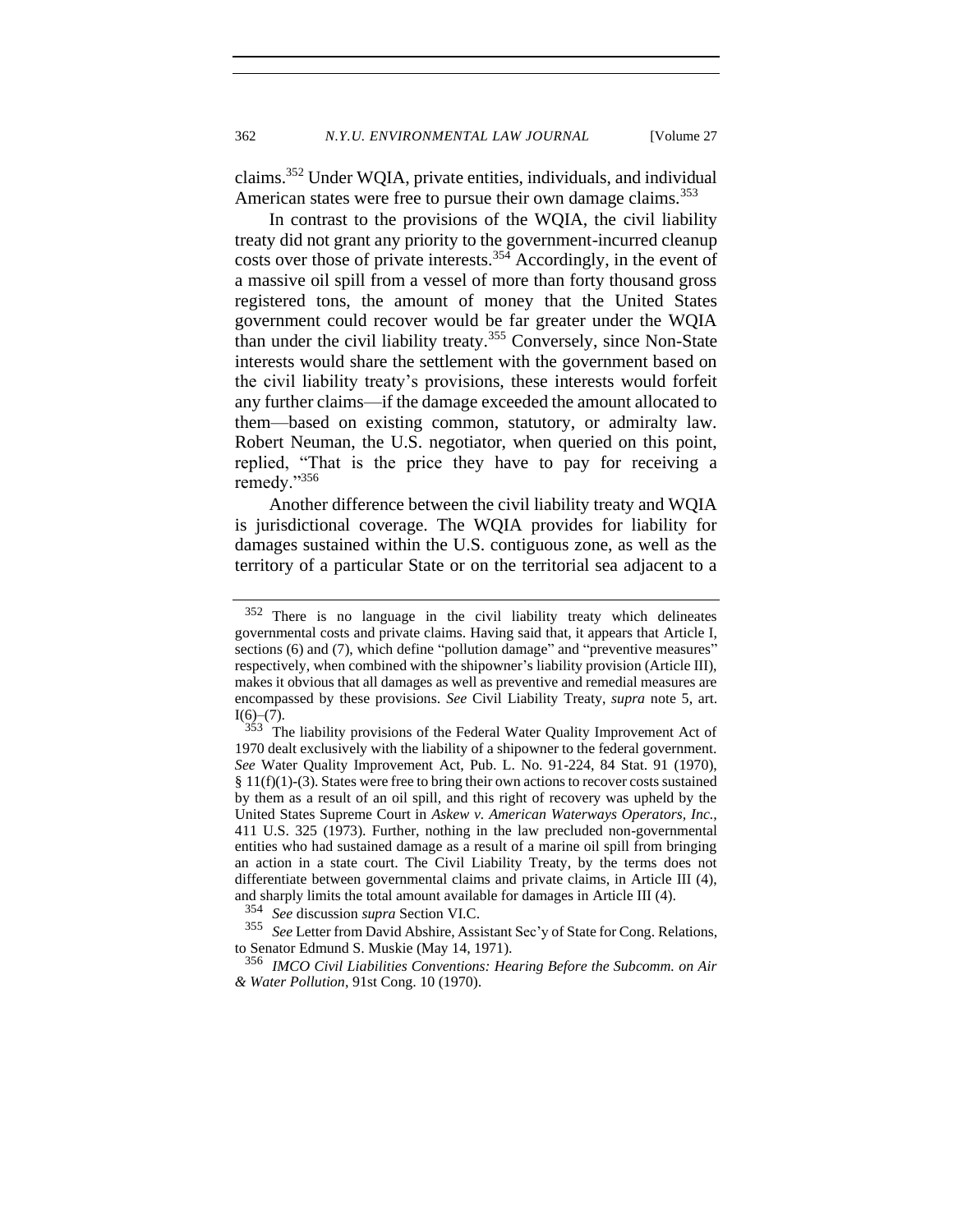State, while the civil liability treaty omitted the contiguous zone.<sup>357</sup> Instead, it refers only to damages occurring on the territory of a particular State, thereby making the civil liability treaty less comprehensive in coverage than the WQIA.<sup>358</sup>

Hearings were held before the Subcommittee on Air and Water Pollution of the Senate's Public Works Committee in July of 1970 and before the Subcommittee on Oceans and Environment of the Senate's Foreign Relations Committee in May of 1971 to examine the treaty's provisions and their relationship to the WQIA. $^{359}$ 

The hearings disclosed that U.S. oil and maritime interests preferred the terms of the civil liability treaty over the terms of the WQIA. Among those who testified in favor of the civil liability treaty's ratification were James J. Reynolds, President of the American Institute of Merchant Shipping, and Herbert A. Steyn, Jr. of the American Petroleum Institute.<sup>360</sup> Each was accompanied to the hearings by a representative of a major international petroleum producer.<sup>361</sup> Their arguments did not center on the civil liability treaty's generally less onerous liability provisions.<sup>362</sup> Instead, emphasis was placed on the uniformity of procedure that would arise upon the civil liability treaty's ratification.<sup>363</sup> This was deemed far more acceptable than each individual State adopting unilateral measures to deal with the problem.<sup>364</sup>

The strategy of these interests was, in the words of Herbert Simon, Donald Smithburg, and Victor Thompson to "accept

 $357$  Section 11(a)(9) of the Federal Water Quality of Act of 1970 refers to liability accruing in a contiguous zone, which, by definition, extends beyond the territorial seas.

<sup>358</sup> *See supra* text accompanying notes 268, 311.

<sup>359</sup> *IMCO Civil Liabilities Conventions: Hearings Before the S. Subcomm. on Air & Water Pollution of the S. Comm. on Public Works*, 91st Cong. 19–33, 34– 47 (1970).

<sup>360</sup> *See id*.

<sup>361</sup> *See IMCO Civil Liabilities Convention: Hearing Before the S. Subcomm. on Air & Water Pollution of the S. Comm. on Public Works*, 91st Cong. 10 (1970); *The International Convention on the Establishment of an International Fund for Compensation for Oil Pollution Damage: Hearing Before the S. Subcomm. on Oceans & Envtl. Affairs*, 92nd Cong. 62–107 (1973).

<sup>362</sup> *See IMCO Civil Liabilities Convention: Hearing Before the Subcomm. on Air & Water Pollution*, 91st Cong. 10 (1970).

<sup>363</sup> *See id.*

<sup>364</sup> *See id.*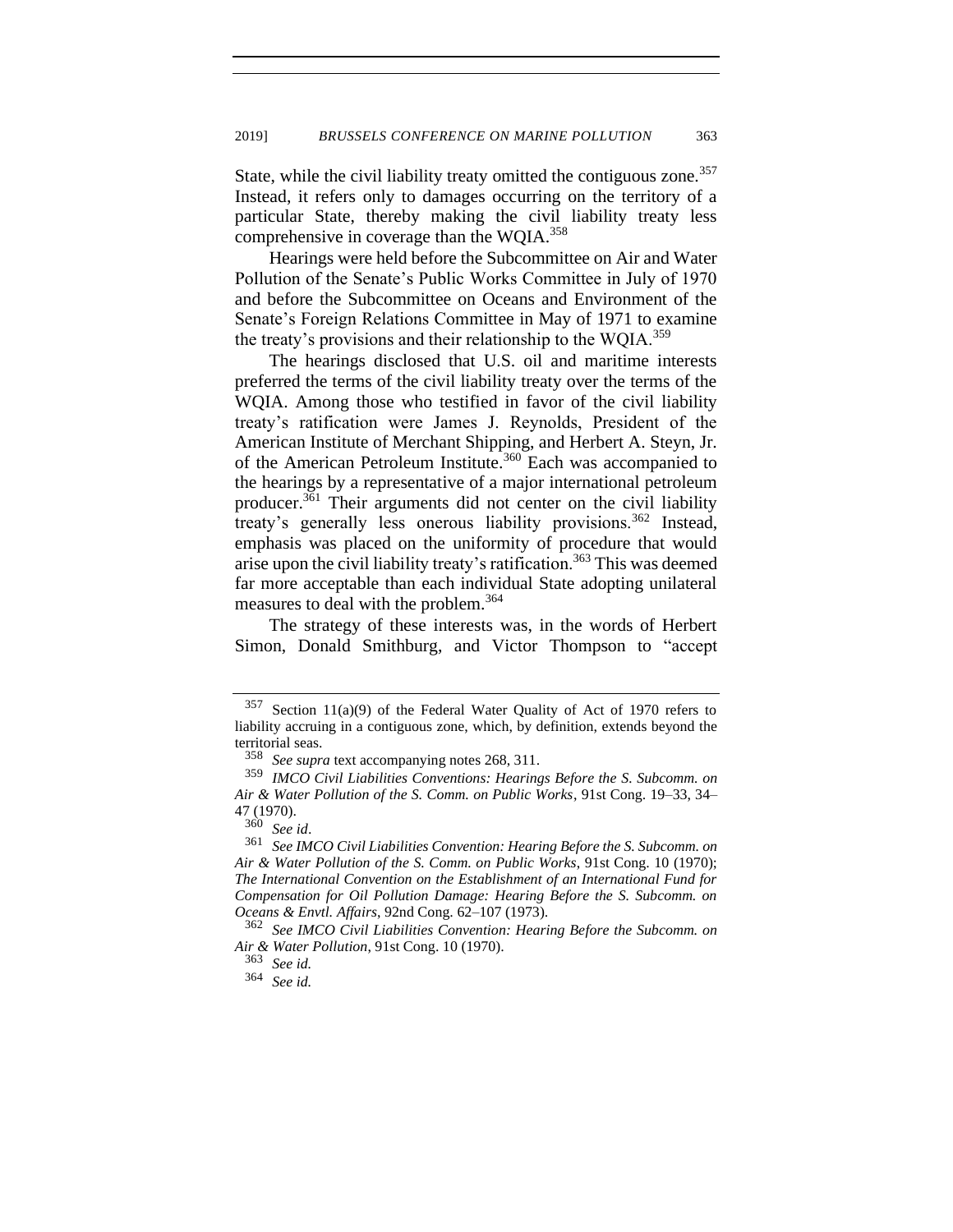regulation, even though somewhat adverse to its short run interests as a means of anticipating and heading off potential political forces that would otherwise impose more severe and less palatable regulations upon the group.<sup>3365</sup> In sharp contrast, the representatives of environmental organizations, such as the Natural Resources Defense Council and the Sierra Club, advocated rejection of the civil liability treaty.<sup>366</sup> Noting some of the inadequate aspects of the treaty such as the cap on liability, the priority of payment of claims, the scope of liability provisions, and the fact that both federal and state laws were more comprehensive, the spokesman for the Sierra Club urged rejection of the treaty unless it were to be linked with a supplementary fund treaty.<sup>367</sup>

The most vehement arguments against the treaty were presented by Allan I. Mendelsohn, a former State Department negotiator in the area of marine and air law.<sup>368</sup> Noting all the previously described weaknesses of the treaty, and contrasting these inadequacies with both international treaties on aviation (which are based on strict liability provisions) and the WQIA, he insisted that the treaty be ratified only upon negotiation of the \$30 million supplementary treaty.<sup>369</sup> He maintained that if the Senate were to reject the liability treaty, "it would give us the bargaining power to go into that conference and to use the strength of our government to effect a treaty with a limit that adequately protects the American public."370

The Senate Foreign Relations Committee accepted the arguments of the environmentalists and Mendelsohn. On August 5, 1971, the committee reported the Liability Convention to the Senate floor and recommended that advice and consent to ratification be

<sup>365</sup> HERBERT A. SIMON, DONALD SMITHSBURG & VICTOR P. THOMPSON, PUBLIC ADMINISTRATION 462–63 (1950).

<sup>366</sup> *The Great Decisions Program of the Foreign Policy Association: Hearing Before the S. Comm. on Foreign Relations*, 93rd Cong. 93–98 (1974) (statement of Richard Frank, Center for Law and Social Policy).

<sup>367</sup> *See id.*

<sup>368</sup> *See IMCO Civil Liabilities Conventions: Hearings Before the S. Subcomm. on Air & Water Pollution of the S. Comm. on Pub. Works*, 91st Cong. 39 (1970). <sup>369</sup> *See id.* at 40–48.

<sup>370</sup> *Id.* at 44.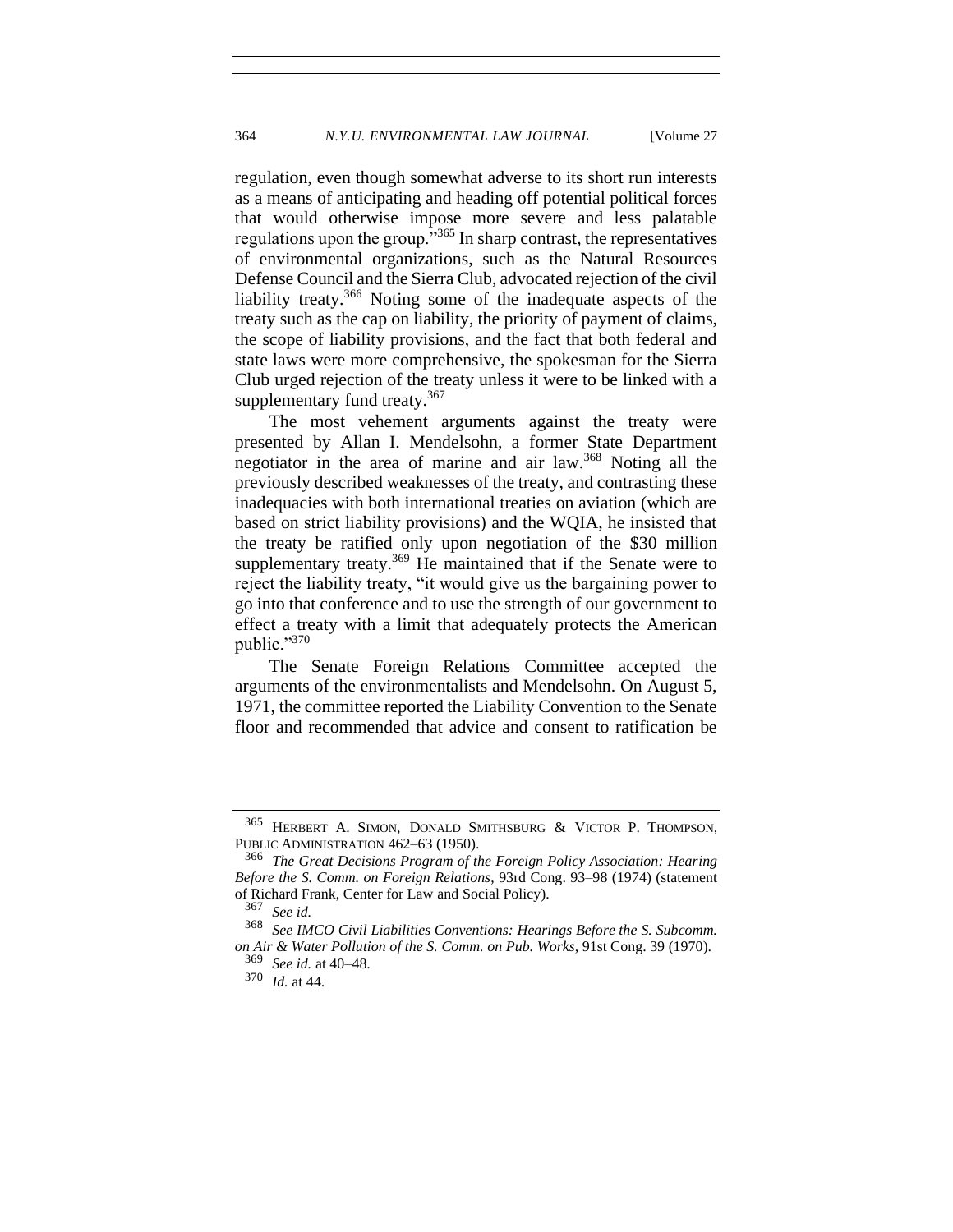given only after the Senate could act on the supplementary fund treaty. $371$ 

# <span id="page-66-0"></span>B. The Establishment of the IMCO International Compensation Fund in 1971

In 1971, as part of the regime strengthening process, the International Convention on the Establishment of an International Fund for Compensation for Oil Pollution Damage (IMCO Fund) was established.<sup>372</sup> The establishment of a fund to provide for additional compensation above the limits agreed to at Brussels was a prerequisite by certain States to approve the civil liability treaty.<sup>373</sup> Further, there was widespread agreement as to the necessity for an additional source of compensation above the limits established in the Civil Liability Treaty.<sup>374</sup>

Accordingly, IMCO held a conference in Brussels in 1971 to establish a source of compensation for oil spill damages above and beyond that provided by the civil liability treaty.<sup>375</sup> Canada again

<sup>371</sup> *See* Lance D. Wood, *Toward Compatible International and Domestic Regimes of Civil Liability for Oil Pollution of Navigable Waters*, 7 J. MAR. L. & COM. 1, 14 (1975) (citing Exec. Rep. No. 92-9, 92d Cong., 1st Sess., p. 507 (Aug. 5, 1971)) ("Eventually the Committee recommended to the full Senate that advice and consent to ratification be given, but that the Senate should delay final action until it could simultaneously approve a supplementary convention to augment compensation to damaged parties*.*"); *see also* Lance D. Wood, *A Progress Report on the International Convention on Civil Liability for Oil Pollution Damage and its Supplementary Fund Convention*, 5 E.L.R. 50103, 50105 (1971) (same).

<sup>&</sup>lt;sup>372</sup> It should be recalled that as part of the negotiation process at Brussels in November 1969, it was agreed that a supplemental fund convention would be established within two years. On December 18, 1971, at an IMCO conference, the International Convention on the Establishment of an International Fund for Compensation for Oil Pollution Damage was agreed to, and it entered into force on October 16, 1978. *See generally*Convention on the Establishment of an International Fund for Compensation for Oil Pollution Damage, 11 I.L.M. 284 (1972) [hereinafter Fund Convention]; *see also International Convention on the Establishment of an International Fund for Compensation for Oil Pollution Damage (FUND)*, INT'L MAR. ORG., http://www.imo.org/en/About/Conventions/ListOfConventions/Pages/ International-Convention-on-the-Establishment-of-an-International-Fund-for-

Compensation-for-Oil-Pollution-Damage-(FUND).aspx (last visited July 22, 2019).

<sup>373</sup> *See* M'GONIGLE & ZACHER, *supra* not[e 65,](#page-13-0) at 183 ("That the [Supplemental] fund should provide compensation additional to that given by the Civil Liability was not disputed.").

<sup>374</sup> *See* Healy, *supra* not[e 2,](#page-2-0) at 322.

<sup>375</sup> *See* Fund Convention, *supra* note [372.](#page-66-0)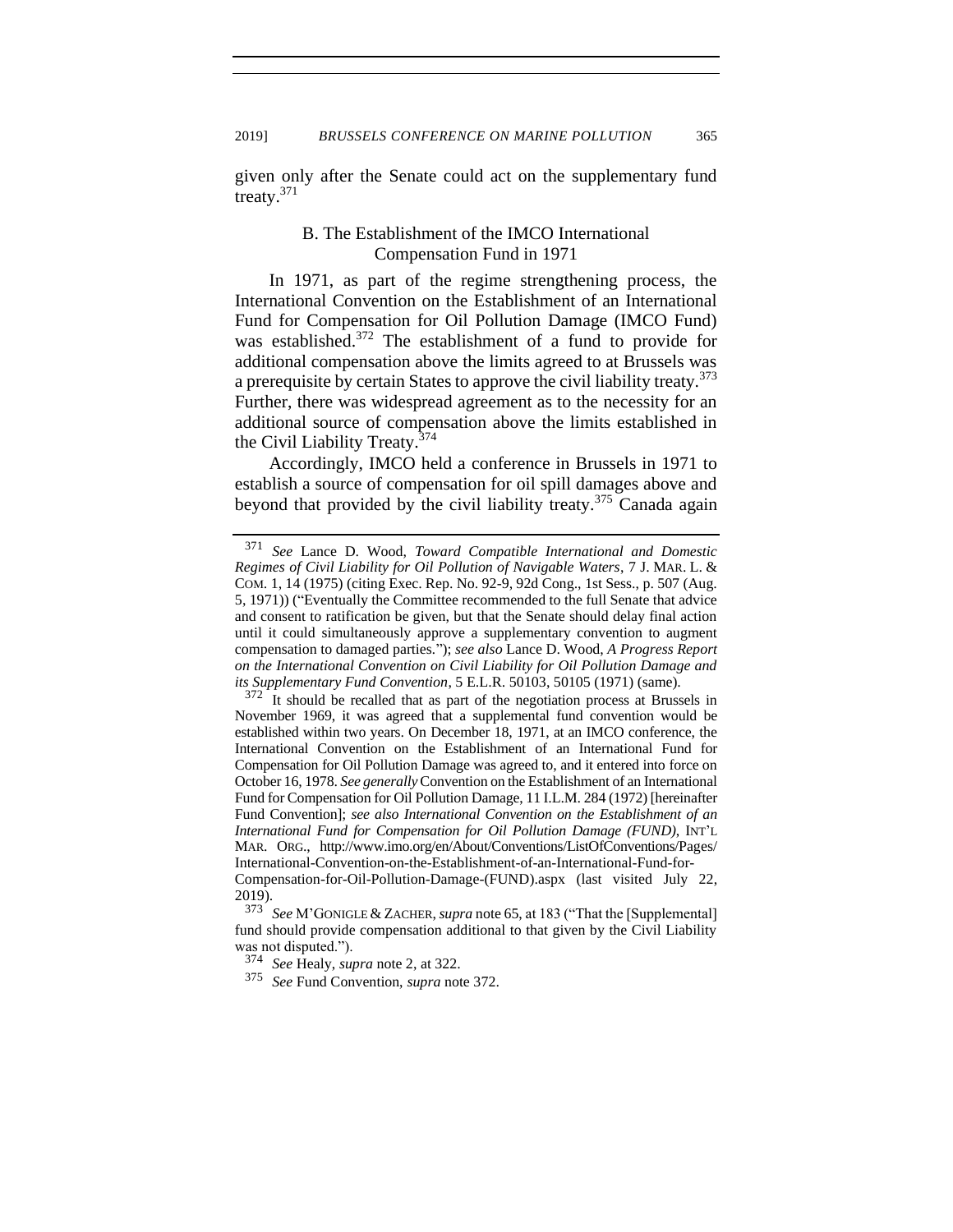<span id="page-67-0"></span>acted as the self-appointed guardian of environmental interests and demanded absolute liability for pollution damage caused by oil spills.<sup>376</sup> The other States involved at Brussels 1971 were essentially split on which domestic interests were paramount—their shipping industries or the role of petroleum in the domestic society.<sup>377</sup> Japan, Greece, Denmark, Liberia, and Norway, together with the USSR and France, sought to protect their domestic shipping companies from liability. Conversely, those States heavily dependent on foreign oil with a relatively weak shipping component, like Germany and the Netherlands, sought to shield the oil industry from any extreme compensation positions.<sup>378</sup>

Ultimately, an agreement was reached on the terms of a compensation fund which provided that a sum of up to \$30 million would be made available from oil companies for payment of damages for an incident resulting in oil pollution damage. $379$ Nonetheless, the thirty-million-dollar figure would be reduced by any amounts paid under the terms of the civil liability treaty.<sup>380</sup>

<sup>378</sup> *See id*. at 308 ("[T]he major shipowning states, including Norway, Greece, Liberia, Denmark and Japan, together with the USSR and France, backed the shipowners strongly . . . net oil importers such as the Netherlands and Germany were persuaded . . . that their oil interests were paramount.").<br> $379 \text{ S} \approx 14.4202$ 

See id. at 302.

The maximum limit of the [International Oil Pollution Compensation Fund] was established by the 1971 Conference at a level of 450 million francs per incident *(amounting then to about \$35 million) . . . .*  The . . . Fund's resources would be constituted by oil receivers contracting states paying contributions in proportion to the amounts that they received by sea. Contributions would be payable only by receivers who in any calendar year received contributing oil exceeding 1000 tonnes.

*Id.* (emphasis added).

 $380$  Clearly, based on the terms of the 1971 convention, the sole purpose of IMCO was to *supplement* compensation available under the civil liability convention. Conversely, any compensation received under the terms of the civil

<sup>376</sup> The term "absolute liability" as used in this context refers to the accruing of liability for damage sustained without virtually any exceptions whatsoever. *See Absolute Liability*, BALLANTINE'S LAW DICTIONARY (3d. ed. 2010) ("*Liability* for an injury resulting to another where no account is taken of the standard of care exercised  $\dots$ ").<br>377 See ALAN

See ALAN KHEE-JIN TAN, VESSEL-SOURCE MARINE POLLUTION: THE LAW AND POLITICS OF INTERNATIONAL REGULATION 302 (James Crawford & John S. Bell et al. eds., Cambridge Univ. Press, 2006) ("The familiar divide between coastal and maritime interests had now been compounded by intra-industry disagreements between shipowners and oil companies.").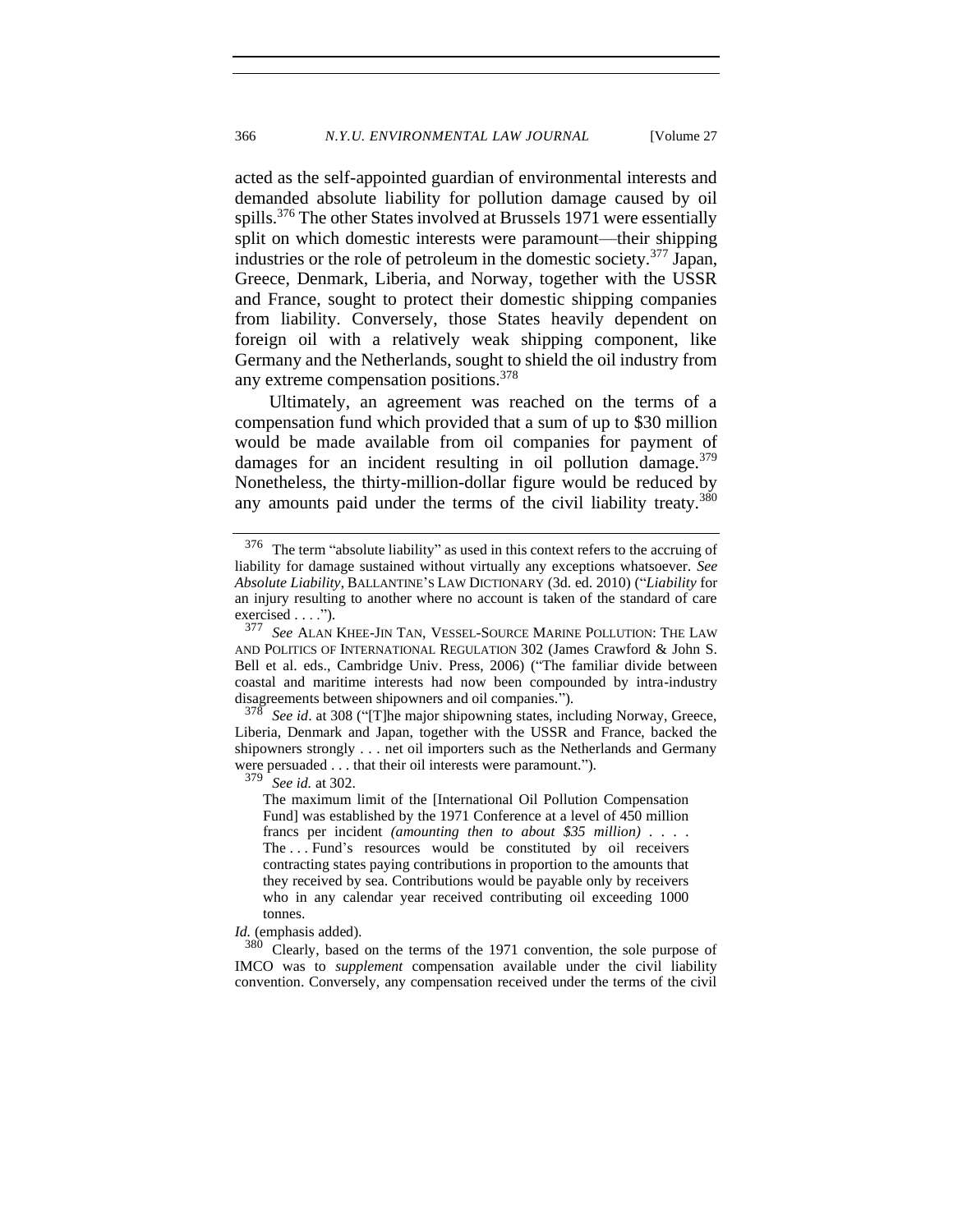<span id="page-68-0"></span>Therefore, the compensation scheme agreed to in 1971 provided that the P&I Clubs and/or other insurers would pay up to \$14 million while any excess (up to \$21 million) would be paid by the oil companies.<sup>381</sup> Since the International Compensation Fund would not go into effect until the ratification process was completed, TOVALOP and CRISTAL would, in the interim, pay the excess damages based on the terms incorporated into their agreements.

#### C. The Exxon Valdez Disaster—1989

Through the post-1969 period, the United States, through its constitutional processes that required ratification by a two-thirds vote of the United States Senate, ratified neither the Brussels civil liability treaty nor the Supplemental Fund Convention.<sup>382</sup> The U.S. position was that despite the seemingly impressive numbers that were attached to the treaty and fund, the amount of compensation

liability would be *deducted* from the amount available under IMCO. *See* Fund Convention, *supra* note [372,](#page-66-0) art. 2 § 1(a) (noting that an aim of the convention is "to provide compensation for pollution damage to the extent that the protection afforded by the Liability Convention is inadequate").

See TAN, *supra* note [377,](#page-67-0) at 302 (noting the \$35 million limit on liability); *see also* Healy, *supra* note [2,](#page-2-0) at 321 (stating that under the CLC, "[w]here the incident does not fall within one of the exceptions, the owner is liable for oil pollution claims up to a limit of 2,000 'Poincare' francs (\$134.40) per ton of the vessel's adjusted net tonnage, or 210,000,000 'Poincare' francs *(\$14,112,000)***,** whichever is the lesser amount") (emphasis added) (internal citations omitted). The convention provided that contribution would be made by persons who receive "contributing oil" in ports and other facilities in member States. *See* Fund Convention, *supra* note [372,](#page-66-0) art. 10 § 1, 1(a) (discussing who must make contributions); *see also id*. art. 1 § 2 (referring to CLC for the definition of "person"); International Convention on Civil Liability for Oil Pollution Damage art. 1 § 2, Nov. 29, 1969, 16 I.L.M. 617 [hereinafter CLC] (defining "person" to be "any individual or partnership or any public or private body, whether corporate or not, including a State or any of its constituent subdivisions").

<sup>382</sup> *See* S. REP. NO. 93-98 § 2 (1972) (noting that the CLC was not ratified due to concerns about liability limits). The hearings on the ratification of the 1969 and 1971 IMCO conventions reflected the growing strength of the environmental movement in the United States. *See also* RONALD B. MITCHELL, INTERNATIONAL OIL POLLUTION AT SEA: ENVIRONMENTAL POLICY AND TREATY COMPLIANCE 90 (1994) (noting how growing environmentalism in the United States during the 1960's was leading to its seeking stronger international ocean pollution controls).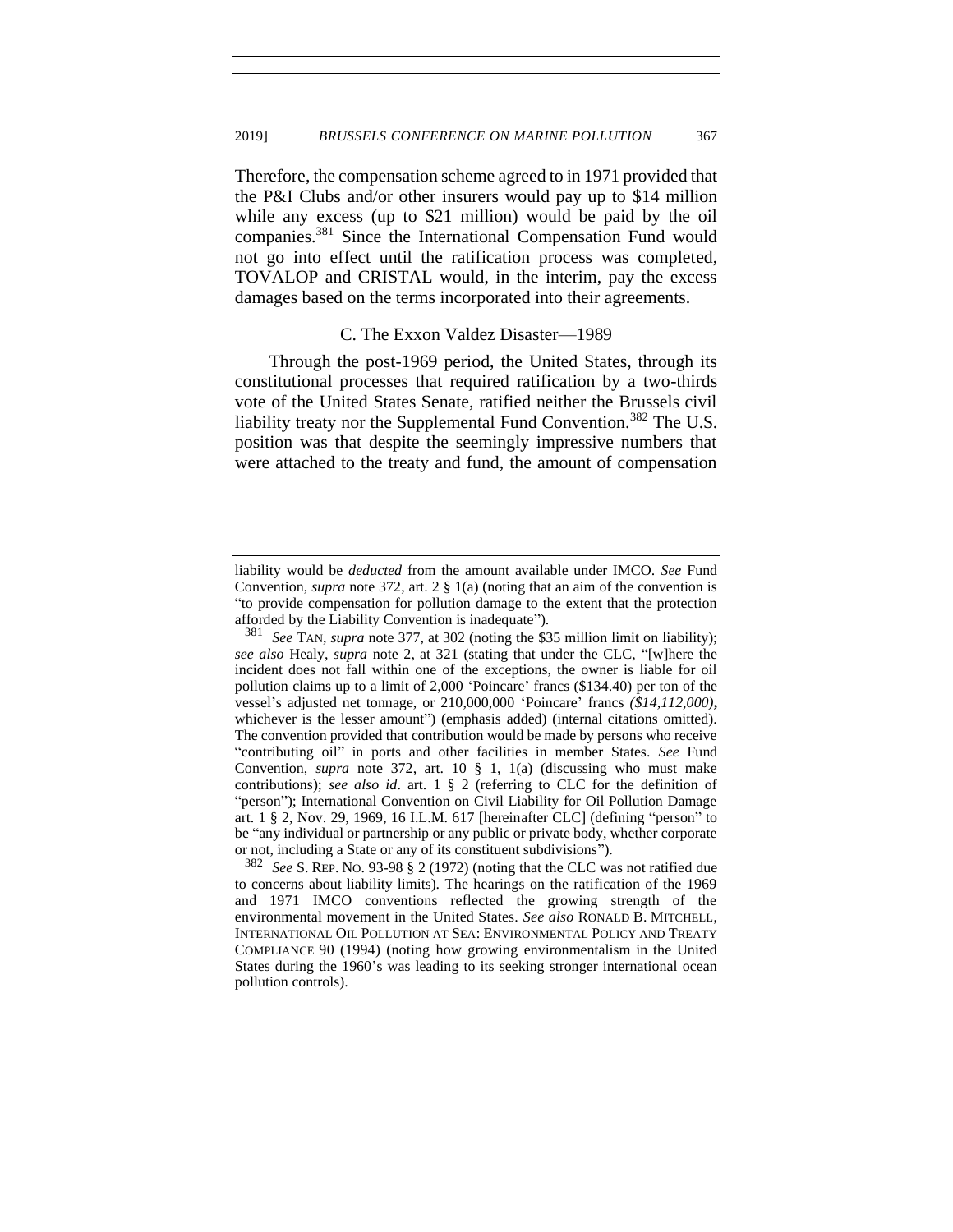available would be totally inadequate in the event of a Torrey Canyon-type disaster.<sup>383</sup>

On March 24, 1989, the Exxon Valdez, whose voyage had begun in Alaska and whose destination was California, ran aground on Bligh Reef in Valdez.<sup>384</sup> While the subsequent oil spill was relatively small (it did not even make the list of the thirty-five largest oil spills in history), the Exxon Valdez incident in many ways paralleled the impact of the Torrey Canyon over twenty years previously.<sup>385</sup> The damage, cleanup costs, and media attention were massive, and the existing international regimes were incapable of properly compensating all impacted parties.<sup>386</sup>

<span id="page-69-0"></span><sup>383</sup> *See* Alan I. Mendelsohn, *Ocean Environment and the 1972 United Nations Conference on the Environment,* 3 J. MAR. L. & COM. 393 (1972). The defeat of both treaties in the United States Senate can be partly attributed to the decline of the merchant marine industry in the United States, as more and more shipping companies took advantage of "flag of convenience" registration, with the consequence of many ships being registered in Liberia, Honduras, and Micronesia. *See* Rodney Carlisle, *Second Registers: Maritime Nations Respond to Flags of Convenience, 1984-1998*, 19 N. MARINER 319, 320–21 (2009) (suggesting that the United States had national defense and potentially economic concerns with flags of convenience registries and noting that Honduras and Liberia were early countries featuring open registries).

<sup>384</sup> *See* Philip Shabecoff, *Largest U.S. Tanker Spill Spews 270,000 Barrels of Oil Off Alaska*, N.Y. TIMES, Mar. 25, 1989, at A1. Exxon Valdez coverage appeared on the front-page of the *New York Times* for the next twelve days, and periodically thereafter. *See* Richard Mauer, *Alaska Aide Assails Oil Industry for 'Inadequate' Response to Spill*, N.Y. TIMES, Mar. 26, 1989, at A1; Richard Mauer, *Unlicensed Mate Was in Charge of Ship That Hit Reef, Exxon Says,* N.Y. TIMES, Mar. 27, 1989, at A1; Timothy Egan, *High Winds Hamper Oil Spill Cleanup Off Alaska*, N.Y. TIMES, Mar. 28, 1989, at A1; Timothy Egan, *Fisherman and State Take Charge of Efforts to Control Alaska Spill*, N.Y. TIMES, Mar. 29, 1989, at A1; Timothy Egan, *Exxon Concedes It Can't Contain Most of Oil Spill*, N.Y. TIMES, Mar. 30, 1989, at A1; Philip Shabecoff, *Captain of Tanker Had Been Drinking, Blood Tests Show*, N.Y. TIMES, Mar. 31, 1989, at A1; Timothy Egan, *Alaska's Stain: Delicate Balance Undone,* N.Y. TIMES, Apr. 1, 1989, at A1; Keith Schneider, *Under Oil's Powerful Spell, Alaska Was Off Guard*, N.Y. TIMES, Apr. 2, 1989, at A1; E.J. Dionne Jr., *Big Oil Spill Leaves Its Mark On Politics of Environment*, N.Y. TIMES, Apr. 3, 1989, at A1; Malcolm W. Browne, *Alaska Bans Herring Fishing in Oil-Fueled Sound*, N.Y. TIMES, Apr. 4, 1989, at A1; *Coast Guard Changes Its Account on Oil Spill,* N.Y. TIMES, Apr. 5, 1989, at A1, A24; Keith Schneider, *Ship May Have Been on Autopilot,* N.Y. TIMES, Apr. 6, 1989, at  $A_{385}^1$ 

<sup>385</sup> *See* John R. Herrald et al., *The EXXON Valdez: An Assessment of Crisis Prevention and Management Systems*, 20 INTERFACES, Sept.–Oct. 1990, at 14–15. <sup>386</sup> *See id.* at 15–16.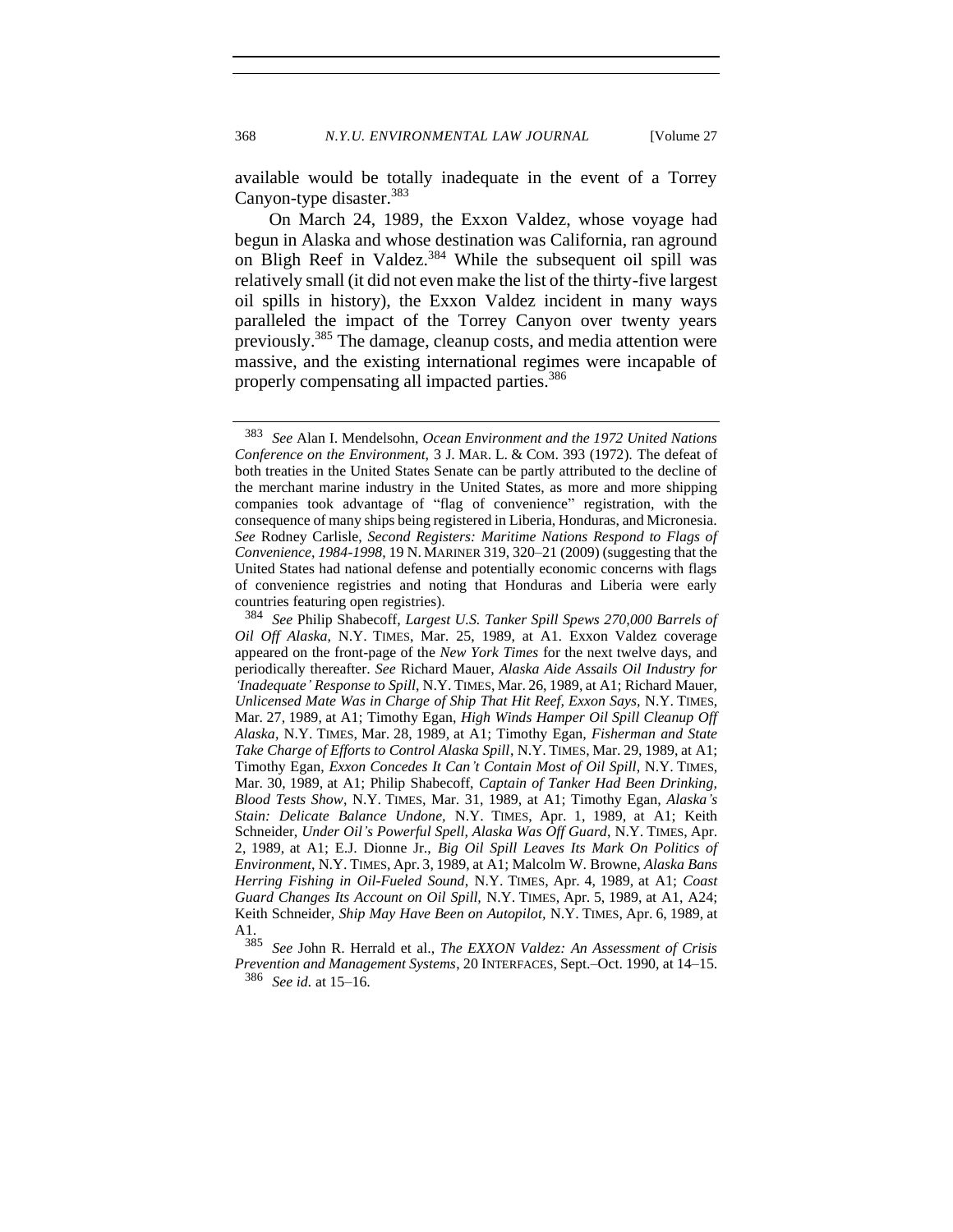The optics of the disaster were staggering. Television crews swarmed to the site, and Americans witnessed the damage caused by approximately eleven million gallons of spilled oil.<sup>387</sup> As thick black sludge washed onto the formerly pristine coast, wildlife activists scurried around heaping piles of animal carcasses in an effort to rescue marine mammals and sea birds.<sup>388</sup> Even those individuals who previously had not considered themselves part of the now well-organized environmental movement were outraged by the daily images.<sup>389</sup>

<span id="page-70-0"></span>The cleanup costs were staggering.<sup>390</sup> Bearing in mind that the original limits at Brussels in 1969 were \$14 million, and that the TOVALOP-CRISTAL combination provided for a total of \$30 million, the total cost for the Exxon Valdez was estimated to be between \$5.3 billion and \$6 billion!<sup>391</sup> None of the existing regimes could even come close to providing proper clean up and fair compensation to victims. Accordingly, in 1990, Congress acted unanimously and passed the Oil Pollution Act of 1990  $(OPA)_{0.5}^{392}$ which was signed into law by President George H.W. Bush.<sup>393</sup>

<sup>387</sup> *See* Sam H. Verhovek, *Across 10 Years, Exxon Valdez Casts a Shadow*, N.Y. TIMES, Mar. 6, 1999, at A1 (stating that "at least 10.8 million gallons of North Slope crude" was spilled in the accident).

<sup>&</sup>lt;sup>388</sup> *See id.* (describing the response from neighboring communities and environmental activists in the aftermath of the spill).

<sup>389</sup> *See* Jeffrey D. Morgan, *The Oil Pollution Act of 1990*, 6 FORDHAM L. REV. 1, 4 (2011).

<sup>390</sup> *See* Harrald, *supra* note [385,](#page-69-0) at 14 ("Clean-up costs have exceeded \$2 billion  $\dots$ .").

<sup>391</sup> Including cleanup costs, penalties, and settlements. *See* TAN, *supra* note [377,](#page-67-0) at 302 (noting the \$35 million limit after the Fund Convention); *see also* Brandon T. Morris, *Oil, Money, and the Environment: Punitive Damages Under Due Process, Preemption, and Maritime Law in the Wake of the EXXON VALDEZ Litigation*, 33 TULANE MAR. L.J. 165, 170 (2008) ("All told, Exxon spent \$2.1 billion to clean up the disaster.").

<sup>392</sup> *See* Oil Pollution Act (OPA) of 1990, 33 U.S.C. §§ 2701–62 (2012).

<sup>393</sup> The OPA was passed by the United States Congress on August 4, 1990 and signed into law by President George H.W. Bush on August 18, 1990. *See* Thomas J. Wagner, *The Oil Pollution Act of 1990: An Analysis,* 21 J. MAR. L. & COM. 569 (1990) ("On August 18, 1990, President Bush signed into law the Oil Pollution Act of 1990, after the measure had been unanimously approved by both the House and the Senate."); Morgan, *supra* note [389](#page-70-0)*,* at 4 n.18 (citing 136 CONG. REC. S11,547 (daily ed. Aug. 2, 1990), and 136 CONG. REC. H6,949 (daily ed. Aug. 3, 1990)) (indicating that both the House and Senate had passed the Oil Pollution Act by August 3, 1990).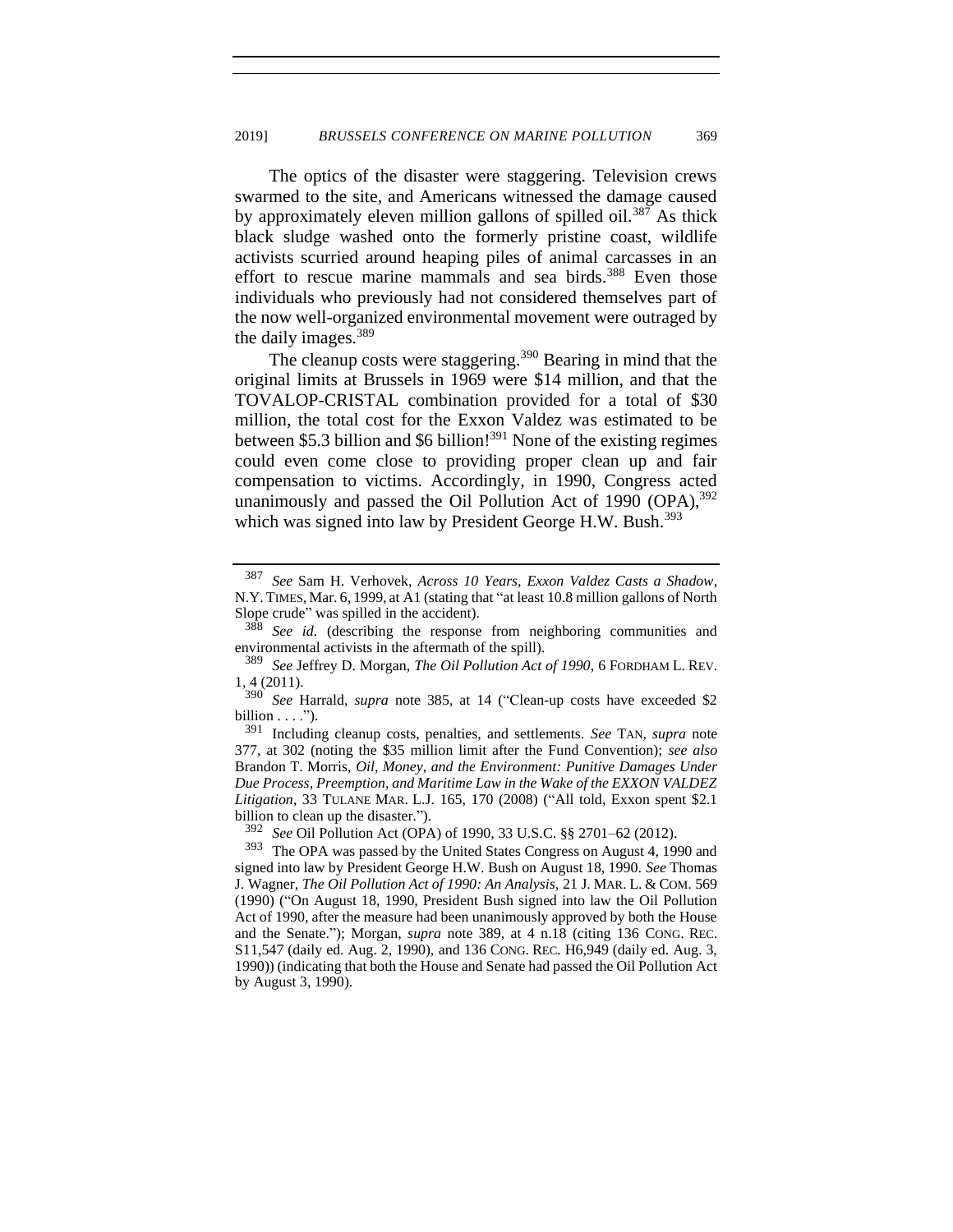D. Damage as Defined Under the Oil Pollution Act of 1990

The OPA has an incredibly broad, all-encompassing definition of the terms of removal costs and liability.<sup>394</sup> Specifically, the statute provided that the "responsible party" would be responsible for "all removal costs."<sup>395</sup> It is noteworthy that, unlike the Brussels regime, liability for removal was unlimited without any caps whatsoever.<sup>396</sup> This broad liability provision reflected the strength of the environmental movement in the United States.<sup>397</sup>

#### E. Liability as Defined Under the Oil Pollution Act of 1990

Further, the specific damages for which compensation was due from the party found liable includes:

(A) . . . Damages for injury to, destruction of, loss of, or loss of use of natural resources . . . (B) . . . Damages for injury to, or economic losses resulting from destruction of, real or personal property, which shall be recovered by a claimant who owns or leases that property  $\dots$  (C)  $\dots$  Damages for loss of subsistence use of natural resources, which shall be recoverable by any claimant who so uses natural resources that have been injured, destroyed, or lost . . . (D) . . . Damages equal to the net losses of taxes, royalties, rents, fees, or net profit shares due to the injury, destruction, or loss of real property, or natural resources . . .

<sup>394</sup> *See* OPA, 33 U.S.C. § 2701(31) ("[R]emoval costs means the costs of removal that are incurred after a discharge of oil has occurred or, in any case in which there is a substantial threat of a discharge of oil, the costs to prevent, minimize, or mitigate oil pollution from such an incident.") (internal quotations omitted); *see also id.* § 2701(17) ("[L]iable or liability shall be construed to be the standard of liability which obtains under section 311 of the Federal Water Pollution Control Act (33 U.S.C. § 1321).") (internal quotations omitted).

 $395$  *See id.* § 2702(a), (b)(1)(A)–(B) (laying out that the responsible party is liable for both removal costs and damages).

<sup>396</sup> The 1969 Civil Liability Convention was capped per its terms at \$14 million. *See* CLC, *supra* note [381,](#page-68-0) art. 5 § 1 (stating how liability limits are established ); Healy, *supra* note [2,](#page-2-0) at 321 (noting the \$14,112,000 cap). The Oil Pollution Act of 1990 contained some caps, but there was an overall escape clause in which, by way of example, gross negligence could be alleged, and under this and other circumstances, no liability cap would apply. *See* 33 U.S.C. § 2704(a), (c)(1)(A) (establishing defenses to liability, however noting that no defenses apply where the incident was proximately caused by gross negligence or willful misconduct). *See* Mendelsohn, *supra* not[e 292,](#page-50-0) at 386.

<sup>397</sup> *See* Morgan, *supra* note [389,](#page-70-0) at 4 ("The nation gasped, and Congress responded in a rare show of unanimity, enacting the final draft of OPA without a single dissenting vote  $\dots$ .").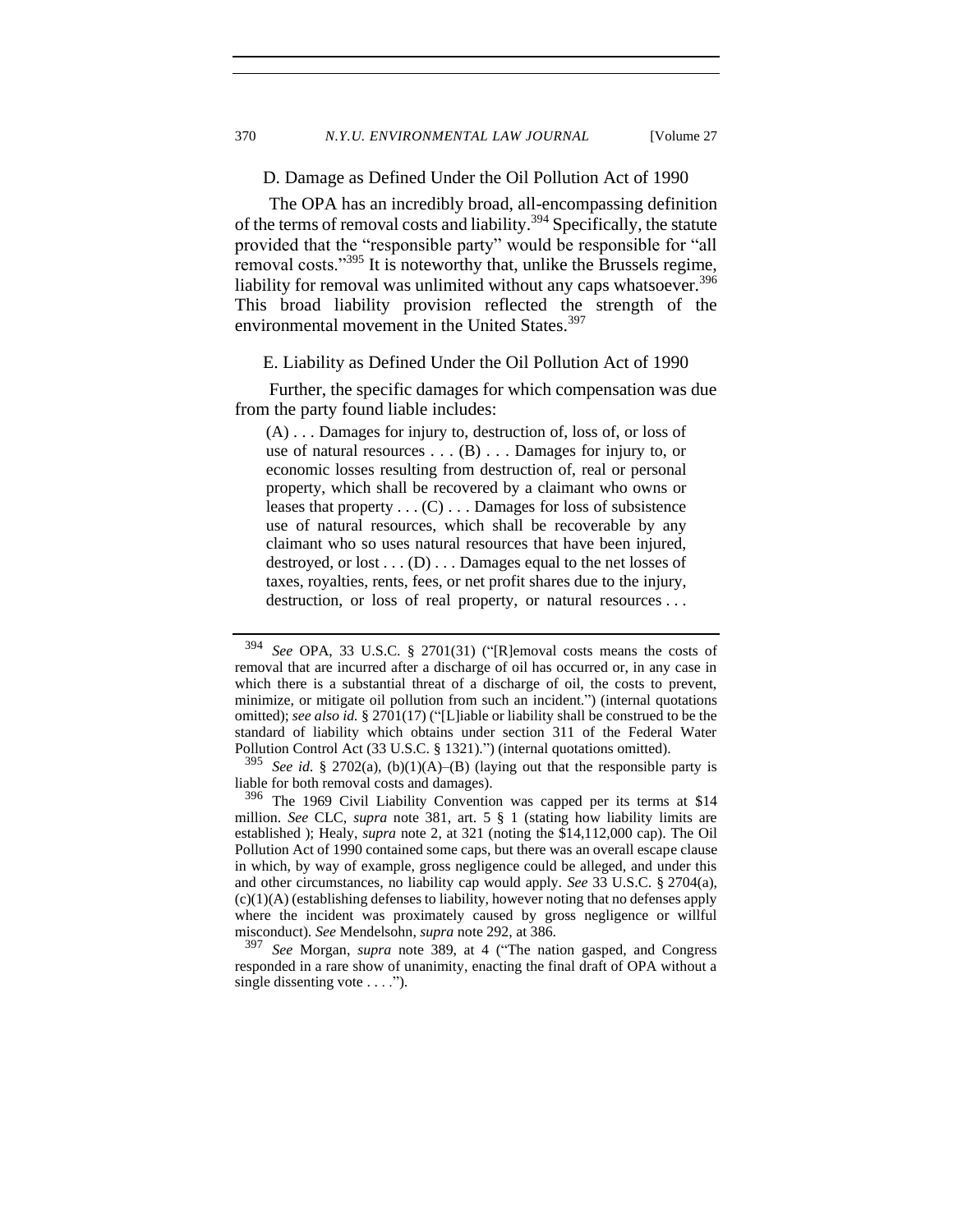(E) . . . Damages equal to the loss of profits or impairment of earning capacity due to the injury, destruction, or loss of real property, personal property, or natural resources  $\dots$  (F)  $\dots$ Damages for net costs of providing increased or additional public services during or after removal activities, including protection from fire safety or health hazards caused by a discharge of oil.<sup>398</sup>

OPA incorporates the strict liability standard into its terms, has porous damage caps, and does not preempt U.S. states from undertaking independent action against the responsible party.<sup>399</sup> One of the very few exceptions for damage caps, however, was granted to offshore drilling platforms, which proved to be critical in the 2010 Deepwater Horizon catastrophe.<sup>400</sup>

Further, the categories of damages that can be recovered are beyond anything contemplated by the Brussels regime and its progeny.<sup>401</sup> By way of example, the government can recover taxes that are not paid because of the destruction of facilities that provided all types of governmental revenue, and the subsequent loss of the revenue stream.<sup>402</sup> Further, lost profits are recoverable, as are

 $398$  OPA, 33 U.S.C. § 2702(b)(2).<br> $399$  See id § 2701(17) (defining li

See id. § 2701(17) (defining liability based on the standards established by the Federal Water Pollution Control Act) (citing *id.* § 1321). Further, while a detailed analysis of the Oil Pollution Act of 1990 is beyond the scope of this article, it should be pointed out that pursuant to this statute, the "responsible party" (the language of OPA is broad enough to include defendants who are lessees or easement holders, as well as shipowners) was made liable for "costs of removal that are incurred after a discharge of oil has occurred" as well as for a variety of damages for injury, destruction of property, lost tax revenue, lost profits, and was further liable for actions brought by individual states. *Id.* § 2701(31). Additionally, the statute did not preclude action brought by plaintiffs in a state court. *See id.*   $\frac{2701(32)}{400}$ .

The OPA provides that for an offshore facility other than a deep-water port, the responsible party shall be liable for "all removal costs plus \$75,000,000." *Id.* § 2704(a)(3). As will be seen in this Article, the liability cap was dwarfed by the damages that resulted from the Deepwater Horizon oil platform blowout. *See* Eli Sperdokli, *supra* note 95, at 643 ("It is noteworthy that BP voluntarily waived its right to the OPA liability cap when it could have least argued that it was entitled to limit its liability to a maximum of \$75 Million.").

See OPA, 33 U.S.C. § 2702(b)(2) (noting categories of damages not found in the Brussels regime); *cf.* discussion of decision-making at Brussels, *supra* Part VI.

<sup>402</sup> *See* OPA, 33 U.S.C. § 2702(b)(2)(D).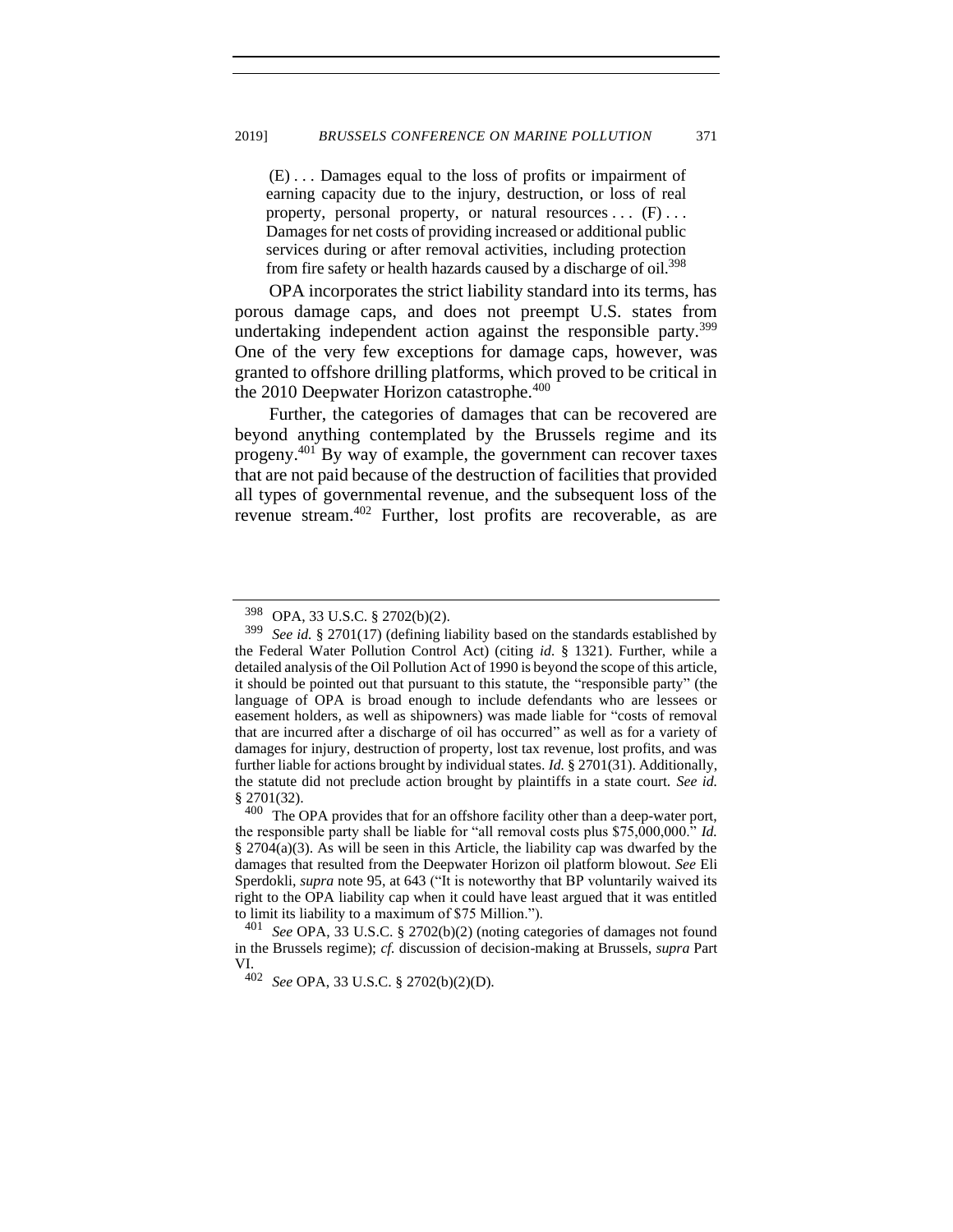increased expenses for public services, such as hazmat crews and other emergency services.<sup>403</sup>

In short, OPA is everything that Brussels and its progeny are not—a system of compensation in which the defendant faces openended liability for its errors or omissions. There are no escape clauses, and enforcement, in contradistinction to the international regime, is backed up by the full power of the United States Department of Justice and individual state equivalents.

## F. Sources of Revenue for Compensation of Damages Under the Oil Pollution Act

The most important innovation of the OPA was the abandonment of the formula for compensation. This formula had been the guiding principle of the civil liability treaty and the 1971 compensation fund. It was also used in the 1992 treaty and its compensation fund. Specifically, the regime established at Brussels incorporated a compensation scheme whose first tier was payment of damage by marine insurers—P&I Clubs and marine insurance companies—and whose second tier was payment of damages by contributions from international oil companies.<sup>404</sup> This was the essence of the compromise reached at Brussels.<sup>405</sup> In sharp contrast, neither private insurers nor any compensation fund that was controlled by Non-State Actors (i.e., the large international petroleum companies) played any roles in the OPA compensation scheme.<sup>406</sup> Instead, the United States government used its massive taxing power to establish a \$1 billion Oil Spill Liability Trust Fund (the Trust Fund), which was funded by a five cents per barrel tax collected from the oil industry on all oil produced or imported into the United States,  $407$  as well as from transfer from existing trust

<span id="page-73-0"></span><sup>403</sup> *See id.* § 2702(b)(2)(E)–(F).

<sup>404</sup> *See* Neuman, *supra* note [79.](#page-16-0)

<sup>405</sup> The mechanics of the compromise process are discussed *supra* Section  $VIA.3.406.6$ 

<sup>406</sup> *See* OPA, 33 U.S.C. §§ 2701–62. *See also*, U.S. DEP'T OF HOMELAND SEC., U.S. COAST GUARD, REPORT ON IMPLEMENTATION OF THE OIL POLLUTION ACT OF 1990, at 5–6 (2004) (explaining how the Oil Spill Liability Trust Fund provides an alternative means of compensation).<br> $407 \text{ }$ See IIS DEP'T OF HOMELAND SE

<sup>407</sup> *See* U.S. DEP'T OF HOMELAND SEC., *supra* note 406 (noting that the fund is made up of \$1 billion and that its primary source of funding is "a 5 [cent] per barrel tax, collected from the oil industry on petroleum produced in or imported to the United States").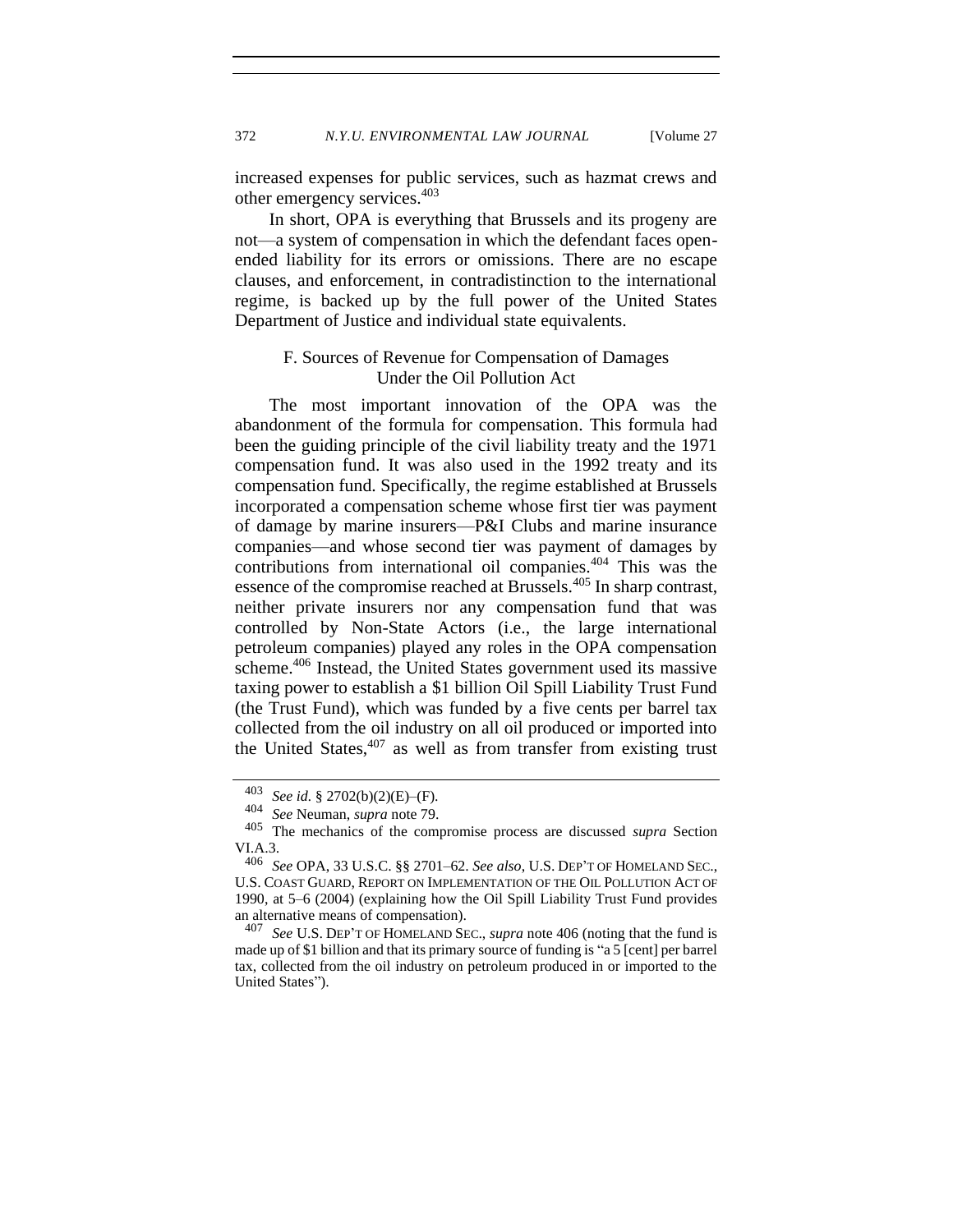funds, such as the Trans-Alaska Pipeline Liability Fund, interest on the principal of the Trust Fund derived from United States Treasury instruments, and recovery from those held responsible for oil spills.<sup>408</sup> Accordingly, it was clear that the cargo owners—the petroleum companies—would be the parties ultimately responsible under the OPA to pay damage claims arising from massive oil spills.<sup>409</sup> The net result of Exxon Valdez and the OPA was that the United States abandoned the multilateral treaty approach in favor of the unilateral OPA.<sup>410</sup>

As a side note, although the litigation by the United States government against Exxon for damage caused by the Exxon Valdez was settled in 1991, the settlement permitted the federal government to reopen litigation in the event of "unknown damages."<sup>411</sup> This is precisely what occurred and the administration of George W. Bush pursued these claims.<sup>412</sup> It was only in 2015 that the final claims were dropped by the federal government, and all litigations were deemed terminated or settled.<sup>413</sup>

## <span id="page-74-0"></span>G. The 1992 Conventions

The ten-year period after the Supplemental Fund Convention went into effect was relatively quiet in terms of the issue of oil spills on the seas, and the legal regime established at Brussels—including the Supplemental Fund Convention, TOVALOP and CRISTAL and the WQIA, passed by the United States Congress, seemed

<sup>408</sup> *See id*. at 6–7 (noting three other sources of funding: transfers from existing pollution funds, interest on the fund's principal, and cost recoveries from responsible parties).

<sup>409</sup> *See* OPA, 33 U.S.C. § 2712; *see also* 26 U.S.C. § 4611(a)(1)–(2), (b)(1)(A) (2012).

 $410$  It is important to emphasize that the United States ratified neither the 1969 civil liability treaty, nor the 1971 International Compensation Fund, nor the 1992 Conventions. Rather, it has relied on domestic legislation, especially the Oil Pollution Act of 1990, to deal with the oil spill issue. *See generally* OPA, 33 U.S.C. §§ 2701–62.

<sup>&</sup>lt;sup>411</sup> Agreement and Consent Decree, United States v. Alaska, No. A91-083 CIV (D. Alaska Sept. 30, 1991).

<sup>412</sup> *See* Rachel Waldholz, *Hearing Ends 26 Years of Litigation over Exxon Valdez Oil Spill*, ALASKA PUB. MEDIA, (Oct. 15, 2015) https://www.alaskapublic.org/2015/ 10/15/hearing-ends-26-years-of-litigation-over-exxon-valdez-oil-spill/ (covering the final settlement of all litigation).

<sup>413</sup> *See id.*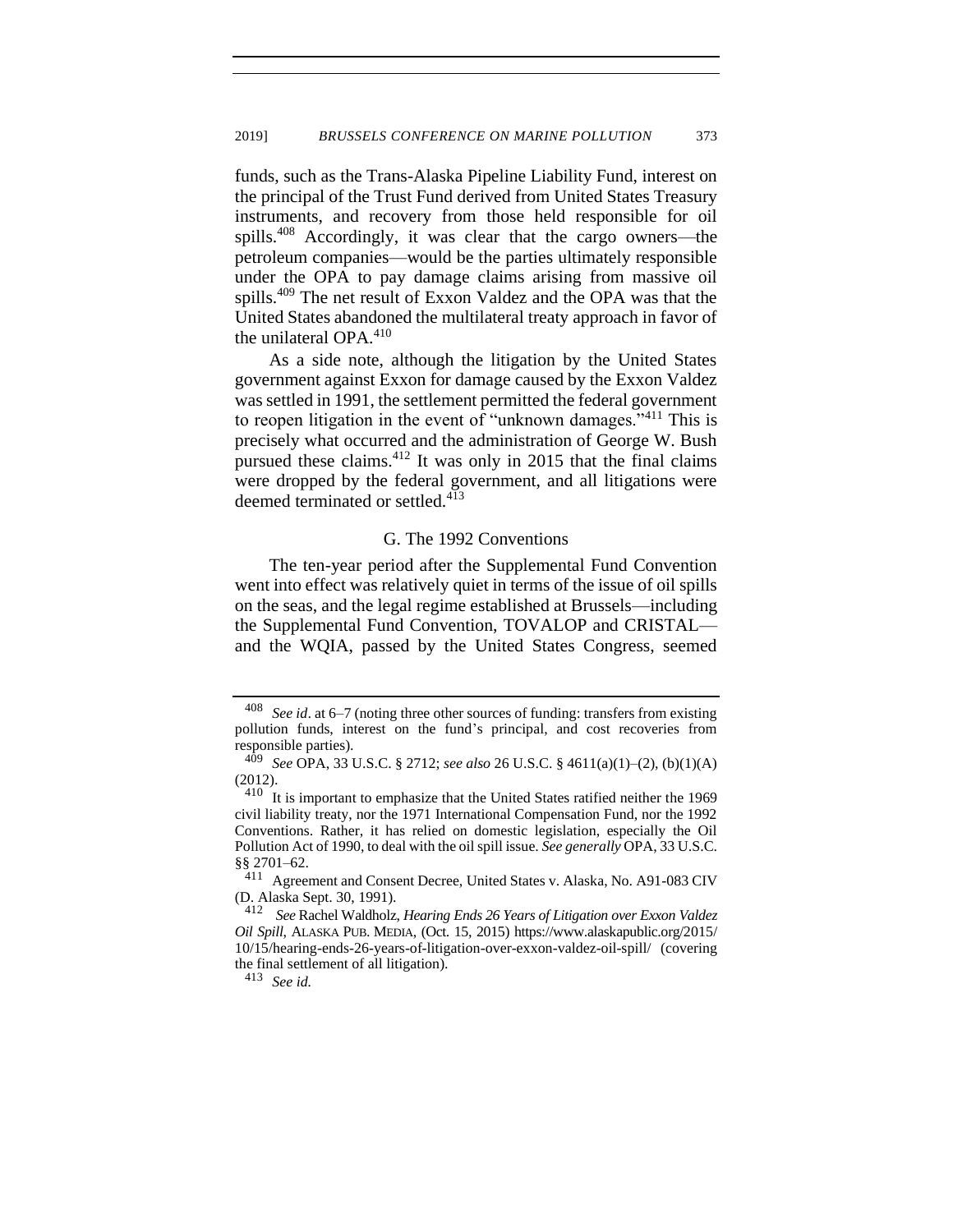adequate to handle the problem. $414$  In 1989, however, after the Exxon Valdez catastrophe, it became clear that the limits of liability contained in the civil liability treaty and the Supplemental Fund Convention were set at unrealistically low levels.<sup>415</sup>

<span id="page-75-0"></span>Accordingly, in 1992, both the civil liability treaty and the Supplemental Fund Convention were significantly revised, which resulting in an increase in the levels of compensation. <sup>416</sup> The 1969 civil liability treaty and the fund were renamed as the 1992 Civil Law Convention and the 1992 Fund Convention, and they entered into force on May 30, 1996 (the 1992 Conventions). $417$  The 1992 Conventions, amended in 2003, raised the amount of available compensation to the sum of \$292 million, a significant increase from the  $1969/1971$  levels.<sup>418</sup> For large oil tankers (140,000 units of tonnage), it was provided that their liability would be \$127.3 million with the balance paid by the fund based on contributions from the large oil companies.<sup>419</sup>

While the total available amount for compensation represented a significant increase from the 1969 civil liability treaty—although when inflation is factored in the calculation, it is far less expensive than it initially appears—the 1992 Conventions also narrowed the

<sup>414</sup> *See Major Oil Spills in the Gulf and Other U.S. Waters*, CTR. FOR BIOLOGICAL DIVERSITY, https://www.biologicaldiversity.org/programs/public\_lands/energy/dirty\_ energy development/oil and gas/gulf oil spill/oil-spill timeline.html (last visited Mar. 1, 2019) (demonstrating that during this ten-year period, there were no spectacular oil spills that attracted media attention on the scale of the Torrey Canyon).

<sup>415</sup> *See* Vernon Valentine Palmer, *The Great Spill in the Gulf . . . and a Sea of Pure Economic Loss: Reflections on the Boundaries of Civil Liability,* 116 PENN ST. L. REV. 105, 109 (2011) (describing the differential between the limits of liability and actual clean-up costs for marine oil spills).

<sup>416</sup> *See* Protocol of 1992 to Amend the International Convention on the Establishment of an International Fund for Compensation for Oil Pollution Damage, Nov. 27, 1992, 1953 U.N.T.S. 330.

 $417$  *See id.*<br>418 *See Ci* 

<sup>418</sup> *See* Civil Liability Treaty, *supra* note [5,](#page-2-0) art. 5, ¶ 9 (indicating that actual amounts available are based on the SDR (Special Drawing Right), a figure which is based on five currencies); *see also* INT'L PETROLEUM INDUS. ENVTL. CONSERVATION ASS'N, OIL SPILL COMPENSATION (2007). The \$292 million figure is based on a conversion to dollars from SDRs and therefore fluctuates over time.

<sup>419</sup> *See* INT'L PETROLEUM INDUSTRY ENVTL. CONSERVATION ASS'N, OIL SPILL COMPENSATION (2007).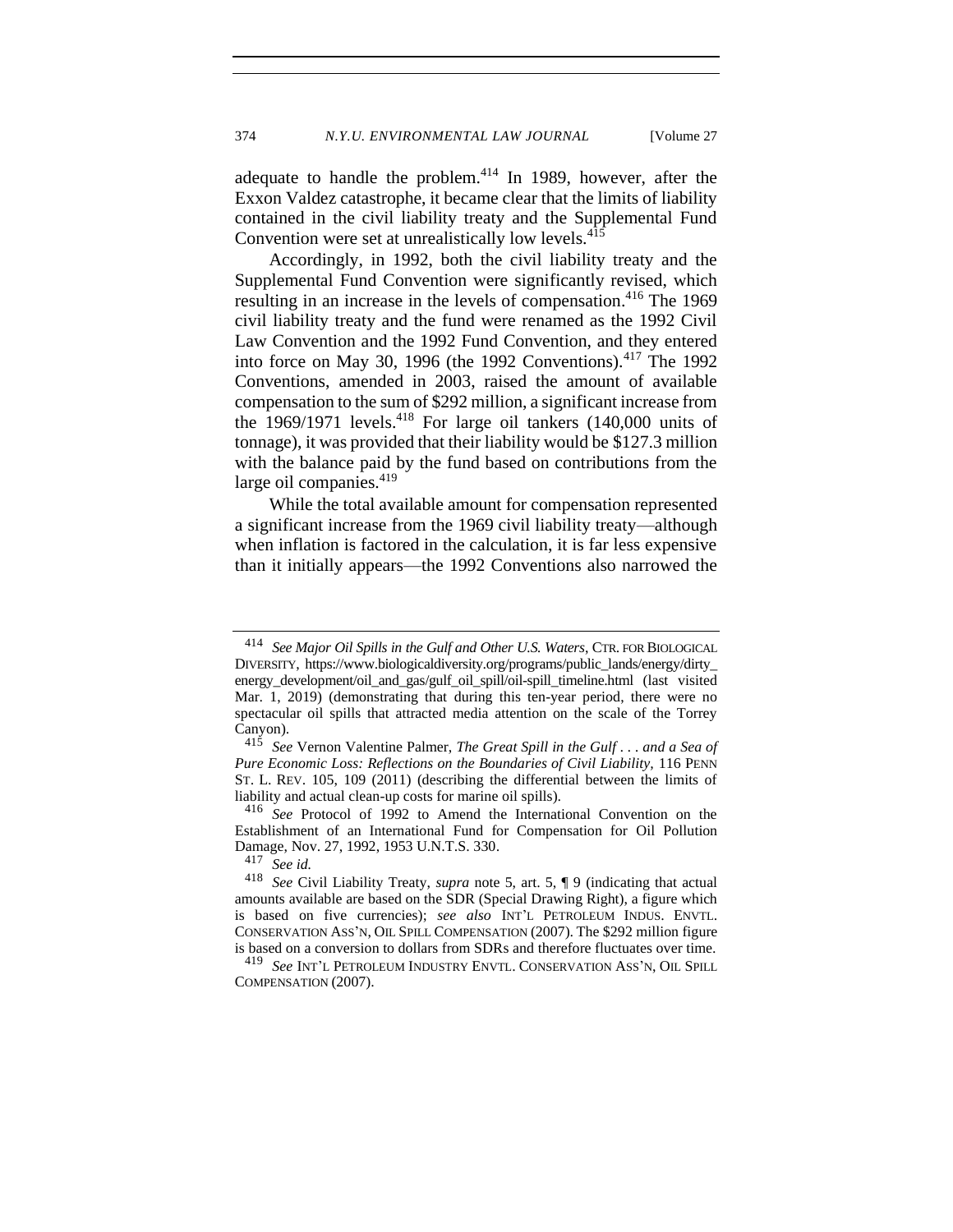definition of pollution damage from the 1969 civil liability treaty. $420$ Specifically, the 1992 Convention limited the operative definition of "pollution damage" by adding a new provision which "provided that compensation for impairment of the environment other than loss of profit from such impairment shall be limited to costs of reasonable measures of reinstatement actually undertaken or to be undertaken."<sup>421</sup> The 1992 Conventions rendered TOVALOP and CRISTAL redundant because it was perceived there was no need for two sources of compensation from the same entities. Consequently, both entities disbanded in  $1997.^{422}$ 

Finally, in 2005, an additional level of compensation was established by means of a Supplementary Fund.<sup>423</sup> This raised the total available amount for an oil spill disaster to  $$1.064$  billion.<sup>424</sup> This amount includes available compensation under the 1992 Conventions as amended, and the additional liability under the 2005 Convention is paid by the international oil companies.<sup>425</sup> This clearly represented a marked increase over the amounts available under the 1969 civil liability treaty and the 1971 Fund Convention, but was far less than the amount paid out to claimants after the Exxon Valdez disaster.<sup>426</sup>

Ratification of the 1992 Civil Liability Convention and the 1992 Fund Convention have been widespread. As of July 20, 2019, 115 States are parties to both Conventions, thirty-two States are parties to the Supplemental Fund Protocol, and twenty-three States

<sup>420</sup> *See* Protocol of 1992 to Amend the International Convention on the Establishment of an International Fund for Compensation for Oil Pollution Damage, *supra* note 416, art. 4.

<sup>421</sup> *See id.*

<sup>422</sup> David Knott, *Hole Appears in Tanker Spill Cover*, OIL & GAS J*.,* Mar. 17, 1997, at 30 (describing the dissolution of TOVALOP and CRISTAL); *see also* Susan Bloodworth, *Death on the High Seas: The Demise of TOVALOP and CRISTAL*,13 J. LAND USE & ENVTL. L. 443, 444 (1998).

<sup>&</sup>lt;sup>423</sup> INT'L PETROLEUM INDUS. ENVTL. CONSERVATION ASS'N & INT'L TANKER OWNERS POLLUTION FED'N LTD., OIL SPILL COMPENSATION 2 (2007)

 $424$  *See id.*<br> $425$  *See 1* 

<sup>425</sup> *See The Funds*, IOPC FUNDS, https://www.iopcfunds.org/about-us/ structure/ (last visited Aug. 9, 2019) ("The levies are paid by entities which receive oil after sea transport, and normally not by States.").

<sup>426</sup> *See* Morris, *supra* note 389, at 173.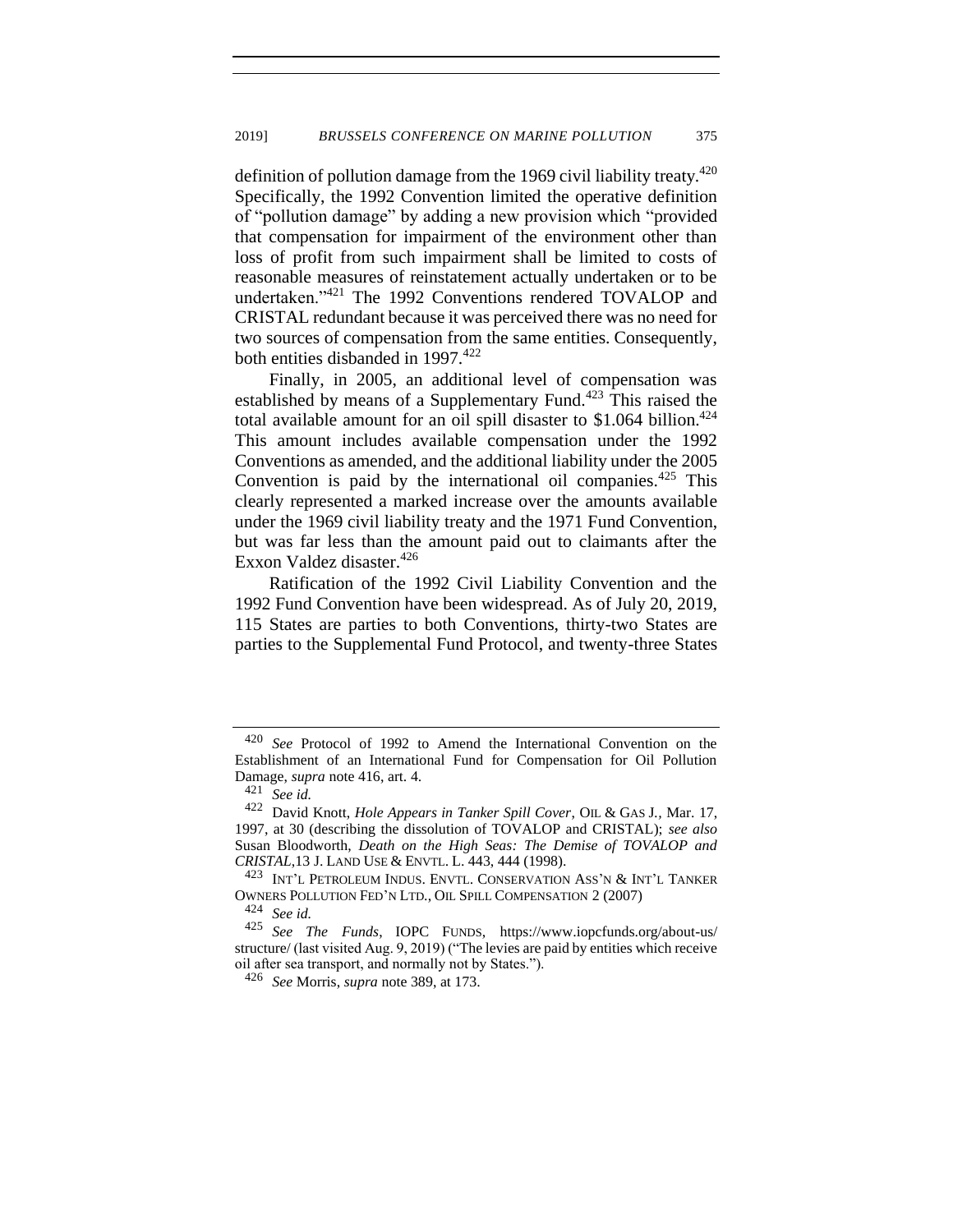<span id="page-77-0"></span>

are parties to the 1992 Civil Liability Convention, but not to the 1992 Fund Convention.<sup>427</sup>

## IX. THE DEEPWATER HORIZON DISASTER

In 2010, twenty-one years after the Exxon Valdez disaster, the Deepwater Horizon environmental catastrophe occurred. The Deepwater Horizon was a drilling rig owned by Transocean, the largest owner of drilling equipment in the world, and leased to BP, which was using it to drill for oil at the Macondo Field in the Gulf of Mexico in the United States Exclusive Economic Zone.<sup>428</sup> On April 20, 2010, an explosion on the rig caused a blowout, which resulted in four million barrels of oil leaking into the Gulf of Mexico.<sup>429</sup> Eleven lives were lost.<sup>430</sup> The economic repercussions were enormous: destruction of livelihoods for fishermen, resort owners, and those in the tourist industry on the Gulf Coast, as well as the havoc wreaked on the environment.<sup>431</sup>

Drilling rigs were not covered by the Brussels regime, which was limited to ships.<sup>432</sup> Further, the OPA had a \$75 million cap on liability for damages caused by oil rigs. $433$  It was clear that damages would total in the billions of dollars, but there was no compensatory scheme in place besides ordinary lawsuits, which, in turn, would

<sup>427</sup> *See* INT'<sup>L</sup> OIL POLLUTION COMP. FUNDS, THE INTERNATIONAL REGIME FOR COMPENSATION FOR OIL POLLUTION DAMAGE 9–10 (2018).

<sup>428</sup> *See* NAT'<sup>L</sup> COMM'<sup>N</sup> ON THE BP DEEPWATER OIL SPILL & OFFSHORE DRILLING*,* DEEP WATER: THE GULF OIL DISASTER AND THE FUTURE OF OFFSHORE DRILLING 2 (2011)*; see also* Ronen Perry, *The Deepwater Horizon Oil Spill and the Lessons of Civil Liability*, 86 WASH. L. REV. 2 (2011).

<sup>429</sup> *See* Perry, *supra* not[e 428,](#page-77-0) at 2–3.

<sup>430</sup> *See id*.

 $431$  *See id.*<br>432 *See Ci* 

<sup>432</sup> *See* Civil Liability Treaty, *supra* not[e 5,](#page-2-0) art. 1 (noting that by definition, the treaty only covers ships, not offshore drilling platforms); *see also*, Protocol of 1992 to Amend the International Convention on the Establishment of an International Fund for Compensation for Oil Pollution Damage, *supra* note 416, art. 1.<br> $433$ 

See Deepwater Horizon Liability: Hearing before the S. Subcomm. on *Energy & Nat. Resources*, 111th Cong. 1–2 (2010) (opening statements of Sen. Jeff Bingaman, Chairman, Subcomm. on Energy and Nat. Resources and Sen. Lisa Murkowski, Ranking Member, Subcomm. on Energy and Nat. Resources).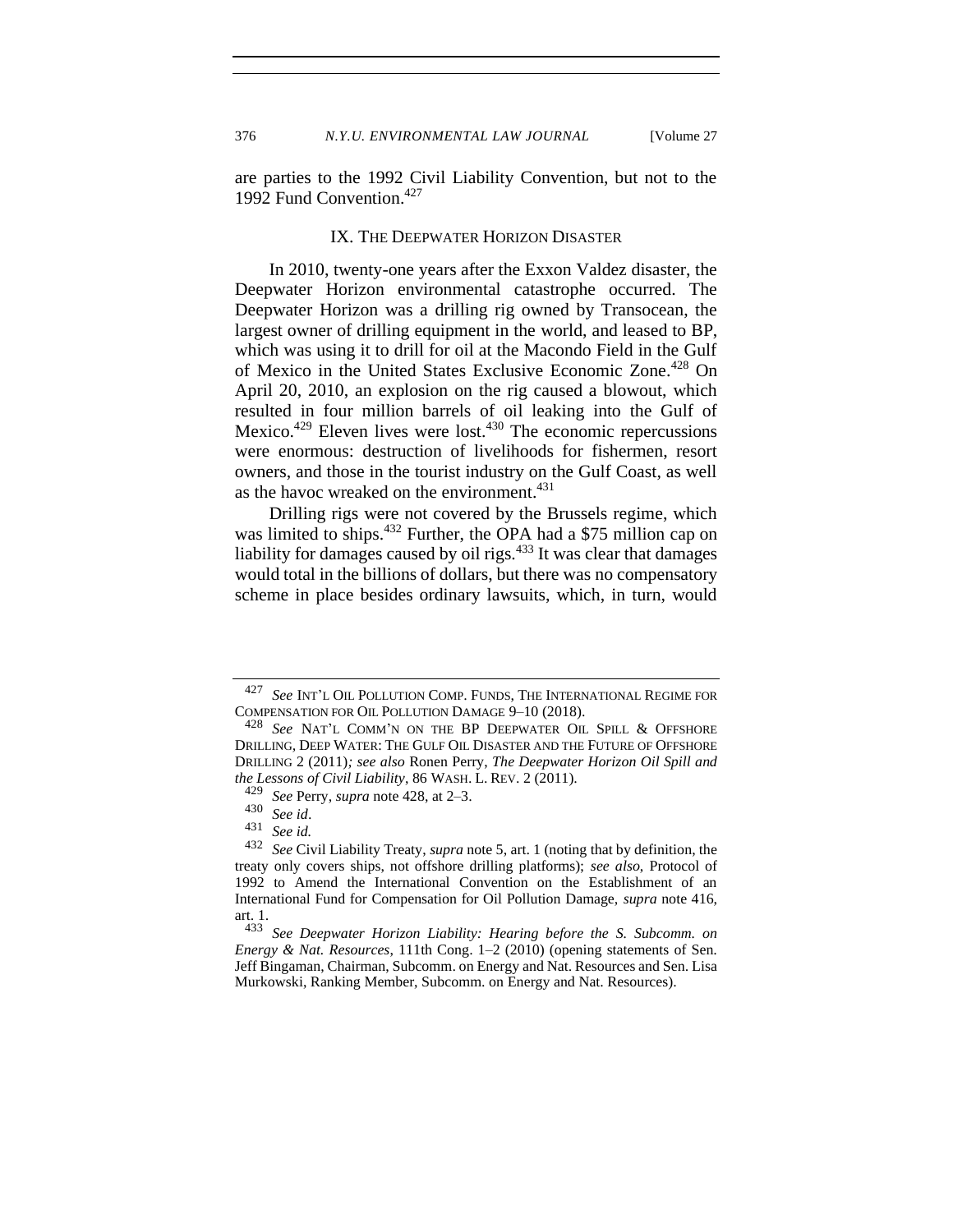take many years, if not decades, to wend their way through the U.S. judicial system.<sup>434</sup>

The United States government acted with its full power, and compelled BP to waive the \$75 million cap.<sup>435</sup> As a result of U.S. governmental pressure, BP put \$20 billion in escrow as security for pending liability claims.<sup>436</sup> Nonetheless, Deepwater Horizon demonstrated the inadequacies of all existing compensation schemes, whether established by an international regime or by unilateral State action, and the distance yet to travel to establish an effective regime.

## <span id="page-78-0"></span>**CONCLUSION**

The United States, based on a growing environmental awareness, refused to ratify the 1969 civil liability treaty. $437$ Moreover, in the case of the United States, the traumatic Exxon Valdez environmental catastrophe made it clear that the existing or even a somewhat improved upon—international regime begun in Brussels in 1969, with its financial model based upon insurers and contributions from oil companies, was inadequate. This perception led to a total abandonment of the idea of participation in an international regime, and thereby cemented this country's decision to proceed unilaterally.<sup>438</sup> Under this unilateral approach, liability was almost unlimited, and taxation of oil would provide the source

<sup>436</sup> *See* Hals *supra* note [435.](#page-78-0)

<sup>434</sup> *See* Wadholz, *supra* not[e 412.](#page-74-0)

<sup>435</sup> *See* Tom Hals, *BP tells court it waives cap on spill liability*, REUTERS (Oct. 19, 2010), https://www.reuters.com/article/us-oil-spill-bp-liability/bp-tells-court-itwaives-cap-on-spill-liability-idUSTRE69I3C420101019. The American governmental pressure on BP was intense. On June 16, 2010, a little more than two months after the Deepwater Horizon oil platform blowout, BP agreed to put \$20 billion in escrow, and suspend its dividend payments for the rest of the year. *See The Role of BP in the Deepwater Horizon Explosion and Oil Spill: Hearing Before the H. Subcomm. on Oversight and Investigations, H. Comm. on Energy & Commerce*, 111th Cong. 8 (2010) (Statement of Sen. Henry A. Waxman, Chairman, H. Comm. on Energy and Commerce).

<sup>437</sup> *See* U.N. CONFERENCE ON TRADE & DEV., *Liability and Compensation for Ship-Source Oil Pollution: An Overview of the Legal Framework for Oil Pollution Damage from Tankers*, Table 4, U.N. Doc. UNCTAD/DTL/TLB/2011/4 (2012), https://unctad.org/en/PublicationsLibrary/dtltlb20114\_en.pdf.

<sup>438</sup> *See* discussion, *supra* Section VII.A.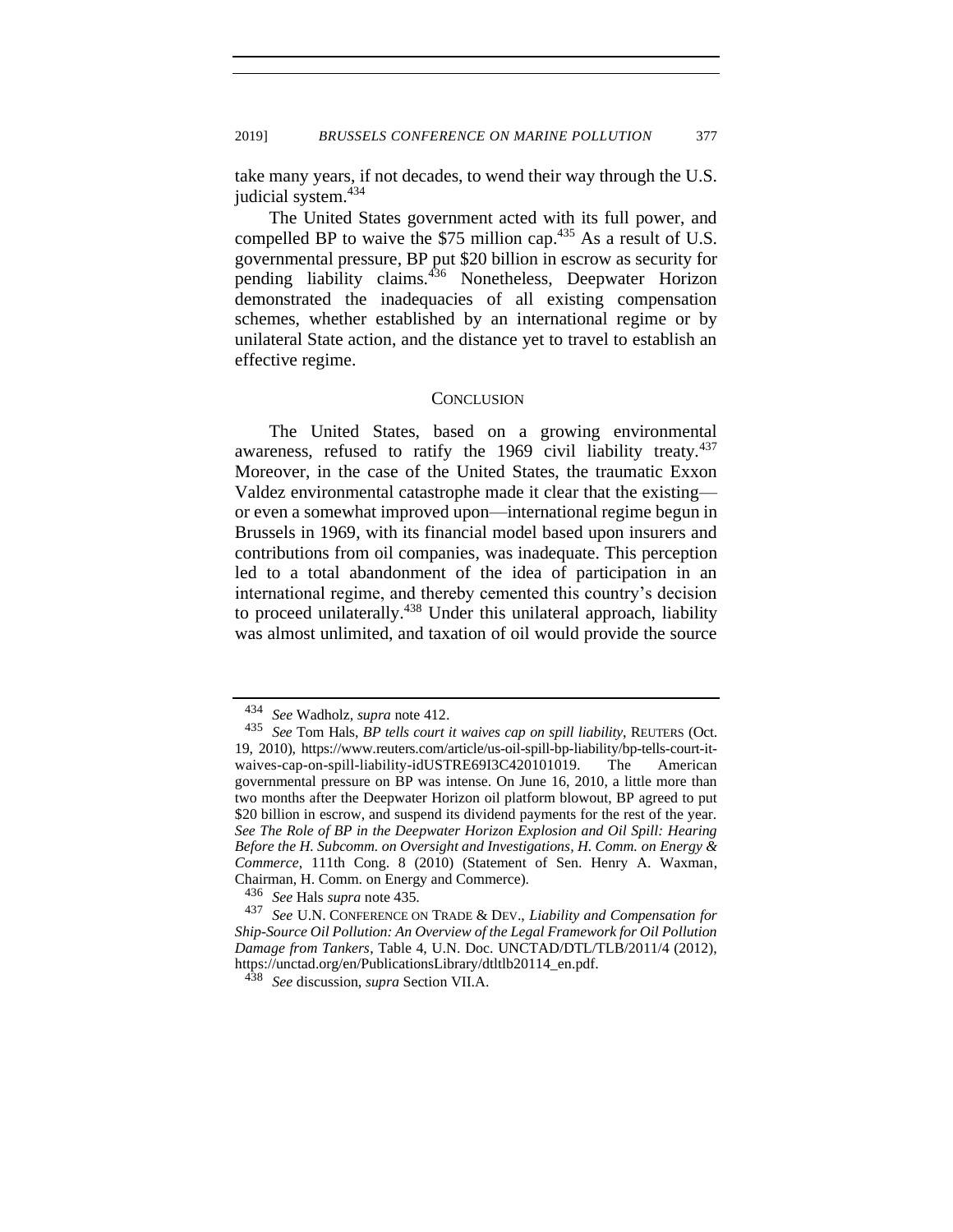of compensation to injured parties rather than insurance and oil industry contributions.<sup>439</sup>

This U.S. unilateral approach did not significantly weaken the Brussels regime. In fact, per the chronology of events described in this article, the 1992 Protocol to Amend the International Convention of Civil Liability and the 1992 Fund Convention cover approximately 97.7 percent of the gross tonnage of the world's merchant shipping.<sup>440</sup> Nonetheless, the unilateral American approach certainly negatively impacted the international regime that was established in 1969 in Brussels.<sup>441</sup>

On the eve of the fiftieth anniversary of the Brussels conference, it is indisputable that the civil law convention and its 1971 and 1992 progeny have achieved widespread acceptance.<sup>442</sup> As previously noted, as of 2018, approximately 97.7 percent of the world's gross shipping tonnage is now a party to these agreements.<sup>443</sup> While a cynic might point out that this extraordinarily high percentage is heavily weighted in favor of shipping states such as Micronesia, Panama and Liberia, the fact remains that Brussels is the most successful transnational environmental achievement to date.<sup>444</sup> Its provisions mandating significant compensation to victims of oil pollution damage separate it from virtually all other environmental initiatives which, as a general rule, deal with either technical matters, or establish general unenforceable goals to save the biosphere. The fact, as shown in this article, that the civil liability treaty resulted from a complex relationship among IMCO, States, and Non-State Actors, whose interactions were at least partly grounded in regulatory capture, does

<sup>439</sup> *See* U.S. DEP'T OF HOMELAND SEC., U.S. COAST GUARD, *supra* not[e 406.](#page-73-0)

See INTERNATIONAL OIL POLLUTION COMPENSATION FUNDS, THE INT'L REGIME FOR COMPENSATION FOR OIL POLLUTION DAMAGE 9–10 (2018) (listing ratifying states).

<sup>441</sup> *See* Palmer, *supra* note [415,](#page-75-0) at 411 (indicating that the absence of the world's largest economic power from the treaties collectively weakened the multinational approach to compensation for oil pollution damage).

<sup>442</sup> *See* INT'<sup>L</sup> OIL POLLUTION COMP. FUNDS, *supra* note 440, at 9–10 (listing ratifying states).

<sup>443</sup> *See id.*

<sup>444</sup> The fact that 137 States have signed a series of treaties, making significant compensation mandatory in cases of oil spill damage, arguably makes these treaties the most significant environmental international agreements to date. *See, e.g.*, THE STATESMAN'S YEAR-BOOK 27 (Brian Hunter ed., 130th ed. 1993).